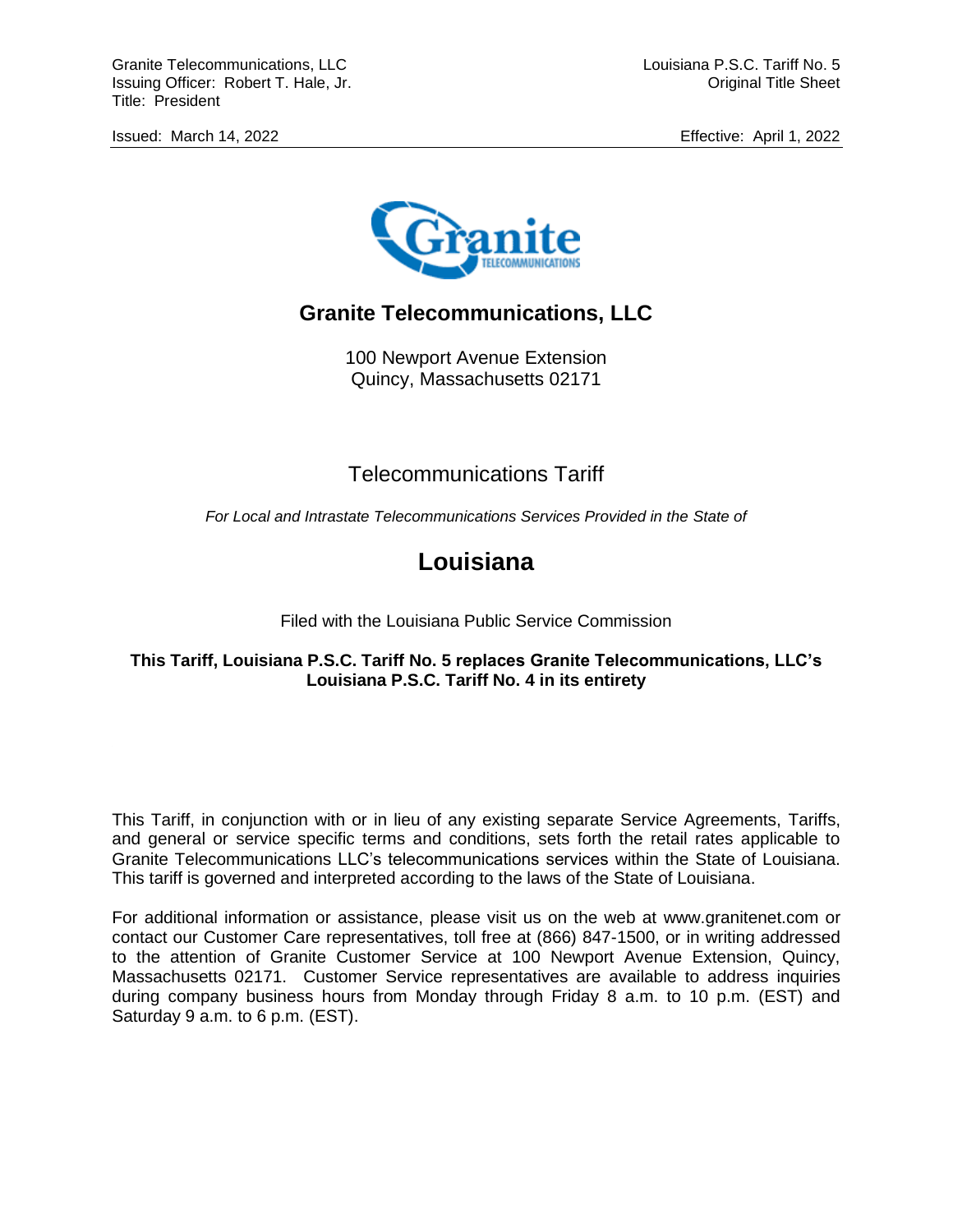## **CHECK SHEET**

The sheets of this Tariff are effective as of the date shown. The original and revised sheets named below contain all changes from the original tariff and are in effect on the date shown. An asterisk appearing next to the Sheet Version indicates sheets included with the filing made on the issue date appearing at the bottom of this sheet.

| <u>Sheet No.</u>        | <b>Sheet Version</b> | <b>Sheet No.</b> | <b>Sheet Version</b> |
|-------------------------|----------------------|------------------|----------------------|
| Title                   | Original             | 31               | Original             |
| 1                       | Original             | 32               | Original             |
| $\overline{\mathbf{c}}$ | Original             | 33               | Original             |
| 3                       | Original             | 34               | Original             |
| 4                       | Original             | 35               | Original             |
| 5                       | Original             | 36               | Original             |
| 6                       | Original             | 37               | Original             |
| $\overline{7}$          | Original             | 38               | Original             |
| 8                       | Original             | 39               | Original             |
| 9                       | Original             | 40               | Original             |
| 10                      | Original             | 41               | Original             |
| 11                      | Original             | 42               | Original             |
| 12                      | Original             | 43               | Original             |
| 13                      | Original             | 44               | Original             |
| 14                      | Original             | 45               | Original             |
| 15                      | Original             | 46               | Original             |
| 16                      | Original             | 47               | Original             |
| 17                      | Original             | 48               | Original             |
| 18                      | Original             | 49               | Original             |
| 19                      | Original             | 50               | Original             |
| 20                      | Original             | 51               | Original             |
| 21                      | Original             | 52               | Original             |
| 22                      | Original             | 53               | Original             |
| 23                      | Original             | 54               | Original             |
| 24                      | Original             | 55               | Original             |
| 25                      | Original             | 56               | Original             |
| 26                      | Original             | 57               | Original             |
| 27                      | Original             | 58               | Original             |
| 28                      | Original             | 59               | Original             |
| 29                      | Original             | 60               | Original             |
| 30                      | Original             | 61               | Original             |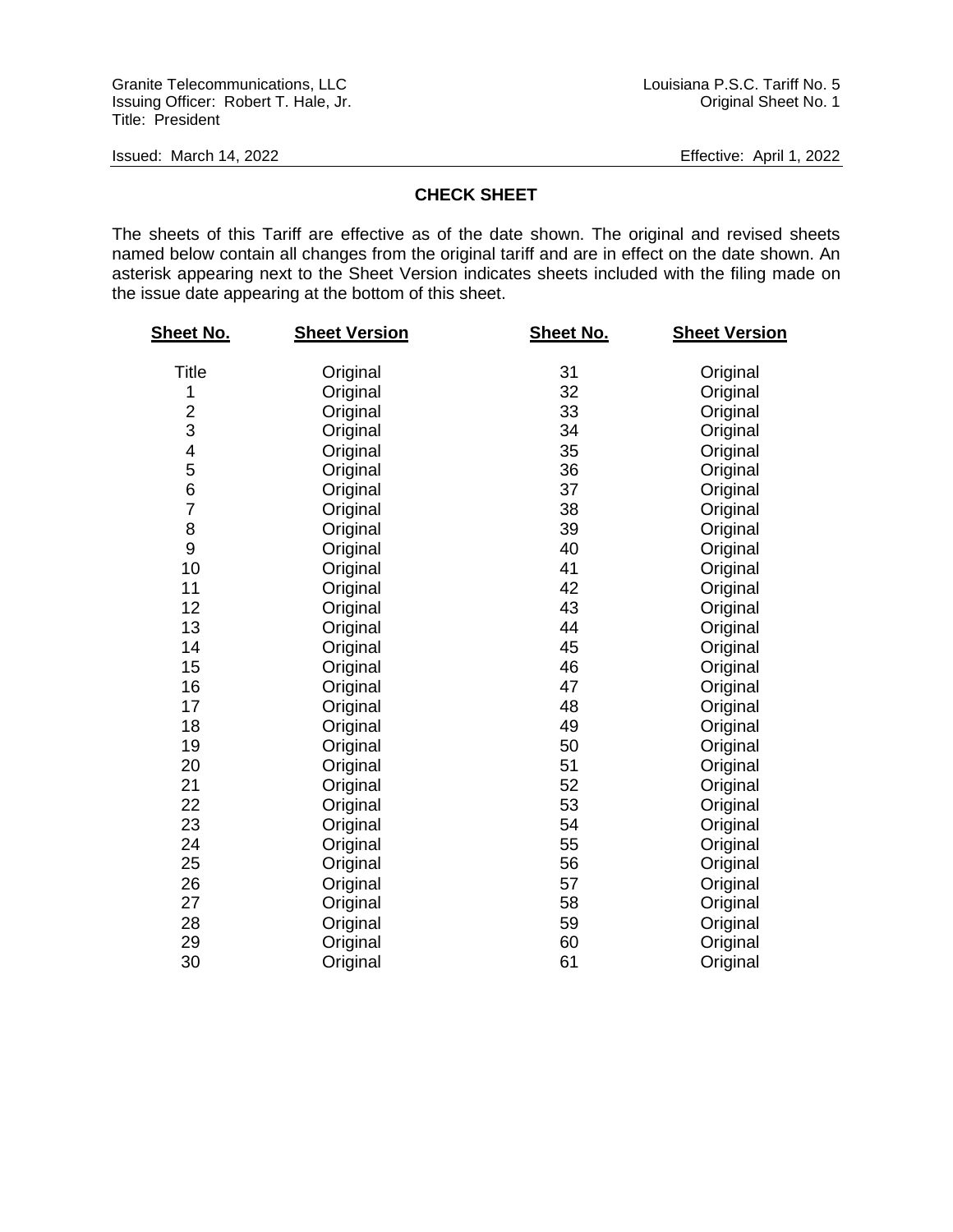## **CHECK SHEET**, Continued

| <b>Sheet No.</b> | <b>Sheet Version</b> | <b>Sheet No.</b> | <b>Sheet Version</b> |
|------------------|----------------------|------------------|----------------------|
| 62               | Original             |                  |                      |
| 63               | Original             |                  |                      |
| 64               | Original             |                  |                      |
| 65               | Original             |                  |                      |
| 66               | Original             |                  |                      |
| 67               | Original             |                  |                      |
| 68               | Original             |                  |                      |
| 69               | Original             |                  |                      |
| 70               | Original             |                  |                      |
| 71               | Original             |                  |                      |
| 72               | Original             |                  |                      |
| 73               | Original             |                  |                      |
| 74               | Original             |                  |                      |
| 75               | Original             |                  |                      |
| 76               | Original             |                  |                      |
| 77               | Original             |                  |                      |
| 78               | Original             |                  |                      |
| 79               | Original             |                  |                      |
| 80               | Original             |                  |                      |
| 81               | Original             |                  |                      |
| 82               | Original             |                  |                      |
| 83               | Original             |                  |                      |
| 84               | Original             |                  |                      |
| 85               | Original             |                  |                      |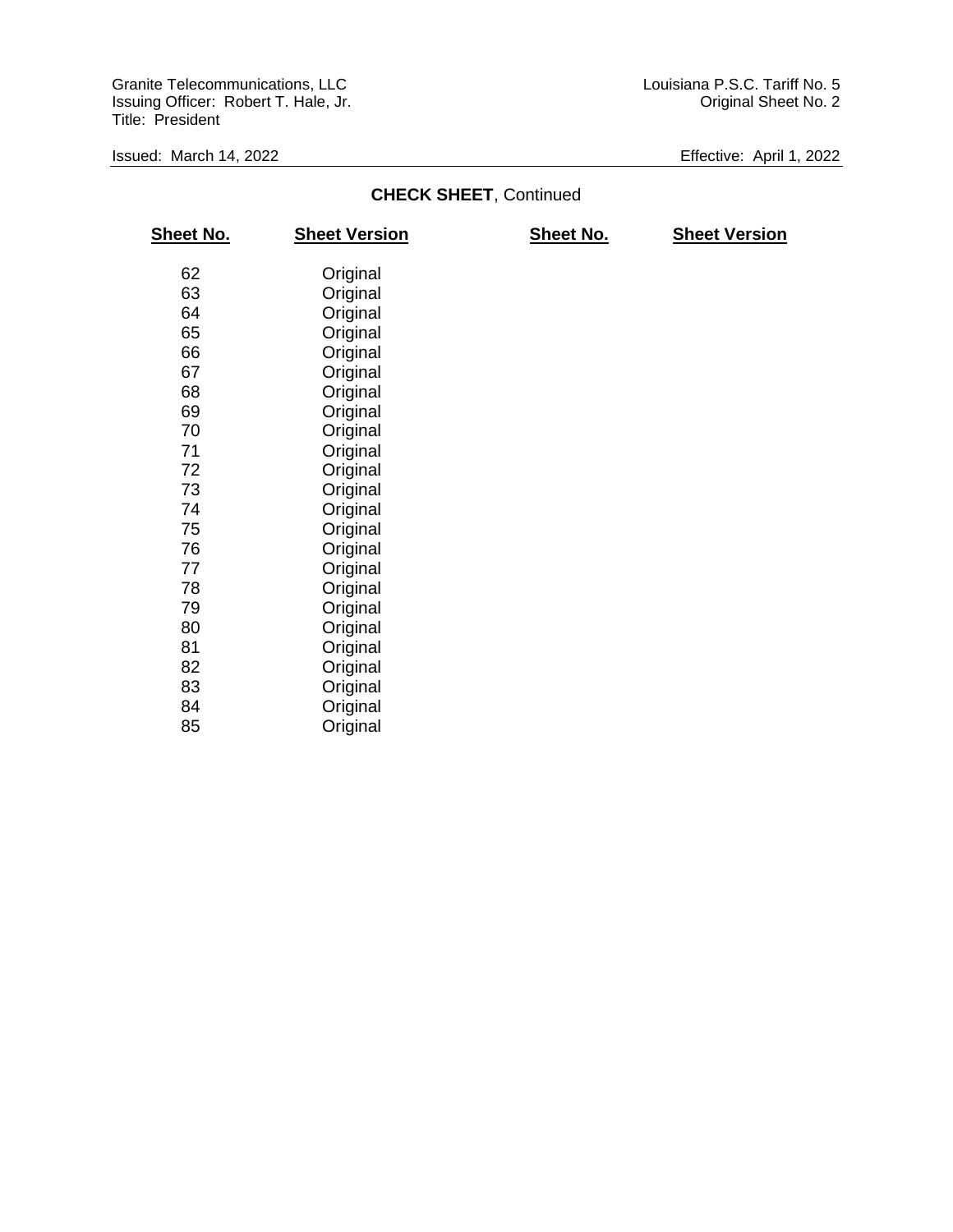Issued: March 14, 2022

Effective: April 1, 2022

## **TABLE OF CONTENTS**

| <b>DESCRIPTION</b>                                                                                                                              | <b>SHEET NUMBER</b> |  |
|-------------------------------------------------------------------------------------------------------------------------------------------------|---------------------|--|
|                                                                                                                                                 |                     |  |
|                                                                                                                                                 |                     |  |
|                                                                                                                                                 |                     |  |
| 2.1.<br>2.2.<br>2.3.<br>2.4.<br>2.5.<br>2.6.<br>2.7.<br>2.8.<br>2.9.<br>2.13. Suspension, Termination or Modification of Service by Customer 26 |                     |  |
|                                                                                                                                                 |                     |  |
| 3.1.<br>3.2.<br>3.3.                                                                                                                            |                     |  |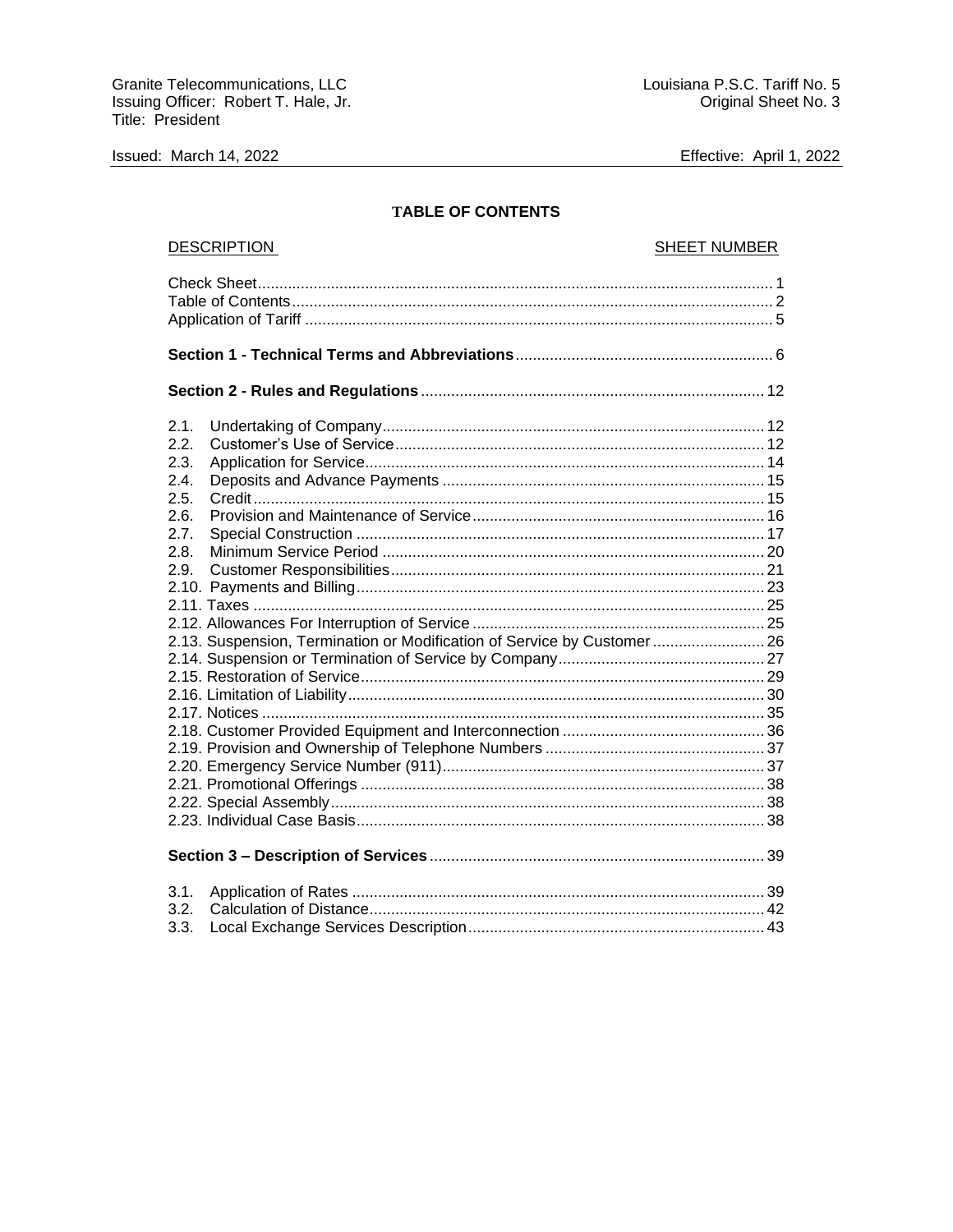## **TABLE OF CONTENTS,** Continued

| <b>DESCRIPTION</b> |                                                                  | <b>SHEET NUMBER</b> |
|--------------------|------------------------------------------------------------------|---------------------|
|                    |                                                                  |                     |
| 4.1.               | Bell South Telecommunications, LLC dba AT&T Louisiana            |                     |
| 4.2.               |                                                                  |                     |
|                    |                                                                  |                     |
| 5.1.               | Bell South Telecommunications, LLC dba AT&T Louisiana            |                     |
| 5.2.               |                                                                  |                     |
|                    |                                                                  |                     |
| 6.1                |                                                                  |                     |
|                    |                                                                  |                     |
| 7.1<br>7.2         |                                                                  |                     |
|                    | Section 8-Emergency/Crisis/Disaster/Restoration and Provisioning |                     |
| 8.1                |                                                                  |                     |
| 8.2                |                                                                  |                     |
| 8.3.               |                                                                  |                     |
| 8.4.<br>8.5.       |                                                                  |                     |
| 8.6.               |                                                                  |                     |
| 8.7                |                                                                  |                     |
|                    |                                                                  |                     |
| 9.1                |                                                                  |                     |
| 9.2.               |                                                                  |                     |
| 9.3.               |                                                                  |                     |
| 9.4.               |                                                                  |                     |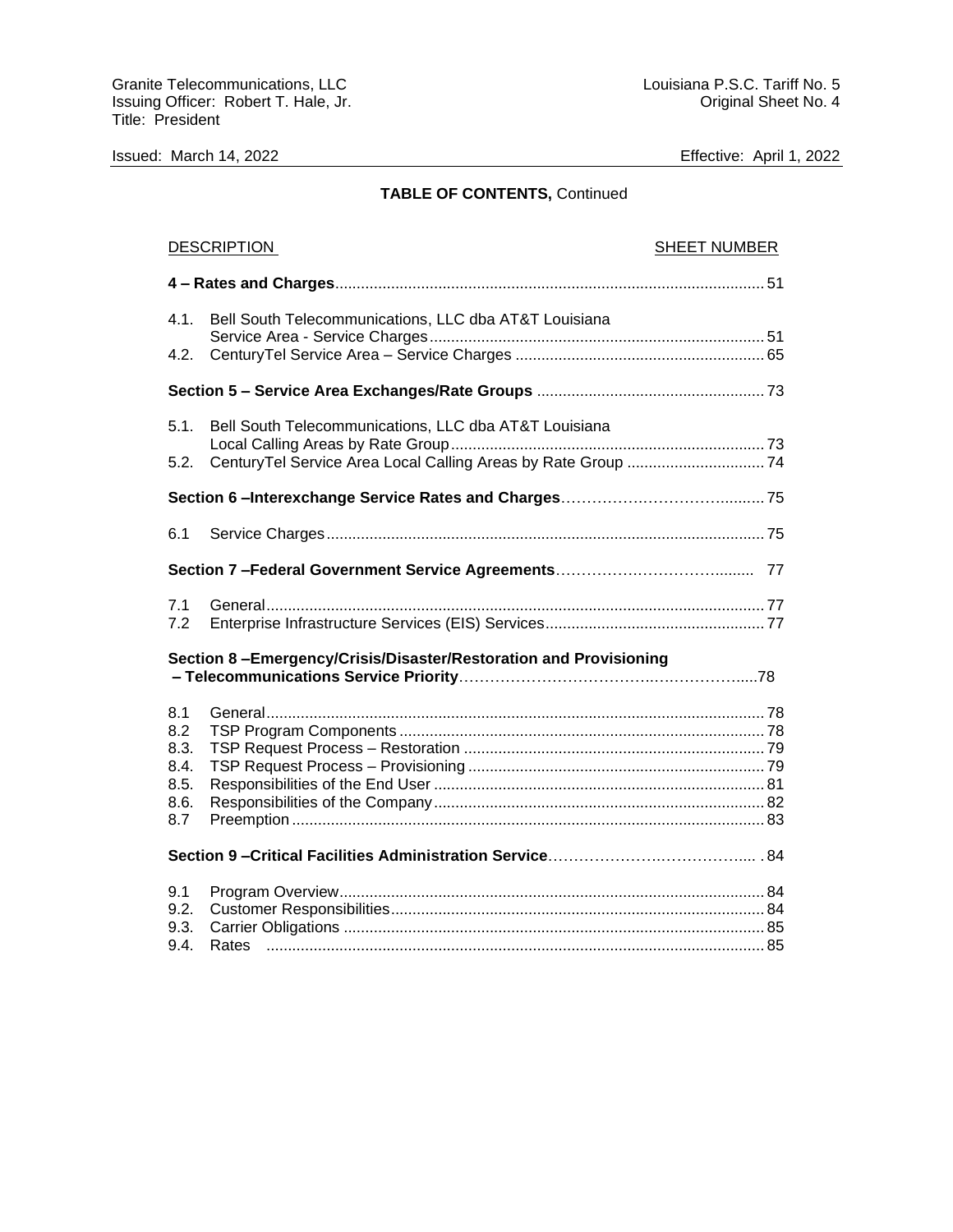## **APPLICATION OF TARIFF**

This Tariff establishes the standard rates, terms, and conditions that apply to the provision and your use of Granite Telecommunications, LLC ("Granite" or "Company) retail local exchange and interexchange long distance telecommunications Services in the State of Louisiana. Your verbal or written Service Order or any use by you of Granite's Service constitutes agreement by you to all the rates, terms, and conditions set forth in this Tariff, including any other documents specifically incorporated herein.

The provisions of this Tariff apply only to retail intrastate telecommunications Services furnished by Granite and do not apply, unless otherwise specified, to any other services, including, without limitation, Information Services and other unregulated services offered by Granite. Except as expressly specified in this Tariff with respect to particular Service plans ordered by Customers, the rates and charges set forth in this Tariff do not cover lines, facilities, or services furnished to Customers by other carriers, including, without limitation, lines, facilities, or services that are used by Customers to access Granite's long distance Services or to complete calls to or from points beyond Granite's local network calling areas. Customers are solely responsible for obtaining any customer premises equipment and for establishing suitable agreements or other arrangements with other carriers that may be needed to access and use Granite's Services.

The provisions of this Tariff, together with any Applicable Tariffs, establish the sole and exclusive rates, terms, conditions, and understandings pertaining to Granite's provision and Customer's use of Services ordered by Customer, and supersede all prior agreements, proposals, representations, and understandings, whether written or oral, with respect to such Services. No provisions of this Tariff or any Applicable Tariff may be changed, waived, or otherwise amended, or modified in any manner except pursuant to a Written Contract document that has been duly executed by Granite for such purpose.

In the event of any conflict between the provisions of this Tariff and any applicable Written Contract Tariff, such conflict will be resolved by giving preference, first, to the Applicable Written Contract Tariff provisions and, second, to this Tariff.

BY PRESUBSCRIBING, OTHERWISE UTILIZING, OR PAYING, DIRECTLY OR INDIRECTLY FOR COMPANY's SERVICES, YOU HEREBY AGREE TO THE RATES, CHARGES, TERMS, AND CONDITIONS WHICH FOLLOW. IF YOU BELIEVE THAT YOUR USE OF SERVICES HAS BEEN MADE IN ERROR, PLEASE CONTACT GRANITE TELECOMMUNICATIONS, LLC'S SERVICE DEPARTMENT IMMEDIATELY AT 866.847.1500.

The rates, rules, terms, and conditions contained in this Tariff are subject to change at Granite's sole discretion. Customers will be notified of changes through bill messages or inserts or inserts or otherwise in accordance with Applicable Law and regulations prior to the date on which changes become effective. Changes will also be posted on Granite's website at http://www.granitenet.com/Legal. Your continued use of Granite's Service following any such changes constitutes your agreement to such changes.

This Tariff is governed by and interpreted according to Applicable Laws and regulations of Louisiana.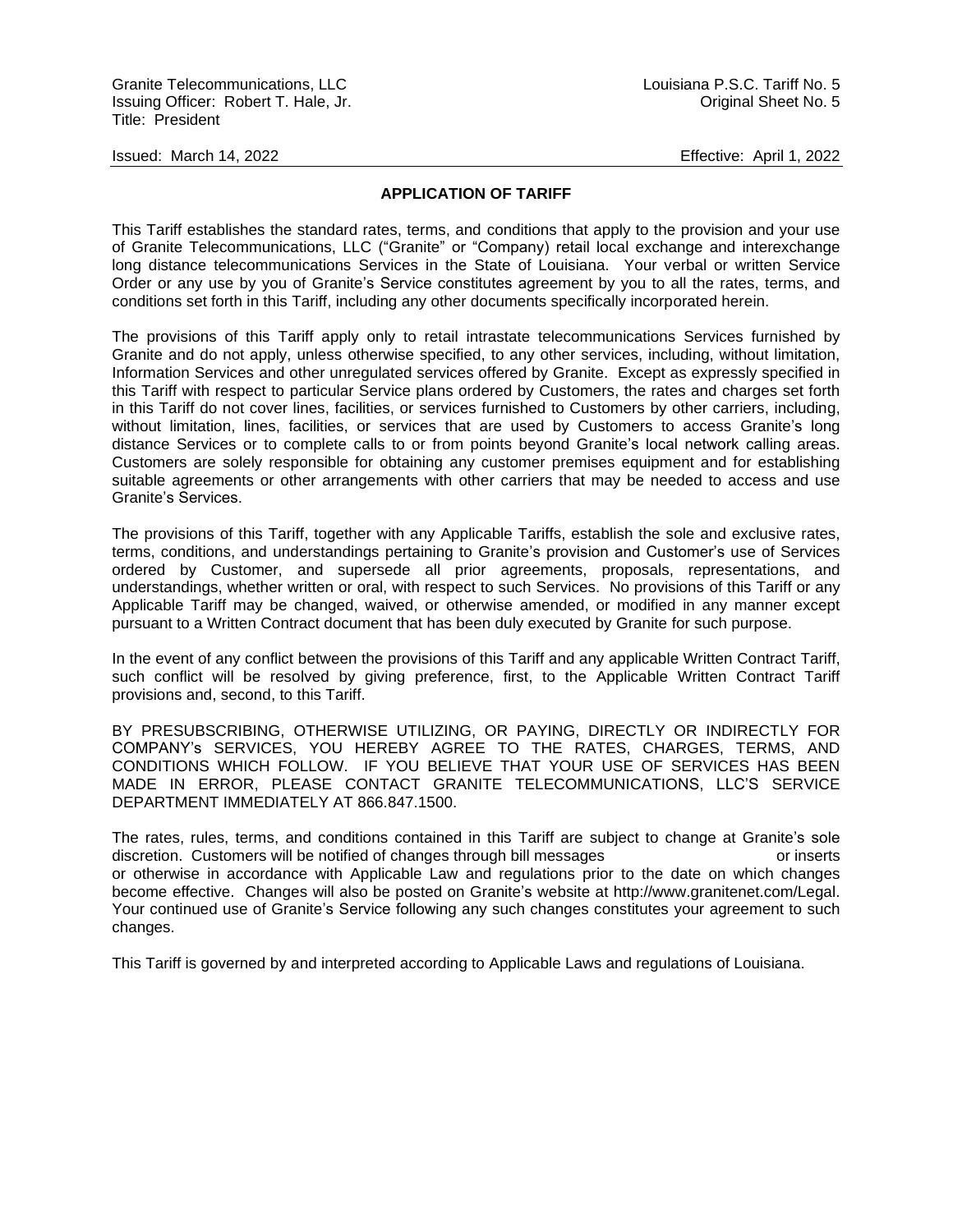Granite Telecommunications, LLC and the control of the control of the Louisiana P.S.C. Tariff No. 5 Issuing Officer: Robert T. Hale, Jr. Original Sheet No. 6 Title: President

Issued: March 14, 2022 Effective: April 1, 2022

## **SECTION 1 - TECHNICAL TERMS AND ABBREVIATIONS**

Certain terms used generally throughout this Tariff for Services of Company are defined below.

Authorized User:

A person, firm, corporation or other entity that either is authorized by the Customer to use Service or is placed in a position by the Customer, either through acts or omissions, to use Service.

#### Business Service:

A Service that conforms to one or more of the following criteria:

- the Service is primarily for paid commercial, professional or institutional activity; or
- the Service is situated in a commercial, professional or institutional location, or other location serving primarily or substantially as a site of an activity for pay; or
- the Service number is listed as the principal or only number for a business in any telecommunications directory; or
- the Service is used to conduct promotions, solicitations, or market research for which compensation or reimbursement is paid or provided. However, such use of Service, without compensation or reimbursement, for a charitable or civic purpose will not constitute business use of Service unless other criteria apply.

## Called Station:

The terminating point of a call (i.e., the called number).

#### Carrier:

A company authorized by the Louisiana State Corporation Commission to provide telecommunications services.

#### Channel:

A communications path between two or more points of termination.

#### Collect Call:

A billing arrangement where a call is billed to the called station.

## Commission:

The Louisiana Public Service Commission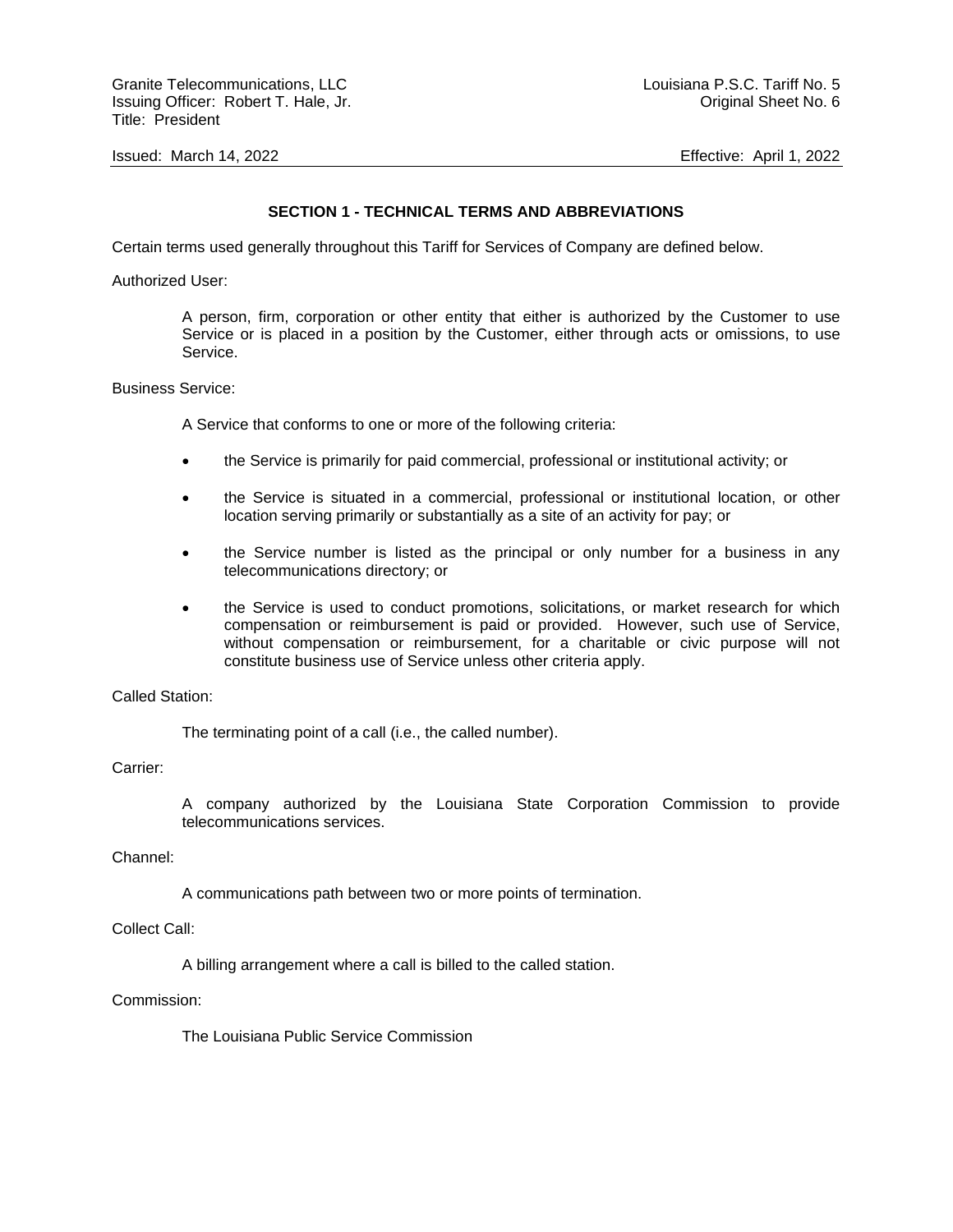## **SECTION 1 - TECHNICAL TERMS AND ABBREVIATIONS**, Continued

Company:

Granite Telecommunications, LLC

#### Contract:

A binding agreement between Customer and Company specifying terms, pricing, and other conditions of Service. A Contract for a particular Service is formed upon the Company's acceptance of a Service Order or the Customer's use of the Service provided by the Company. Except as otherwise provided in a Written document signed by the Company and the Customer, the provisions of this Tariff, together with the applicable Service Order, constitute the Contract for the Service requested or used by the Customer.

Customer or Subscriber:

The person, firm, partnership, corporation, municipality, cooperative organization, governmental agency, etc., that is provided a Service and that is responsible for the payment of charges and compliance with the terms and conditions of this Tariff and any Written Contract for Service.

Customer Premises:

A location(s) designated by the Customer for the purposes of connecting to Company's Services.

#### Customer Premises Equipment (CPE):

Equipment located at the Customer's Premises for use with Company's Services.

Disconnect or Disconnection:

The termination of a circuit connection between the Originating Station and the Called Station or Company's operator.

Emergency Number Service:

A telephone exchange communication service whereby a Public Safety Answering Point (PSAP) designated by the Customer may receive telephone calls dialed to the telephone number 911. The 911 Services includes lines and equipment necessary for transferring and dispatching public emergency telephone calls originated by persons within the telephone central offices areas arranged for 911 calling.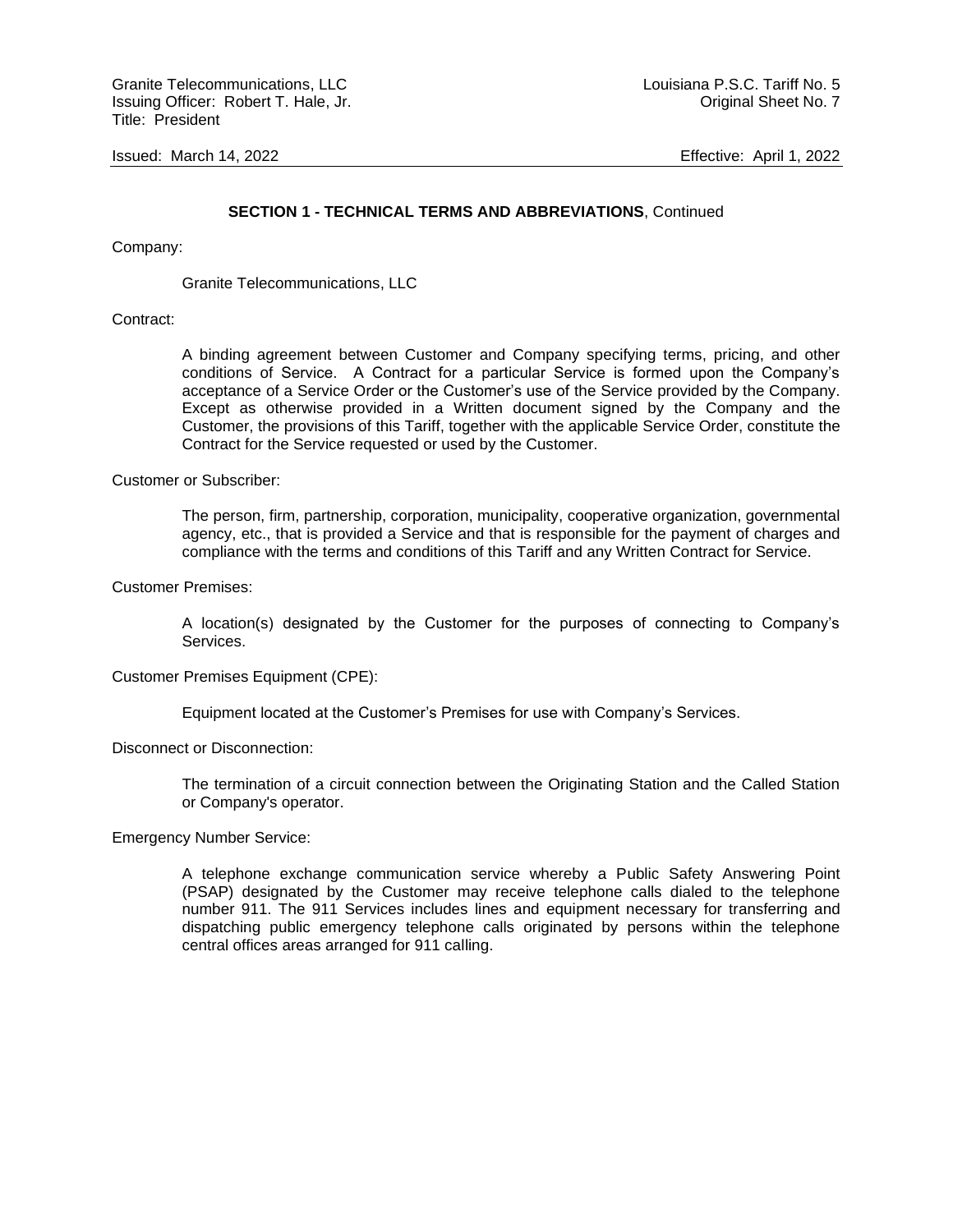#### **SECTION 1 - TECHNICAL TERMS AND ABBREVIATIONS**, Continued

Facility:

Includes, in the aggregate or otherwise, but is not limited to, the following:

| channels             | lines       |
|----------------------|-------------|
| apparatus            | devices     |
| equipment            | accessories |
| communications paths | systems     |

which are provided by Company and utilized by it in the furnishing of telecommunications Services or which are provided by a Customer and used for telecommunications purposes.

#### Force Majeure:

Causes beyond Company's control, including but not limited to: acts of God, fire, flood explosion or other catastrophes; any law, order, regulation, direction, action or request of the United States Government, or of any other government, including state and local governments having or claiming jurisdiction over Company, or of any department, agency, commission, bureau, corporation, or other instrumentality of any one or more of these federal, state, or local governments, or of any civil or military authority; national emergencies; insurrection, riots, wars, unavailability of rights-of-way or materials; or strikes, lock-outs, work stoppages, fraudulent acts of a third party, or other labor difficulties.

#### Holidays:

New Year's Day, Memorial Day, Independence Day, Labor Day, Thanksgiving Day, Christmas Day, or any day which is a legally observed federal government holiday.

Individual Case Basis ("ICB"):

Aa Service arrangement in which the regulations, rates and charges are developed based on the specific circumstances of the Customer.

Interexchange Carrier (IXC):

A Long Distance Telecommunications service provider.

Interruption:

The inability to complete calls due to equipment malfunctions or human errors. Interruption shall not include, and no allowance shall be given for Service difficulties such as slow dial tone, Circuits busy or other network and/or switching capability shortages. Nor shall Interruption include the failure of any service or facilities provided by a Common Carrier or other entity other than the Company. Any Interruption allowance provided within this Tariff by the Company shall not apply where Service is interrupted by the negligence or willful act of the Customer, or where the Company, pursuant to the terms of this Tariff, terminates Service because of non-payment of bills, unlawful or improper use of the Company's facilities or service, or breach of the provisions of this Tariff, or as required by applicable law.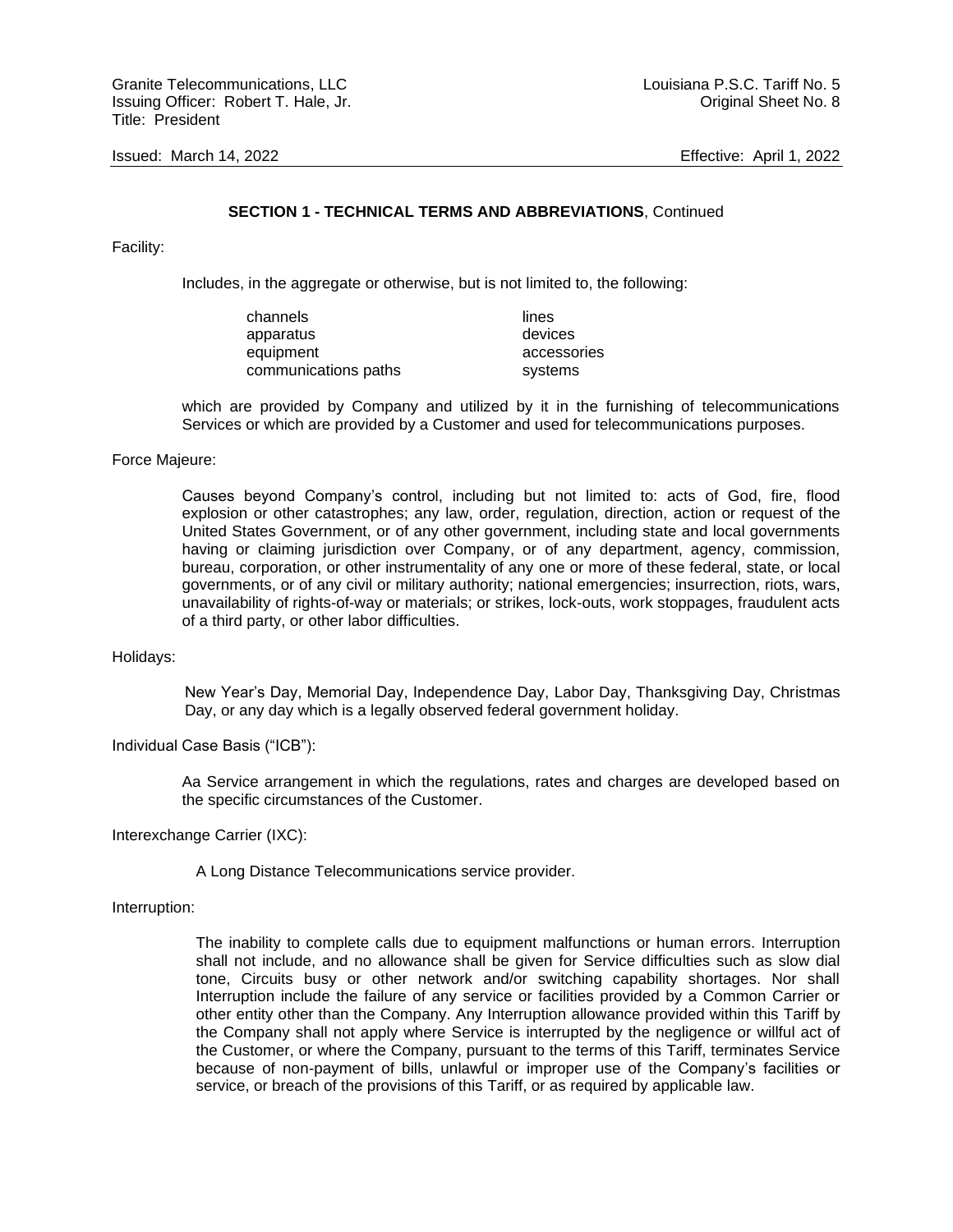## **SECTION 1 - TECHNICAL TERMS AND ABBREVIATIONS**, Continued

LATA:

Local Access and Transport Area ("LATA"). A geographic area established for the provision and administration of communications service. A LATA encompasses designated exchanges, which are grouped to serve common social, economic and other purposes.

Local Telephone or Local Exchange Service:

Public switched communication service between points within an Exchange Area

Long Distance Telecommunications ("Toll") Service:

Public switched communication service between points in different Exchange Areas.

Monthly Recurring Charges (MRC):

Monthly charges to the Customer for Services, that continue for the agreed upon duration of the service.

Non-Recurring Charge (NRC):

A one-time charge assessed to initiate and establish a Service or in connection with other work performed by the Company.

Measured Rate Service:

Measured rate service is a classification of Local Exchange Service in connection with which local exchange usage is calculated on a per-minute, time of day, and distance-called basis for the purpose of charging for the service. For this service the dial tone line is offered with a limited monthly usage option, with an Exchange Flat/Measured Rate monthly usage option or without a monthly usage option.

Message Rate Service:

Message rate service is a classification of Local Exchange Service in connection with which local exchange message usage is calculated in terms of message units for the purpose of charging for the service. For this service the dial tone line is offered with or without a limited monthly usage option.

#### Message Unit

A message unit is a unit of measurement by which the charges for certain local messages are ascertained. Each message is charged for at least one message unit except as otherwise specified.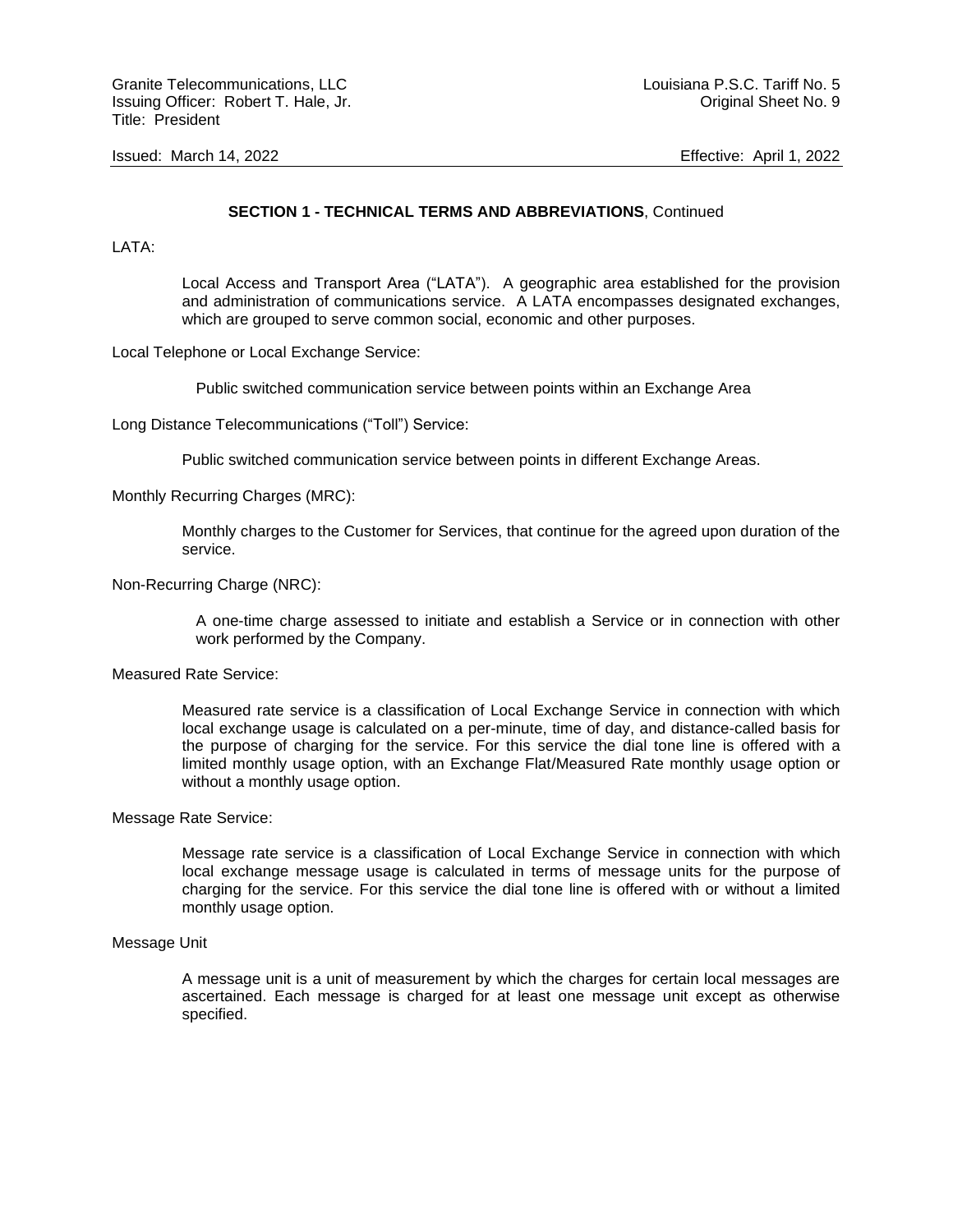#### **SECTION 1 - TECHNICAL TERMS AND ABBREVIATIONS**, Continued

Network Interface Device (NID)

A device that readily permits the disconnection of all Customer Premises Wiring from the Company's network and provides access to the company network through an industry registered jack of a type provided for in 47 CFR Part 68 for testing purposes.

#### Premises:

A building or buildings or contiguous property, not separated by a public highway or right-ofway.

## Public Safety Answering Point (PSAP)

The answering point for a 911 call. A PSAP may be designated as Primary or Secondary, which refer to the order in which calls are directed for answering. Primary PSAPs answer first; Secondary PSAPs receive calls on a transfer basis only. Any person dialing 911 from a telephone number that is used for local exchange telephone network access and arranged to provide 911 service will be automatically connected to the appropriate PSAP for that telephone.

#### Service(s):

The intrastate telecommunications Services that Company offers pursuant to this Tariff.

#### Station:

Each telephone on a line where no telephone number associated with the line is provided on the same premises and in the same building; the first termination in station key equipment or a jack for use with a portable telephone.

#### Station-to-Station:

Any operator handled call where the person originating the call does not specify a particular person to be reached, or a particular station, room number, department, or office to be reached through a PBX attendant.

#### Telecommunications Relay Service (TRS):

Enables deaf, hard-of-hearing or speech-impaired persons who use a text telephone or similar devices, to communicate freely with the hearing population not using text telephone and visa versa.

#### V & H Coordinates:

Geographic Points which define the originating and terminating points of a call in mathematical terms so that the airline mileage of the call may be determined. Call mileage is used for the purpose of rating calls.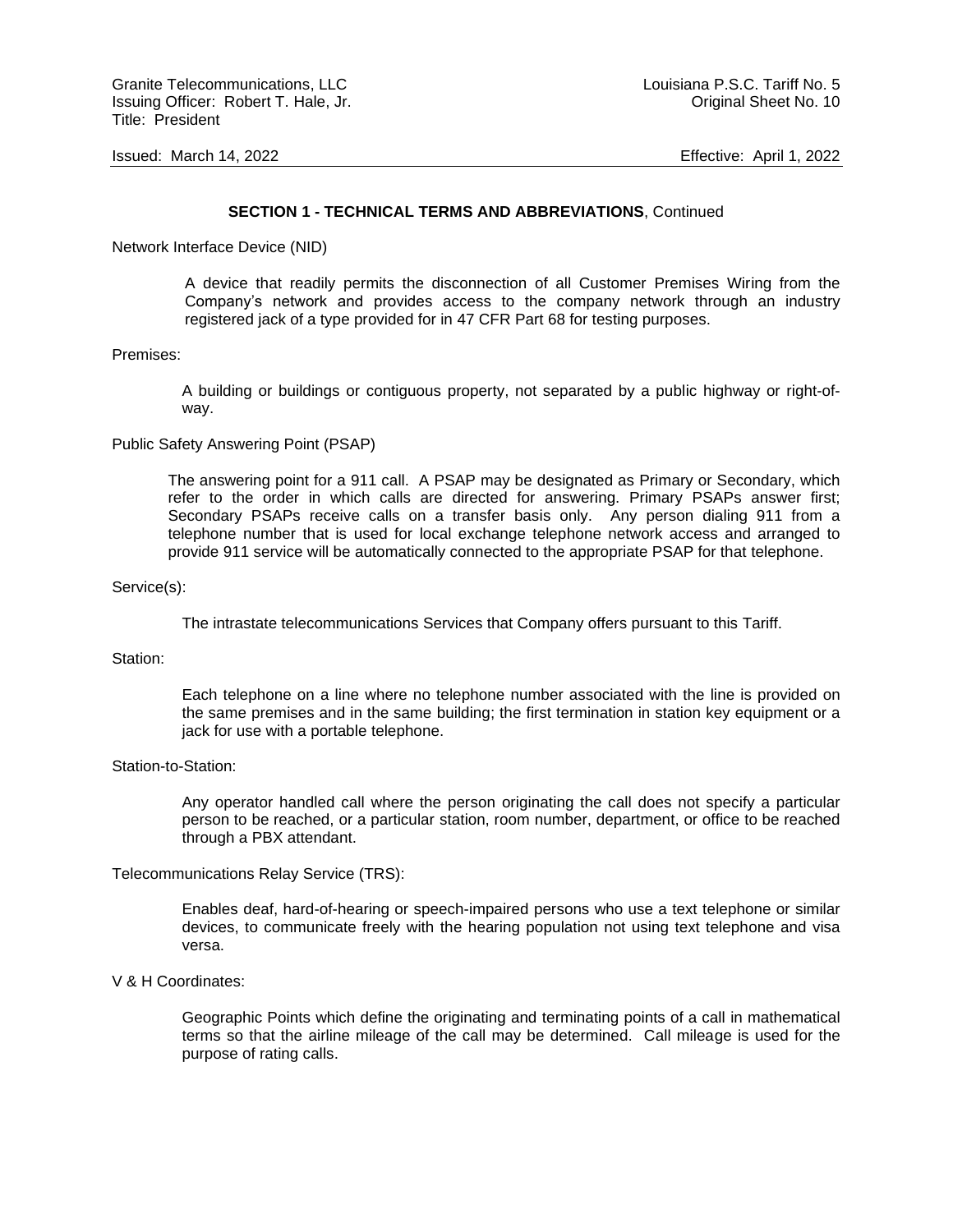Granite Telecommunications, LLC and the control of the control of the Louisiana P.S.C. Tariff No. 5 Issuing Officer: Robert T. Hale, Jr. Canadian Christian Christian Christian Christian Christian Christian Christian Christian Christian Christian Christian Christian Christian Christian Christian Christian Christian Christ Title: President

Issued: March 14, 2022 Effective: April 1, 2022

#### **SECTION 1 - TECHNICAL TERMS AND ABBREVIATIONS**, Continued

White Pages Directory Listing:

A directory listing found in the local White Pages telephone directory.

#### Written; In Writing:

Both "written" and "in –writing" describe materials intended to be read, either in hardcopy document form (including fax) or transmitted through electronic media. For purposes of these rules, whenever anything is required to be provided "in writing" or in "written" form (e.g., a disclosure, a notice, or a confirmation), the requirement may be satisfied through the use of electronic media if both the Company and Subscriber parties to the communication have agreed to do so. If they have not, a tangible, hardcopy document is required. (The Company's electronic communications with customers and agreements to use electronic communications must satisfy the requirements of the federal Electronic Signatures Act, 15 USCA §§ 7001 *et seq*. and/or state law, as applicable.)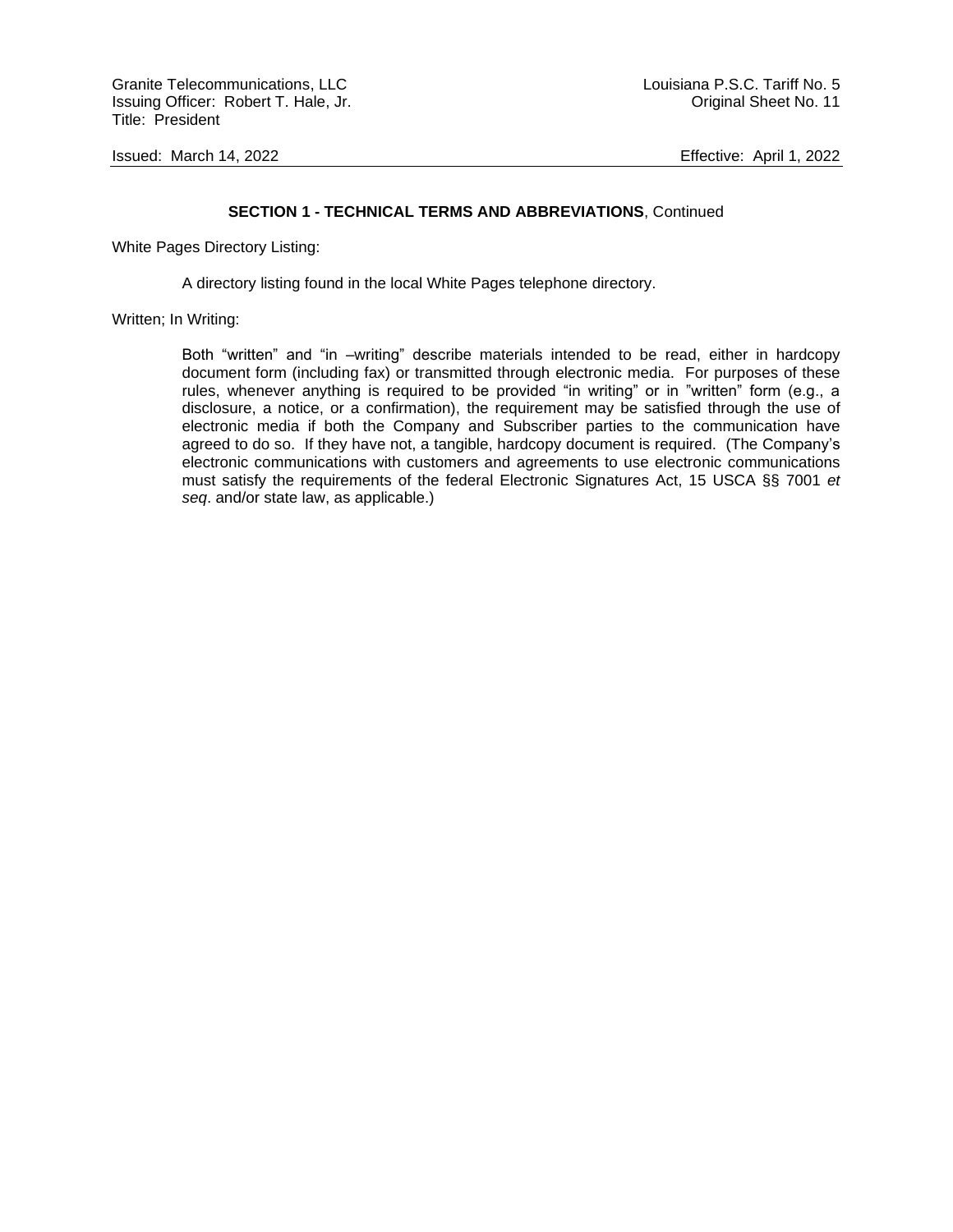## **SECTION 2 - RULES AND REGULATIONS**

## **2.1. UNDERTAKING OF COMPANY**

- 2.1.1. Company undertakes to provide Services subject to the terms and conditions of this Tariff.
- 2.1.2. Company's Services are furnished for telecommunications originating and/or terminating in any area within the State of Louisiana.
- 2.1.3. Company offers Services to Customers for the transmission and reception of voice, data, and other types of communications.
- 2.1.4. Company does not transmit messages pursuant to this Tariff, but its Services may be used for that purpose.
- 2.1.5. Company's Services are provided monthly unless otherwise provided and are available twentyfour (24) hours per day, seven (7) days per week.
- 2.1.6. Company may, at Company's sole discretion, elect to employ third parties to perform any of its obligations under this Tariff.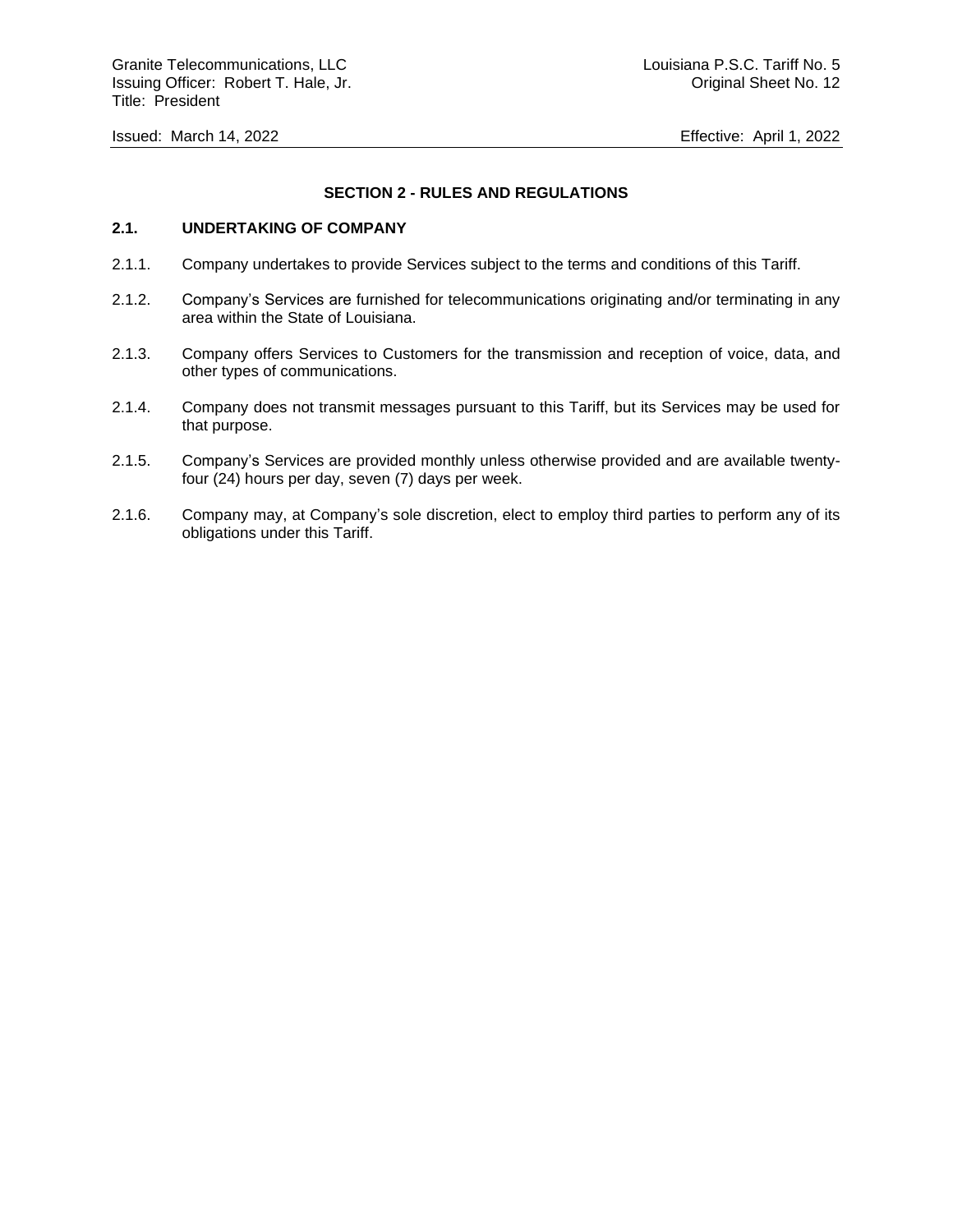## **SECTION 2 - RULES AND REGULATIONS,** Continued

## **2.2. CUSTOMER'S USE OF SERVICE**

- 2.2.1. Service may be used for any lawful purpose consistent with this Tariff and with the transmission and switching parameters of the telecommunications facilities utilized in the provision of Services.
- 2.2.2. Equipment Company provides or installs at the Customer's premises for use in connection with the Services Company offers may not be used for any other purpose other than for which Company provided it. Customer may not, and may not permit others to, rearrange, disconnect, remove, attempt to repair, or otherwise interfere with any of the Services or equipment installed by Company or Company's agent, except upon the consent of Company.
- 2.2.3. The Services Company offers may not be used for any unlawful purpose or for any use as to which the Customer has not obtained all governmental approvals, authorizations, licenses, consents and permits required to be obtained by Customer with respect thereto.
- 2.2.4. Service may not be used for any purpose for which the Customer receives any payment or other compensation, except when the Customer is a duly authorized and regulated common carrier, receives any payment or other compensation. This provision does not prohibit an arrangement between the Customer or Authorized User to share the cost of Service.
- 2.2.5. Service may not be used in any manner, which interferes with other persons in the use of their Service, prevents other persons from using their Service, otherwise impairs the quality of Service to other Customers, or impairs the privacy of any communications over any Service provided by Company. Company may require a Customer to shut down its transmission of signals if said transmission is causing interference to others.
- 2.2.6. Service may not be used in any manner to annoy, abuse, threaten, or harass other persons.
- 2.2.7. The use of Company's Services either without payment for Service or attempting to avoid payment for Service by fraudulent means or devices, schemes, false or invalid numbers, or false calling or credit cards is prohibited.
- 2.2.8. The use of Company's Services either without payment for Service or attempting to avoid payment for Service by fraudulent means or devices, schemes, false or invalid numbers, or false calling or credit cards is prohibited.
- 2.2.9. The Customer obtains no property right or interest in the use of any specific type of facility, Service, equipment, telephone number, process or code. All rights, titles and interests remain, at all times, solely with Company.
- 2.2.10. Customer's use of any resold service obtained from other service providers is also subject to any applicable restrictions in the underlying provider's publicly available tariffs.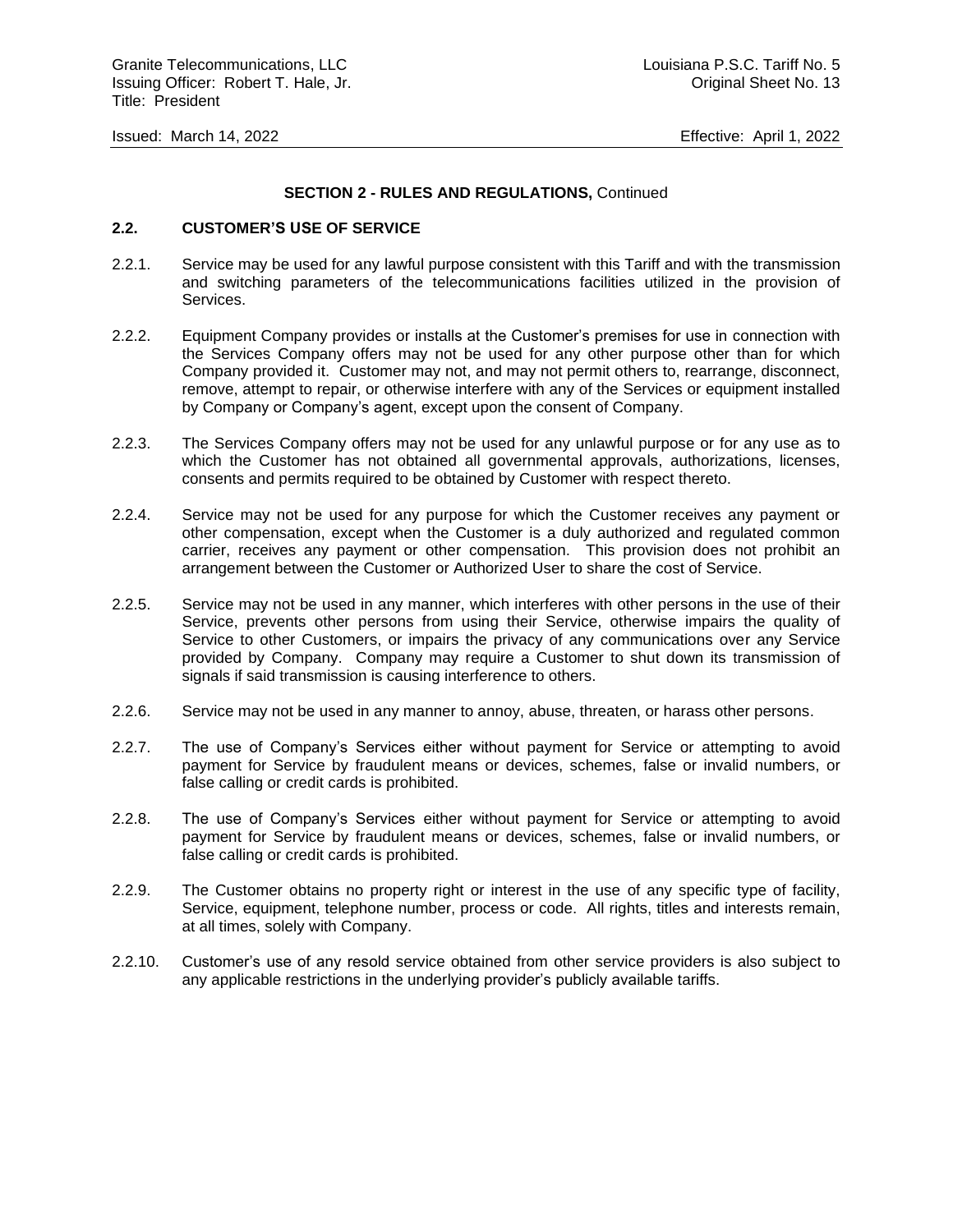## **SECTION 2 - RULES AND REGULATIONS,** Continued

## **2.3. APPLICATION FOR SERVICE**

- 2.3.1. A Customer desiring to obtain Service may be required to complete the appropriate service order form and submit the service order in compliance with Company subscription requirements as may be established from time to time.
- 2.3.2. The name(s) of the Customer(s) desiring to use the Service must be set forth in the application for Service.
- 2.3.3. Company reserves the right to refuse an application for Service made by a present or former Customer who is indebted to Company for Service previously rendered pursuant to this Tariff until the indebtedness is satisfied. Company may also refuse an application when, in Company's sole discretion, provision of Service is precluded under Section 2.6.1.
- 2.3.4. Request for Service under this Tariff will authorize Company to conduct a credit search on the Customer. Company reserves the right to refuse Service on the basis of credit history and to refuse further Service due to late payment or nonpayment by the Customer.
- 2.3.5. Where the Customer cancels an application for Service, a cancellation charge will apply as specified in the Cancellation or Modification of Service by Customer Section of this Tariff.
- 2.3.6. Company may require an applicant for Service, who intends to use Company's offerings for resale and/or for shared use, to file a letter with Company confirming that the applicant's use of Company's offerings complies with relevant laws and Commission regulations, policies, orders, and decisions.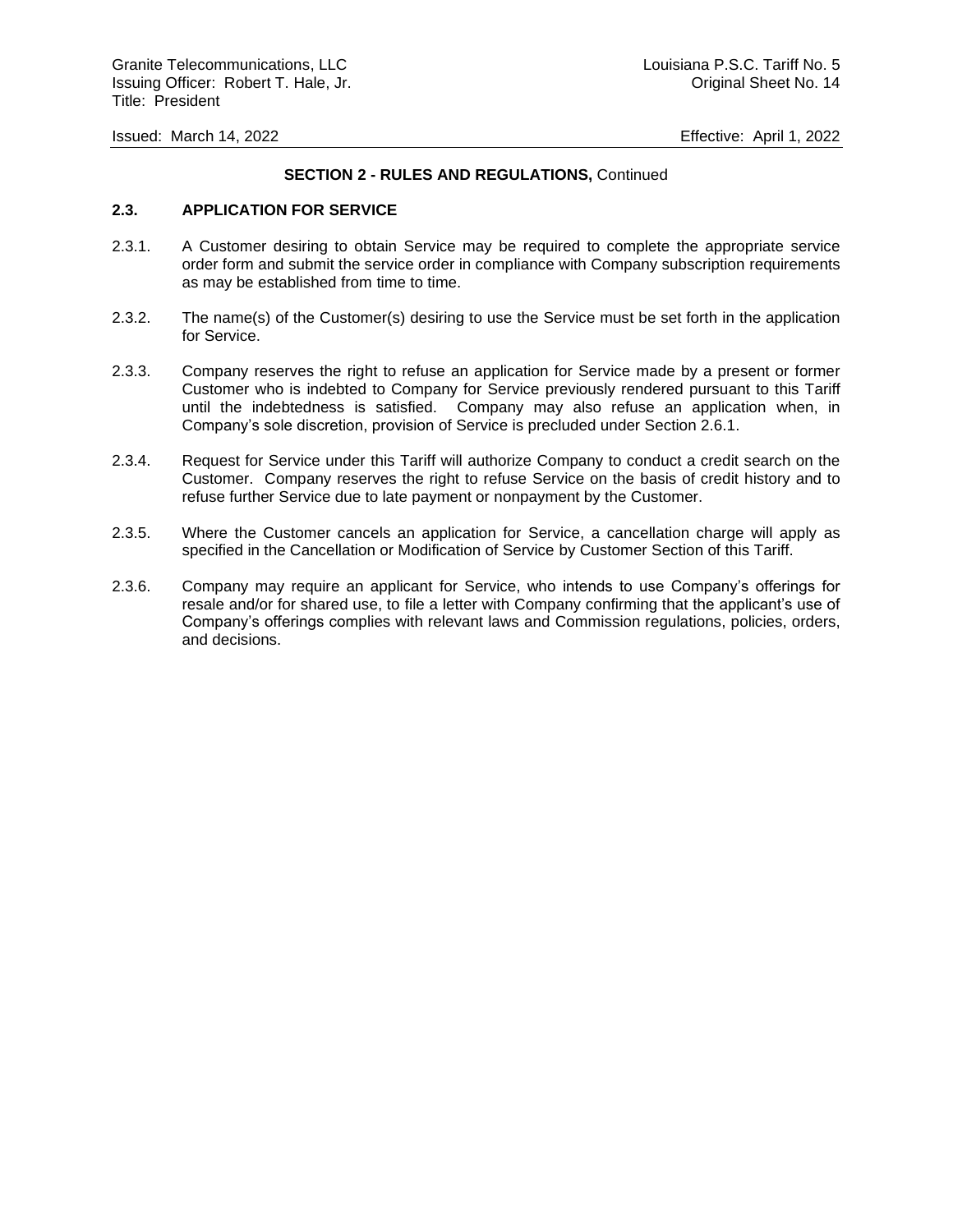## **SECTION 2 - RULES AND REGULATIONS,** Continued

## **2.4. DEPOSITS AND ADVANCE PAYMENTS**

- 2.4.1. Company will not collect deposits.
- 2.4.2. To safeguard its interests, Company may require a Customer to make an advance payment before Services are furnished. The advance payment will not exceed an amount equal to the nonrecurring charge(s) and one (1) month's recurring charges for the Service. In addition, where special construction is involved, the advance payment may also include an amount equal to the estimated nonrecurring charges for the special construction and recurring charges for a period to be set between Company and the Customer (if any). The advance payment will be credited to the Customer's initial bill.

#### **2.5. CREDIT**

2.5.1. Company, to ensure payment of its charges for Service or for loss of or damage to Company property, will require Applicants and Customers to establish and maintain credit. The establishment or re-establishment of credit as provided in this Section does not relieve an applicant or Customer from compliance with other provisions of this Tariff as to the payment of bills and in no way modifies the Sections regarding disconnection and termination of Service for failure to pay bills due for Service furnished. If an applicant for Service is unable to provide satisfactory credit information, Company may refuse to provide Service.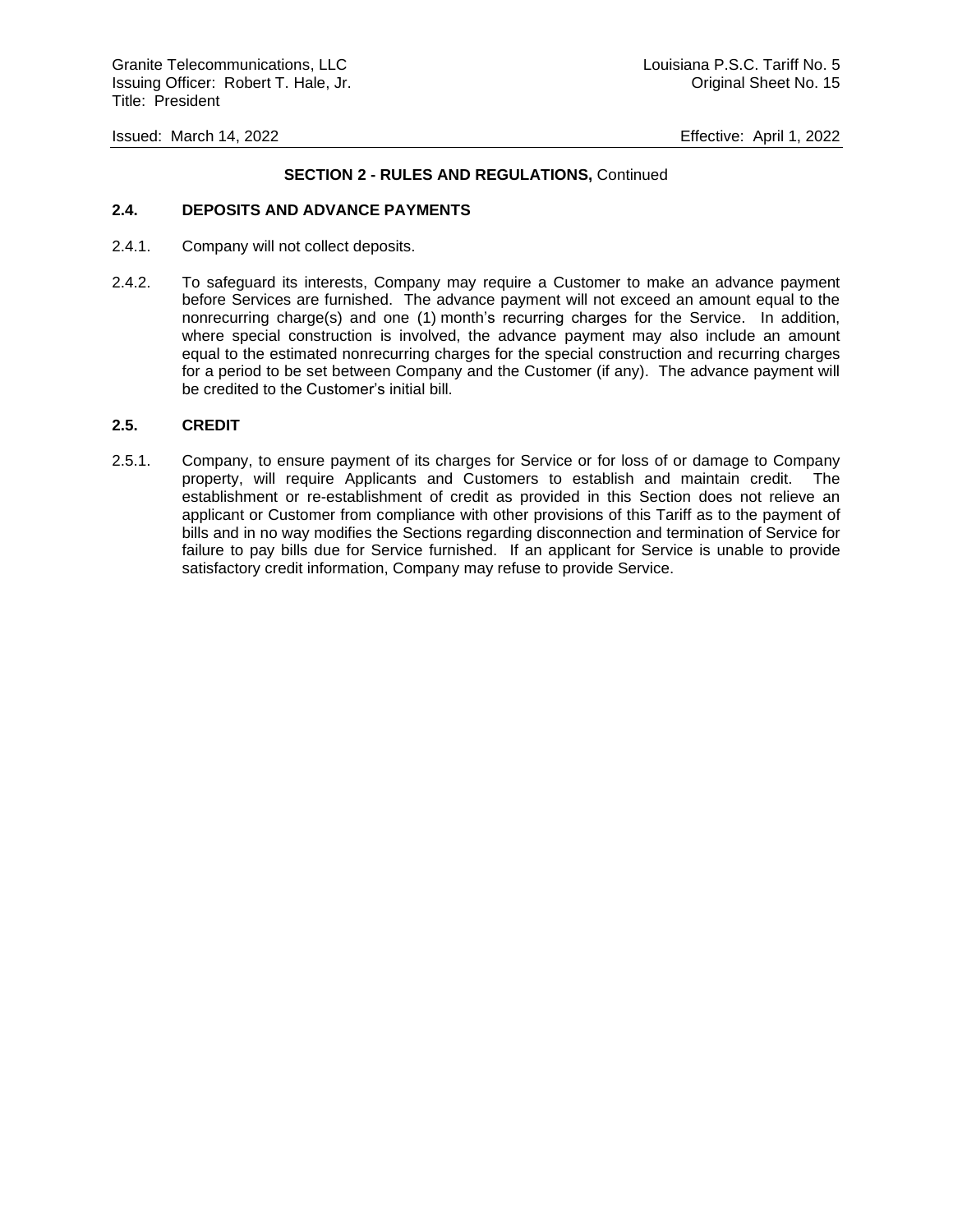## **SECTION 2 - RULES AND REGULATIONS,** Continued

## **2.6. PROVISION AND MAINTENANCE OF SERVICE**

- 2.6.1. Company will use reasonable efforts to make Service available to Customers on or before a particular date, subject to the provisions and compliance by the Customer within the provisions of this Tariff. The lack of facilities or other operational impediments, including regulatory approvals, may preclude or delay provision of Service (a) in a particular location or to a particular Customer and/or (b) at any promised performance level. Actual transmission speeds and service characteristics of a Service may vary from those expected by the Customer due to such factors as the length and gauge of the line and other operational characteristics of the equipment and facilities used.
- 2.6.2. At the request of the Customer, installation or maintenance may be performed outside of Company's regular business hours or in hazardous locations. In such cases, charges based on cost of the actual labor, material or other costs incurred by or charged by Company will apply. If installation or maintenance is started during regular business hours, but, at the Customer's request, extends beyond regular business hours into time periods including, but not limited to, weekends, holidays, and/or night hours, additional charges may apply.
- 2.6.3. Company will have control over the installation, rearrangement, repair, maintenance, and disconnection of all network elements owned or otherwise obtained to ensure the required level of Service. Company may substitute, change or rearrange any equipment or facility at any time and from time to time, but will not thereby alter the technical parameters of the Service provided to the Customer.
- 2.6.4. Company will use reasonable efforts to maintain the Service that it furnishes to the Customer. Company may make such tests, adjustments and inspections as may be necessary to maintain Company's Services and equipment in satisfactory operating condition. When Company makes tests, adjustments and inspections that will interrupt the Customer's service, a reasonable notice and/or release will be made to or obtained from the Customer before such interruption.
- 2.6.5. Company may, upon reasonable notice, make such tests and inspections as may be necessary to determine whether the terms and conditions of this Tariff are being complied with in the installation, operation or maintenance of the Customer's or Company's facilities or equipment. If the protective requirements of Customer-provided equipment are not being complied with, Company may take such action as it deems necessary to protect its Services, equipment and personnel. Company will notify the Customer promptly if there is any need for further corrective action. Within ten (10) days of receiving this notice, the Customer must take such action. If the Customer fails to do this, Company may take whatever additional action is deemed necessary, including the suspension of Service to protect its Services, equipment and personnel from harm.
- 2.6.6. Service will continue to be provided until cancelled by the Customer. Customers may cancel service at any time via verbal or written notice.
- 2.6.7. Company may refuse to permit collect calling, calling card, third number billing which it determines to be fraudulent and/or may limit the use of these billing options or Services.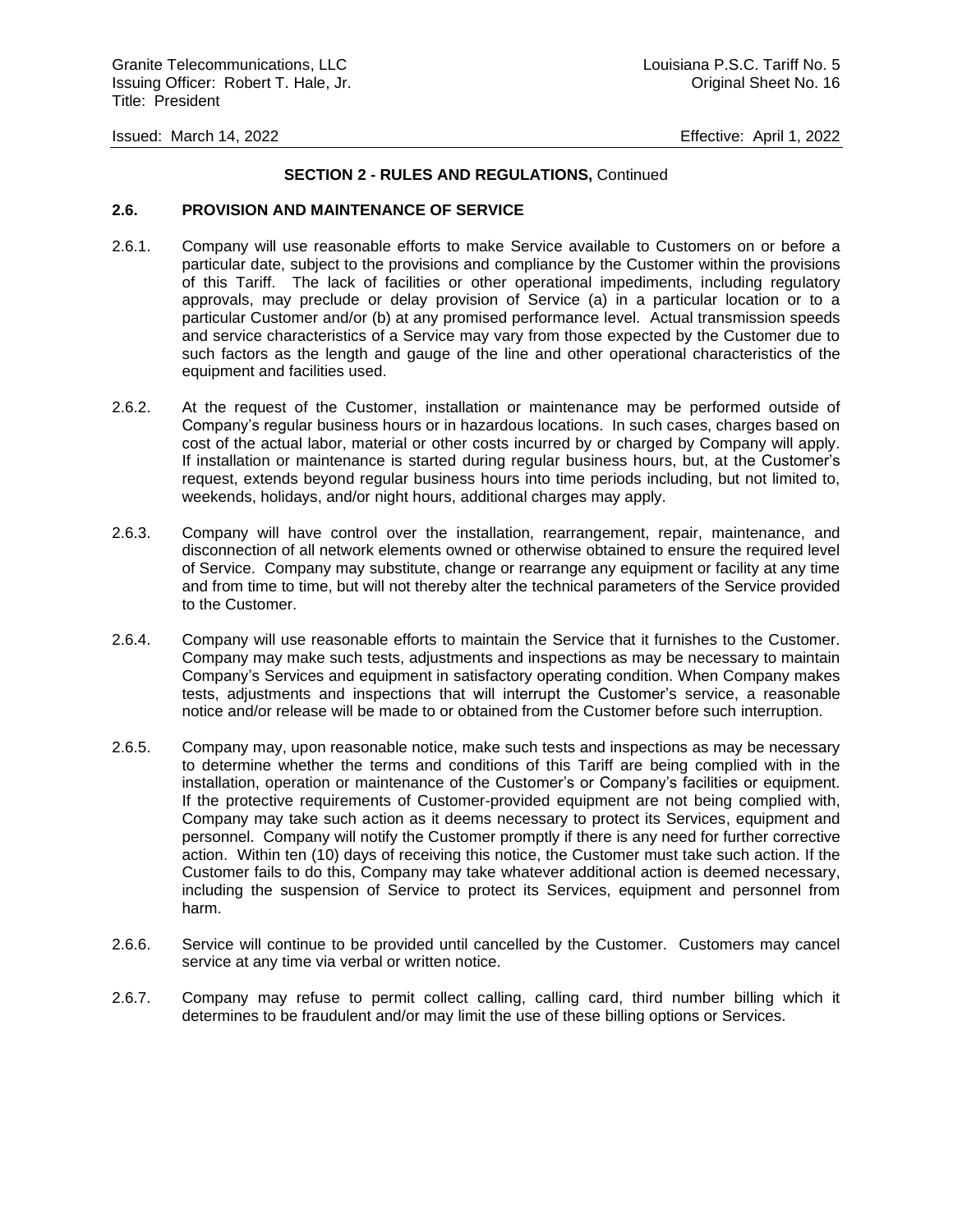## **SECTION 2 - RULES AND REGULATIONS,** Continued

## **2.7. SPECIAL CONSTRUCTION**

- 2.7.1. Subject to the agreement of the Company and to all of the regulations contained in the Tariffs of the Company, special construction and special arrangements may be undertaken on a reasonable effort basis at the request of the Customer. Special arrangements include any service or facility relating to a regulated telecommunications not otherwise specified under tariff, or for the provision of service on an expedited basis or in some other manner different from the normal tariff conditions. Special construction is that construction undertaken:
	- A. where facilities are not presently available, and there is no other requirement for the facilities so constructed
	- B. of a type other than that which the Company would normally utilize in the furnishing of its **Services**
	- C. over a route other than that which the Company would normally utilize in the furnishing of its Services
	- D. in a quantity greater than that which the Company would normally construct
	- E. on an expedited basis
	- F. on a temporary basis until permanent facilities are available
	- G. involving abnormal costs; or
	- H. in advance of its normal construction.
- 2.7.2. Basis for Charges

Where the Company furnishes a facility or service on a special construction basis, charges will be based on the costs incurred by the Company, including (1) nonrecurring type charges; (2) recurring type charges, (3) termination liabilities, or (4) combinations thereof, plus an administrative fee minus any credit for reuse or salvage. The agreement for special construction will ordinarily include a minimum service commitment based upon the estimated service life of the facilities provided.

Where the Company furnishes a service for which a rate or charge is not specified in the Company's tariffs, charges will be based on the costs incurred by the Company and may include, (1) nonrecurring type charges; (2) recurring type charges; (3) termination liabilities; or (4) combinations thereof.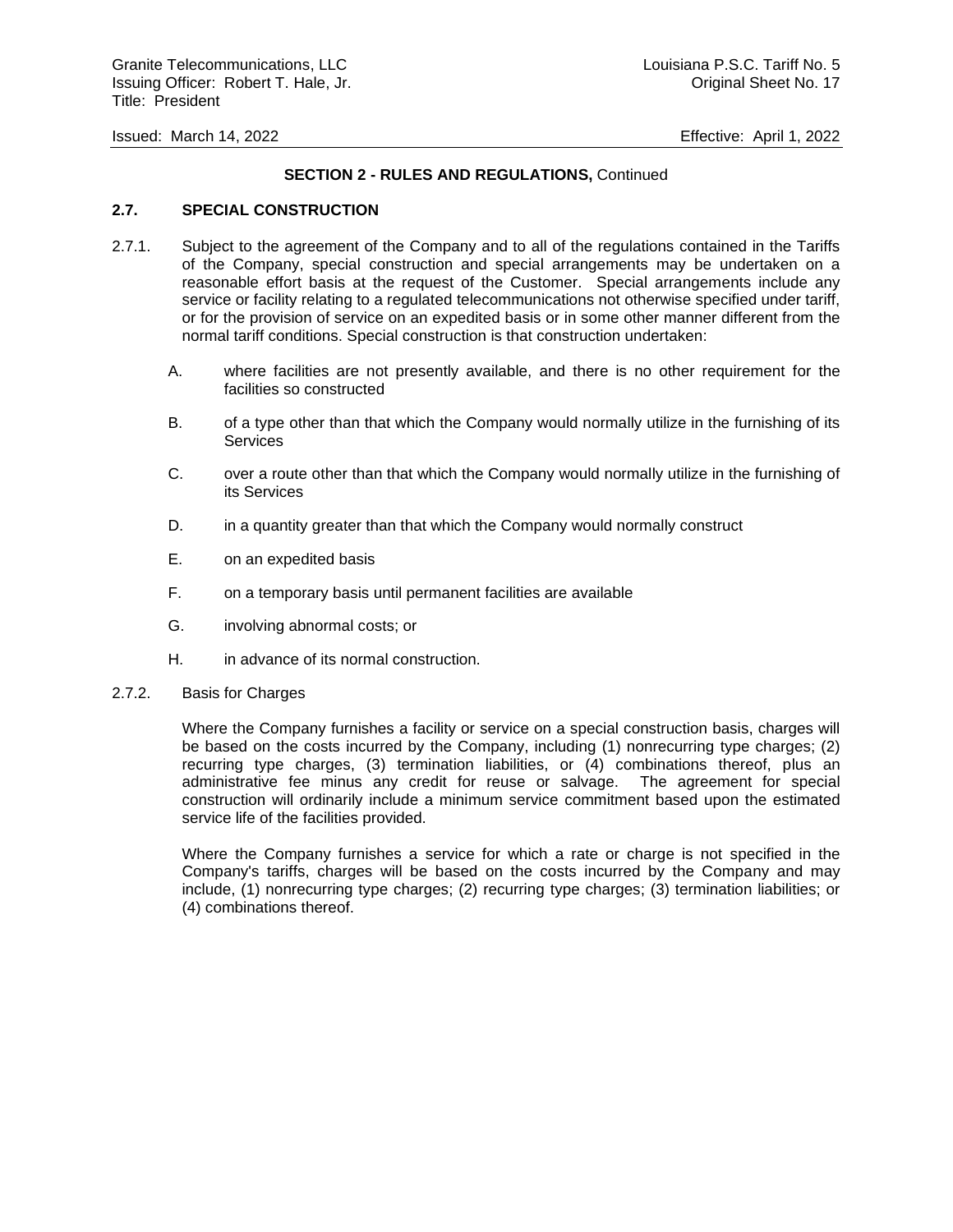## **SECTION 2 - RULES AND REGULATIONS,** Continued

#### **2.7. SPECIAL CONSTRUCTION**, Continued

2.7.3. Basis for Cost Computation

The costs referred to in this Section may include one or more of the following items to the extent they are applicable:

- A. installed costs of the facilities to be provided including estimated costs for the rearrangements of existing facilities. Installed costs include the cost of:
	- 1. equipment and materials provided or used,
	- 2. engineering, labor, and supervision,
	- 3. transportation,
	- 4. rights of way, and
	- 5. any other item chargeable to the capital account.
- B. annual charges including the following:
	- 1. cost of maintenance
	- 2. depreciation on the estimated installed cost of any facilities provided, based on the anticipated useful service life of the facilities with an appropriate allowance for the estimated net salvage
	- 3. administration, taxes and uncollectible revenue on the basis of reasonable average costs for these items
	- 4. any other identifiable costs related to the facilities provided; and
	- 5. an amount for return and contingencies.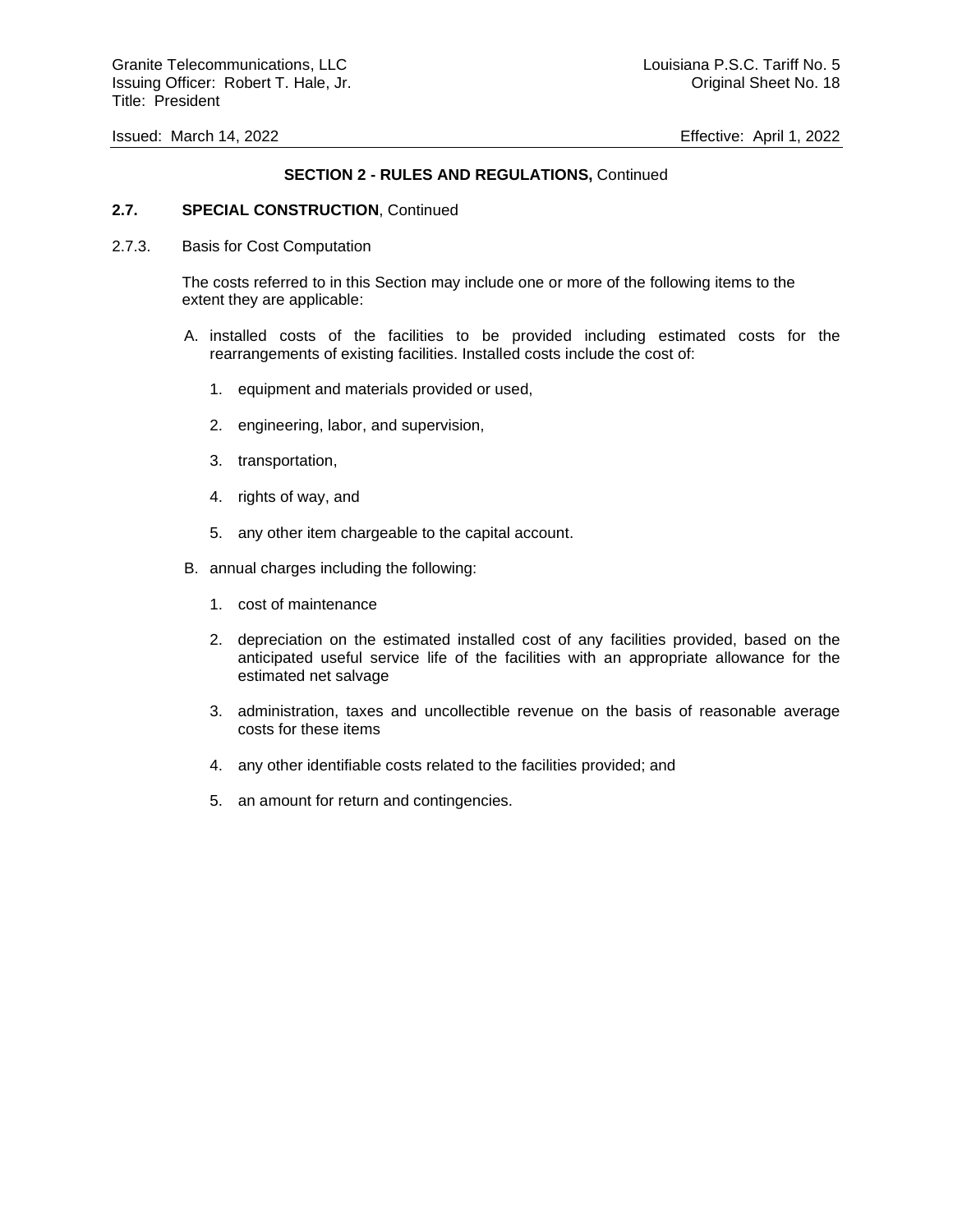## **SECTION 2 - RULES AND REGULATIONS,** Continued

## **2.7. SPECIAL CONSTRUCTION**, Continued

## 2.7.4 Termination Liability

To the extent that there is no other requirement for use by the Company, the Customer may have a termination liability for facilities specially constructed at the request of the Customer, if and only if such liability is clearly stated in a written agreement between the Company and the Customer.

- A. The maximum termination liability is equal to the total cost of the special facility as determined herein, adjusted to reflect the re-determined estimate net salvage, including any reuse of the facilities provided.
- B. The maximum termination liability shall be divided by the original term of service contracted for by the Customer (rounded up to the next whole number of months) to determine the monthly liability. The Customer's termination liability shall be equal to this monthly amount multiplied by the remaining unexpired term of service (rounded up to the next whole number of months), discounted to present value at six percent (6%), plus applicable taxes.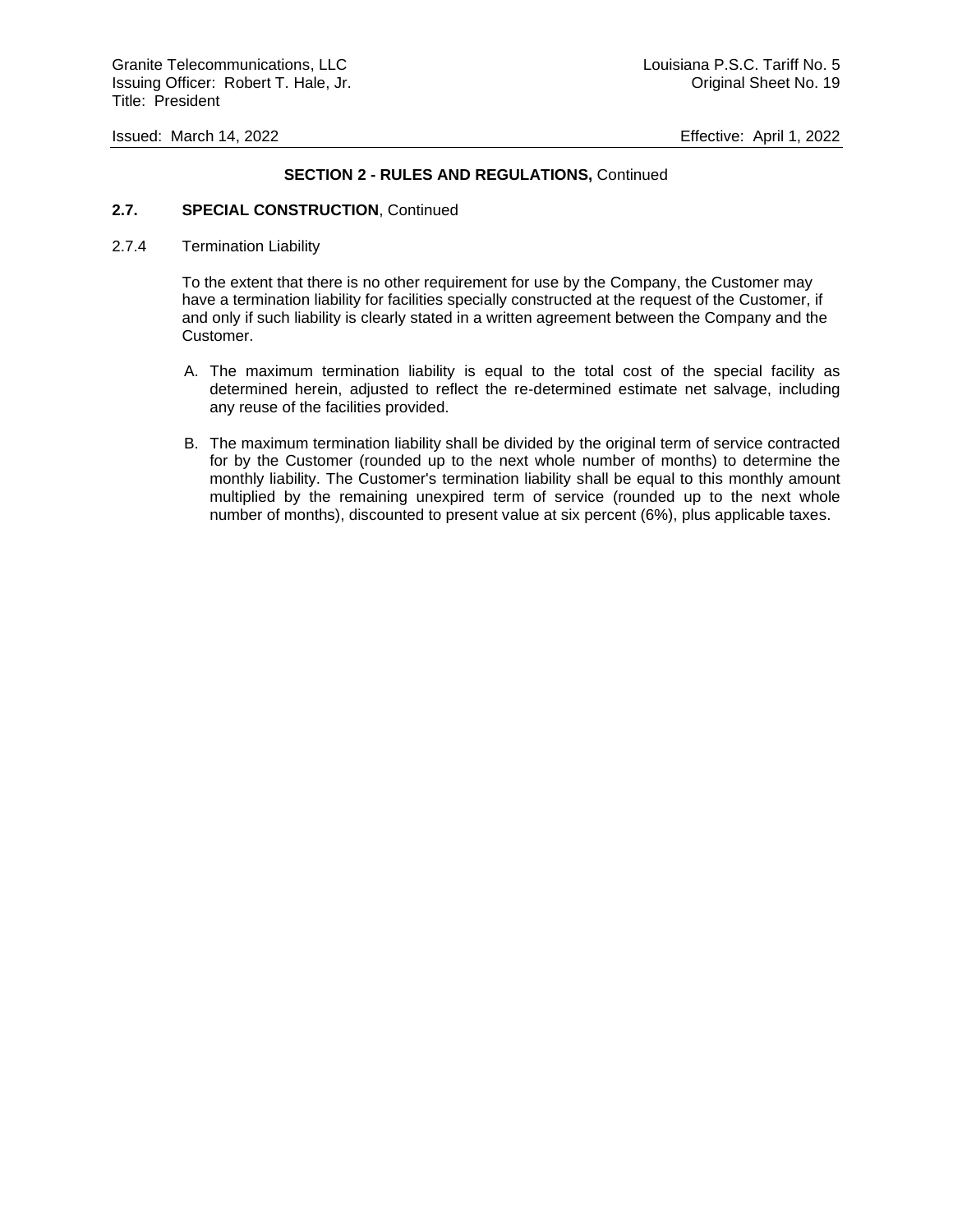## **SECTION 2 - RULES AND REGULATIONS,** Continued

#### **2.8 MINIMUM SERVICE PERIOD**

- 2.8.1 The minimum Service period is one month (30 days), with the first thirty (30) days being the initial minimum Service period. The Customer must pay the regular tariffed rate for Service for the minimum period of Service if service is disconnected during the initial minimum Service period. If a Customer disconnects Service after the initial minimum Service period has ended, then the Customer will be billed pro rata for services rendered. When the Service is moved within the same building, to another building on the same Premises, or to a different Premises entirely, the period of Service at each location is accumulated to calculate if the Customer has met the minimum Service period obligation.
- 2.8.2 If Service is terminated before the end of the minimum period of Service as a result of condemnation of property, damage to property requiring the Premises to be abandoned, or by the death of the Customer, the Customer is not obligated to pay for Service for the remainder of the minimum period.
- 2.8.3 If Service is transferred to a new Customer at the same Premises during the first month of Service, the new Customer assumes responsibility to meet the remainder of the minimum Service period requirements. For Services not taken over by the new Customer, the original Customer is responsible for the remaining payment for the minimum Service period obligation in accordance with the terms under which the Service was originally furnished.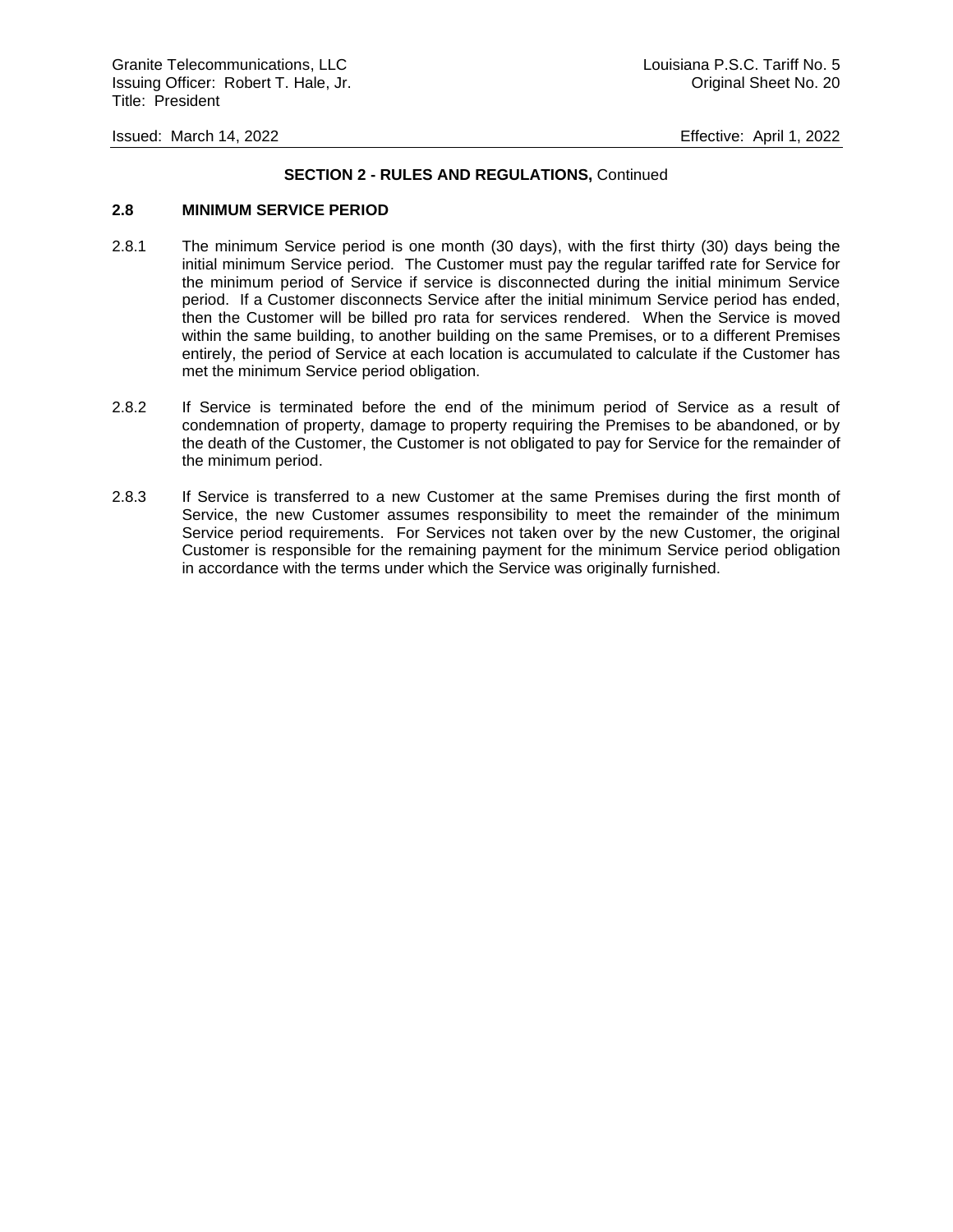## **SECTION 2 - RULES AND REGULATIONS,** Continued

## **2.9. CUSTOMER RESPONSIBILITIES**

- 2.9.1 The Customer is responsible for the payment of all charges for Service furnished to the Customer and for all additional charges for calls the Customer elects to continue making.
- 2.9.2 The Customer is responsible for compliance with applicable regulations set forth in this Tariff.
- 2.9.3 Upon Company request, the Customer must verify the name(s) of Authorized Users allowed to request and use the Customer's Service.
- 2.9.4. Customer will return to Company within five (5) days of termination of Service all Companyprovided equipment. All returned equipment must be in the same condition as when delivered to the Customer by Company. Upon demand, Customer will reimburse Company for any costs incurred by Company due to Customer's failure to comply with this Section.
- 2.9.5. Customer is responsible for the payment of any bills for Services and for the resolution of any disputes or discrepancies with Company. Company has no responsibility with respect to billings, charges or disputes related to services used by Customer which are not included in Services herein including, without limitation, any local, regional and long distance services not provided by Company.
- 2.9.6 The Customer is responsible for establishing identity as often as is necessary during the call or when seeking credits from Company.
- 2.9.7 The Customer must arrange or obtain permission for safe, reasonable and continuous access and right-of-way for Company employees or agents of Company to enter the Premises of the Customer or any Authorized User of the Customer at any reasonable hour for the purpose of performing Company's obligations under this Tariff.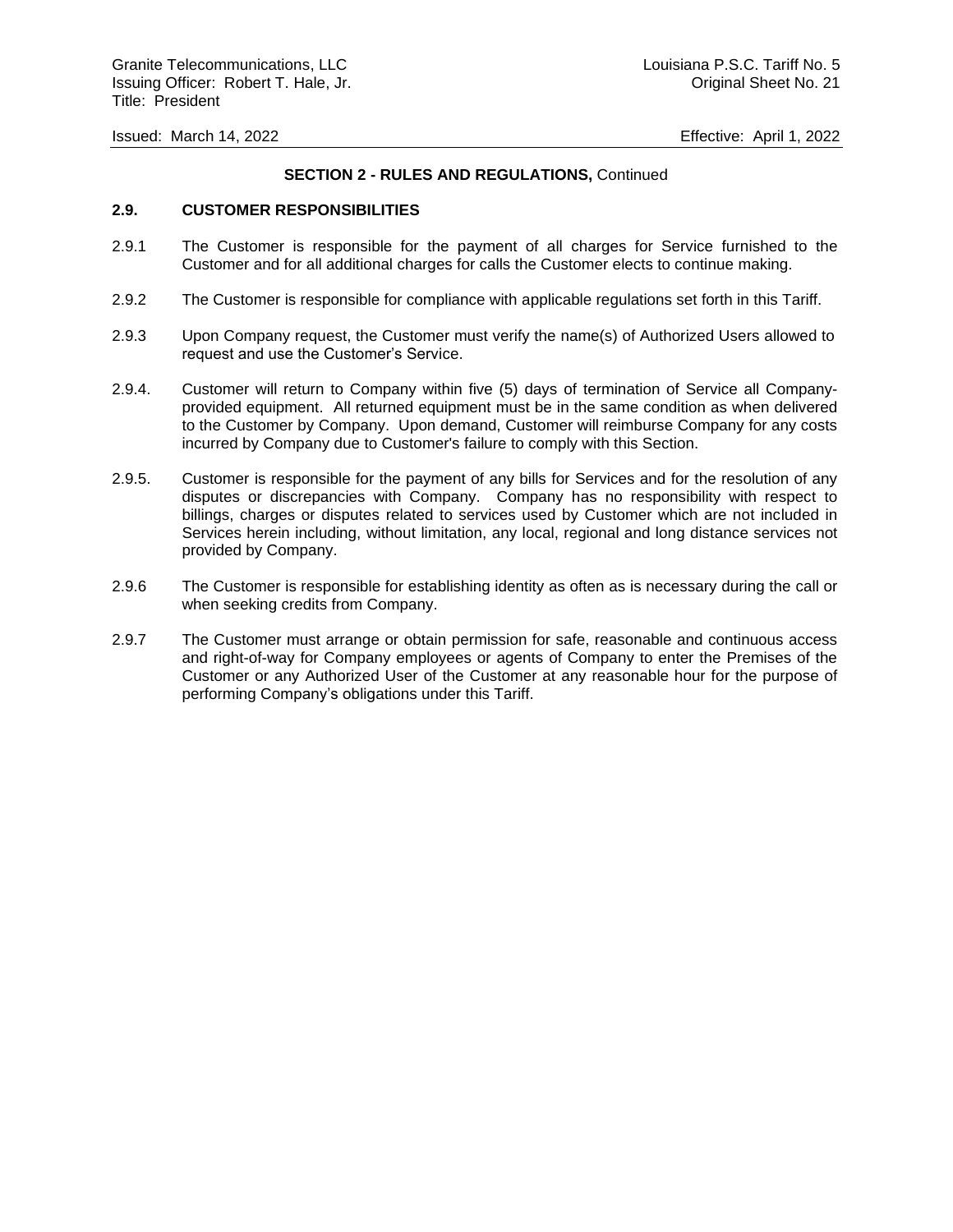## **SECTION 2 - RULES AND REGULATIONS,** Continued

#### **2.9. CUSTOMER RESPONSIBILITIES**, Continued

- 2.9.8. The Customer is responsible for the payment of (a) Service charges as set forth herein and (b) charges for visits by Company's agents or employees to the Premises of the Customer or Authorized User when the Service difficulty or trouble report results from the use of Services and equipment by the Customer or Authorized User.
- 2.9.9. Customer will, at Customer's expense, provide reasonable space, power, and level of heating and air conditioning, and otherwise maintain the proper environment to operate Company's Service at Customer's or Authorized User's premises.
- 2.9.10. The Customer may not, without prior written consent of Company, which consent shall not be unreasonably withheld, assign, transfer, or in any other manner dispose of, any of its rights, privileges, or obligations under this Tariff, and any attempt to make such an assignment, transfer, disposition without consent will be null and void.
- 2.9.11 A Customer or Authorized User may not represent in any way that the relationship between Customer or Authorized User and Company is anything other than one of customer and supplier, respectively. Nothing in this Tariff gives Customer or Authorized Users any authority to bind or otherwise incur liability on behalf of Company. Nothing in this Tariff constitutes an endorsement by Company of any activity, service or product of Customer or Authorized Users.
- 2.9.12 The Customer is responsible for any damages, including usage charges that the Customer may incur due the unauthorized use of its communications equipment. The unauthorized use of the Customer's communications equipment includes, but is not limited to, the placement of calls from the Customer's Premises and the placement of calls through Customer-controlled or Customer-provisioned equipment that are transmitted or carried over Company's network without the authorization of the Customer.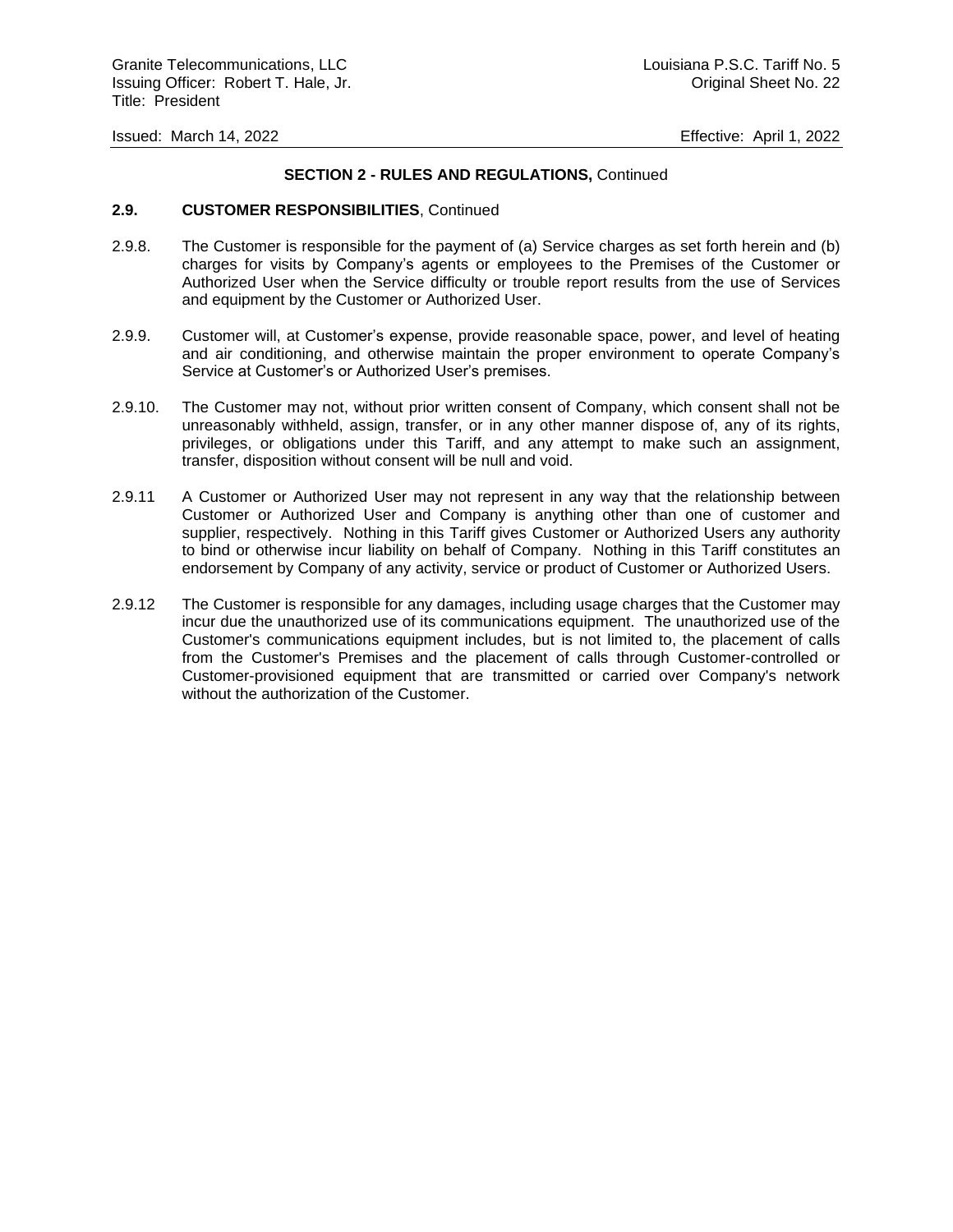## **SECTION 2 - RULES AND REGULATIONS,** Continued

#### **2.10. PAYMENTS AND BILLING**

- 2.10.1. Service is provided and recurring Service charges billed on a monthly (30 day) basis. The billing date is dependent on the billing cycle assigned to the Customer.
- 2.10.2. Non-recurring charges and charges based on actual usage are billed monthly in arrears.
- 2.10.3. If any portion of the payment is not received by the Company, or if any portion of the payment is received by the Company in funds that are not immediately available, within twenty (20) days of the mail date on the bill, then a late payment penalty shall be due the Company. The late payment penalty shall be that portion of the payment not received by the date due minus any charge billed as local taxes multiplied by 1.5 percent.
- 2.10.4. A Customer will not be liable for any late payment charge applicable to a disputed portion of that Customer's bill, so long as the Customer pays the undisputed portion of the bill and enters into bona fide negotiations to resolve the dispute on a timely basis, pursuant to Section 2.10.10.
- 2.10.5. Checks presented in payment for Services and subsequently returned to Company by the Customer's financial institution for "Non-Sufficient Funds" or other reasons will incur a \$20.00 nonrecurring charge per Customer per check.
- 2.10.6. A Customer will be placed on a "cash only" basis upon receipt of two (2) returned checks within a twelve (12)-month period of time. "Cash only" is herein defined as cashier's checks, U.S. currency, or money orders.
- 2.10.7. Receipt of a subsequently dishonored negotiable instrument in response to a notice of discontinuance will not constitute payment of a Customer's account, and Company will not be required to issue additional notice prior to discontinuance. However, three (3) banking days must be allowed for redemption of such instrument.
- 2.10.8. Billing disputes should be addressed to Company's Customer service organization via a tollfree telephone numbers, 866.847.1500 or 866.847.5500.Customer service representatives are available at 866.847.1500 from 9:00 a.m. to 6:00 p.m. Eastern Time. Messages may be left for Customer services from 6:01 p.m. to 8:59 a.m. Eastern Time, which will be answered on the next business day, unless in the event of an emergency which threatens Customer service. Twenty-four hour customer service is available at 866.847.5500.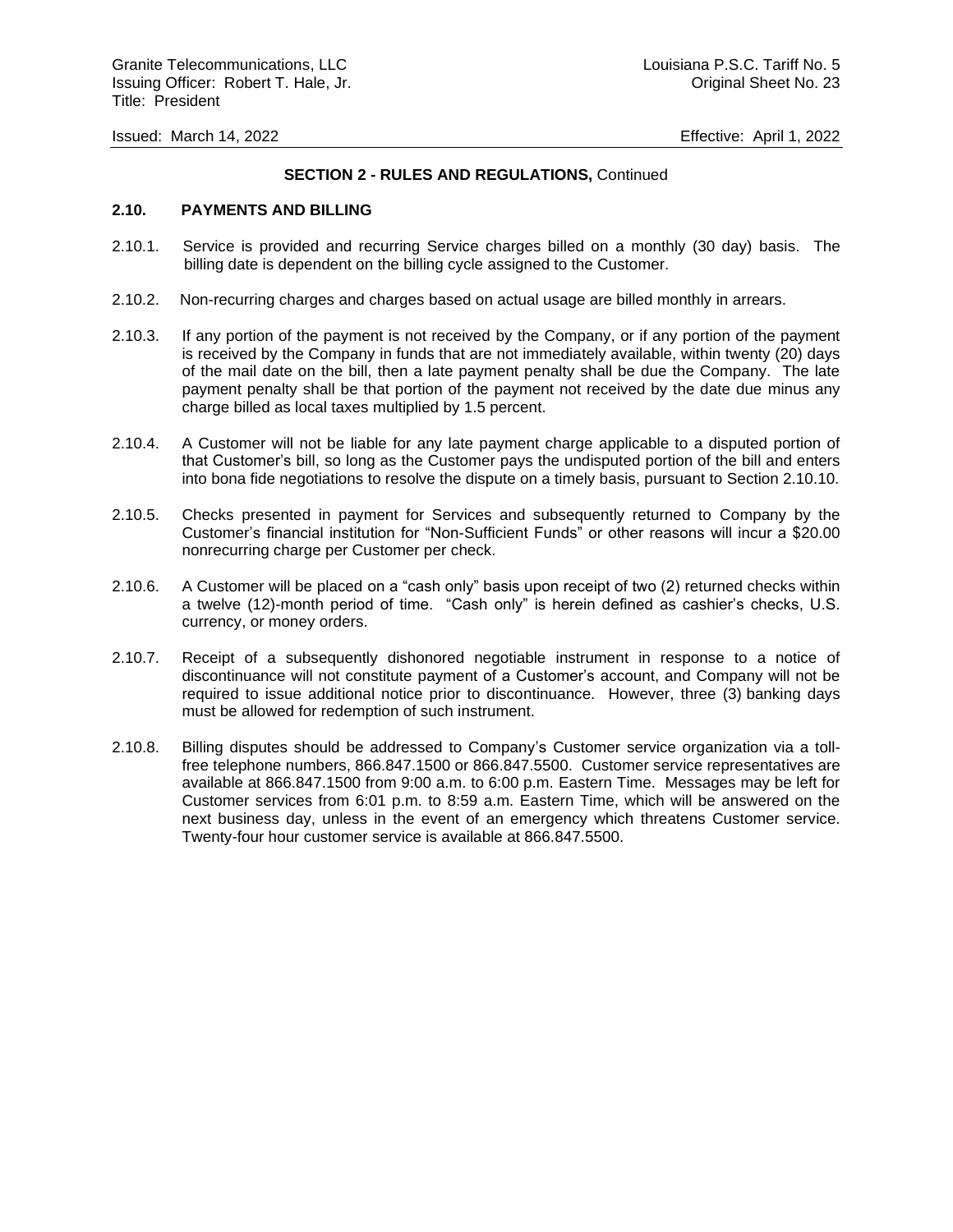## **SECTION 2 - RULES AND REGULATIONS,** Continued

#### **2.10. PAYMENTS AND BILLING,** Continued

- 2.10.9. In case of a billing dispute between Customer and Company as to the correct amount of a bill, which cannot be adjusted with mutual satisfaction, Customer may enter the following arrangement:
	- A. First, Customer requests, and Company will comply with the request, an Investigation and review of the disputed amount. Customer must pay the undisputed portion of the bill by the Due Date shown on the bill.
	- B. The Customer may pay the disputed portion of the bill by the Due By Date shown on the bill. However, Service will not be subject to termination if the disputed amount is not paid during the pendency of the investigation.
	- C. If there is still disagreement after the investigation and review by a manager of Company, Customer may appeal to Commission for its investigation and decision.
	- D. After the investigation and review are completed by Company as noted in subsection A. above, and the dispute is resolved indicating that the disputed amount is due and payable to the Company, the disputed amount becomes due and payable at once. In order to avoid disconnection of Service, the disputed amount must be paid within seven (7) calendar days after the date Company notifies Customer that the investigation and review are completed, the dispute has been resolved and that such payment must be made or Service will be suspended or terminated. However, the Service will not be terminated prior to the Due By Date shown on the bill. Failure to pay non-regulated or competitive services charges will not result in disconnection of local exchange Service.
	- I. The address and telephone number of the Commission are:

Louisiana Public Service Commission 602 N. 5th Street Galvez Building, 12th Floor Baton Rouge, LA 70802 Telephone: 225.342.4999 Toll Free: 800.256.2397 Online: https://lpsc.louisiana.gov/complaints.aspx

J. Limitations of Damages and of Period for Bringing Claims - The entire liability of Company for any claim, loss, damage or expense from any cause whatsoever shall in no event exceed sums actually paid to Company by the Customer for the specific Services giving rise to the claim, and no action or proceeding against Company shall be commenced more than one (1) year after the Service related to the claim is rendered. Claims applicable to overbilling against Company shall be commenced no more than two (2) years after the Service related to the claim is rendered pursuant to Section 415, U.S. Code, 47 U.S.C. §415.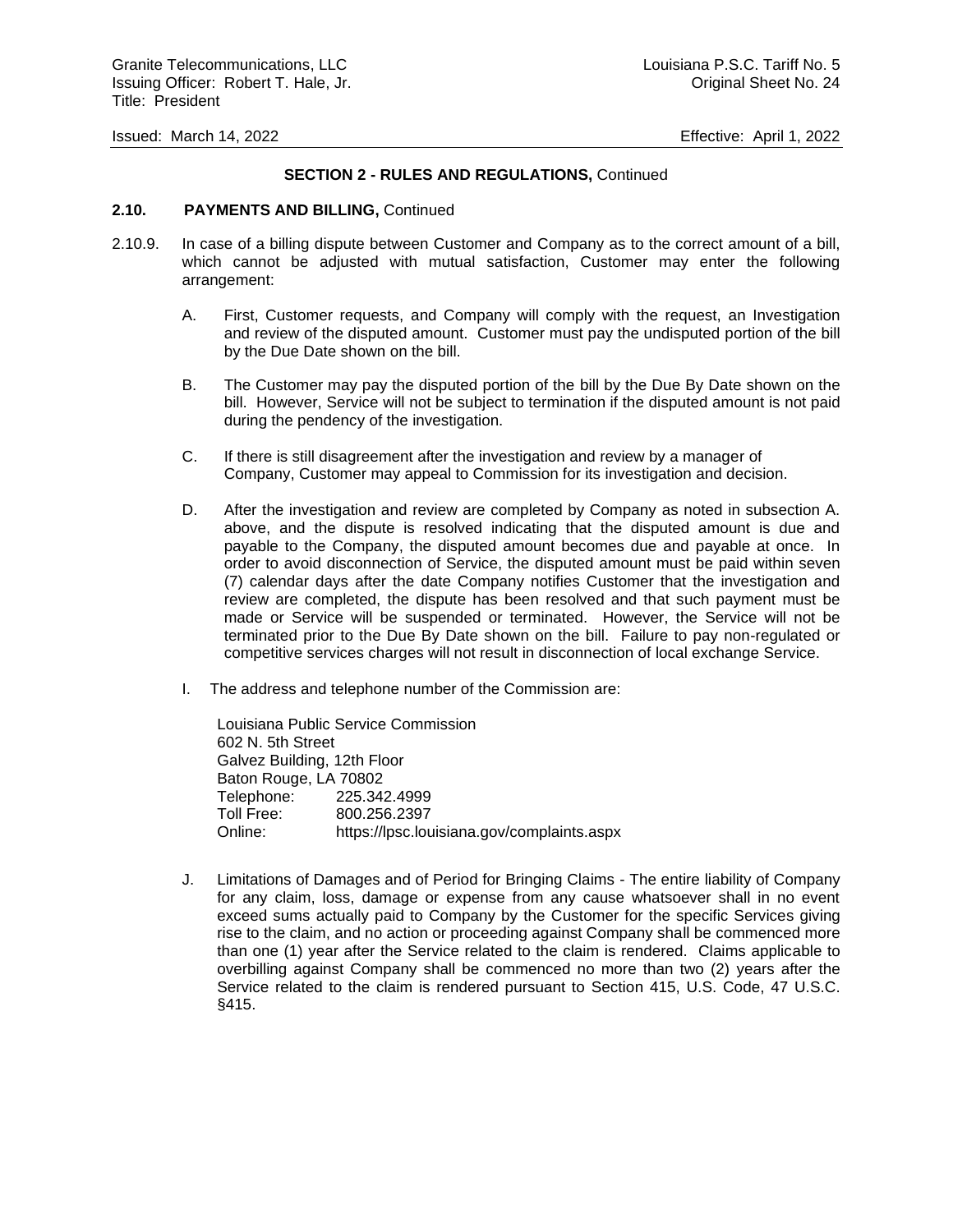## **SECTION 2 - RULES AND REGULATIONS,** Continued

## **2.11. TAXES**

Customer must pay, without limitation, all sales, use, gross receipts, excise, access, bypass, 911, Telecommunications Relay Service, rights-of-way, and other local, state and federal taxes, charges, fees, and surcharges, however designated, imposed on or based upon the provision, sale or use of the Services (excluding taxes on Company's net income). Such taxes and fees will be separately stated on the applicable invoice.

## **2.12. ALLOWANCES FOR INTERRUPTION OF SERVICE**

- 2.12.1 For the purpose of applying this provision, the word "interruption" means the inability to access Service due to equipment malfunction or human errors. "Interruption" does not include, and no allowance will be given for, Service difficulties such as slow access, circuits busy or other network and/or switching capacity shortages.
- 2.12.2. Credit allowances will be given in accordance to this Section 2.12. for interruptions of Service which are not due to Company's testing or adjusting (when proper notice and release is obtained), to the negligence of the Customer, or to the failure of channels, equipment and/or communications equipment provided by the Customer or another Carrier, and are subject to the general limitation of liability provisions set forth in Section 2.16. Customer must notify Company of any interruptions of Service. Before giving such notice, the Customer must ascertain that the trouble is not caused by any action or omission of the Customer, and not otherwise within the Customer's control.
- 2.12.3. For purposes of computing a credit under Section 2.12. every month is considered to have 720 hours. No credit will be allowed for an interruption of a continuous duration of less than two hours. Company will credit the Customer for an interruption of two (2) hours or more at the rate of 1/720th of the monthly charge for the Service affected for each hour or major fraction thereof that the interruption continues.

Credit formula: Credit - (A/720) X B

A - outage time in hours

B - total monthly charge for affected Service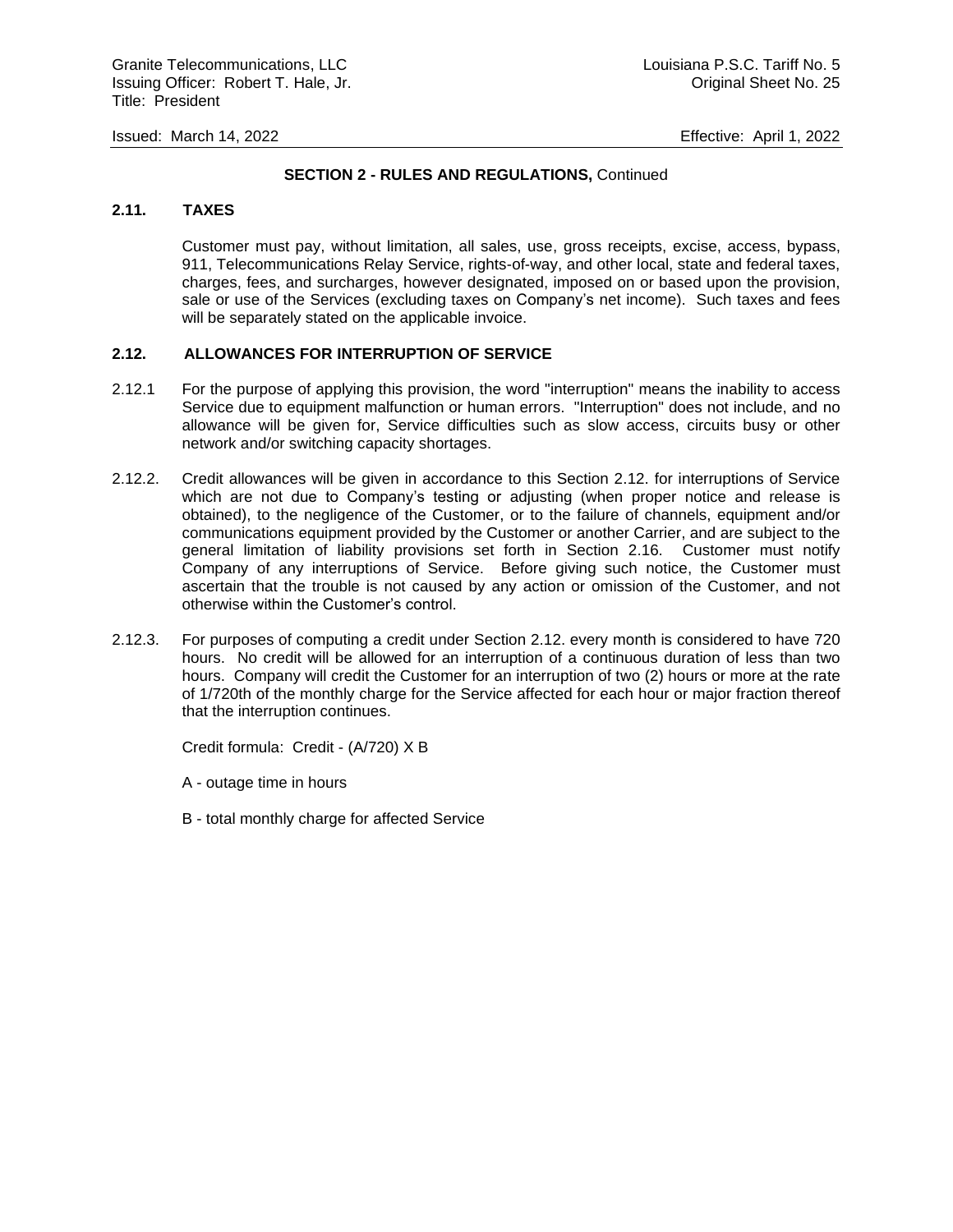## **SECTION 2 - RULES AND REGULATIONS,** Continued

#### **2.13. SUSPENSION, TERMINATION OR MODIFICATION OF SERVICE BY CUSTOMER**

- 2.13.1. Customers may suspend or terminate Service by providing written or verbal notice to Company prior to suspension or termination. Notice must specify the date on which Service is to be suspended or terminated.
- 2.13.2. The Customer remains responsible for all Service charges until the day and time on which Service is actually suspended or terminated.
- 2.13.3. If Customer terminates Service before Company completes installation of the Service and at the time of termination Company has incurred any expense in installing Services or preparing to install Service that it would not otherwise have incurred, a charge equal to the cost Company incurred will apply. In no case will this charge exceed the charge for the minimum period of Services ordered, including installation charges and non-recurring charges and all amounts others may charge Company that would have been chargeable to the Customer had Service been initiated.
- 2.13.4. If the Customer terminates Service after Company has completed installation, the charge set forth in Section 2.12.3. will apply to the extent Company has not yet recovered the costs described in Section 2.12.3. In addition, the minimum Service period obligations described in Section 2.8. will apply regardless of whether Service has been initiated and the charges due under Section 2.8. apply.
- 2.13.5. In the case of a Customer-initiated modification of Service, charges for the subsequent order are in addition to the costs incurred before the Customer changed the original order.
- 2.13.6. Customers must pay the Line Restoration charge set forth in Section 4 of this Tariff prior to restoration of Service suspended at Customer's request.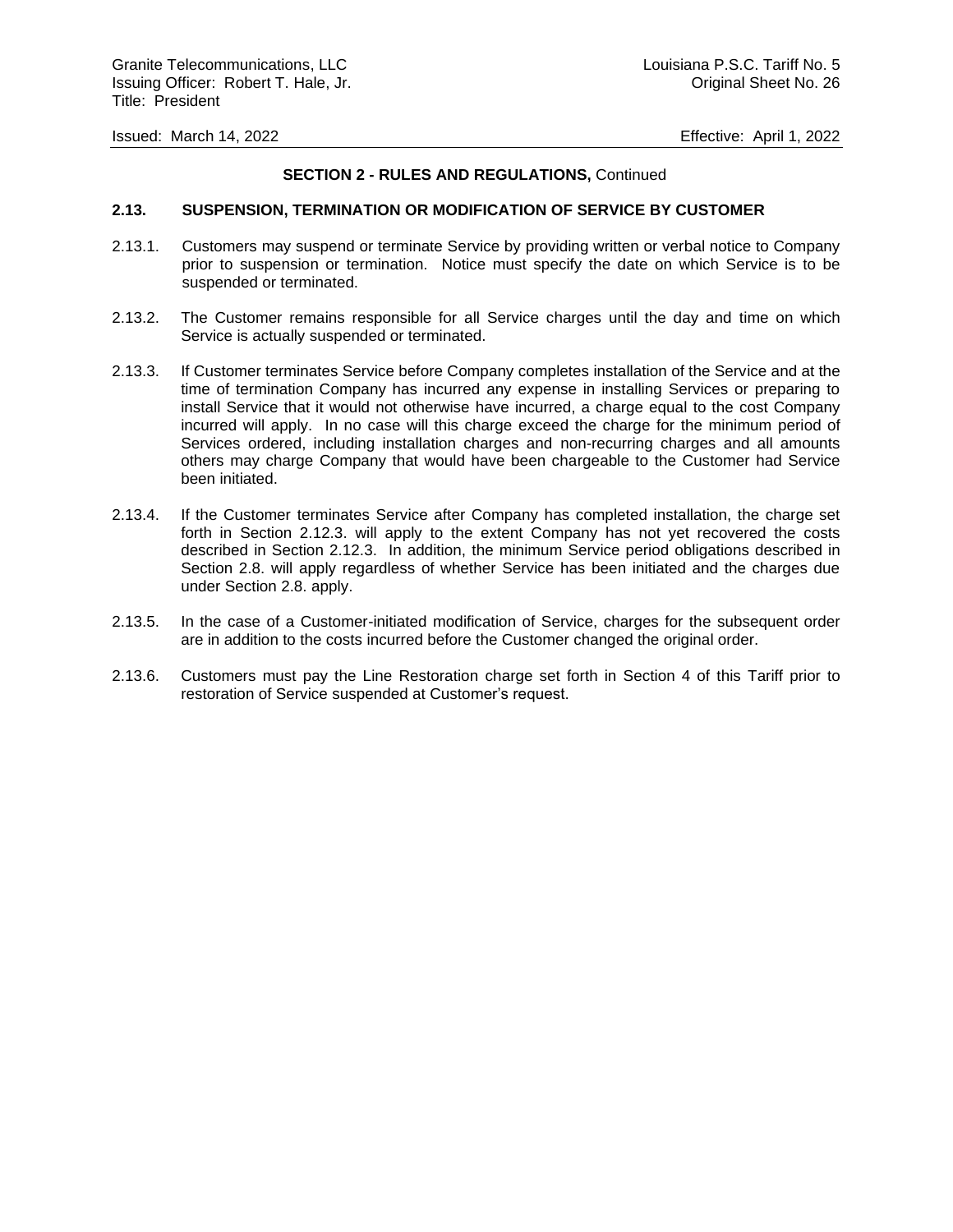## **SECTION 2 - RULES AND REGULATIONS,** Continued

## **2.14. SUSPENSION OR TERMINATION OF SERVICE BY COMPANY**

- 2.14.1 Company may, without incurring liability, refuse, suspend or terminate the Service for any of the following reasons, provided that the Company shall issue ten (10) days written notice to the Customer via first-class mail prior to termination of Service.
	- A. If there is a condition determined in Company's sole discretion to be hazardous to the Customer, to other Customers of Company, to Company's equipment, to the public or to employees or agents of Company
	- B. If Company deems refusal of Service, suspension or disconnection necessary to protect itself or third parties against fraud or to otherwise protect its personnel, agents, facilities or Services
	- C. For non-compliance with and/or violation of any State or municipal law, ordinance or regulation pertaining to Service
	- D. For use of Company's Services for any purpose other than that described in the application
	- E. In the event of Customer use of equipment in such a manner as to adversely affect Company's equipment or the Service to others
	- F. In the event of tampering with the equipment furnished and owned by Company
	- G. In the event of abuse or fraudulent use of Service
		- 1. Abuse or fraudulent use of Service includes:
			- a. The use of Service or facilities of the Company to transmit a message or to locate a person or otherwise to give or obtain information, without payment of an applicable charge;
			- b. The obtaining, or attempting to obtain, or assisting another to obtain or to attempt to obtain Service, by rearranging, tampering with, or making connection with any facilities of the Company, or by any trick, scheme, false representation, or false credit device, or by or through any other fraudulent means or device whatsoever, with intent to avoid the payment, in whole or in part, of the established charge for such Service.
	- H. In the event that the Customer abandons Service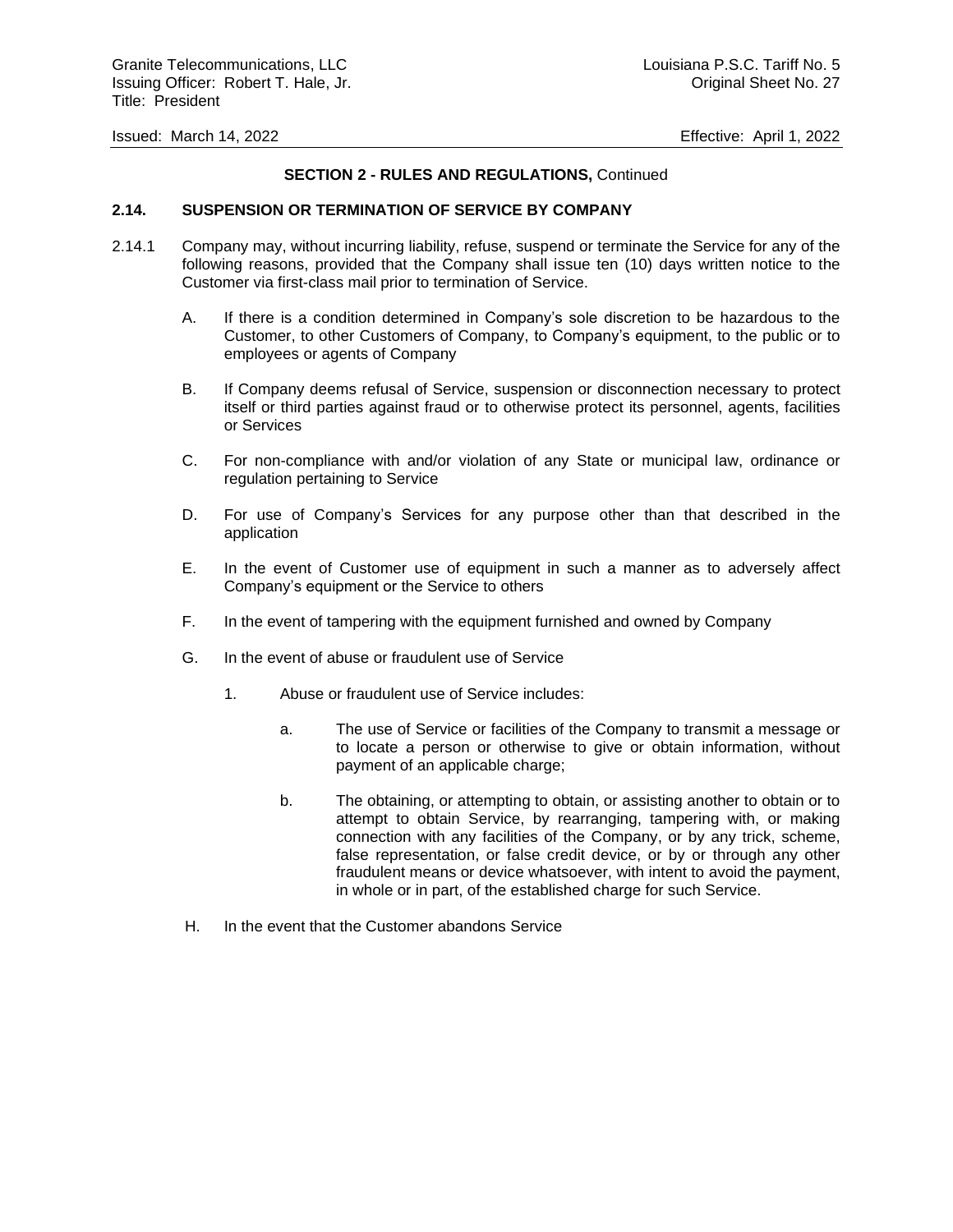## **SECTION 2 - RULES AND REGULATIONS,** Continued

## **2.14. SUSPENSION OR TERMINATION OF SERVICE BY COMPANY**, Continued

#### 2.14.1., Continued

- I. For use of foul or profane language over the Service
- J. For impersonation of another person with fraudulent intent over the Service
- K. For nonpayment of any deposit required by the Company
- L. For violation of this Tariff, except as provided in Section 2.14.1., including without limitation, non-payment of bills for Service, refusal to provide Company with either a deposit or advance payment, or failure to meet Company's credit requirements
- M. For failure of the Customer to make proper application for Service including, without limitation, the provision of false information
- N. When necessary for Company to comply with any order or request of any governmental authority having jurisdiction.
- 2.14.2. The Company may continue suspension of service until all charges due have been paid and all violations have ceased. During the period of such suspension all monthly charges apply. Should the Customer comply with the Company's instructions during the suspension period, the Customer must pay the Suspended Service Restoration charge set forth in Section 4 of this Tariff in addition to all applicable monthly service charges. The Company may terminate the service without suspension of service or following suspension of service, and disconnect and remove any of its equipment from the Customer's premises. If service is terminated after a suspension, the date of termination is considered to be the date service was suspended.
- 2.14.3. A Customer's local exchange service may only be disconnected for non-payment of noncompetitive tariffed services regulated by the Commission. Local exchange service may not be disconnected for non-payment of toll services, voice mail, Internet, paging, charges not billed on behalf of the Company and federally imposed customer charges and taxes.
- 2.14.4 The termination of Service(s) by Company pursuant to this section does not relieve the Customer of any obligations to pay Company for charges due and owing for Service(s) furnished up to the time of termination. A Customer whose Service has been terminated by the Company also must pay the Service Restoration Charges set forth in Section 4 of this Tariff. The remedies set forth herein are not exclusive, and Company is at all times entitled to all the rights available to it under law or equity.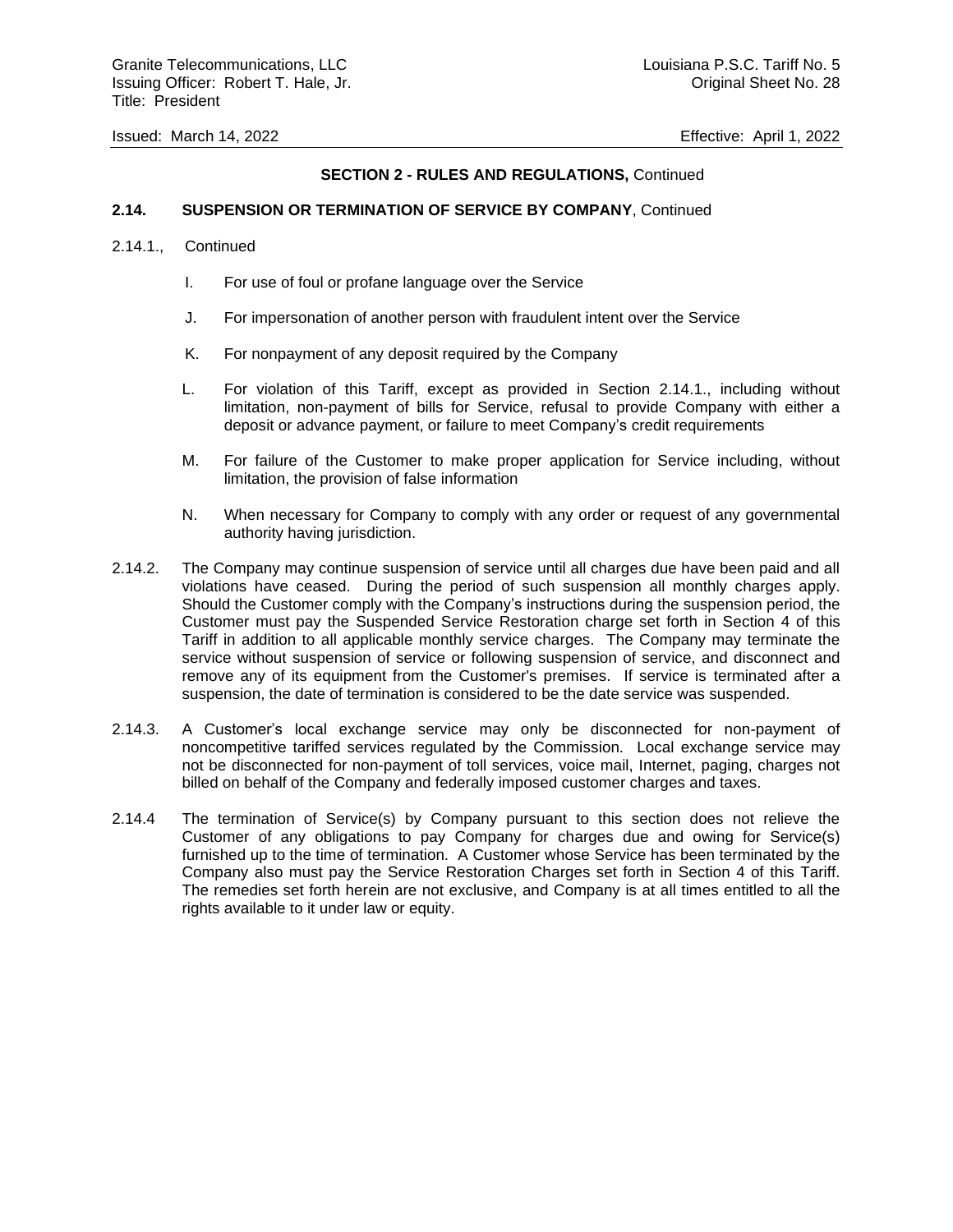## **SECTION 2 - RULES AND REGULATIONS,** Continued

#### **2.15. RESTORATION OF SERVICE**

- 2.15.1. The use and restoration of Service in emergencies may be in accordance with part 64, Subpart D of the Federal Communications Commission's Rules and Regulations which specifies the priority system for such activities.
- 2.15.2. When a Customer's Service has been terminated in accordance with this Tariff and the Service has been terminated through the completion of a Company service order, Service will be restored only upon the basis of application for new Service.
- 2.15.3. A Customer whose Service has been terminated by the Company also must pay the Service Restoration Charge before Service is restored.
- 2.15.4. A Customer whose Service has been terminated is required to pay the Service Connection Charge before Service is restored.
- 2.15.5. A Customer whose Service has been terminated for failure to establish credit or for nonpayment of bills will be required to pay the unpaid balance due and the Service Restoration Charge set forth in Section 4 of this Tariff before Service is restored.
- 2.15.6. Whenever Service has been terminated for fraudulent or other unlawful use, Company may, before restoring Service, require the Customer to make, at its own expense, all changes in facilities or equipment necessary to eliminate such fraudulent or otherwise unlawful uses and to pay an amount reasonably estimated as the loss in revenues resulting from such fraudulent use.
- 2.15.7. A Customer whose Service has been suspended by the Company must pay the Suspended Service Restoration Charge set forth in Section 4 of this Tariff in addition to all applicable monthly service charges due and owing during the period of suspension.
- 2.15.8. A Customer whose Service has been suspended at the Customer's request must pay the Line Restoration charge set forth in Section 4 of this Tariff prior to restoration of Service.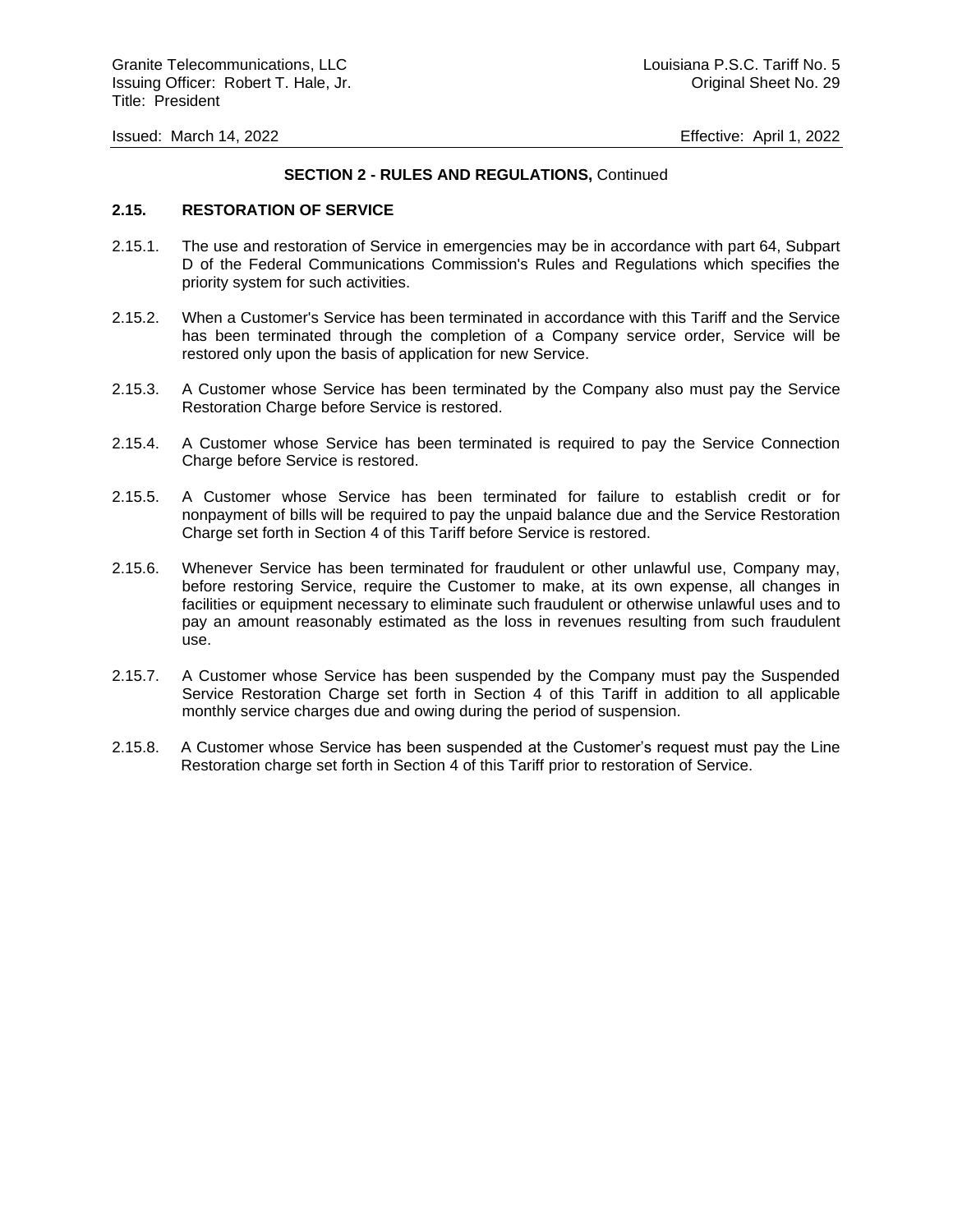## **SECTION 2 - RULES AND REGULATIONS,** Continued

## **2.16. LIMITATION OF LIABILITY**

- 2.16.1. Company will not be liable to the Customer or Authorized User for, and the Customer and any Authorized User, jointly and severally, will indemnify, defend and hold harmless Company from any allegation, claim, loss, damage, liability, defect, cost or expense resulting from or involving:
	- A. Libel, slander, or invasion of privacy from material, data, information or other content transmitted over Company's facilities
	- B. Patent or trademark infringement or other infringement of intellectual property rights including, but not limited to, copyrights, trademarks, and trade secrets, arising from (1) combining (or using in connection with) Company-provided Services and equipment with any facilities, services functions, or products provided by the Customer or Authorized User or (2) use of Services, functions, or products which Company furnished in a manner Company did not contemplate and over which Company exercises no control. In the event that any such infringing use is enjoined, the Customer or Authorized User at its expense, will obtain immediately a dismissal or stay of such injunction, obtain a license or other agreement so as to extinguish the claim in infringement, terminate the claimed infringing use, or modify such combination so as to avoid any such infringement
	- C. A breach in the privacy or security of communications transmitted over Company's facilities
	- D. Acts, mistakes, omission, interruptions delays, errors or defects in transmission over Company's facilities or equipment
	- E. Injuries to persons or property from voltages or currents transmitted over Companyprovided facilities caused by Customer-provided equipment or Premises wire
	- F. The disconnection of Service for failure to pay the charges billed to Customer, including but not limited to, any direct, indirect, incidental, special consequential, exemplary or punitive damages, so long as such disconnection of Service complied with the applicable rules and regulations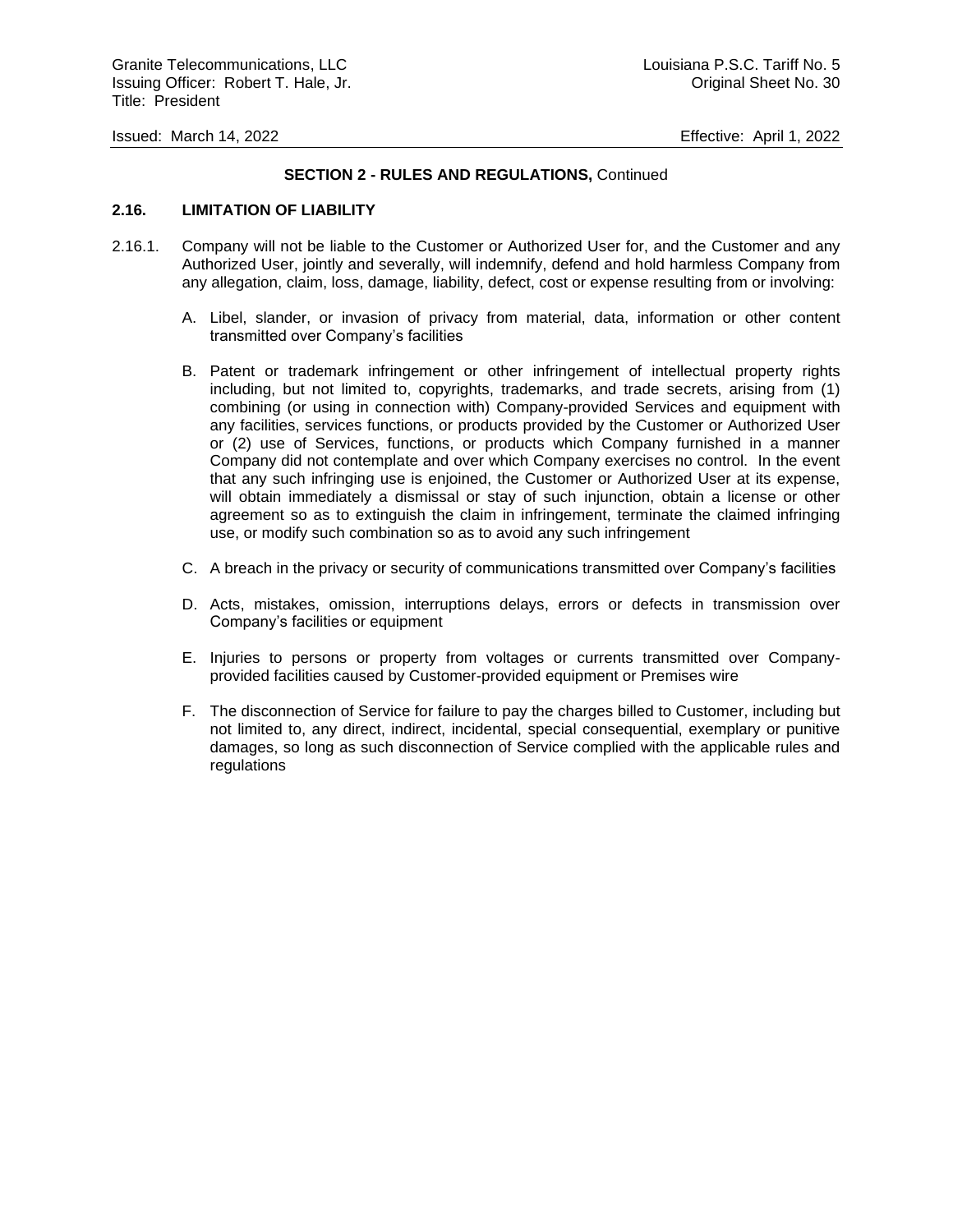Granite Telecommunications, LLC and the control of the control of the Louisiana P.S.C. Tariff No. 5 Issuing Officer: Robert T. Hale, Jr. Channel Channel Sheet No. 31 Title: President

Issued: March 14, 2022 Effective: April 1, 2022

## **SECTION 2 - RULES AND REGULATIONS,** Continued

#### **2.16. LIMITATION OF LIABILITY,** Continued

#### 2.16.1. Continued

- G. Violations of the obligations of the Customer under this Tariff
- H. Defacement of or damage to Customer Premises, facilities or equipment resulting from the furnishing of Service or equipment on such Premises or the installation, maintenance, repair or removal thereof, unless such defacement or damage is caused by willful misconduct of Company's agents or employees
- I. The interruption of a call to any party or any other person in conjunction with use of the Busy Line Verification and Interrupt Service as set forth in this Tariff
- J. Any lost, destruction or damage to property of the Customer, the Customer's agent, distributors, or any third party, or the death of or injury to persons, including, but not limited to, employees or invitees of either Company or the Customer, to the extent caused by or resulting from the negligent or intentional act or omission of Company, Customer, Authorized User or their employees, agents, representatives or invitees
- K. Any delay or failure of performance or equipment due to a Force Majeure condition or any unlawful acts of Company's agents and employees if committed beyond the scope of their agency or employment
- L. Misrepresentation of, or the failure to disclose, the lawful rates and charges published in the Tariff, so long as Company has complied with any applicable rules and regulation related thereto
- M. Fees Company delivered to a jurisdiction in question and not returned to Company as provided in the Taxes Section of this Tariff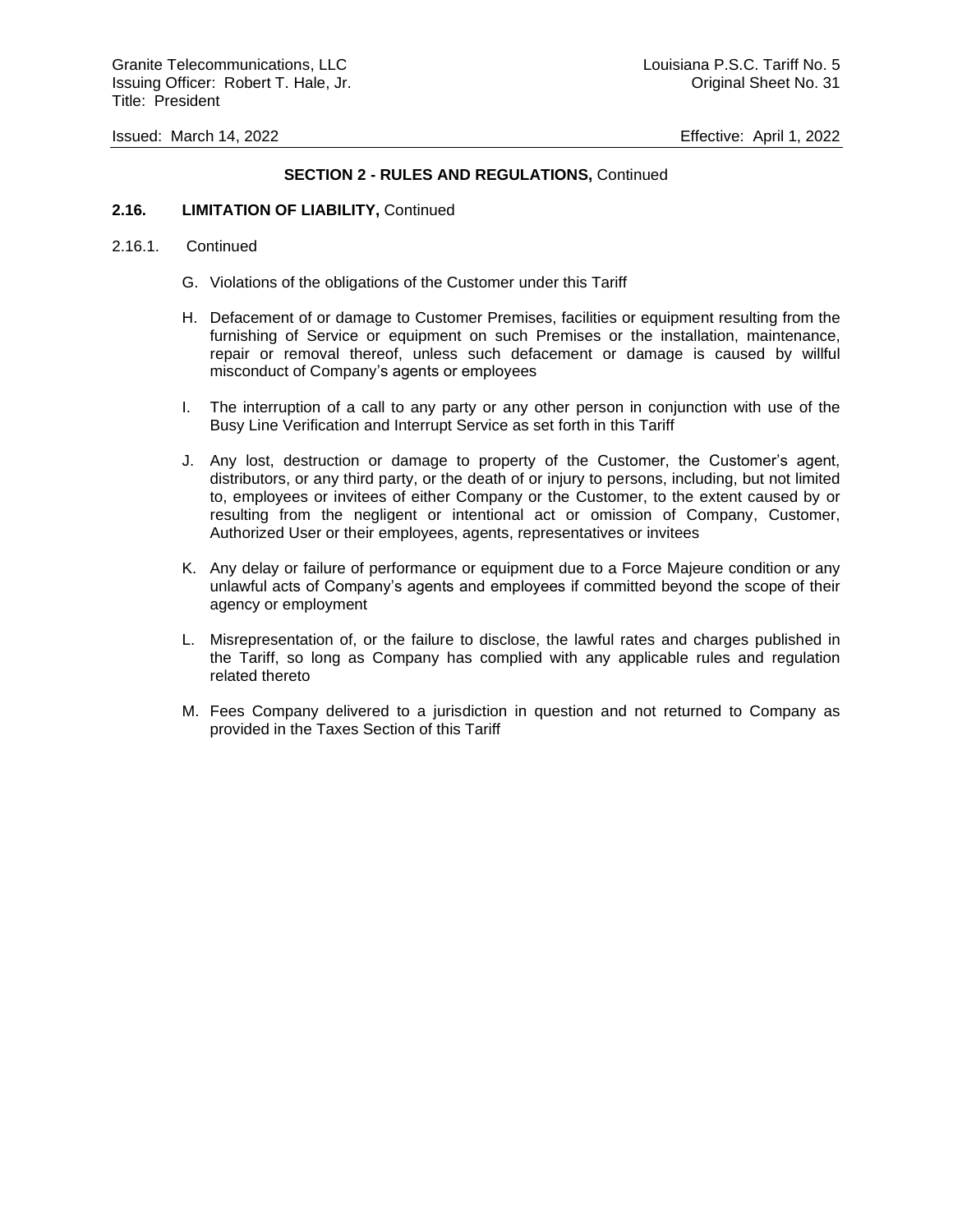## **SECTION 2 - RULES AND REGULATIONS,** Continued

## **2.16. LIMITATION OF LIABILITY,** Continued

## 2.16.1. Continued

- N. Any act, mistake, omission fraudulent act of a third party, interruption, delay error, or defect caused by or contributed to by:
	- 1. Another company or Carrier, or its agents or employees, when the facilities or equipment of the other company of Carrier are used for or with the Service Company offers. This included the provision of a signaling system or other database by another company
	- 2. The Customer, or any third party acting as its agent, in connection with Companyprovided or Customer-provided facilities or equipment, including, but not limited, the Customer's failure to take all necessary steps to obtain, install and maintain all necessary equipment, materials and supplies for interconnecting the terminal equipment or communications system of the Customer to Company's network
	- 3. A third party.
- O. Any failures, errors malfunctions or omissions of Caller ID Blocking whether or not arising from or relating to any ordinary negligence or other conduct by Company; or
- P. Any unauthorized use of the Service provided to Customer.
- 2.16.2. The liability of Company for damages arising out of the furnishing of, or failing to furnish, its Services, including but not limited to mistakes, omission, disconnections, interruptions, delays, acts of a third party, errors, defects, or representations, whether caused by acts or omissions is limited to the extension of allowances for interruption as set forth in this Tariff. Such allowances for interruptions are the sole remedy of the Customer and the sole liability of Company. Company will not be liable for any direct, indirect, incidental, special, consequential, exemplary or punitive damages to Customer as a result of any Company Service, equipment or facilities, or the acts or omissions, acts of a third party, or the acts or omissions of Company, its employees or agents.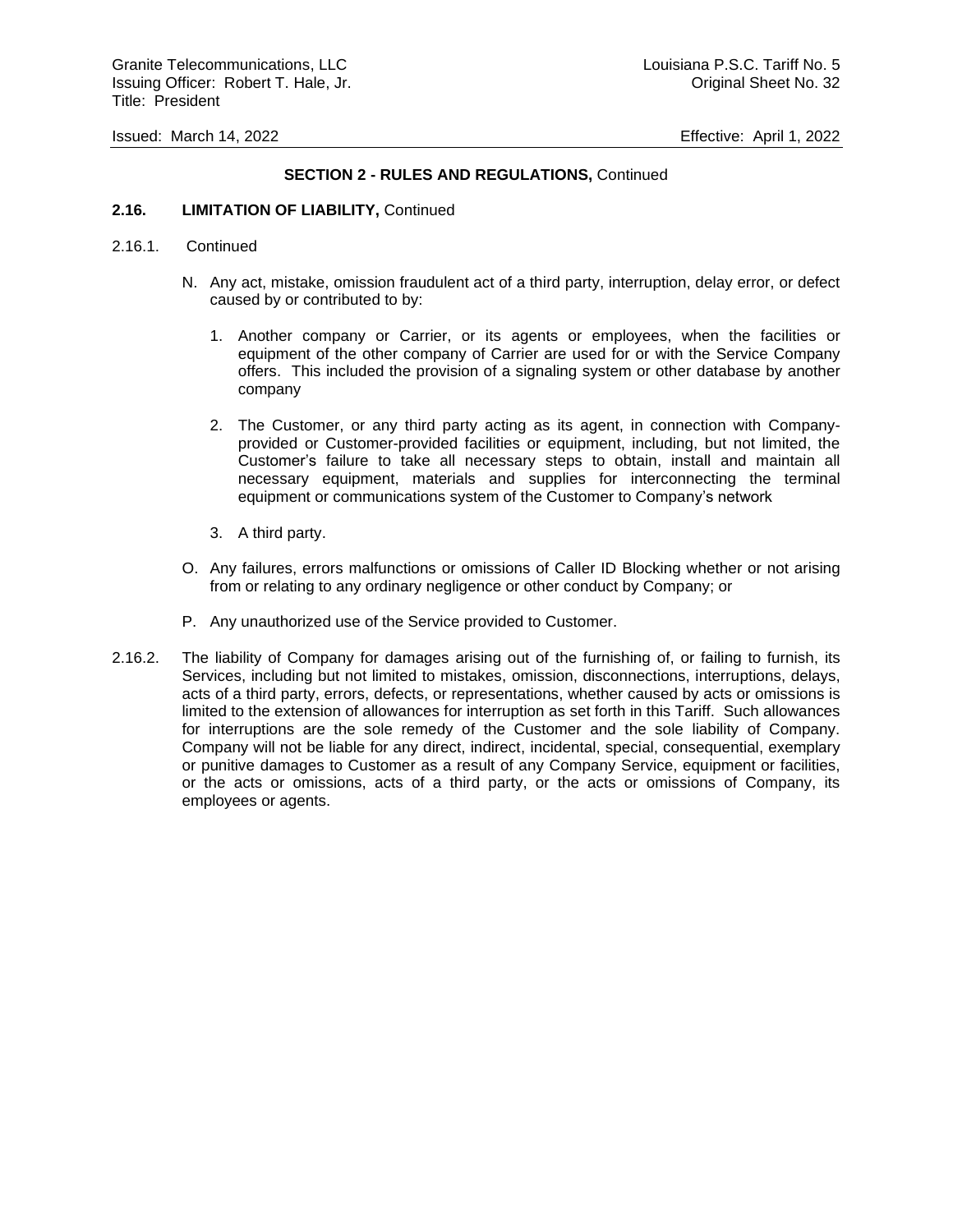## **SECTION 2 - RULES AND REGULATIONS,** Continued

## **2.16. LIMITATION OF LIABILITY,** Continued

- 2.16.3. The liability of Company's suppliers and vendors for damages arising out of the furnishing of, or failing to furnish, their services, including but not limited to mistakes, omissions, interruptions, delays, errors, defects, or representations, whether caused by acts or omissions of such suppliers and vendors shall be limited to the extension of allowances for interruptions as set for in this Tariff. The extension of such allowances for interruptions will be the sole remedy of the Customer and the sole liability of Company's supplier and vendors. Company's suppliers and vendors will not be liable for any direct, indirect, incidental, special, consequential, exemplary or punitive damages to Customer, as a result of any service, equipment or facilities, or the acts or omissions, of Company's suppliers and vendors, or the employees or agents of Company's suppliers and vendors.
- 2.16.4. The entire liability of Company for any claim, loss, damage or expense from any cause whatsoever will in no event exceed sums actually paid to Company by the Customer for the specific Services giving rise to the claim, and no action or proceeding against Company may be commenced more than one (1) year after the Service is rendered.
- 2.16.5. THE SERVICES ARE PROVIDED ON AN "AS IS" AND "AS AVAILABLE" BASIS. COMPANY EXPRESSLY DISCLAIMS ALL WARRANTIES OF ANY KIND, WHETHER EXPRESS OR IMPLIED, INCLUDING BUT NOT LIMITED TO THE IMPLIED WARRANTIES OF MERCHANTABILITY, ACCURACY, FITNESS FOR A PARTICULAR PURPOSE AND NONINFRINGEMENT. COMPANY MAKES NO WARRANTY THAT SERVICE WILL BE UNINTERRUPTED, TIMELY, SECURE OR ERROR FREE OR MEET ANY PARTICULAR PERFORMANCE LEVEL; NOR DOES COMPANY MAKE ANY WARRANTY AS TO THE RESULTS THAT MAY BE OBTAINED THROUGH THE SERVICES OR THAT ANY DEFECT IN THE SERVICE WILL BE CORRECTED.
- 2.16.6. The liability of Company for errors in billing that result in overpayment by the Customer will be limited to a credit equal to the dollar amount erroneously billed or, in the even that payment has been made and Service has been discontinued, to a refund of the amount erroneously billed.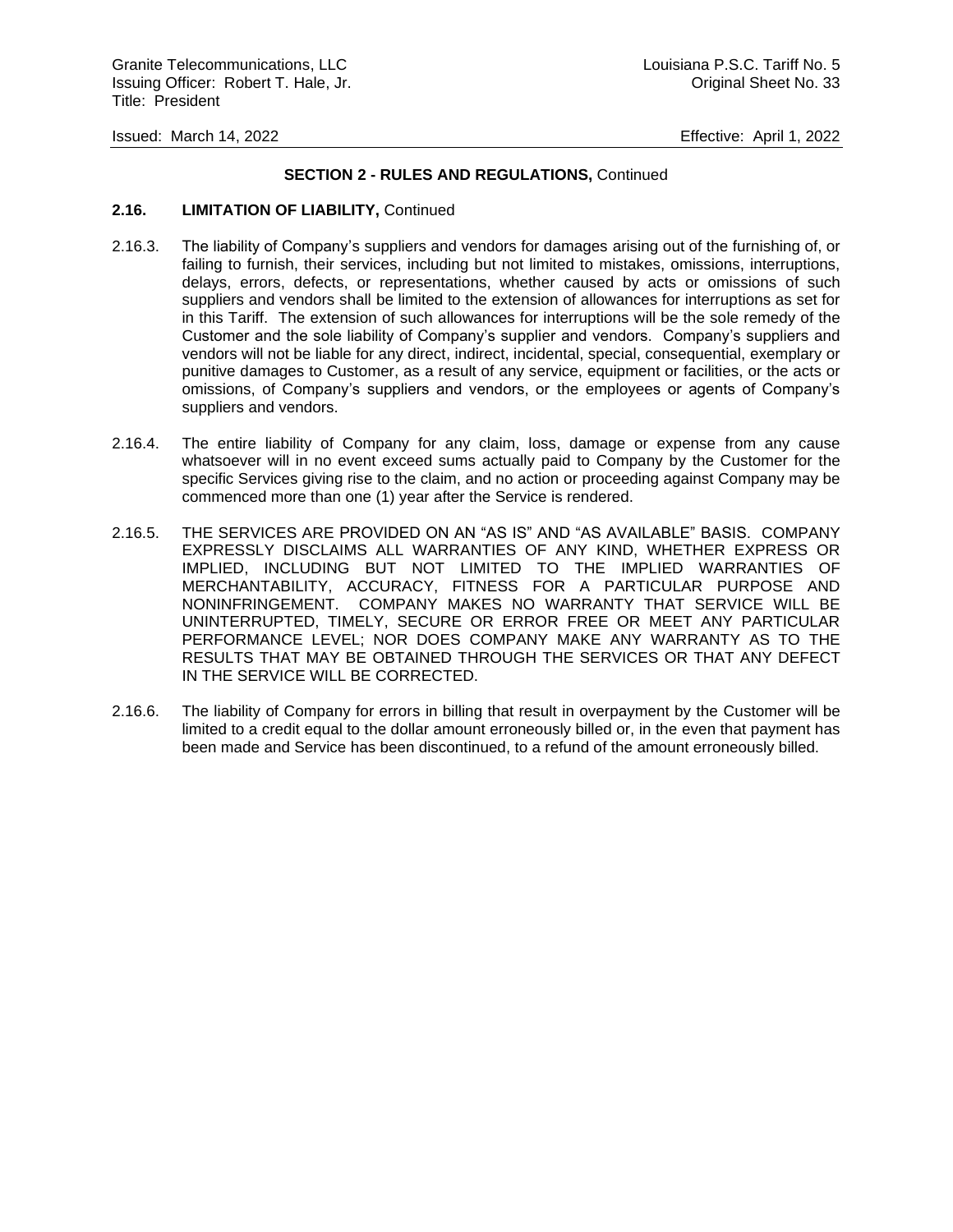## **SECTION 2 - RULES AND REGULATIONS,** Continued

## **2.16. LIMITATION OF LIABILITY,** Continued

- 2.16.7. With respect to Emergency Number 911 Service:
	- A. This Service is offered solely as an aid in handling assistance calls in connection with fire, police and other emergencies. Company is not responsible for any losses, claims, demands, suits or any liability whatsoever, whether suffered, made, instituted or asserted by the Customer, or by any other party or person, for any personal injury to or death of any person or persons, or for any loss, damage or destruction of any property, whether owned by the Customer or others, caused or claimed to have been caused by: (1) mistakes, omissions, interruptions, delays, errors or other defects in the provision of this Service; or (2) installation, operation, failure to operate, maintenance, removal, presence, condition, location or use of any equipment and facilities furnishing this Service.
	- B. Neither is Company responsible for any infringement or invasion of the right of privacy of any person or persons, caused or claimed to have been caused, directly or indirectly, by the installation, operation, failure to operate, maintenance, removal, presence, condition, occasion or use of Emergency 911 Service features and the equipment associated therewith, or by any Services furnished by Company, including, but not limited to, the identification of the telephone number, address or name associated with the telephone used by the party or parties accessing Emergency 911 Service, and which arises out of the negligence or other wrongful act of Company, the Customer, its users, agencies or municipalities, or the employees or agents of any one of them.
- 2.16.8. With respect to Directory Listing Service:
	- A. In the absence of gross negligence or willful misconduct, Company has no liability for damages arising from errors, mistakes in or omissions of directory listings, or errors, mistakes or omissions of listings obtainable from the directory assistance operator, including errors in the reporting thereof.
	- B. Company's liability arising from errors or omissions in directory listings will be limited to the amount of actual impairment to the Customer's Service and in no event will exceed one-half (1/2) the amount of the fixed monthly charges applicable to Service affected during the period covered by the directory in which the error or omission occurs.
	- C. As part of providing any private listing or semi-private listing Services, Company will not be liable for failure or refusal to complete any call to such telephone when the call is not placed by dialing a number which includes the number of the party called. Company will try to prevent the disclosure of unpublished listings, but will not be liable in any manner should such a number be divulged.
	- D. When a Customer with a non-published telephone number places a call to the Emergency 911 Service, Company will release the name and address of the calling party, where such information can be determined, to the appropriate local governmental authority responsible for the Emergency 911 Service. By subscribing to Service under this Tariff, the Customer agrees to the release of such information under the above provision.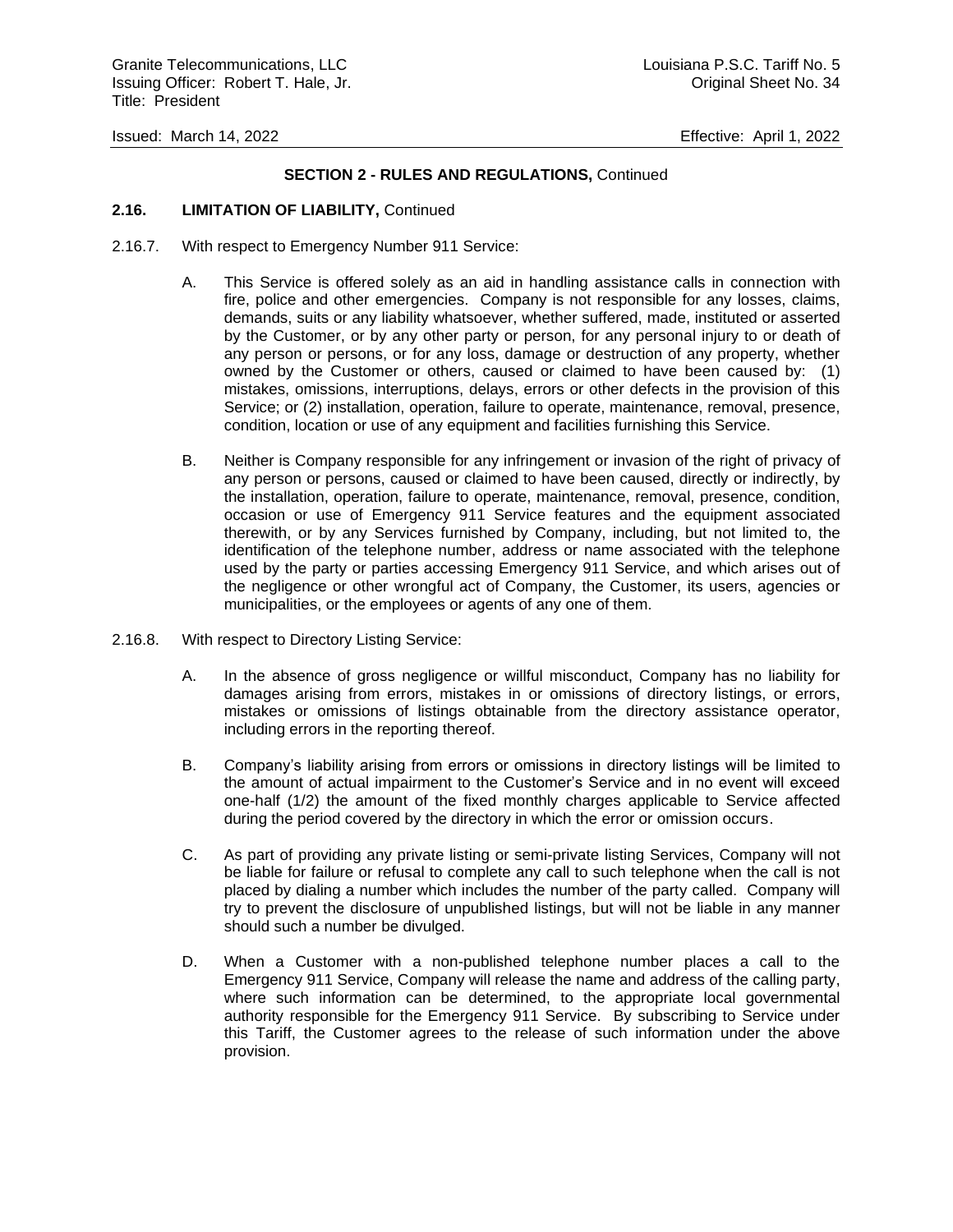## **SECTION 2 - RULES AND REGULATIONS,** Continued

#### **2.16. LIMITATION OF LIABILITY,** Continued

- 2.16.9. Company will not be liable for any refusals or failures to provide or delays in commencing Service to any Customer pursuant to Section 2.6.1 or for any failure to provide or maintain Service at any particular performance level.
- 2.16.10. Company makes no warranty or representation of any kind whatsoever with respect to installations it provides for use in an explosive atmosphere. The Customer indemnifies and holds Company harmless from any and all loss, claims, demands, suits, or other action, or any liability whatsoever, whether suffered, made, instituted, or asserted by any entity or person(s), and for any loss, damage, or destruction of any property, whether owned by the Customer or others, caused or claimed to have been caused directly or indirectly by the installation, operation, failure to operate, maintenance, removal, presence, condition, location, or use of any installation so provided. Company reserves the right to require each Customer to sign an agreement acknowledging acceptance of the provisions of this Section as a condition precedent to such installations.

## **2.17. NOTICES**

Any notice Company may give to a Customer will be deemed properly given when delivered, if delivered in person, or when deposited with the U.S. Postal Service, postage prepaid, addressed to the Customer's billing address. Any notice the Customer may give Company will be deemed properly given when delivered, if delivered in person, or when deposited with the U.S. Postal Service, postage prepaid, addressed to Company at the address provided in the most recently revised tariff pages.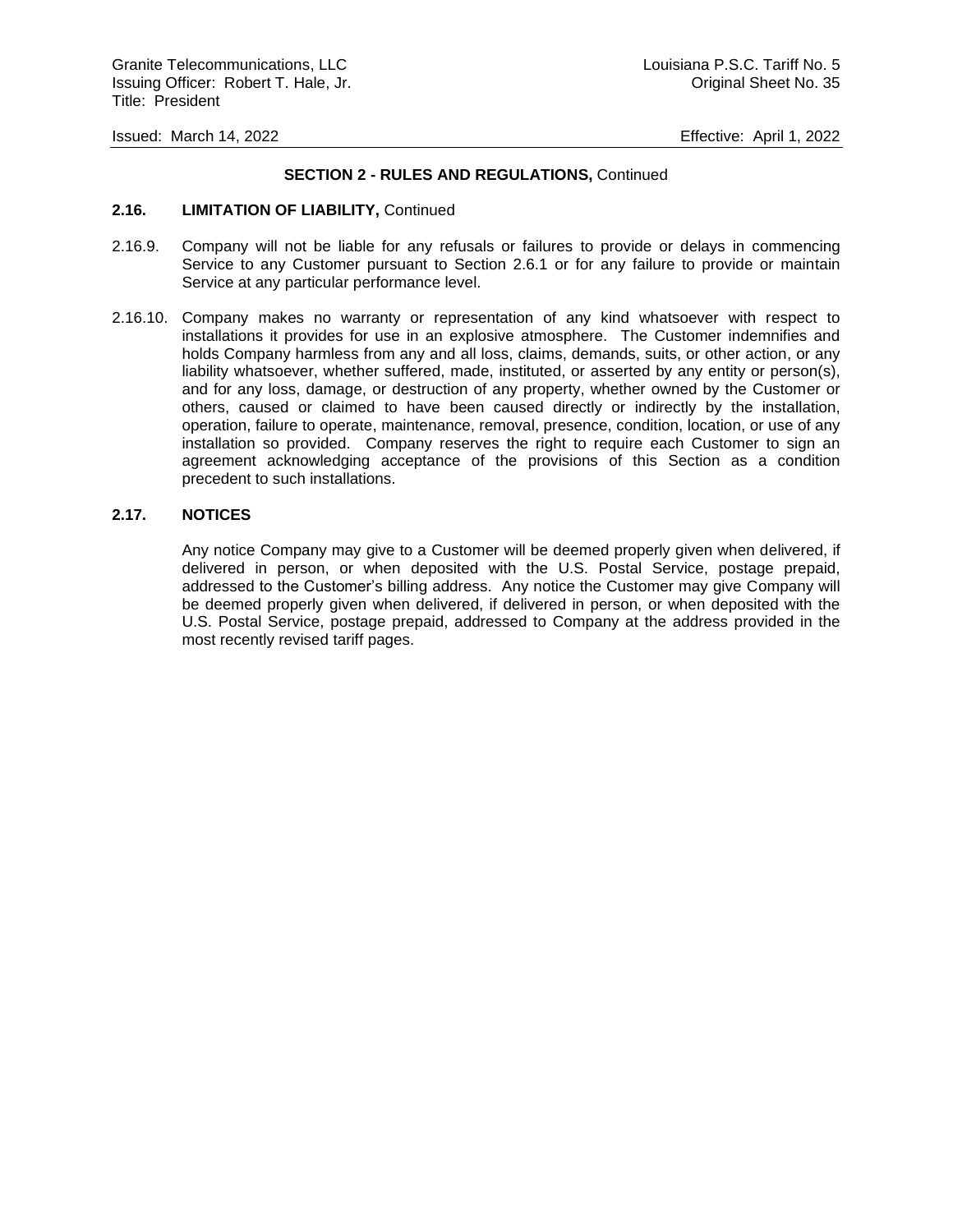### **SECTION 2 - RULES AND REGULATIONS,** Continued

#### **2.18. CUSTOMER PROVIDED EQUIPMENT AND INTERCONNECTION**

- 2.18.1 Customer-provided equipment on the Premises of Customer or Authorized User, the operating personnel there, and the electric power consumed by such equipment must be provided by and maintained at the expense of the Customer or Authorized User. Conformance of Customerprovided equipment with Part 68 of the FCC Rules is the responsibility of Customer.
- 2.18.2 Customer or Authorized User must ensure that Customer-provided equipment connected to Company equipment and facilities is compatible with such equipment and facilities. The magnitude and character of the voltages and currents impressed on Company-provided equipment and wiring by the connection, operation, or maintenance of such equipment and wiring must be such as not to cause damage to Company-provided equipment and wiring or injury to Company's employees or to other persons. Any additional protective equipment required to prevent such damage or injury may be provided by Company at Customer's expense.
- 2.18.3. Company will not be responsible for the installation, operation or maintenance of any Customer-provided communications equipment. Where Customer-provided equipment is connected to the facilities and equipment furnished under this Tariff, the responsibility of Company will be limited to the furnishing of Service, facilities and equipment offered pursuant to this Tariff. Beyond this responsibility, Company will not be responsible for:
	- A. the transmission of signals by Customer-provided equipment or for the quality of, or defects in, such transmission
	- B. the reception of signals by Customer-provided equipment
	- C. network control signaling when performed by Customer-provided network control signaling equipment.
- 2.18.4. The Customer must secure all licenses, permits, rights-of-way and other arrangements necessary for interconnection with Company. In addition, the Customer must ensure that its equipment and/or system or that of its Authorized User or agent(s) is properly interfaced with Company's Service and the signals emitted into Company s network are of the proper mode, bandwidth, power, data speed and signal level for the intended use of the Customer. If the Customer or its Authorized User or agent(s) fails to properly maintain and operate its equipment and/or system, Company may, upon written request, require the use of protective equipment at the Customer s expense.
- 2.18.5. Interconnection between the facilities or services of other carriers is governed by the applicable terms and conditions of the other carriers' tariffs.
- 2.18.6. Service furnished by Company may be interconnected with services or facilities of other authorized carriers and with private systems, subject to the technical limitations established by Company. Any special interface of equipment or facilities necessary to achieve compatibility between the facilities of Company and other participating carriers must be provided at the Customer's expense.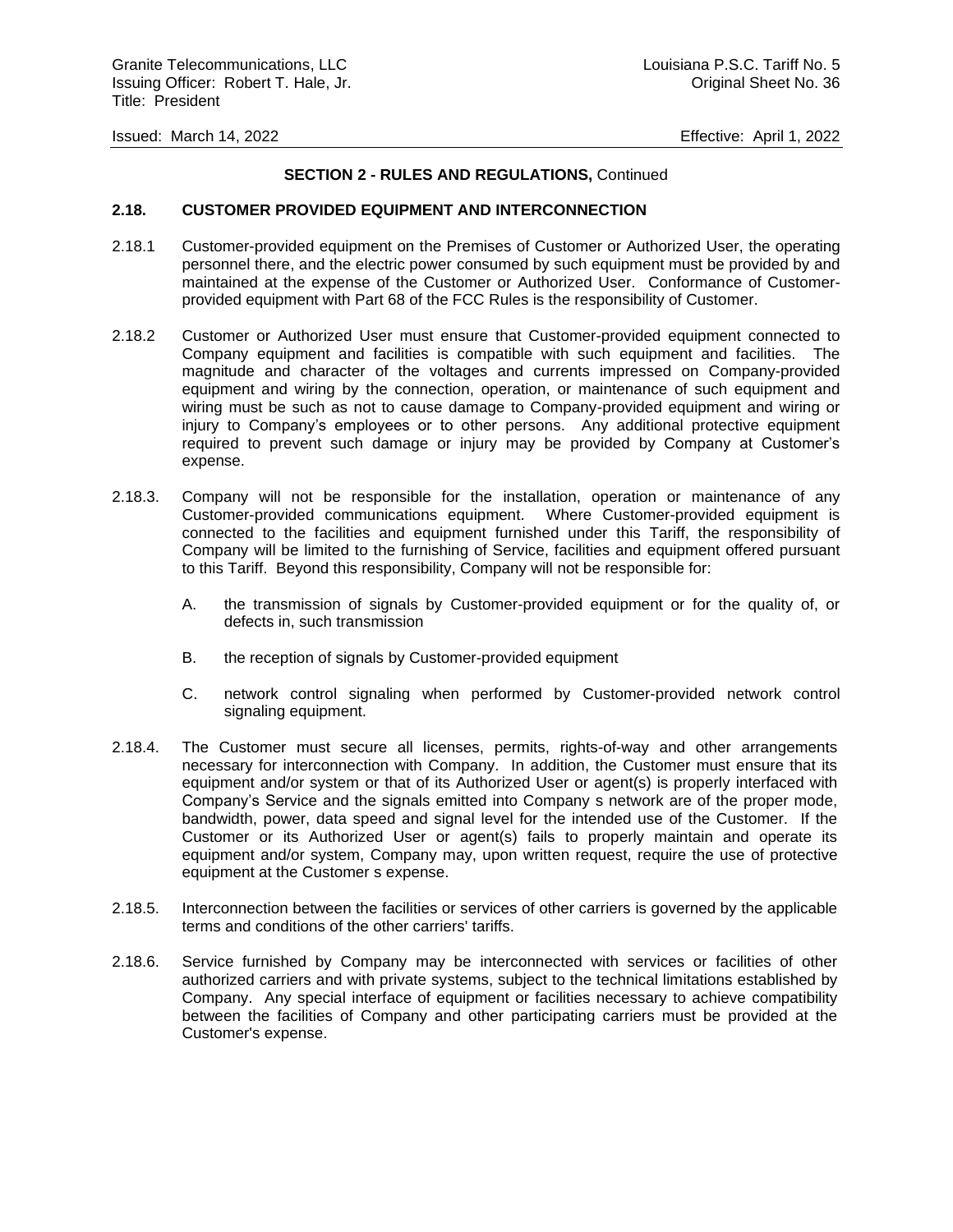### **SECTION 2 - RULES AND REGULATIONS,** Continued

#### **2.19. PROVISION AND OWNERSHIP OF TELEPHONE NUMBERS**

2.19.1 The Customer has no property right in any telephone number or any right to continuance of Service through any particular serving office. Company may change a telephone number or a serving office designation, or both, of a Customer if required for engineering or technical reasons or whenever Company deems it desirable in the conduct of its business to do so.

#### **2.20. EMERGENCY NUMBER SERVICE (911)**

- 2.20.1. All terms and conditions set forth in this Section are applicable to Emergency Number Service as defined in this Tariff.
- 2.20.2. Emergency Number Service allows customers to reach appropriate emergency services including police, fire and medical services. The telephone user who dials the 911 number will not be charged for the call.
- 2.20.3. Emergency Number Service may be classified as one of two types: Basic service or Enhanced Service. Basic Emergency Number Service provides for routing all 911 calls originated by telephones having telephone numbers beginning with a given central office prefix code or codes to a single Public Service Answering Point (PSAP) that is prepared to receive those calls. Enhanced Emergency Number Service provides certain features such as selective routing of 911 calls to a specific PSAP that is selected from the various PSAP serving Customers within that central office area. Basic and Enhanced Emergency Number Service are one-way services limited to the provision and use of the digits "9-1-1" as the Universal Emergency Telephone Number code.
- 2.20.4. For Emergency Number Service, the incumbent local exchange carrier, municipality, or government agency(ies) designated as responsible for the control and staffing of the emergency report center is referred to as the "Agency".
- 2.20.5. This Tariff does not provide for the inspection or constant monitoring of facilities to discover errors, defects or malfunctions in Emergency Number Service, nor does the Company undertake such responsibility.
- 2.20.6. Emergency Number Service information, consisting of the names, addresses and telephone numbers of all telephone customers, is confidential. The Company will release such information periodically for the update of their systems.
- 2.20.7. The Emergency Number Service calling party, by dialing 911, waives the privacy afforded by non-listed and non-published service to the extent that the telephone number (ANI) and address (ALI) associated with the originating station location are furnished to the PSAP, on a call by call basis, after an Emergency 911 call has been received.
- 2.20.8. Service boundaries of the Company and political subdivision boundaries may not coincide. In the event that the Agency does not subscribe to Selective Routing, it must make arrangements to handle all Emergency Number Service calls that originate from telephones served by Central offices in the local service areas (i.e., exchange) whether or not the calling telephone is situated on property within the geographical boundaries of the Agency's public safety jurisdiction.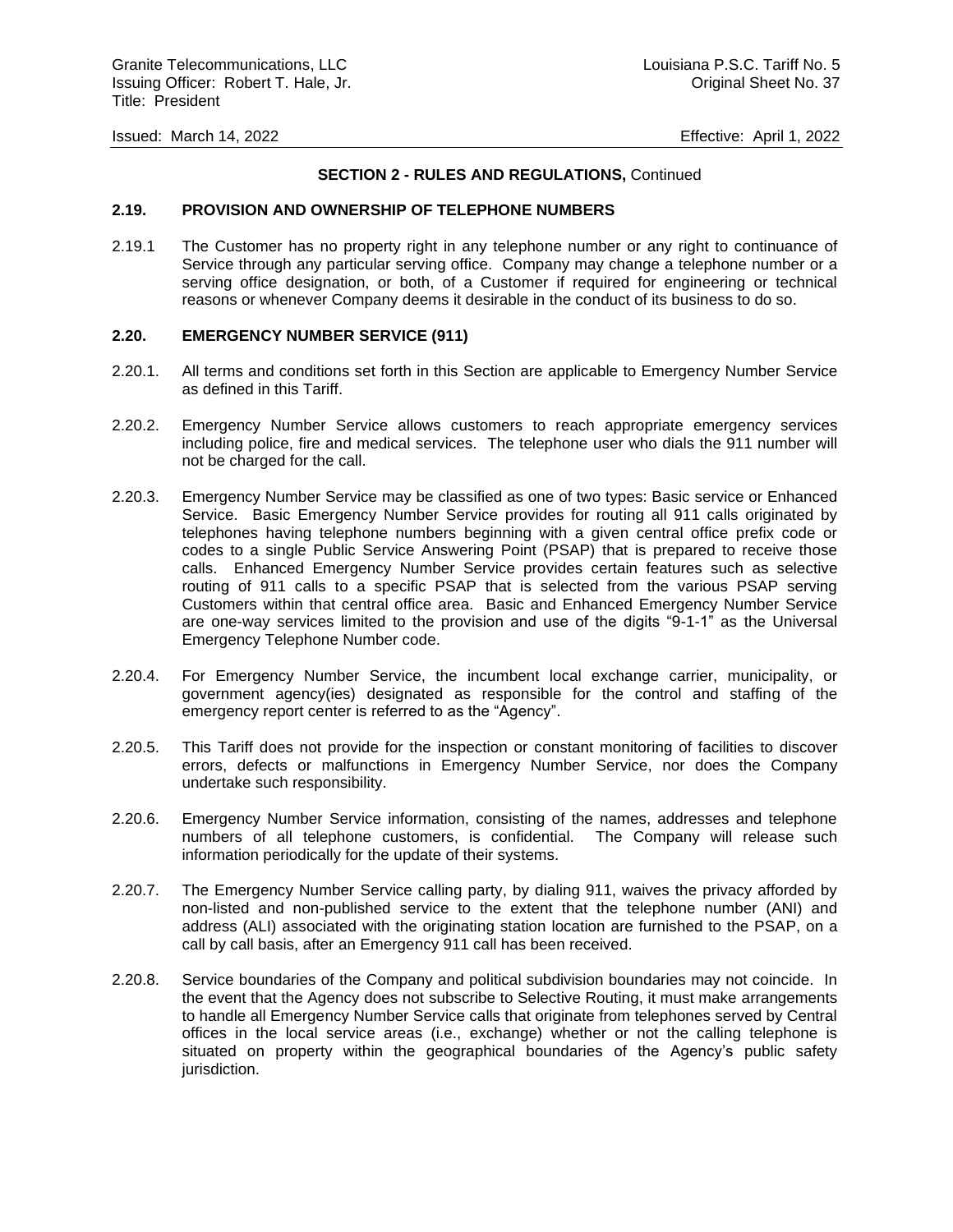### **SECTION 2 - RULES AND REGULATIONS,** Continued

#### **2.21. PROMOTIONAL OFFERINGS**

Company may make promotional offerings of its tariffed services which may include reducing or waiving applicable charges for the promoted Service. No individual promotional offering will exceed six (6) months in duration, and any promotional offering will be extended on a nondiscriminatory basis to any customer similarly classified who requests the specific offer.

The Company will submit its Promotions by letter to the Commission Staff outlining the promotion, listing the tariffed item being promoted, and the promotion's start and end dates in lieu of filing language in the tariff.

#### **2.22. SPECIAL ASSEMBLY**

The Company may provide a unique intrastate service arrangement for a Customer where no tariffed service exists for the service. The unique service can be provided via a Special Assembly.

The Company will maintain records of its Special Assembly contracts for Commission review as conditions or circumstances may require.

#### **2.23. INDIVIDUAL CASE BASIS (ICB) ARRANGEMENTS**

Arrangements will be developed on a case-by-case basis in response to a bona fide request from a Customer or prospective Customer to develop a competitive bid for a service offered under this Tariff. Rates quoted in response to such competitive requests may be different than those specified for such services in this Tariff. ICB rates will be offered to the Customer in writing and on a non-discriminatory basis. The Company will maintain records of its ICBs for Commission review as conditions or circumstances may require.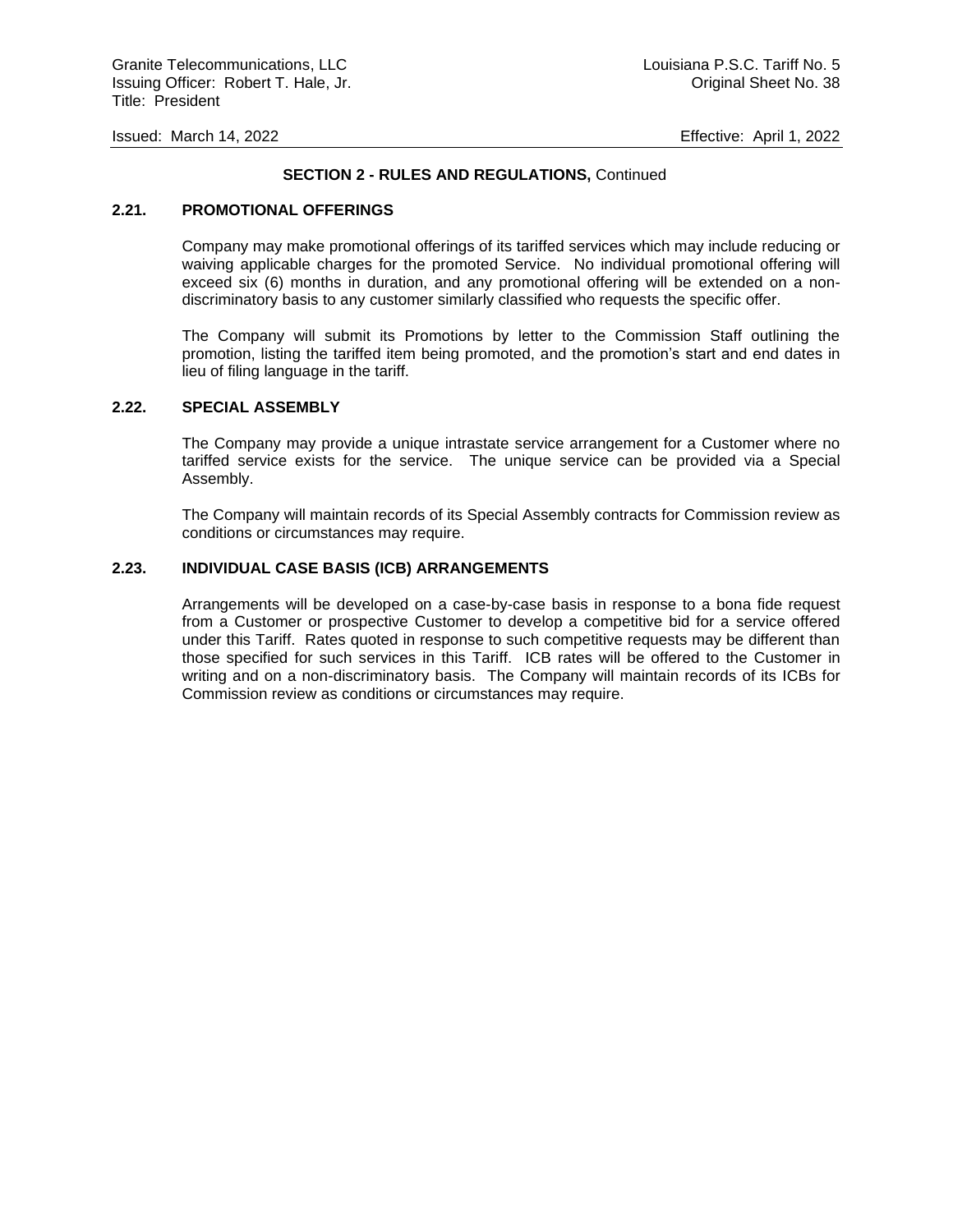### **SECTION 3 - DESCRIPTION OF SERVICE**

### **3.1. APPLICATION OF RATES**

- 3.1.1. Timing of Calls
	- A. The Customer's usage charge is based on the actual usage of Company's Service. Usage begins when the receiver of the called number is answered. The moment of the called party's answer and termination is determined by hardware supervision in which the distant local telephone company sends or ends an supervision signal to Company's switch or the software utilizing audio tone detection. The timing of the call occurs when the called party answers and terminated when either party hangs up.
	- B. The minimum call duration for billing purposes is one minute with one minute billing increments thereafter.
	- C. Any portion of an applicable increment, after the appropriate minimum time for the call, will be rounded upward to the next increment. Calls less than the minimum length will be rounded to the minimum length.
	- D. There is no billing for incomplete calls.

#### 3.1.2. Service Areas

- A. Company's local exchange Service area is set forth in Section 5 of this Tariff.
- B. Unless otherwise specified in this Tariff, Company's interexchange Service area is statewide.
- C. Company's description of service area in no way compels Company to provide any Service in an area where facilities or other extenuating factors limit Company's ability to provide Service.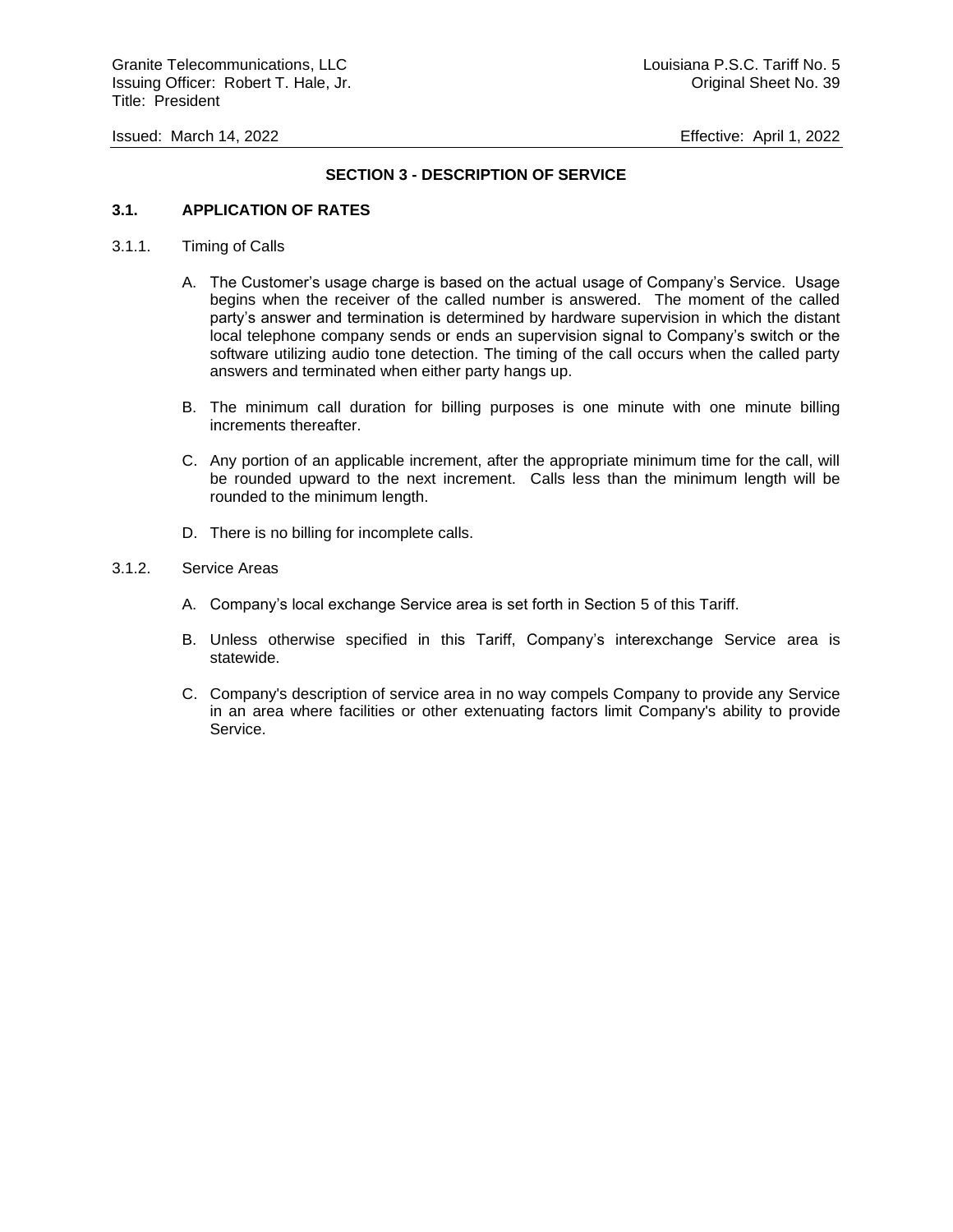# **SECTION 3 - DESCRIPTION OF SERVICE**, Continued

#### **3.1. APPLICATION OF RATES**, Continued

- 3.1.3. Local Exchange Service Rates and Charges
	- A. General

The following sections set forth the rules and regulations governing the application of rates for Company Services, including the following general rate categories:

- 1. Nonrecurring Charges for installation of facilities and Services;
- 2. Monthly Recurring Charges for availability and use of facilities; and
- 3. Measured or Message Usage Charges.
- B. Installation Charges
	- 1. Installation Charges are nonrecurring charges for establishing Services. Installation Charges are incurred by Customer-initiated request and are in addition to all other scheduled rates and charges, unless specifically exempted in this or other sections of this Tariff.
	- 2. The charges specified herein reflect Service provided during regularly scheduled work hours, at current installation intervals and without work interruptions by the Customer.
	- 3. Customer requests for expedited Services that require installations on a date that is less than the normal offered interval may result in an increase in applicable Service Connection Charges.
	- 4. Customer requests performed on an out-of-hours basis shall also incur an add-on to applicable Installation Charges (excluding the Service Ordering Charge), along with any additional costs that may be involved.
	- 5. Installation Charges for the initial establishment of Service are payable with the first bill rendered for Service.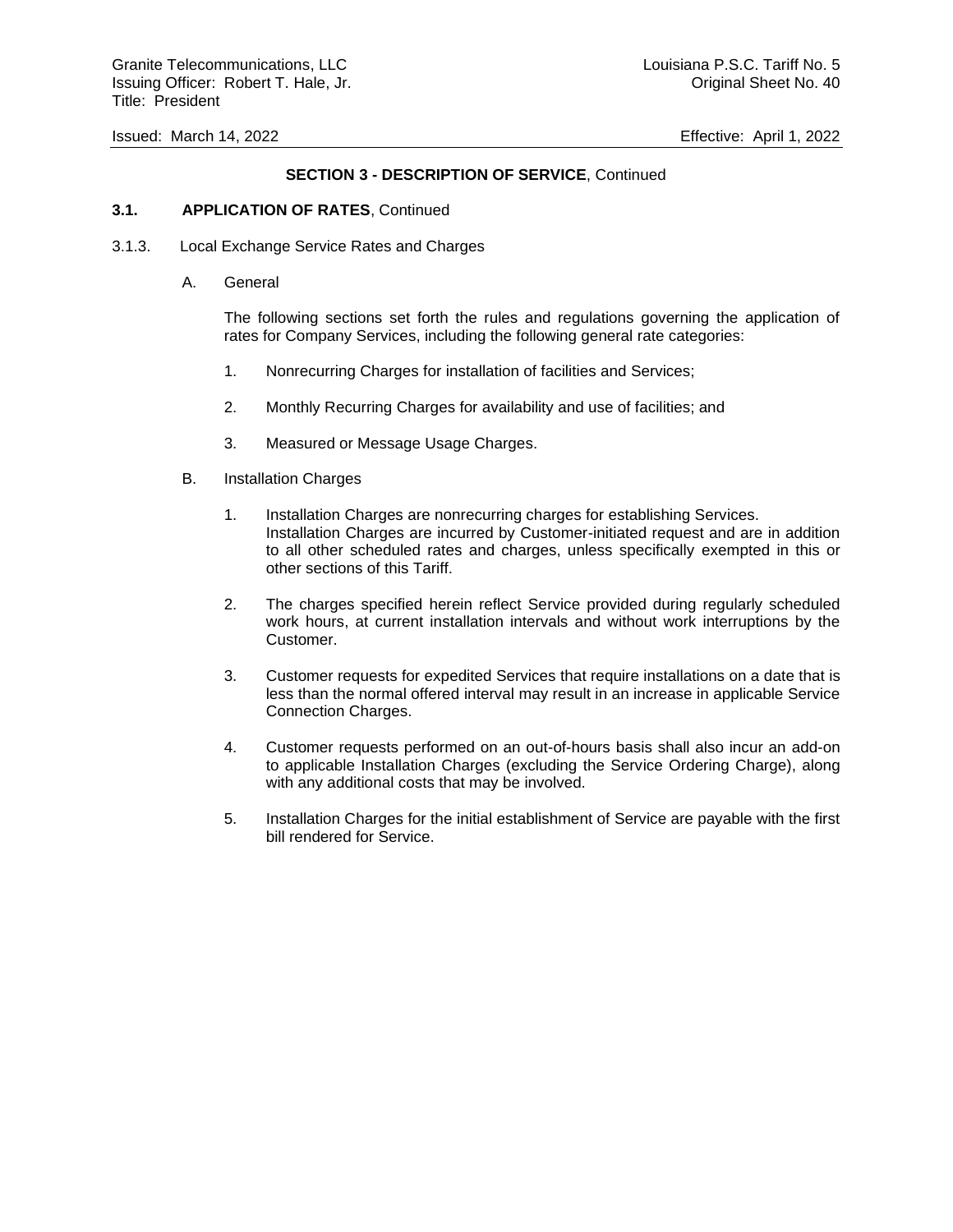### **SECTION 3 - DESCRIPTION OF SERVICE**, Continued

#### **3.1. APPLICATION OF RATES**, Continued

- 3.1.3. Local Exchange Service Rates and Charges, Continued
	- C. Service Order Charge

A Service Order Charge will apply to each initial order and to service moves and changes.

D. Message/Measured Usage Charges

Usage charges consist of Message Rate Charges for calls over the allowance for dial tone lines with a Limited Monthly Usage Option, and Message Rate Charges for dial tone lines without a Monthly Usage Option.

E. Extended Local Service

Extended Local Service (ELS) is a mandatory additive charge that offsets the costs of recent expansion to the local calling area. Add-On Local Area Rate is an extension of the local service calling area. Toll rates between specified exchanges are eliminated and calls are rated as local usage.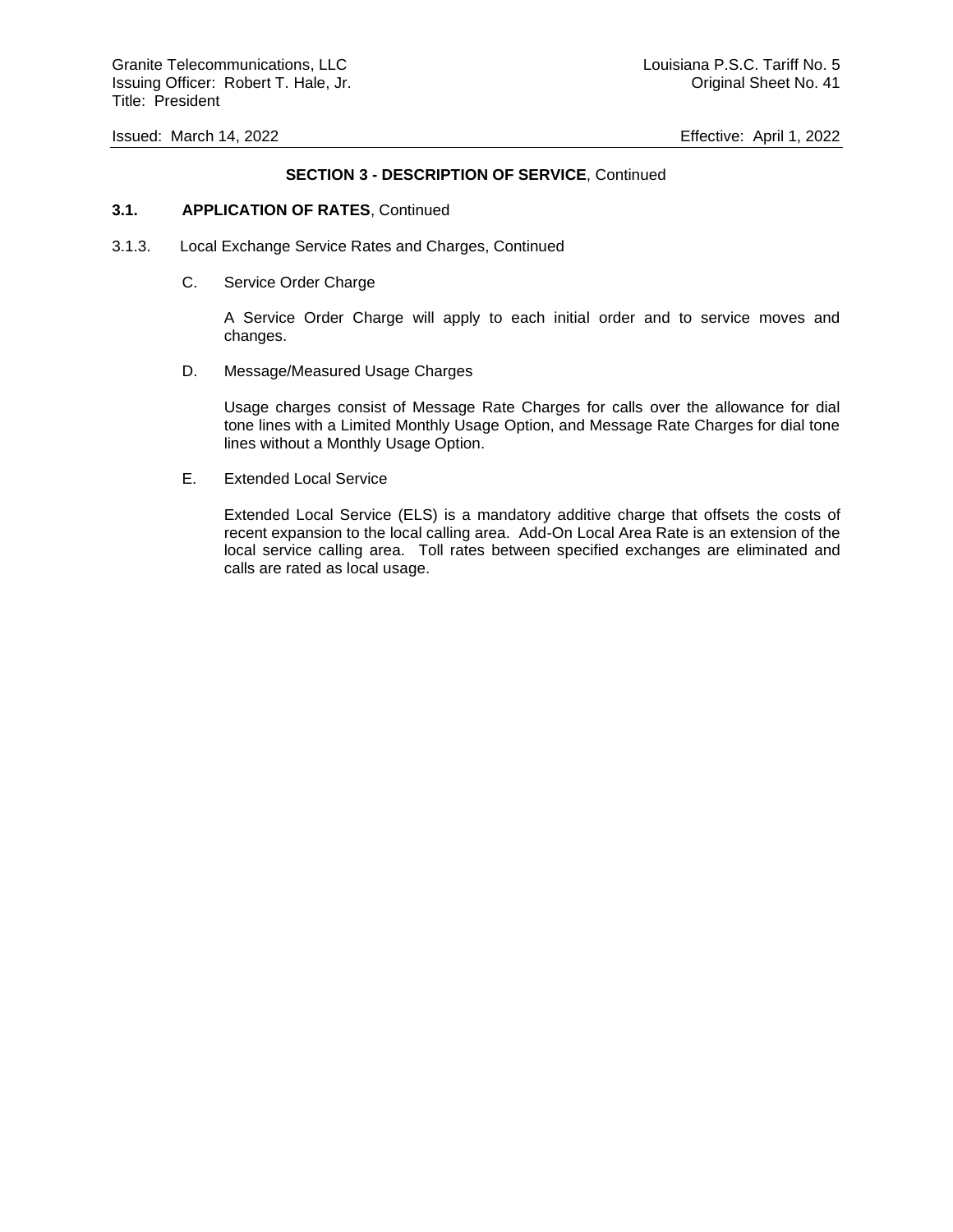#### **SECTION 3 - DESCRIPTION OF SERVICE**, Continued

#### **3.1. APPLICATION OF RATES**, Continued

3.1.4. Maintenance Visit Charges

A Maintenance Visit Charge applies per visit to a Customer's premises where a service difficulty or trouble report results from the use of equipment or facilities not the responsibility of the Company.

Where a Network Interface Device ("NID") exists, if the company is able to test for Dial Tone and the problem proves to be beyond the NID (within Customer premise) a maintenance charge is applicable. In the event there is no NID and/or the Company is unable to test for dial tone, then no maintenance charge will be assessed. In those cases where the customer has bought an inside wire maintenance warranty/plan (a non-regulated service) from the Company, no maintenance charge will be applicable regardless of the dial tone test results or whether a NID exists or not.

- 3.1.5. Moves, Adds, Changes
	- A. The Company may make changes in the location of its lines and equipment. When it is found that a move or change of such lines or equipment has been made by others, the Connection Charge for the underlying service will apply as if the work had been done by the Company.
	- B. The Customer will be assessed a charge for any move, add or change of a Company service. Moves, Adds and Changes are defined as follows:
	- C. Move: The disconnection of existing equipment at one location and reconnection of the same equipment at a new location in the same building or in a different building on the same premises.
	- D. Add: The addition of a vertical service to existing equipment and/or service at one location.
	- E. Change: A change in existing service at the same location, including rearrangement or reclassification.

#### **3.2. CALCULATION OF DISTANCE**

V & H coordinates needed for distance calculations when rates are based on the distance between call originating location and terminating location may be obtained from national publications produced by the National Exchange Carrier's Association ("NECA") and Telcordia.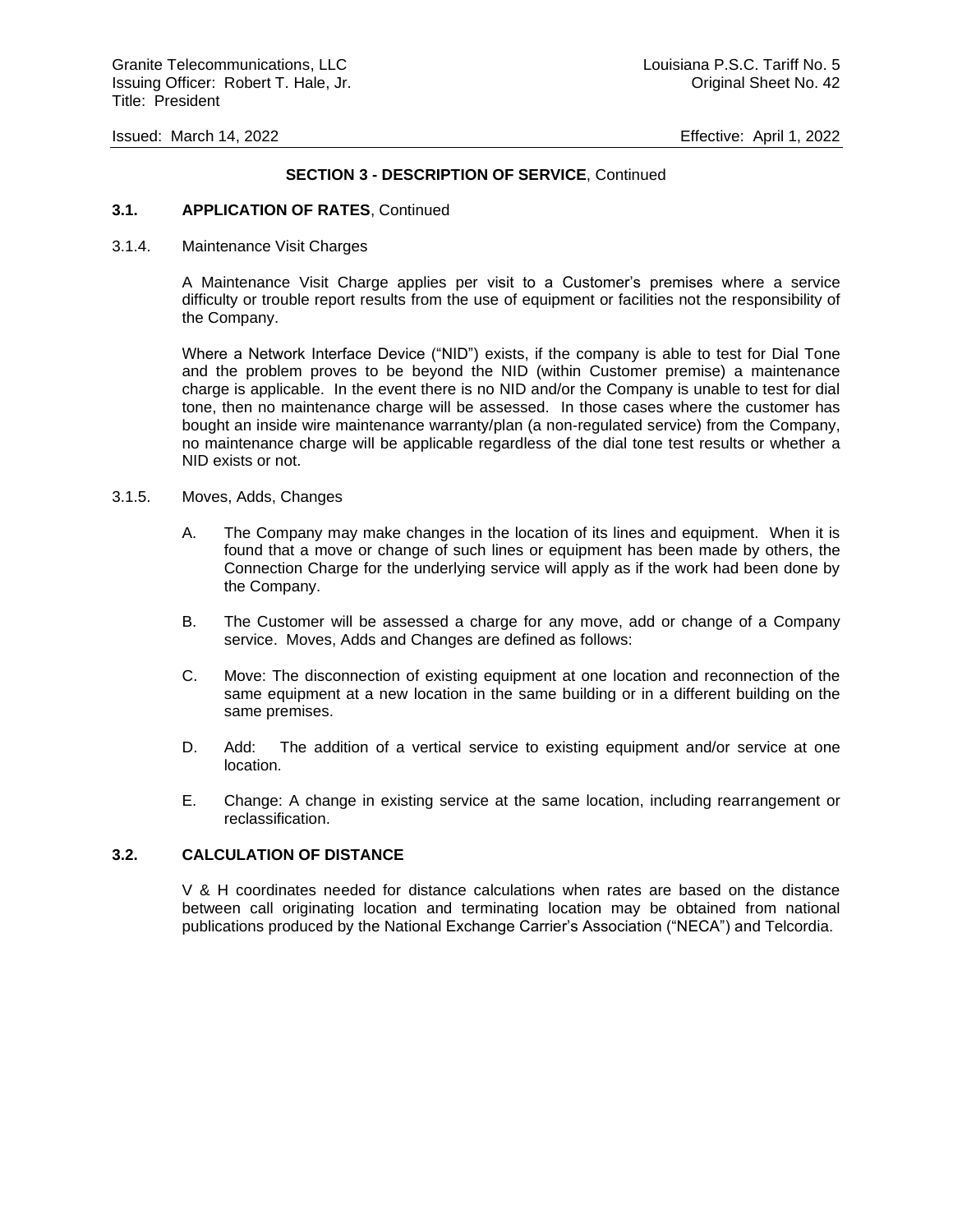# **SECTION 3 - DESCRIPTION OF SERVICE**, Continued

### **3.3. LOCAL EXCHANGE SERVICES DESCRIPTION**

- 3.3.1. Local Exchange Services provide a Customer with connection to Company's network, enabling the Customer, among other things, to:
	- A. Originate communications to other points on Company's network;
	- B. Receive communications from other points on Company's network;
	- C. Access Company's Services as set forth in this and other Company tariffs;
	- D. Access local, interexchange and international telecommunications services provided by other authorized carriers and the customers of such carriers to the extent such carriers are interconnected with Company's network;
	- E. Access Company's business office for Service-related assistance;
	- F. Access 911 or E911 services, where available, operator services, directory assistance, and telecommunications relay services;
	- G. Access Operator-Assisted Calling Services; and
	- H. Access Directory Assistance.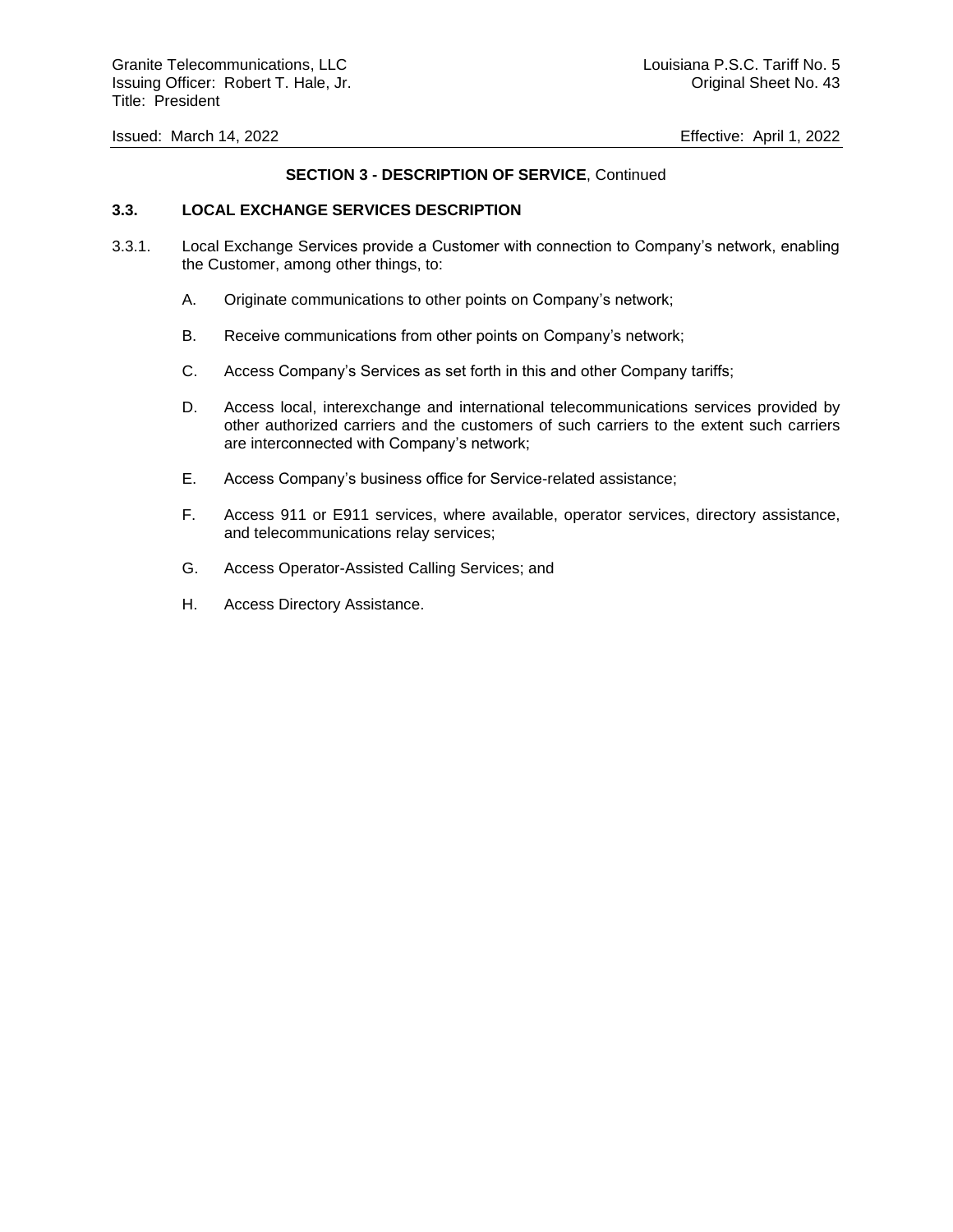### **SECTION 3 - DESCRIPTION OF SERVICE**, Continued

### **3.3. LOCAL EXCHANGE SERVICES DESCRIPTION**

#### 3.3.2. Business Local Exchange Services

The Company offers Business Customers flat rate, message rate, measured rate service.

- A. Flat rate service is unlimited local service within an exchange and to additional exchanges within the local service area. Flat rate charges consist of dial tone charge and charge for unlimited usage option.
- B. Message rate and measured rate services provide for charging on a per-call basis on calls to the local service area with no usage allowance included in the monthly rates.
- C. The unlimited monthly usage option provides for unlimited local calling per month on a flat rate basis to dial tone lines in the local service area.
- D. Extended Area Calling provides for calling on a measured rate or message rate usage basis to specified exchanges and zones located outside of a customer's Local Exchange Service local service area. Charges for calls to extended calling areas are as specified in Section 4.5 of this Tariff.
- E. Business DID Service provides for inward dialing from the telecommunications network directly to lines associated with switching equipment located on the customer's premises.
- F. Business IOD service provides the user with an itemized statement of usage on directly dialed calls.
- G. Custom Calling Features/Supplemental Services: The features and supplemental services set forth in this section are made available on an individual basis. Features may also be made available as part of a multiple feature package. All features and supplemental services are provided subject to availability and may not be available with all classes of service. The Company offers its business Customers a variety of optional feature packages to choose from.
- H. CENTREX Service: A multi-station system offered to the business Customer with two (2) or more lines or trunks. It consists of digital switching equipment in the Company's switches connected to station lines on the Customer's premises. CENTREX Service enables the Customer to originate and receive local calls within its system at no additional charge. Service to points within the local calling area is included in the charge for CENTREX Service.
- I. Integrated Services Digital Network (ISDN) Services: A completely digital telecommunications network for carrying voice, data, images, and video at high speed by sending digitally-encoded signals. ISDN provides end-to-end digital service and can work on copper wiring phone lines.
- J. Business Data Services: Provide a line with or without access to the exchange system for telephone communication between stations or order equipment furnished by Company.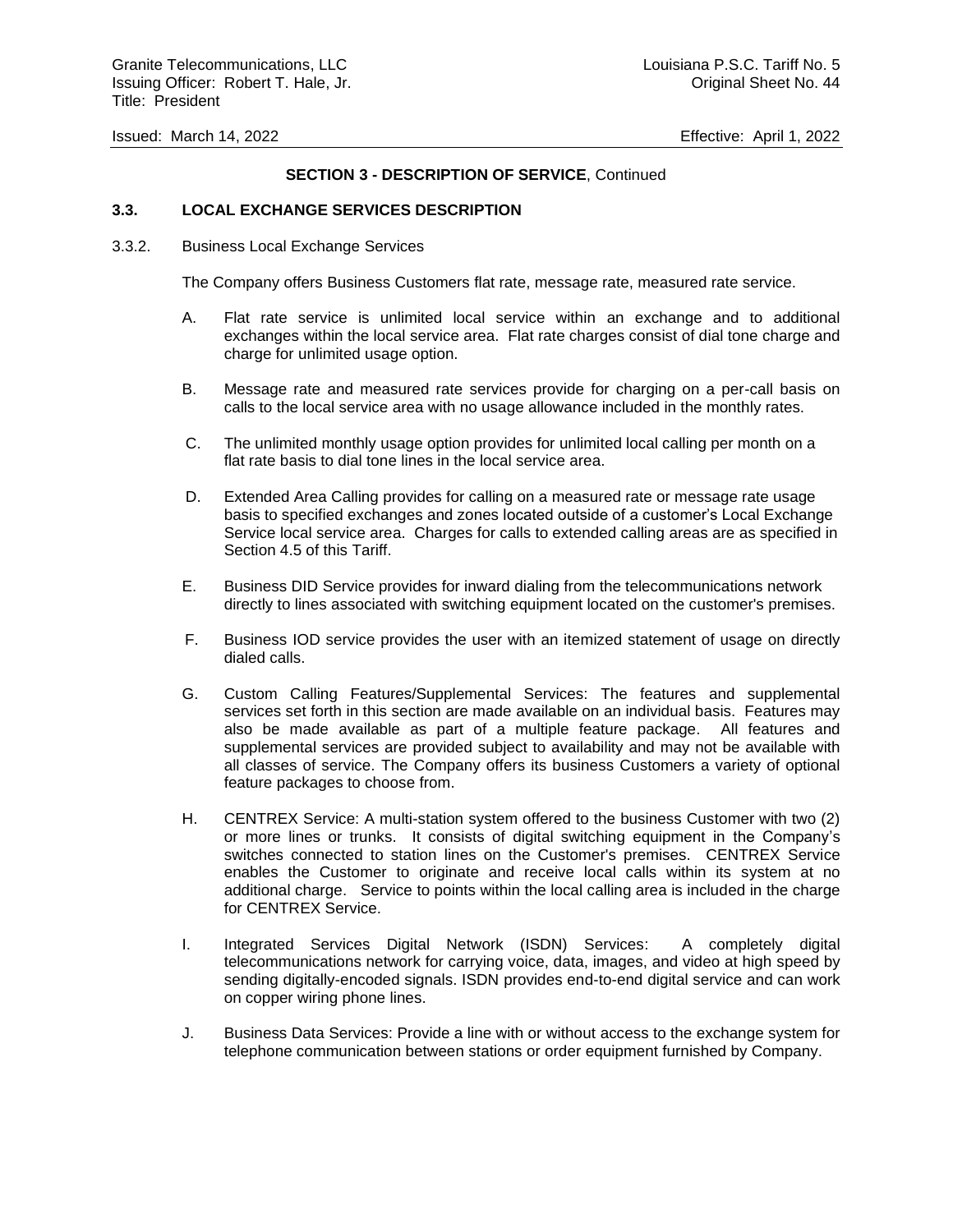### **SECTION 3 - DESCRIPTION OF SERVICE**, Continued

#### **3.3. LOCAL EXCHANGE SERVICES DESCRIPTION**, Continued

- 3.3.2. Business Local Exchange Services, Continued
	- K. PBX Trunk Service: Analog and/or digital PBX trunks are provided for connection of Customer-provided PBX terminal equipment. Analog trunks are delivered on a DS0 level and digital trunks are delivered at the DS1 level. All trunks are equipped with multi-line hunting. DID service allows callers to reach the called party without going through a PBX attendant. DOD service allows end users to dial outside of a PBX system without going through the PBX attendant to get access to an outside line. Digital trunks cannot be two-way trunks, but must be ordered as with either Direct Inward Dialing (DID) or Direct Outward Dialing (DOD).For DID configured PBX trunks additional charges apply for Direct Inward Dial Station numbers.
		- 1. Message Rate Analog PBX Trunks: Provide the Customer with a single, analog, voice grade telephonic communications channel which can be used to place or receive one call at a time. Local calls on two-way trunks and DOD trunks are billed on a message rate basis. DID trunks are arranged for one-way inward calling only.
		- 2. Digital PBX Trunk Services: Provide a Customer with connection to the Company switch via a DS1 digital fiber optic transmission facility operating at 1.544 Mbps and time division multiplexed into 24 analog voice grade telephonic communications channels. Digital PBX Trunks are provided for connection of Customer-provided PBX equipment or trunk capable key systems to the Company switch. Each Digital PBX Trunk has the following characteristics:
	- L. Off Premise Extension Service: "Extension Service" denotes the extension lines at locations in addition to the location of the main line. Off Premise Extension Service is connected to an individual, auxiliary two-party or four-party line for the same Customer and with the same telephone number.
	- M. Business Key Service: Provides the Customer with analog, voice-grade telephonic communications channel(s) which can be used to place or receive calls. Business Key Service is available as a flat or message rated service. Business Key Service is provided for connection of Customer-provided key system terminal equipment. All key system lines are equipped with touch tone and multi-line hunt. Calls to points within the local exchange area are charged on the basis of the number of completed calls originating from the Customer's service in addition to a base monthly charge
	- N. Foreign Exchange Service: Enables a Customer to obtain local exchange service in a central office other than the central office which normally serves the Customer's location.
	- O. IntraLATA Toll Service is furnished for communication between telephones in different local calling areas within a particular LATA in accordance with the regulations and schedules of charges specified in this Tariff. The toll usage charges specified in this section are in payment for all service furnished between the calling and called telephone, except as otherwise provided in this Tariff. IntraLATA toll calling includes the following types of calls: direct dialed, calling card, collect, third number billed, special toll billing, requests to notify of time and charges, person to person calling and other station to station calls.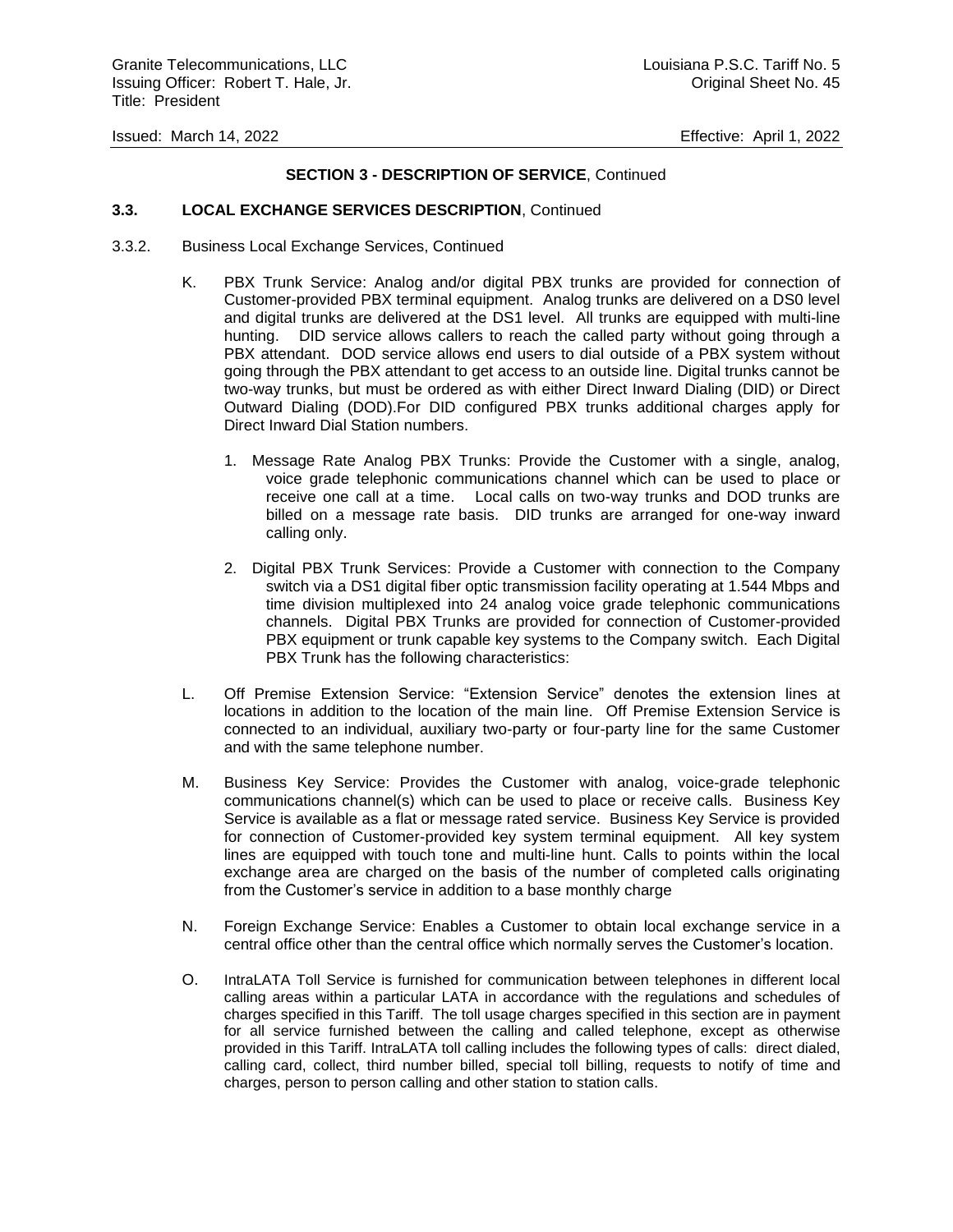### **SECTION 3 - DESCRIPTION OF SERVICE**, Continued

#### **3.3. LOCAL EXCHANGE SERVICES DESCRIPTION**, Continued

- 3.3.3. Local Exchange Services Customers receive one listing per assigned telephone number in the local White Pages Directory and receive a copy of the White Pages Directory at no additional charge.
- 3.3.4. Local Exchange Services Customers will provide, either directly or through arrangements with other carriers, blocking of 900 and 700 type services upon Customer request. Customers will not be charged to initiate or remove 900 and 700 type blocking service.
- 3.3.5. Directory Assistance Service

Company provides Directory Assistance as an ancillary service exclusively to its customers. Directory Assistance is accessible by dialing "411". No charge will be assessed customers for the first three calls made, per line, per month. Callers may request two telephone numbers per call.

The rates specified following apply when customers request assistance in determining telephone numbers of customers who are located in the same local service area or who are not located in the same local service area but who are located within the same NPA.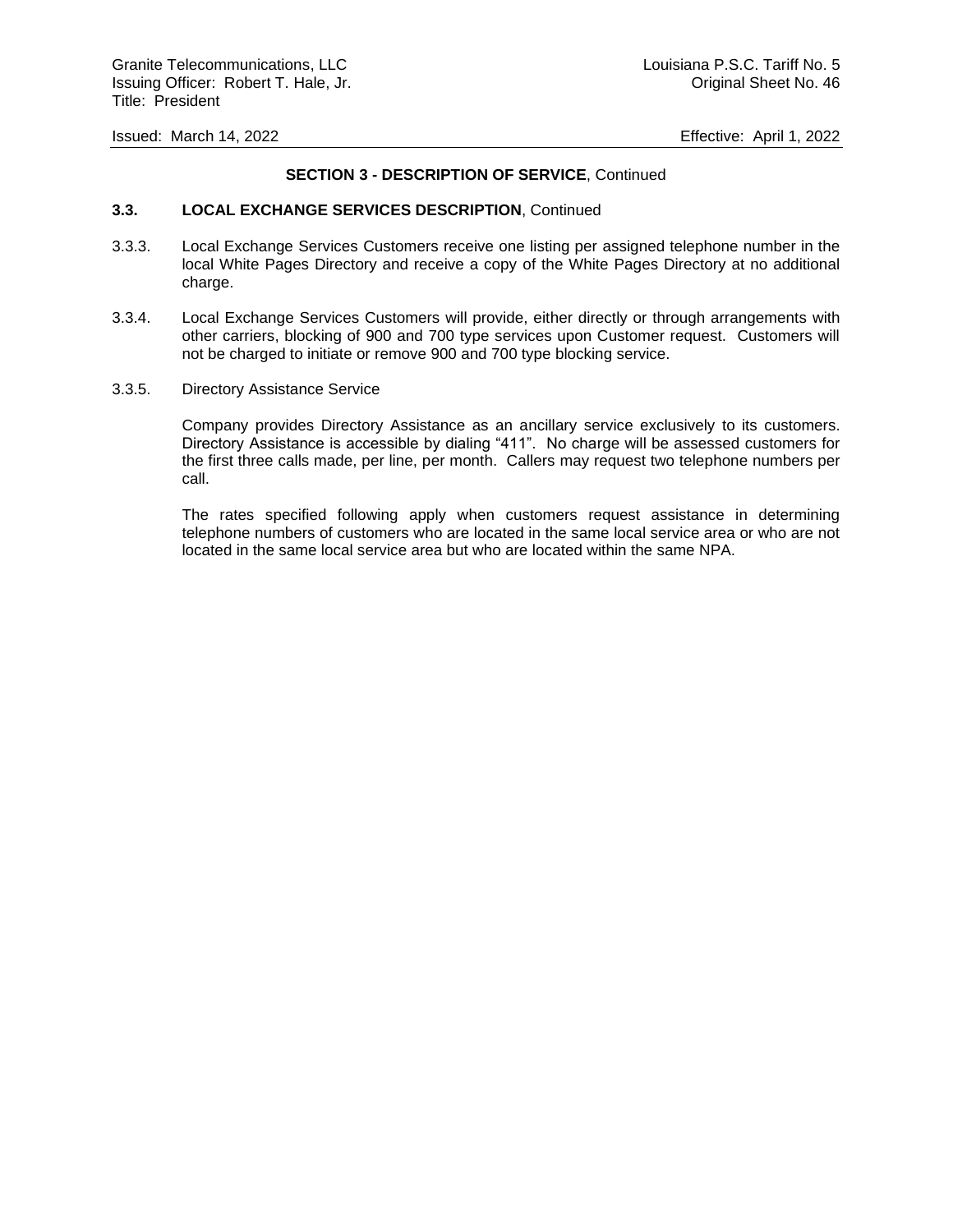### **SECTION 3 - DESCRIPTION OF SERVICE**, Continued

### **3.3. LOCAL EXCHANGE SERVICES DESCRIPTION**, Continued

- 3.3.6. Directory Listing Service
	- A. Company does not publish a directory or other similar listing of its Customers. However, Company will arrange for Customers, other than Customers requesting non-published and non-listed service, to be listed in the directories and directory assistance records of the applicable incumbent local exchange carrier in accordance with the incumbent's listing service tariff schedule, subject to availability of such listing service to Company's Customers.
	- B. Listing must conform to the Company's specifications with respect to directories. The Company reserves the right to limit the length of any listing in the directory by the use of abbreviations when, in its judgment, the clearness of the listing or identification of the customer is not impaired thereby. When more than one line is required to properly list the customer, no additional charge is made.
	- C. The Company may refuse a listing which is known not to constitute a legally authorized or adopted name, or any listing which, in the caution of the Company, is likely to mislead or deceive calling persons as to the identity of the listed party, or is a contrived name used for advertising purposes or to secure a preferential position in the directory or is more elaborate than is reasonably necessary to identify the listed party. The Company, upon notification to the customer, will withdraw any listing which is found to be in violation of its rules with respect thereto.
	- D. One listing, termed the primary listing, is provided without additional charge in connection with each Customer's service. When the service is contracted for by one party for the use of a second party, the primary listing may be the name of the second party. The primary listing for business service is ordinarily the name of the Customer or the name under which a business is regularly conducted.
	- E. A residential dual name primary listing is comprised of a surname, two first names, address and telephone number. A residence dual name primary listing may be provided for two persons who share the same surname and reside at the same address, or for a person known by two first names.
	- F. In connection with business and residence service, regular additional listings are available only in the names of authorized users of the Customer's service.
	- G. Business additional listings are not permitted in connection with residence service.
	- H. Residence additional listings are also permitted in connection with business service which is located in a residence and for permanent or season guests residing in a hotel or club.
	- I. Where identical listings of the same name involve telephone numbers for different areas of the metropolitan area, such duplicate listings may appear in each alphabetical list in which any one of the listings would normally be listed, at no additional charge.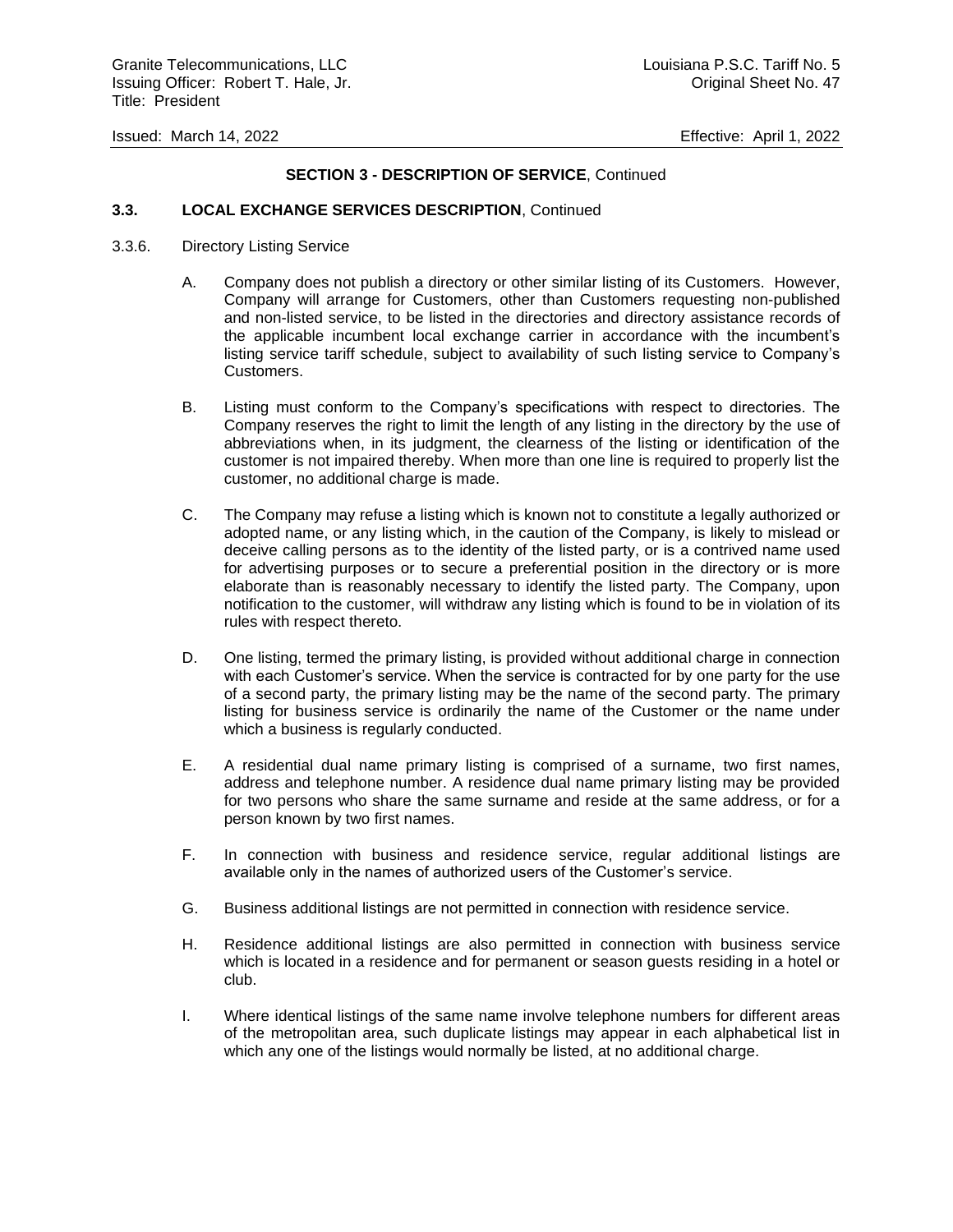### **SECTION 3 - DESCRIPTION OF SERVICE**, Continued

#### **3.3. LOCAL EXCHANGE SERVICES DESCRIPTION**, Continued

- 3.3.7. Non-listed and Nonpublished Telephone Service
	- A. Non-listed telephone service will be furnished, at the Customer's request, providing for the omission or deletion of the customer's telephone listing from the applicable incumbent local exchange carrier's telephone directory. Such listings will be carried in the applicable incumbent local exchange carrier's directory assistance and other records and will be given to any calling party.
	- B. Non-published Telephone Service

Non-published telephone service will be furnished, at the Customer's request providing for the omission or deletion of the customer's telephone listing from the applicable incumbent local exchange carrier's telephone directory and, in addition, the customer's telephone listing will be omitted or deleted from directory assistance records. However, such information, along with call forwarding information from such numbers, will be released in response to legal process or to certain authorized governmental agencies

C. Non-listed and Nonpublished charges, as specified in Section 4 of this Tariff, are not applicable to Service furnished to a customer for data service where there is no voice use contemplated.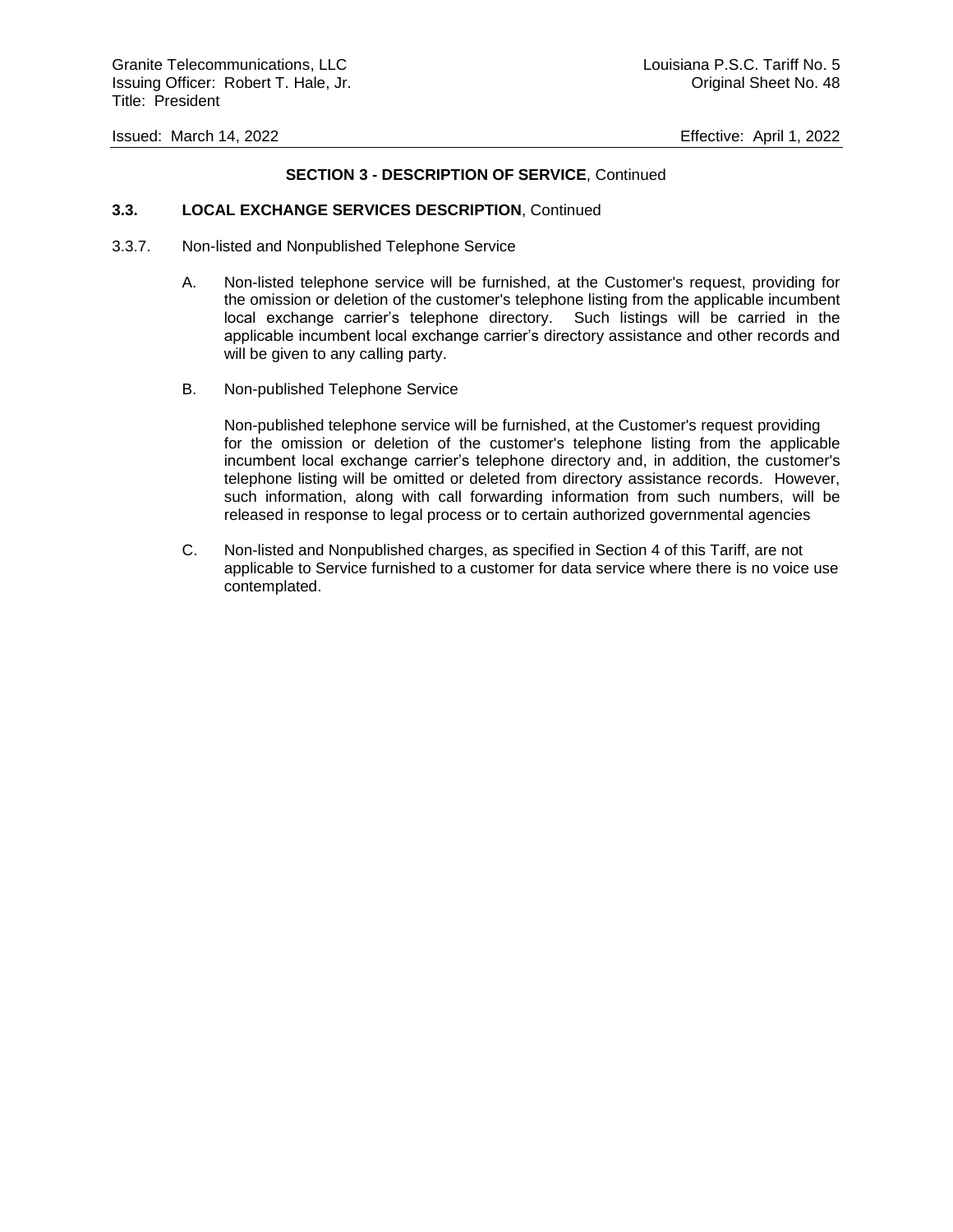### **SECTION 3 - DESCRIPTION OF SERVICE**, Continued

#### **3.3. LOCAL EXCHANGE SERVICES DESCRIPTION**, Continued

#### 3.3.8. Operator Assistance Service

A Customer may obtain the assistance of an operator to complete calls in the following manner. Surcharges will be applied on a per call basis for the following operator assisted services:

- A. Third Number Billing provides the Customer with the capability to charge a call to a third number which is different from the called or calling party. The party answering at the third number has the option to refuse acceptance of the charges in advance or when queried by the operator.
- B. Collect Calls provides the Customer with the capability to charge a call to the called party. On the operator announcement of a collect call, the called party has the option to refuse acceptance of charges in advance or when queried by the operator.
- C. Person-to-Person provides the Customer with the capability to place calls completed with the assistance of an operator to a particular station and person specified by the caller. The call may be billed to the called party.
- D. Operator Dialed provides the Customer with the capability to place calls completed with the assistance of an operator to a particular station. The call may be billed to the called party.
- E. Busy Verification and Interrupt Service is a service that, upon request of a calling party, the Company will verify a busy condition on a called line. An operator will determine if the line is clear or in use and report to the calling party. In addition, the operator will intercept an existing call on the called line if the calling party indicates an emergency and requests interruption.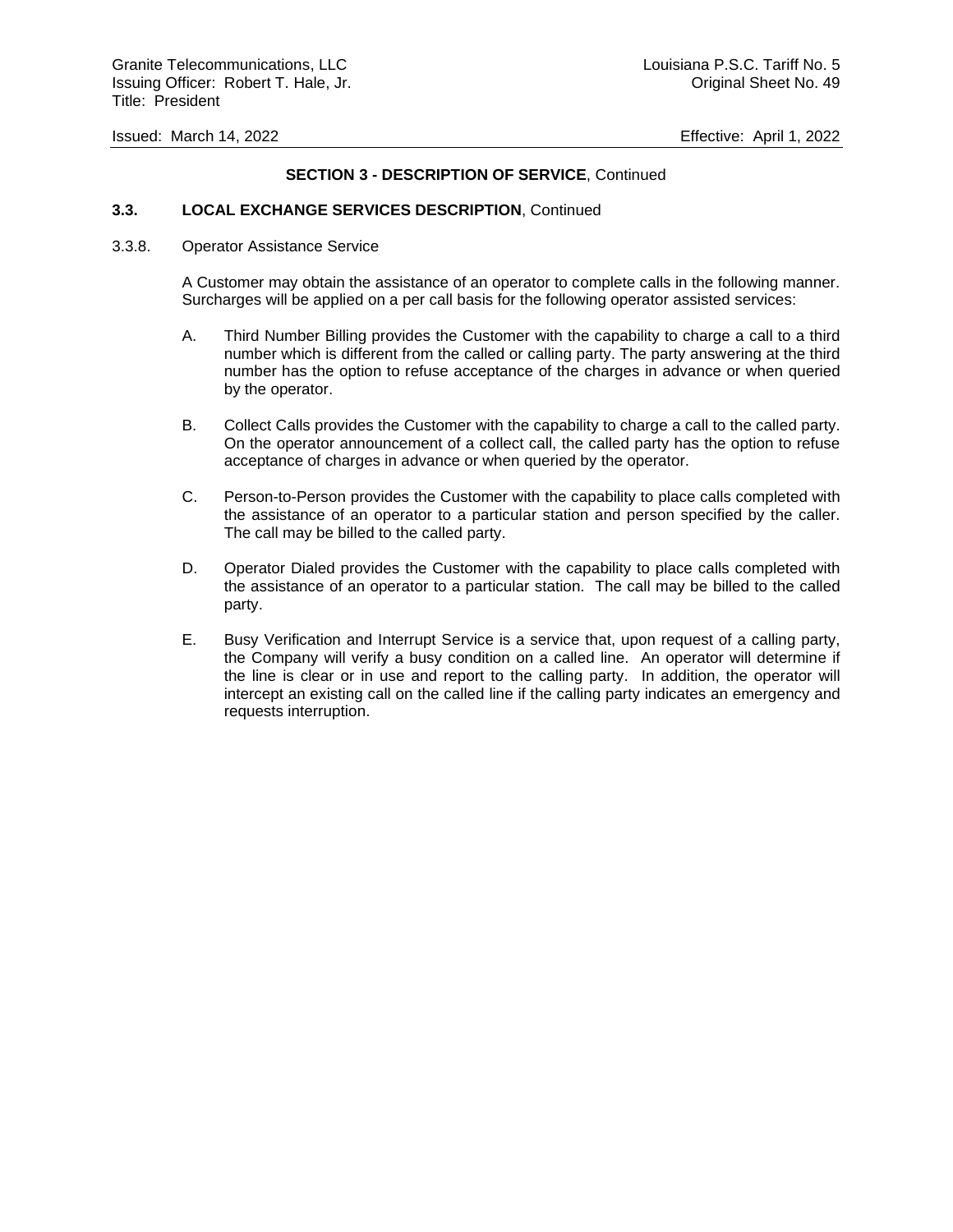#### **SECTION 3 - DESCRIPTION OF SERVICE**, Continued

#### **3.3. LOCAL EXCHANGE SERVICES DESCRIPTION**, Continued

- 3.3.9. Specialized Operator Services
	- A. Upon request, subject to technical limitations, the Company will provide Customers with access to an operator who will verify that a conversation exists on a line (Busy Line Verification) and who will interrupt a communication in progress to announce that someone is trying to call (Line Service Interrupt).
	- B. Busy Line Verification with Interrupt provides the Customer with the option to request operator verification of whether a specific line is busy or inoperative.
	- C. Line Service Interrupt provides the Customer with the option to request operator interruption of a line that is in use, primarily for emergency situations.
	- D. Charges may be billed to a Calling Card number, to a Third Number or Sent Paid. Requests may not be designated Person-to-Person or billed as Collect Calls.
	- E. No charge will apply if, during the line verification, such verification indicates that a trouble condition exists necessitating repair of Company equipment or facilities.
	- F. Charges for Specialized Operator Services are not applicable to calls to the operator from official public emergency agencies when the request is received on the agency's line from agency personnel.
	- G. Charges for Specialized Operator Services are not applicable to calls to the operator from individuals who identify that the request is to an official public emergency agency, an emergency medical service, or a privately endowed and operated alcohol, drug, run-away or suicide crisis reporting center.
	- H. Charges for specialized operator services may be waived by the operator for calls from individuals who have an emergency where life and/or property are in danger.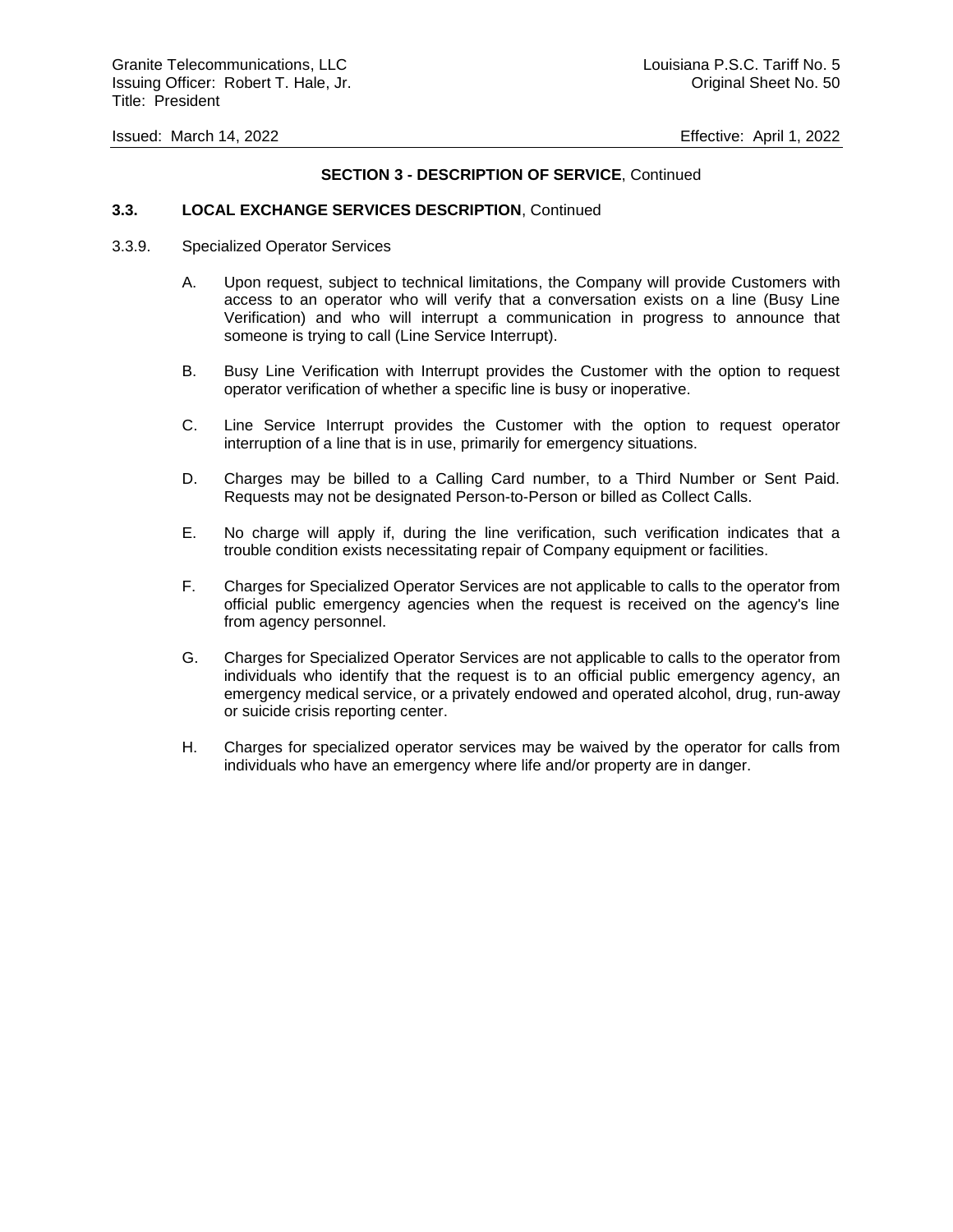# **SECTION 4 - RATES AND CHARGES**

### **4.1. BELLSOUTH TELECOMMUNICATIONS, LLC DBA AT&T LOUISIANA SERVICE AREA - SERVICE CHARGES**

### 4.1.1. Business Local Exchange Service

A. Non-Recurring Charges

| New Installation           |          |
|----------------------------|----------|
| 1 to 3 Local Lines         | \$185.00 |
| 4-10 Local Lines           | \$400.00 |
| More than 10 Lines         | \$700.00 |
| Record Change Charge       | \$22.00  |
| <b>Restoral of Service</b> | \$27.00  |
| Service Order Charge       | \$22.00  |
| PIC & LPIC Change          | \$10.00  |
| PIC or LPIC Change         | \$5.00   |

### B. Recurring Charges

|                                                                 | <b>Rate Group</b> | <b>Monthly</b> |
|-----------------------------------------------------------------|-------------------|----------------|
| Back Up Line                                                    | All               | \$761.00       |
| Business Message Rate Line,                                     | 1, 2, 3           | \$822.00       |
| Business Message Rate Line,                                     | 6                 | \$342.00       |
| <b>Business Single Line Economy</b>                             | 1, 2, 3           | \$131.00       |
| <b>Business Single Line Economy</b>                             | 6                 | \$131.00       |
| Flat Business Line - Option 1                                   | 1, 2, 3           | \$872.00       |
| Flat Business Line - Option 1                                   | 6                 | \$629.00       |
| Flat Business Line - Option 1 with Caller ID                    | 1, 2, 3           | \$872.00       |
| Flat Business Line - Option 1 with Caller ID                    | 6                 | \$926.00       |
| Flat Business Line - Option 2                                   | All               | \$594.00       |
| Flat Business Line - Option 2 with Caller ID                    | All               | \$594.00       |
| Flat Business Line - Multi                                      | All               | \$755.00       |
| Flat Business Line - Multi (w/ Caller ID)                       | All               | \$755.00       |
| Flat Business Line - Single                                     | All               | \$755.00       |
| Flat Business Line - Single (w/ Caller ID)                      | All               | \$755.00       |
| LA Local Optional Service B-Auxiliary Line Incoming Economy All |                   | \$131.00       |
| Local Optional Service - Multiline                              | All               | \$755.00       |
| Local Optional Service - Multiline w/ Caller ID                 | All               | \$755.00       |
| Local Optional Service - Single Line                            | All               | \$131.00       |
| Local Optional Service - Single Line w caller ID                | All               | \$131.00       |
| Local Optional Service Option B                                 | All               | \$131.00       |
| Local Optional Service Plan                                     | All               | \$131.00       |
| Local Optional Service Plan w/ Caller ID                        | All               | \$131.00       |
| <b>Measured Business Line</b>                                   | 1, 2, 3           | \$822.00       |
| <b>Measured Business Line</b>                                   | 6                 | \$342.00       |
| Measured Business Line w/ Caller ID                             | 1, 2, 3           | \$822.00       |
| Measured Business Line w/ Caller ID                             | 6                 | \$342.00       |
| Measured Rate - Local Optional Service Option B (5ESS/DMS) All  |                   | \$0.00         |
| Secretarial Line Channel, each                                  | All               | \$0.00         |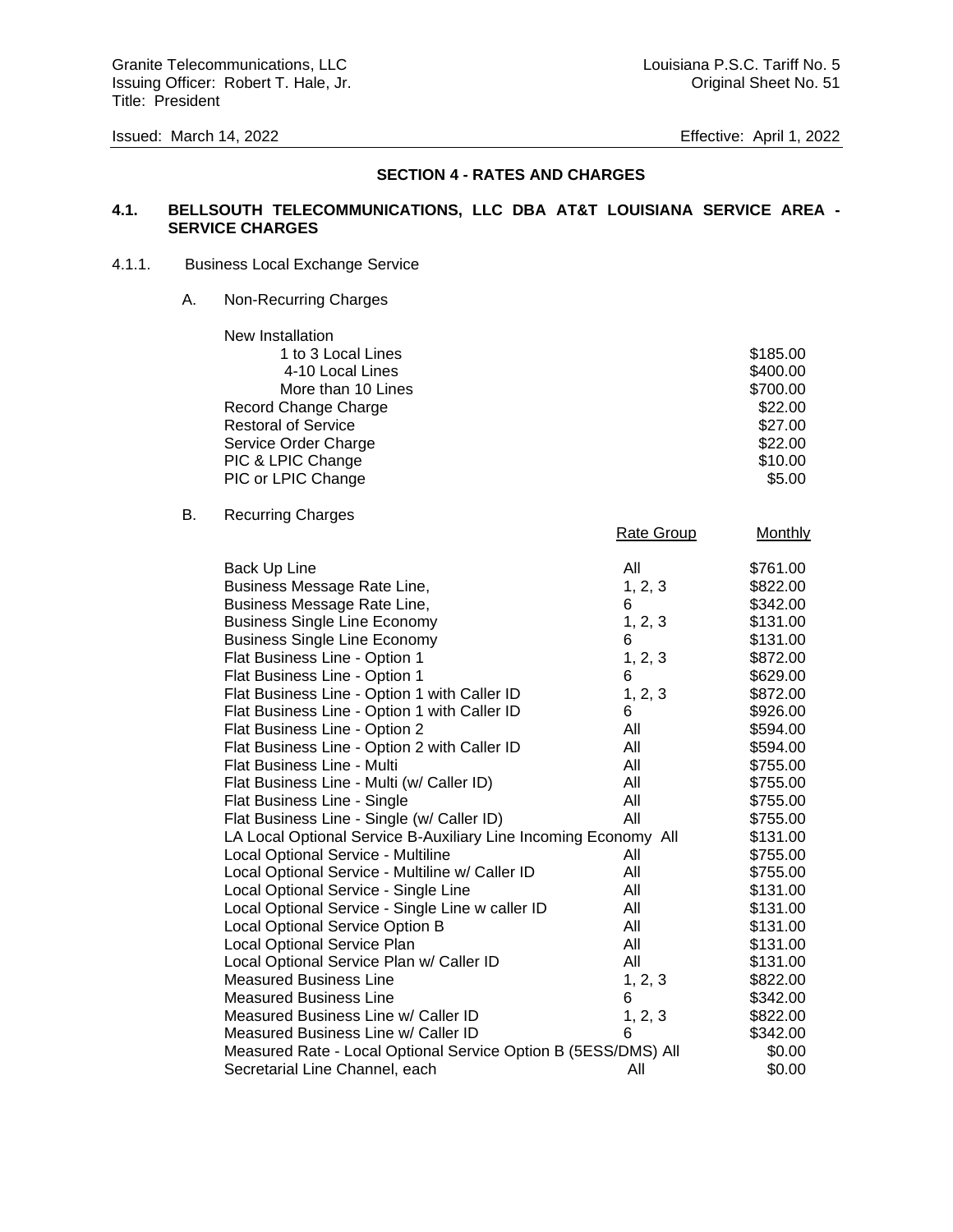**Monthly** 

### **SECTION 4 - RATES AND CHARGES**, continued

### **4.1. BELLSOUTH TELECOMMUNICATIONS, LLC DBA AT&T LOUISIANA SERVICE AREA - SERVICE CHARGES**, Continued

#### 4.1.1. Business Local Exchange Service, Continued

### C. Mileage Charges

| ESSX exchange circuit, per half mile                                        | \$10.50    |
|-----------------------------------------------------------------------------|------------|
| <b>Ext Mileage-Same Premises</b>                                            | \$2.50     |
| Foreign Exchange Mileage (interoffice channel),                             |            |
| per channel, additional 1/4 mile                                            | \$0.94     |
| Foreign Exchange Mileage (interoffice channel), per channel, first 1/4 mile | \$6.16     |
| Foreign Exchange Service - Interexchange Channel                            | \$87.77    |
| Foreign Exchange Service - Interexchange Channel Additional mile            | \$1.52     |
| Interoffice Channel - Non-ISDN - per mile                                   | \$2.00     |
| Interoffice channel mileage voice grade service, series 2000                | \$3,007.00 |
| Local Channel Zone Mileage-Zone 1                                           | \$0.00     |
| Local Channel Zone Mileage-Zone 3                                           | \$0.00     |
| Main Station Line, Exchange Circuit, 1/4 Mile                               | \$6.35     |
| Measured Rate Exchange circuit -greater than 1/4 up to 1/2                  | \$10.50    |
| Measured Rate Exchange Circuit, Each Main Station 1/4 Mile,                 |            |
| <b>WC Density Not Specified</b>                                             | \$5.30     |
| Measured rate exchange circuit, each main station                           |            |
| greater than 1/2 up to 3/4 mile, wire center                                | \$0.00     |
| Mileage Extension Line                                                      | \$2.50     |
| Mileage Foreign Central Office - First 1/4 Mile                             | \$342.00   |
| Mileage Zone - Each additional 1/4 mile or fraction thereof                 | \$0.52     |
| Secretarial Answering Service Mileage, per first 1/4 mile.                  | \$18.29    |
| Secretarial Answering Service Mileage, per each additional 1/4 mile         | \$0.52     |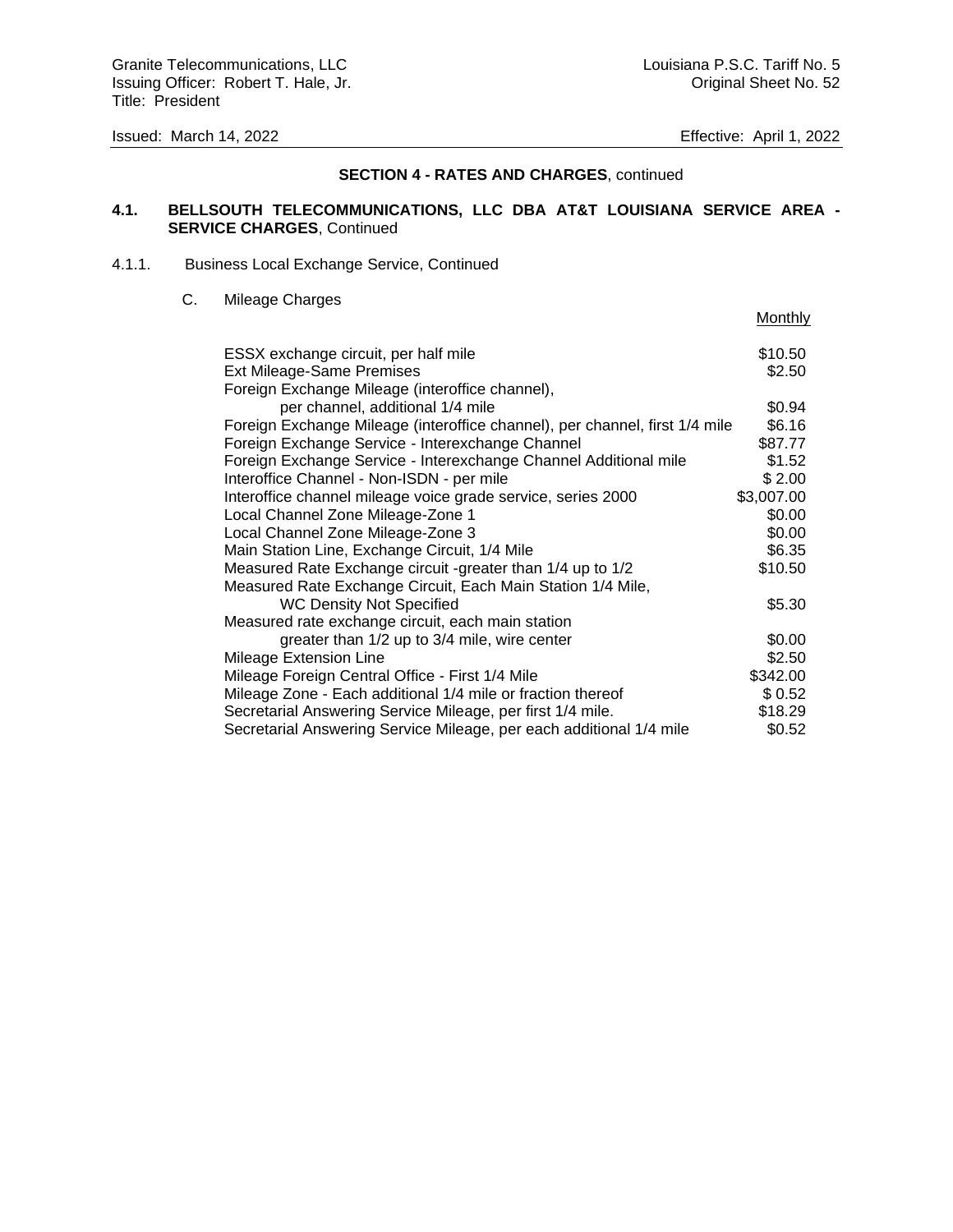### **SECTION 4 - RATES AND CHARGES**, continued

### **4.1. BELLSOUTH TELECOMMUNICATIONS, LLC DBA AT&T LOUISIANA SERVICE AREA - SERVICE CHARGES**, Continued

#### 4.1.1. Business Local Exchange Service, Continued

#### D. Calling Plans

### **Monthly**

| Cornerstone Business Choice - Per Line Option 2         | \$53.95    |
|---------------------------------------------------------|------------|
| Cornerstone Package Plan - 2 Line Plan Flat Rate Option | \$372.00   |
| Cornerstone Package Plan - 2 Line Plan Option 2         | \$312.00   |
| Cornerstone Package Plan - 2-Line Plan Option 1         | \$466.00   |
| Cornerstone Package Plan - 3-Line Plan Flat Rate Option | \$587.00   |
| Cornerstone Package Plan - 3-Line Plan Option 1         | \$724.00   |
| Cornerstone Package Plan - 3-Line Plan Option 2         | \$496.00   |
| Cornerstone Package Plan - 3-Line Plan Option 5         | \$458.00   |
| Cornerstone Package Plan - 4-Line Plan Flat Rate Option | \$755.00   |
| Cornerstone Package Plan - 4-Line Plan Option 1         | \$964.00   |
| Cornerstone Package Plan - 4-Line Plan Option 2         | \$633.00   |
| Cornerstone Package Plan - 5-Line Plan Flat Rate Option | \$906.00   |
| Cornerstone Package Plan - 5-Line Plan Option 1         | \$1,185.00 |
| Cornerstone Package Plan - 5-Line Plan Option 2         | \$761.00   |
| Cornerstone Package Plan - 6-Line Plan Flat Rate Option | \$1,080.00 |
| Cornerstone Package Plan - 6-Line Plan Option 1         | \$1,424.00 |
| Cornerstone Package Plan - 6-Line Plan Option 2         | \$908.00   |
| Cornerstone Package Plan - 7-Line Plan Flat Rate Option | \$1,251.00 |
| Cornerstone Package Plan - 7-Line Plan Option 1         | \$1,661.00 |
| Cornerstone Package Plan - 7-Line Plan Option 2         | \$1,052.00 |
| Cornerstone Package Plan - 8-Line Plan Flat Rate Option | \$1,416.00 |
| Cornerstone Package Plan - 8-Line Plan Option 1         | \$1,899.00 |
| Cornerstone Package Plan - 8-Line Plan Option 2         | \$1,192.00 |
| Cornerstone Package Plan - 9-Line Plan Flat Rate Option | \$1,590.00 |
| Cornerstone Package Plan - 9-Line Plan Option 1         | \$2,138.00 |
| Cornerstone Package Plan - 9-Line Plan Option 2         | \$1,337.00 |
| Cornerstone Package Plan - Per Line Flat Rate Option    | \$207.00   |
| Cornerstone Package Plan - Per Line Option 1            | \$249.00   |
| Cornerstone Package Plan - Per Line Option 2            | \$171.00   |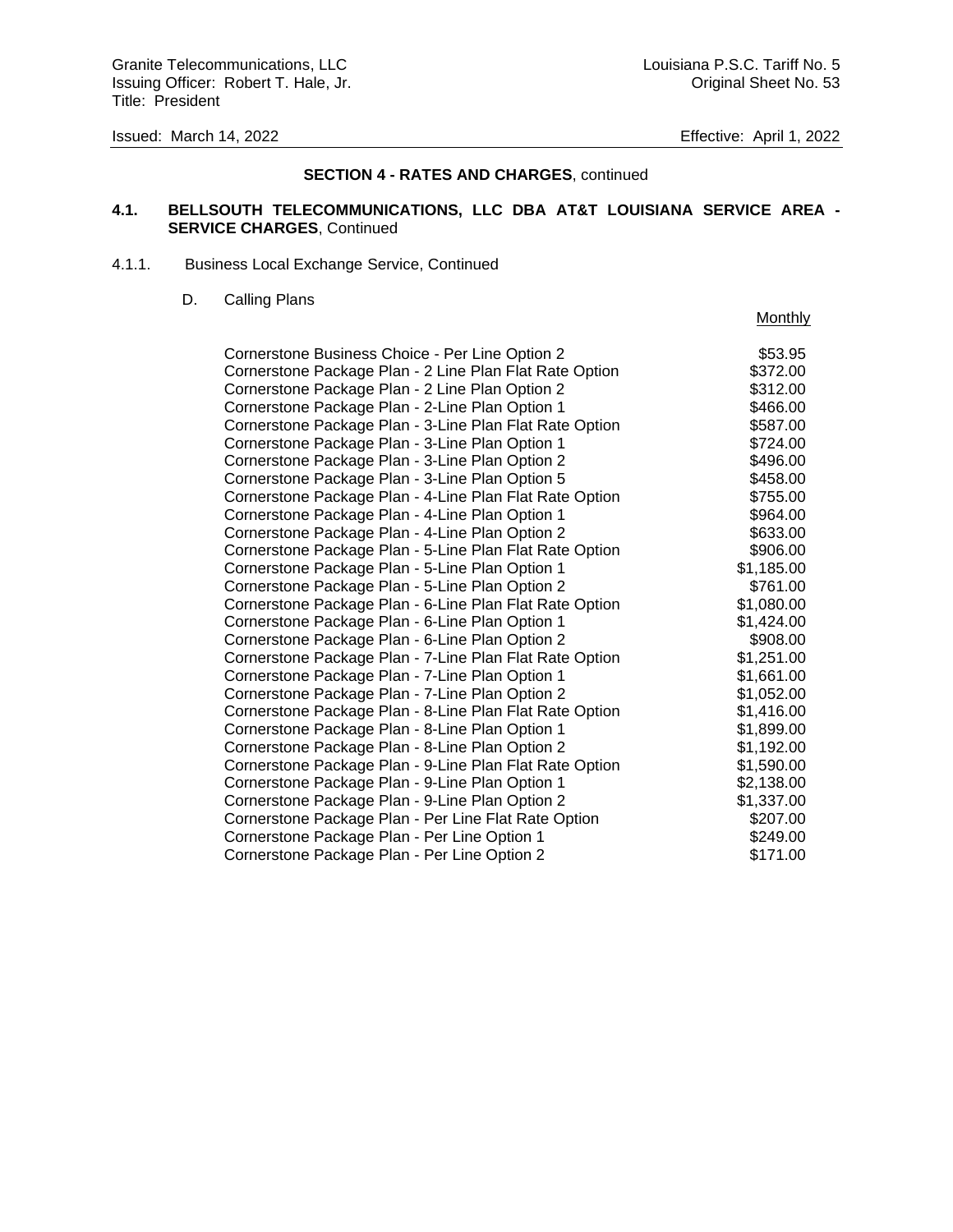### **SECTION 4 - RATES AND CHARGES**, continued

### **4.1. BELLSOUTH TELECOMMUNICATIONS, LLC DBA AT&T LOUISIANA SERVICE AREA - SERVICE CHARGES**, Continued

#### 4.1.1. Business Local Exchange Service, Continued

| Е. | <b>Remote Call Forwarding</b>                                                                                                                                                                                   | <b>Monthly</b>                                      |
|----|-----------------------------------------------------------------------------------------------------------------------------------------------------------------------------------------------------------------|-----------------------------------------------------|
|    | Remote Call Forward - Business<br>Remote Call Forwarding 800 Service Interstate<br>Remote Call Forwarding Intrastate InterLATA<br>Remote Call Forwarding Line - Local<br>Remote Call Forwarding Additional Path | \$60.86<br>\$60.86<br>\$60.86<br>\$60.86<br>\$60.86 |
| F. | Foreign Exchange                                                                                                                                                                                                | Monthly                                             |
|    | Foreign Exchange Line - Flat Rate                                                                                                                                                                               | \$755.00                                            |
| G. | <b>Extended Area Service</b>                                                                                                                                                                                    | Monthly                                             |
|    | Local Optional Usage Plan                                                                                                                                                                                       | \$2.00                                              |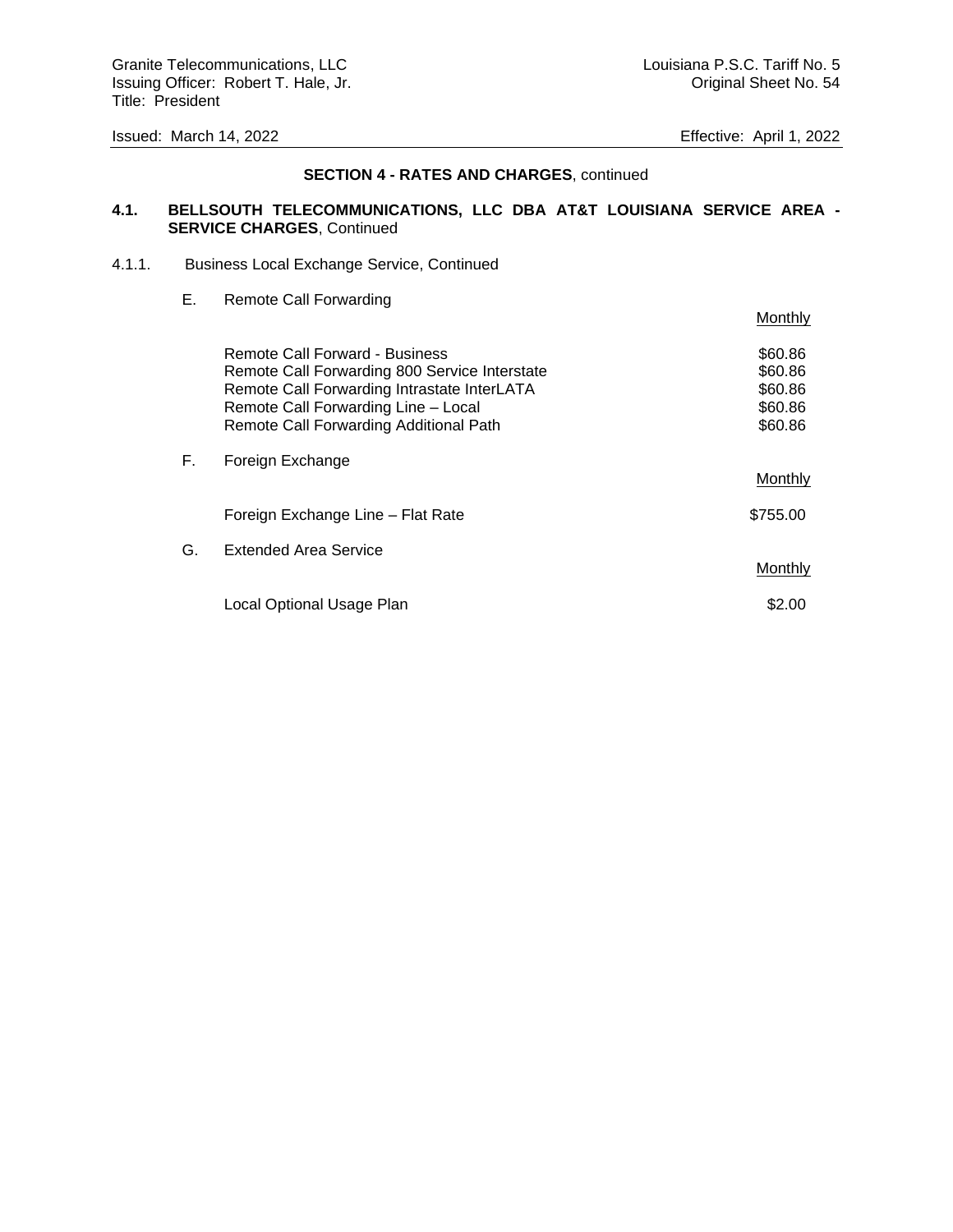### **SECTION 4 - RATES AND CHARGES**, Continued

### **4.1. BELLSOUTH TELECOMMUNICATIONS, LLC DBA AT&T SERVICE AREA - SERVICE CHARGES**, Continued

#### 4.1.2. Optional Features

|                                                                         | Monthly  |
|-------------------------------------------------------------------------|----------|
| *66 Auto Redial                                                         | \$7.00   |
| 900 and 976 Block                                                       | \$0.00   |
| 900 Blocking - custom code restriction                                  | \$0.00   |
| Alarm Coupler                                                           | \$2.51   |
| Anonymous Call Rejection                                                | \$0.00   |
| Anonymous Call Rejection w/ Caller ID                                   | \$0.00   |
| <b>Block Busy Connect</b>                                               | \$0.00   |
| Call Block (*60)                                                        | \$7.00   |
| Call Forward Variable and Three Way Calling                             | \$10.75  |
| Call Forwarding Busy Line                                               | \$5.00   |
| Call Forwarding Busy Line Multipath                                     | \$5.00   |
| Call Forwarding Do not Answer                                           | \$5.00   |
| Call Forwarding Do not Answer - Ring Control                            | \$5.00   |
| Call Forwarding Do not Answer Multipath                                 | \$5.00   |
| Call Forwarding Variable                                                | \$9.05   |
| Call Forwarding Variable Multipath                                      | \$7.00   |
| Call Forwarding Variable, Per line - Intragroup - Without Ring Reminder | \$0.00   |
| Call Return *69                                                         | \$8.00   |
| Call Return Blocking                                                    | \$0.00   |
| Call Selector (*61)                                                     | \$6.50   |
| Call Trace (*57)                                                        | \$6.50   |
| Call Waiting                                                            | \$7.95   |
| Call Waiting and Call Forward Variable                                  | \$10.50  |
| Call Waiting and Three Way Calling                                      | \$10.75  |
| Call Waiting with Call Forwarding Variable and 3-way calling            | \$16.00  |
| Caller ID - Basic                                                       | \$11.00  |
| Caller ID - Basic with ACR                                              | \$11.00  |
| Caller ID Name and Number Delivery w/ Anonymous Call Rejection          | \$15.00  |
| Caller ID Name and Number Delivery w/out Anonymous                      | \$14.50  |
| <b>Calling Number Delivery Blocking</b>                                 | \$0.00   |
| <b>Custom Toll Restriction</b>                                          | \$6.95   |
| <b>Custom Toll Restriction and International</b>                        | \$6.95   |
| Custom Toll Restriction Option #3                                       | \$6.95   |
| <b>Custom Toll Restriction-Option 6</b>                                 | \$0.00   |
| Customer Control - CF Busy Line                                         | \$7.25   |
| Customer Control - CF Do not Answer                                     | \$7.25   |
| Distinctive Ring (RingMaster I (R) Service)                             | \$9.00   |
| Distinctive Ring (RingMaster II (R) Service)                            | \$11.00  |
| Enhanced Caller ID w/ ACR                                               | \$17.00  |
| Enhanced Caller ID w/ Call Management                                   | \$17.00  |
| <b>Hot Line Service</b>                                                 | \$107.00 |
| Hunting                                                                 | \$314.50 |
| International and 900 Blocking-access                                   | \$6.95   |
| International Call Restriction                                          | \$0.00   |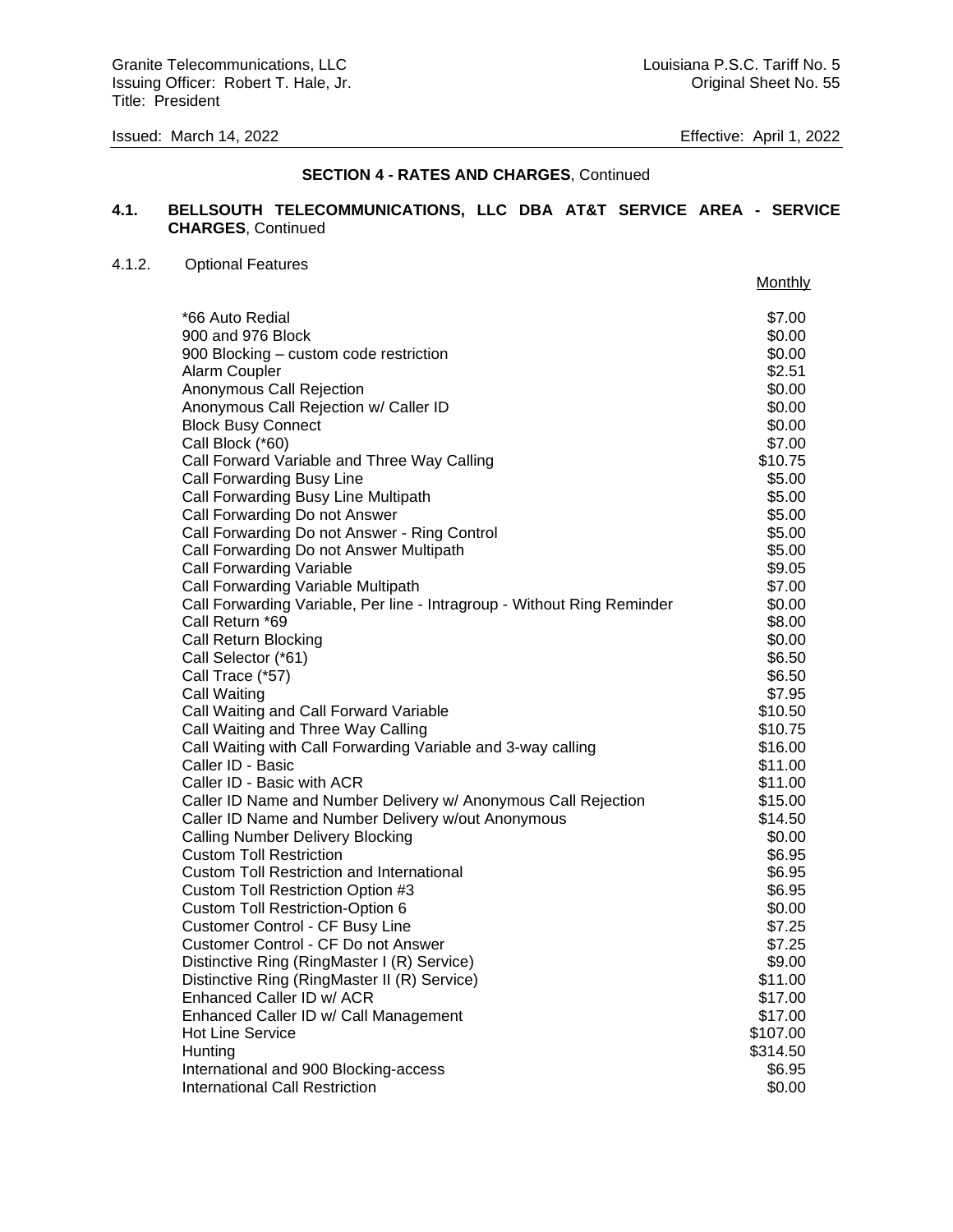### **SECTION 4 - RATES AND CHARGES**, Continued

# **4.1. BELLSOUTH TELECOMMUNICATIONS, LLC DBA AT&T SERVICE AREA - SERVICE CHARGES**, Continued

### 4.1.2. Optional Features

|                                                                         | Monthly |
|-------------------------------------------------------------------------|---------|
| MultiServ DMS-100 Feature Group 3                                       | \$8.35  |
| No 3rd Party                                                            | \$0.00  |
| No 3rd Party and no Directory Assistance Call Completion (DACC)         | \$0.00  |
| No Collect                                                              | \$0.00  |
| No Collect and no Directory Assistance Call Completion (DACC)           | \$0.00  |
| No Collect/3rd Party                                                    | \$0.00  |
| No Collect/3rd Party and no Directory Assistance Call Completion (DACC) | \$0.00  |
| No Directory Assistance Call Completion                                 | \$0.00  |
| Prestige First Exchange Business Line                                   | \$8.36  |
| <b>Prestige Service</b>                                                 | \$15.15 |
| Prohibit 101XXXX Dialing                                                | \$1.50  |
| Queing per Line Arranged for Queuing                                    | \$0.00  |
| Queuing (Per multiline hunt group)                                      | \$9.00  |
| Remote Access - Call Forwarding Variable                                | \$7.95  |
| <b>Repeat Dial Blocking</b>                                             | \$0.00  |
| <b>Repeat Dialing</b>                                                   | \$7.00  |
| <b>Restrict Operator Assist Intl Calling</b>                            | \$6.95  |
| Selective Class of Call Screening                                       | \$7.42  |
| Speed Calling - 30 code                                                 | \$7.00  |
| Speed Calling 6                                                         | \$4.50  |
| Speed calling long, per controlling line, 70 number list                | \$0.15  |
| <b>Surrogate Client Number</b>                                          | \$2.85  |
| Three Way Calling                                                       | \$7.95  |
| Three Way Calling with Transfer                                         | \$7.95  |
| <b>Touch Tone Business</b>                                              | \$0.00  |
| User Transfer and Conferencing                                          | \$6.90  |
| User Transfer/Conferencing and Call Hold                                | \$8.00  |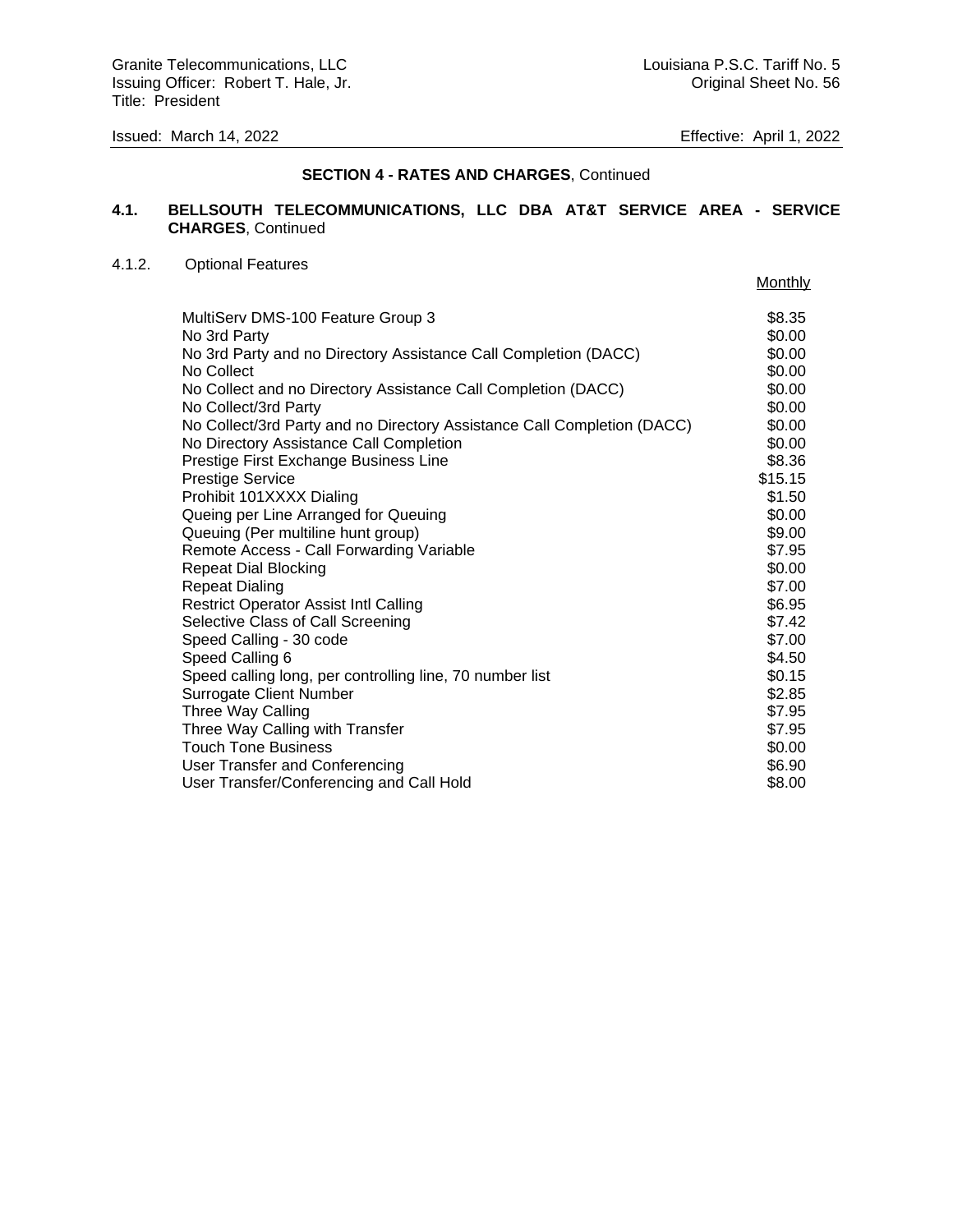Granite Telecommunications, LLC Communications, LLC Louisiana P.S.C. Tariff No. 5 Issuing Officer: Robert T. Hale, Jr. Cases and American control of the United Sheet No. 57 Title: President

#### **SECTION 4 - RATES AND CHARGES**, Continued

### **4.1. BELLSOUTH TELECOMMUNICATIONS, LLC DBA AT&T SERVICE AREA - SERVICE CHARGES**, Continued

### 4.1.3. Directory Services

A. Directory Listings

| <b>Additional Listing</b>                  | \$2.50 |
|--------------------------------------------|--------|
| <b>Cross Reference Listing</b>             | \$1.94 |
| <b>Alternate Listings</b>                  | \$2.10 |
| Night, Sunday, and holiday listing         | \$2.25 |
| <b>Special Text Lisitng</b>                | \$2.10 |
| Additional Listing - 800 Service           | \$2.50 |
| Direct In Dial                             | \$2.10 |
| Foreign Additional Cross Reference Listing | \$2.10 |
| Foreign Additional Listing                 | \$2.10 |
| Non-Listed Listing                         | \$3.50 |
| Non-Published Listing                      | \$5.50 |
|                                            |        |

# B. Directory Assistance

| Local                                | \$6.99 |
|--------------------------------------|--------|
| Regional                             | \$6.99 |
| Call Completion, excluding usage     | \$1.50 |
| Operator Assistance, excluding usage | \$6.99 |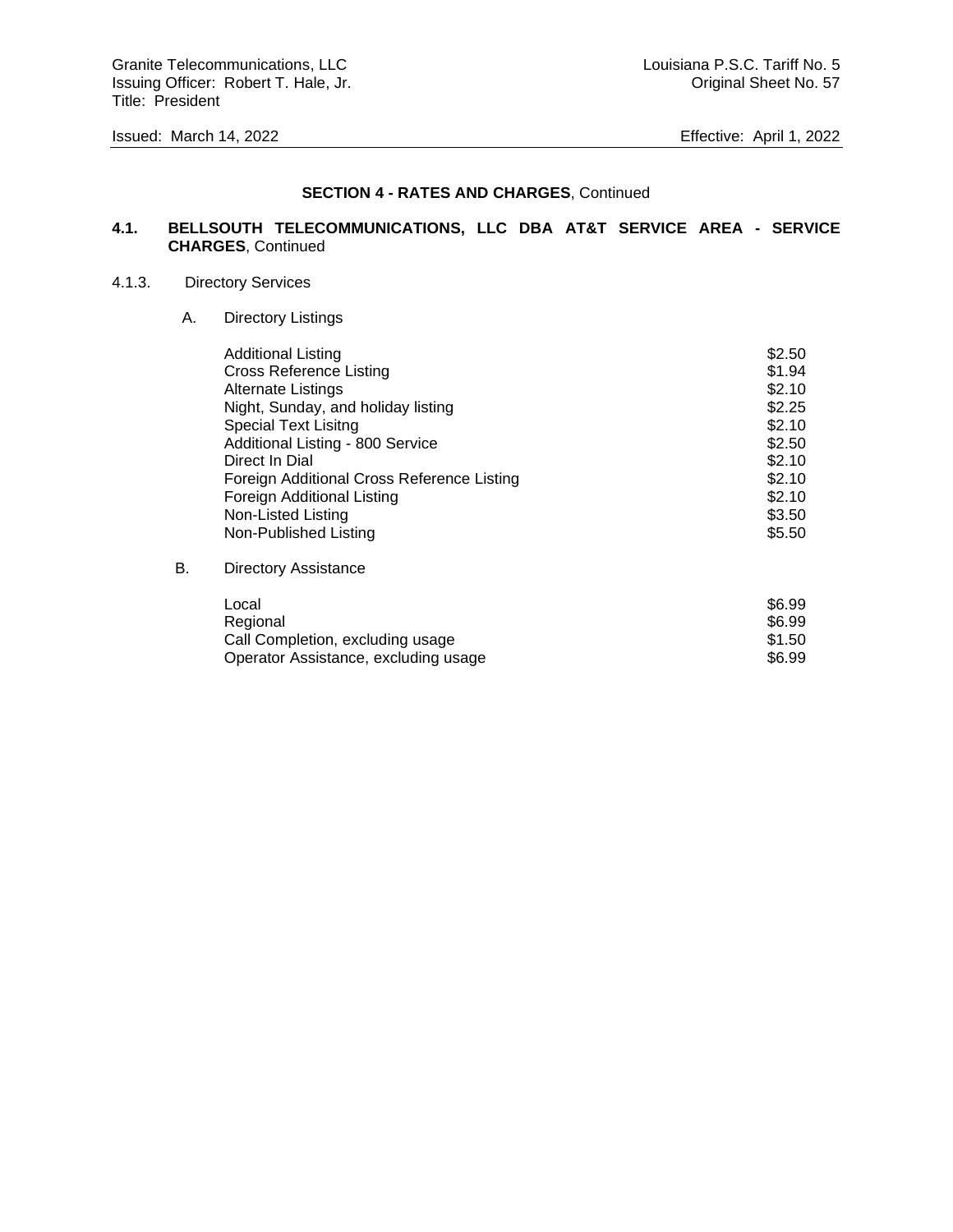Granite Telecommunications, LLC Communications, LLC Louisiana P.S.C. Tariff No. 5 Issuing Officer: Robert T. Hale, Jr. Cases and American Communication of Criginal Sheet No. 58 Title: President

**Monthly** 

### **SECTION 4 - RATES AND CHARGES**, Continued

### **4.1. BELLSOUTH TELECOMMUNICATIONS, LLC DBA AT&T SERVICE AREA - SERVICE CHARGES**, Continued

#### 4.1.4. Centrex Service

 $B.$ 

A. Service Charges

| Additional Access Line                                               | \$185.00 |
|----------------------------------------------------------------------|----------|
| Flat Rate Network Access Register                                    | \$25.08  |
| Joint user service, flat rate, PBX, Centrex, and ESSX-1              | \$0.00   |
| Main Station Line - Measured with Allowance                          | \$18.40  |
| MultiServ, station link, measured rate, equipped with Caller ID      | \$39.50  |
| Network Access Register each facilities group                        | \$0.68   |
| Network Access Register Usage Package both way                       | \$25.08  |
| Network Access Register Usage Package Both Way,                      |          |
| Measured Rate-Local Optional Service, Option B                       | \$7.00   |
| One-way Outward, Measured Rate - Local Optional                      | \$7.00   |
| <b>Station Link Flat Rate</b>                                        | \$15.00  |
| Station Link Measured Rate                                           | \$14.75  |
| Station Links Equipped with Caller ID                                | \$15.00  |
| Station links- equipped with Caller ID- each, measured rate          | \$14.75  |
| Station Links for Provision, Measured Rate                           | \$14.75  |
|                                                                      |          |
| <b>Feature Charges</b>                                               |          |
|                                                                      | Monthly  |
| Assigned Telephone Numbers without facilities                        | \$0.15   |
| Assume Dial 9                                                        | \$1.50   |
| <b>Bridged Link Different Premise Non-Continuous Property</b>        | \$14.05  |
| Call Forward DA per line-unrestricted non package                    | \$0.16   |
| Call Forward Do not Answer Fixed-All Calls Unrestricted              | \$0.00   |
| Call Forward Multiple Simultaneous                                   | \$0.00   |
| Call Forward Variable without Ring Reminder - Intra and InterLATA    | \$0.00   |
| Call Forward Variable/Call forward do not Answer                     | \$8.75   |
| Call Forwarding Busy Line                                            | \$4.20   |
| Call Forwarding Do not Answer                                        | \$4.20   |
| Call Forwarding Do not Answer & Busy Line                            | \$7.75   |
| Call Forwarding Do not Answer Programmable                           |          |
| unrestricted destination all calls                                   | \$0.15   |
| Call Forwarding Variable                                             | \$0.78   |
| Call hold per line                                                   | \$0.63   |
| Call Hold User Transfer and Conferencing                             | \$6.27   |
| Call Hold, Per Line, Non Package                                     | \$2.93   |
| Call Hold, Per Line, Non-Package, Without Other Flash Features       | \$0.63   |
| Call Pick Up                                                         | \$1.00   |
| Call transfer, consultation hold, and three-way calling non-packaged | \$1.36   |
| Call Waiting                                                         | \$4.50   |
| Call Waiting Terminating, per line                                   | \$0.16   |
|                                                                      |          |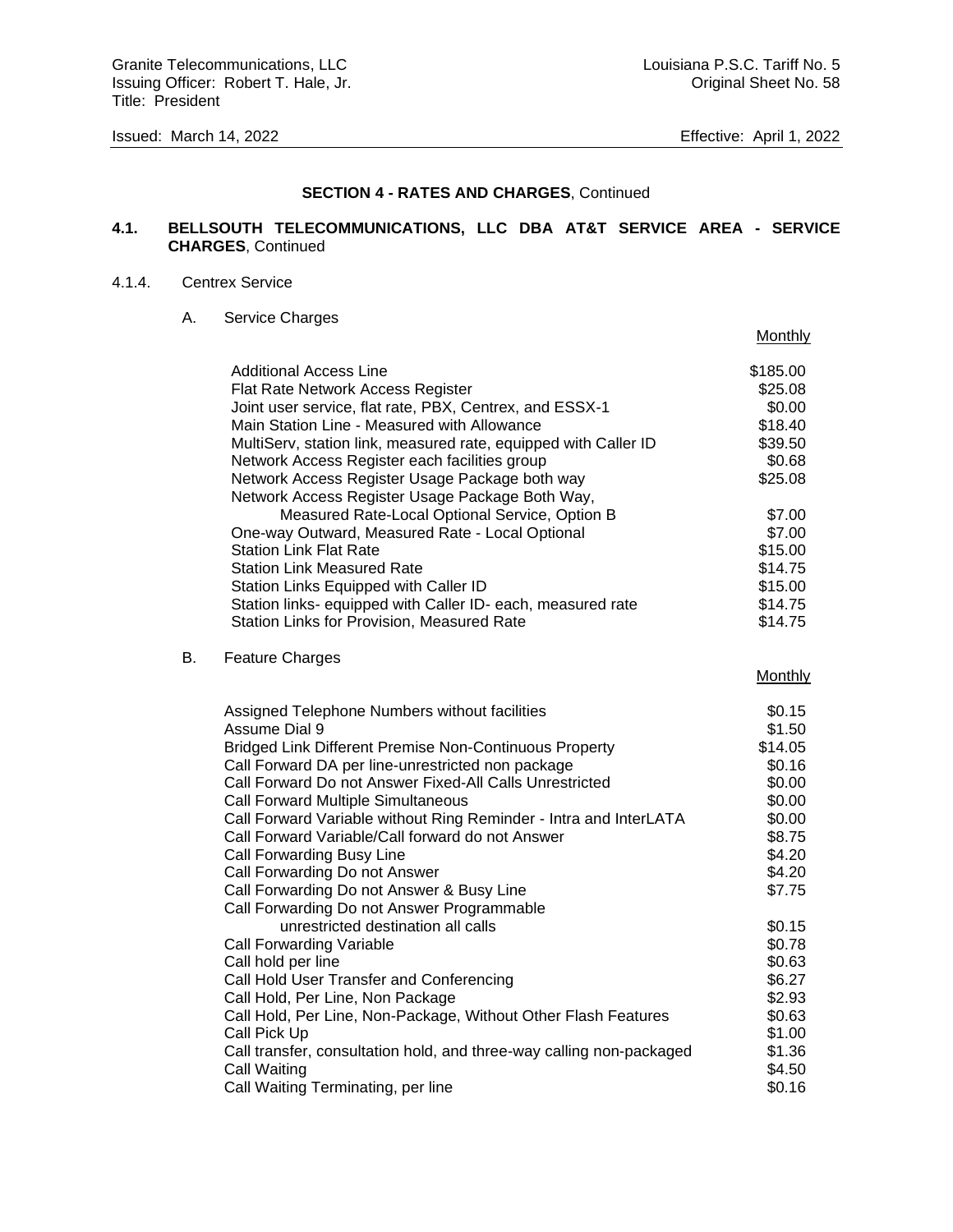### **SECTION 4 - RATES AND CHARGES**, Continued

### **4.1. BELLSOUTH TELECOMMUNICATIONS, LLC DBA AT&T SERVICE AREA - SERVICE CHARGES**, Continued

### 4.1.4. Centrex Service, Continued

B. Feature Charges, Continued

| Monthly |  |
|---------|--|
|         |  |

| Caller ID                                                                      | \$1.20           |
|--------------------------------------------------------------------------------|------------------|
| Caller ID Number Only, Per non-EBS line                                        | \$0.25           |
| Caller ID, Per Line, Non-Electronic Telephone Sets                             | \$7.50           |
| Call-forwarding variable, per system (ESSX/ECAS)                               | \$7.84           |
| Centrex 411 Code Restriction                                                   | \$0.00           |
| <b>Centrex Automatic Number Referral</b>                                       | \$0.00           |
| <b>Centrex Call Blocking</b>                                                   | \$0.00           |
| <b>Centrex Call Forwarding Busy Line</b>                                       | \$4.20           |
| <b>Centrex Call Return</b>                                                     | \$0.00           |
| <b>Centrex Caller ID Deluxe</b>                                                | \$0.25           |
| Centrex Code restriction of N11                                                | \$0.00           |
| <b>Centrex Common Equipment</b>                                                | \$1.15           |
| <b>Centrex Control</b>                                                         | \$3.95           |
| <b>Centrex Repeat Dialing</b>                                                  | \$0.00           |
| Centrex Service, measured rate service, payment plan 3, 1A Switch              | \$11.55          |
| Centrex Speed Calling Long, Per Controlling Line, 80 Number List               | \$0.00           |
| <b>Centrex Toll Restriction</b>                                                | \$0.15           |
| Code Restriction of 0+/0- and 00+/00- (includes international operator calls)  | \$0.00           |
| Code restriction of 10XXX and 101XXXX, per line                                | \$0.15           |
| Dial Call Waiting, Per Line - Centrex                                          | \$0.00           |
| Directed Call Park/Directed Call Retrieve, Per Line                            | \$0.00           |
| DMS-100 feature group 2                                                        | \$8.40           |
| ESSX Network Access Register, Louisiana                                        |                  |
| Local Optional Service, Option B inward only                                   | \$7.00           |
| Local Optional Service, Option B outward only                                  | \$7.00           |
| Local Optional Service, Option B discount both way                             | \$7.00           |
| Intercom charge, flat rate                                                     | \$8.10           |
| interface to music source                                                      | \$15.00          |
| Measured line, each main station greater than 1 up to 1 1/2 mile               | \$23.25          |
| <b>MultiLine Variety Call Waiting</b>                                          | \$1.24           |
| MultiServe 900/976 Code Restriction                                            | \$0.00           |
| <b>MultiServe Assumed Dial 9</b>                                               | \$1.20           |
| MultiServe Feature Group 2                                                     | \$8.40           |
| MultiServe Feature Group 6                                                     | \$7.05           |
| MultiService, Feature Group, DMS-100                                           | \$6.20           |
| Network Access Limiter, Flat Rate, Message Rate, or Measured Rate              | \$1.10           |
| Network Access Register Usage Package one-way inward measured rate,            |                  |
| Local Optional Service Option B                                                | \$7.00           |
| Network Access Register, Louisiana                                             |                  |
|                                                                                |                  |
| Local Optional Service, Option B, Both Way<br><b>Preferred Call Forwarding</b> | \$7.00<br>\$6.00 |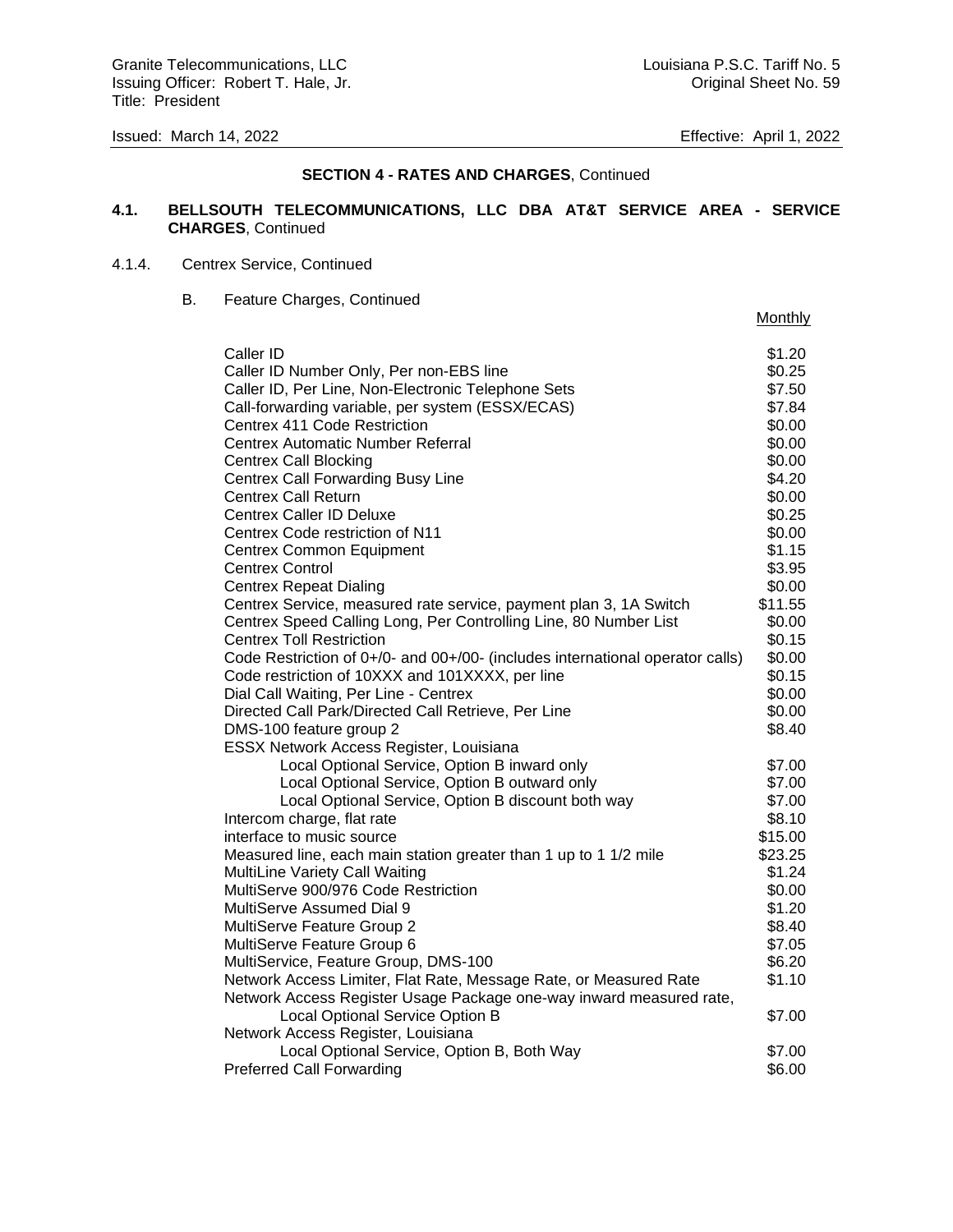**Monthly** 

#### **SECTION 4 - RATES AND CHARGES**, Continued

### **4.1. BELLSOUTH TELECOMMUNICATIONS, LLC DBA AT&T SERVICE AREA - SERVICE CHARGES**, Continued

### 4.1.4. Centrex Service, Continued

B. Feature Charges, Continued

| Secondary Calling Name Delivery, Per station link      | \$1.00 |
|--------------------------------------------------------|--------|
| Speed calling long per controlling line 30 number list | \$0.15 |
| Speed Calling, Per controlling line                    | \$0.16 |
| <b>Standard Features Per Station Line</b>              | \$5.35 |
| Station Restriction - Full outgoing, Per line          | \$0.00 |
| <b>Touch Tone Centrex</b>                              | \$0.00 |
| TSF Automatic Route Selection - Deluxe                 | \$0.00 |
| User Transfer/Conferencing and Call Pickup             | \$7.50 |
| User Transfer/Conferencing, Call Pickup & Call Hold    | \$9.00 |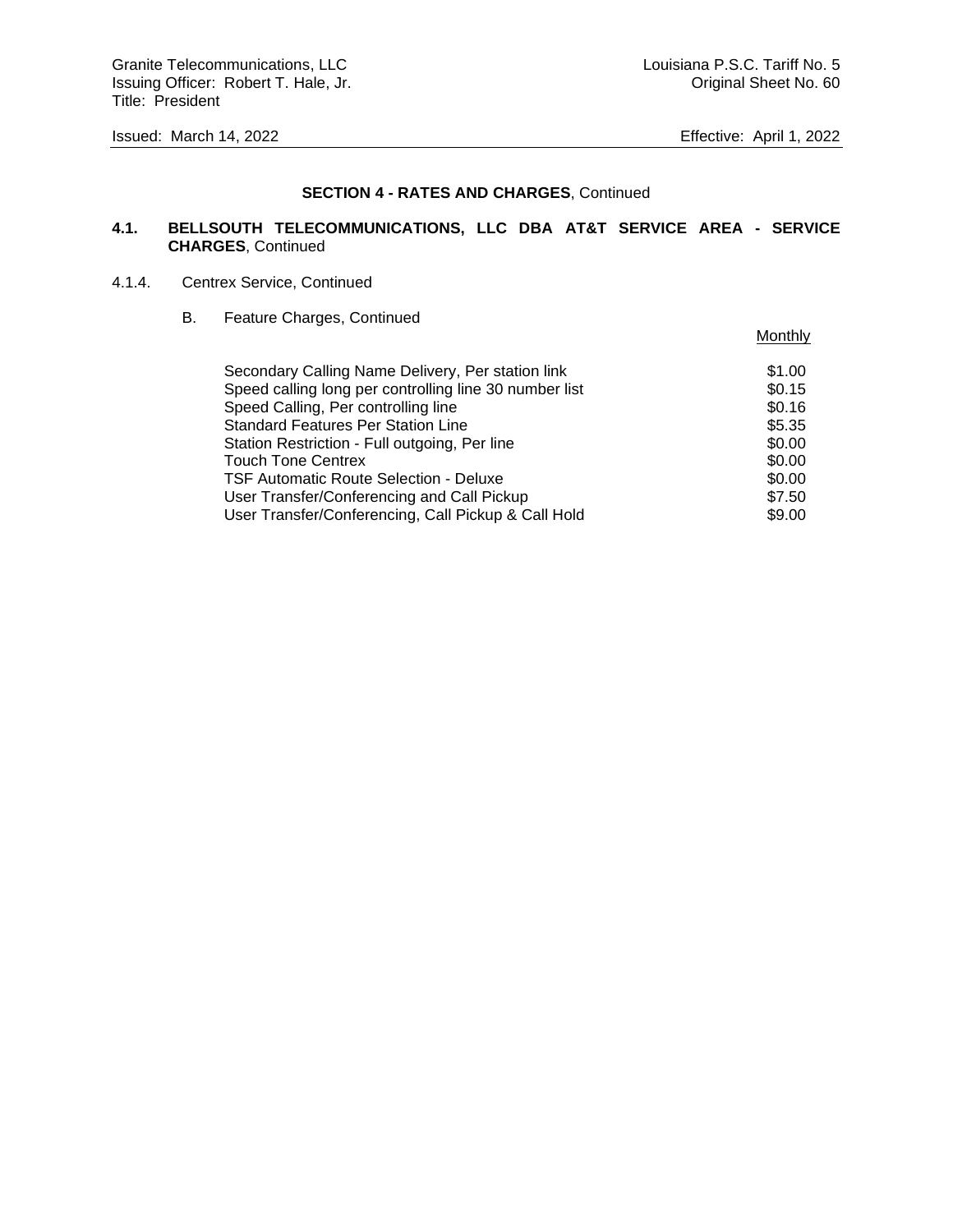**Monthly** 

#### **SECTION 4 - RATES AND CHARGES**, Continued

### **4.1. BELLSOUTH TELECOMMUNICATIONS, LLC DBA AT&T SERVICE AREA - SERVICE CHARGES**, Continued

#### 4.1.5. ISDN Services

A. Service Charges

|    | Basic Rate ISDN Access Arrangement                                     | \$1,913.00 |
|----|------------------------------------------------------------------------|------------|
|    | BellSouth Centrex service PRI telephone number                         | \$0.20     |
|    | Flat Rate Primary Rate ISDN B-Channels, each voice and data            | \$568.00   |
|    | ISDN Access to B Channel - Voice                                       | \$0.00     |
|    | ISDN B Channel Message Rate Circuit Switched Voice/Data                | \$343.00   |
|    | ISDN bearer alternate service channel Flat Rate Access to B Channel    | \$0.00     |
|    | <b>ISDN - EWSD Flat rate Business Service</b>                          | \$0.00     |
|    | ISDN - PRI: Extended Reach Service                                     | \$20.00    |
|    | ISDN Primary Rate - Voice/Data B Channel                               | \$568.00   |
|    | <b>ISDN Local Flat Rate Service</b>                                    | \$1,508.00 |
|    | ISDN PRI Call by Call Service Selection                                | \$21.60    |
|    | ISDN-IBS B Channel Voice/Data                                          | \$0.00     |
|    | PRI ISDN Two-Way                                                       | \$0.00     |
|    | PRI ISDN-Usage sensitive Tel # Inward & Two Way                        | \$0.20     |
|    | Primary Rate ISDN Access Line, each                                    | \$1,076.00 |
|    | Primary Rate ISDN Interface, each, voice, and data                     | \$3,048.00 |
|    | Primary Rate ISDN, call types inward only                              | \$0.00     |
|    | Primary Rate ISDN, Interoffice Channel for Host/Remote Arrangements,   |            |
|    | Provisioning                                                           | \$0.00     |
|    | Volume Usage Measured Rate Service - (Both Way) per line or trunk      | \$20.00    |
|    | Volume Usage Measured Rate Service - (Inward Only) per line or trunk   | \$20.00    |
|    | Volume usage measured rate, MegaLink NAR line or trunk, outward only   | \$20.00    |
| В. | <b>Feature Charges</b>                                                 |            |
|    |                                                                        | Monthly    |
|    | Additional Call Appearance, PDN or DN                                  | \$2.00     |
|    | Call Forward Variable-User for Voice-Voice/Data Circuit Switched       | \$3.00     |
|    | Call Forwarding Variable - Feature Button - Voice (5ESS), per BDN      | \$3.00     |
|    | Calling Name Delivery Feature for ISDN PRI                             | \$100.00   |
|    | Conference Drop Hold and Transfer-EKTS only                            | \$3.00     |
|    | Incoming Call Extension- Additional Paths                              | \$8.00     |
|    | Incoming Call Extension - For maximum of one call per Telephone Number | \$0.30     |
|    | Incoming Call Extension - For more than one simultaneous call          |            |
|    | per Telephone Number                                                   | \$10.00    |
|    | <b>ISDN Terminal Service Profile EWSD</b>                              | \$0.00     |
|    | ISDN User Profile Measured Rate B Channel Access with Discount         | \$4.00     |
|    | Per Incoming or Two-Way Service; 16 or more Services, each             | \$21.60    |
|    | Per Incoming or Two-Way Service; 9-15 Services, each                   | \$28.80    |
|    | PRI ISDN, for Incoming Call Extension                                  | \$0.00     |
|    | PRI Overflow Feature for Voice/Data Arrangements                       | \$30.00    |
|    | Primary Rate ISDN - Inward Only, flat rate                             | \$0.20     |
|    |                                                                        |            |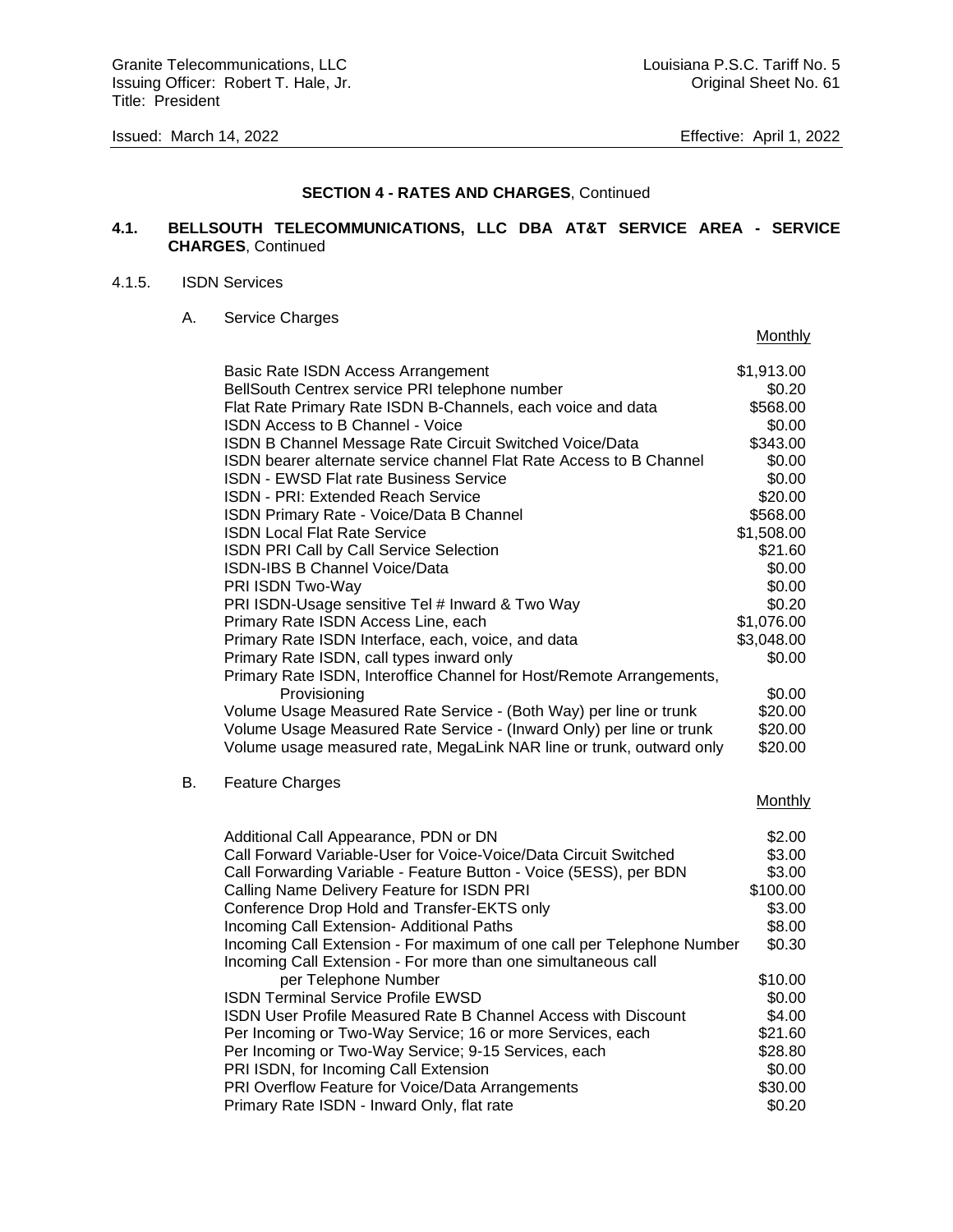Granite Telecommunications, LLC Communications, LLC Louisiana P.S.C. Tariff No. 5 Issuing Officer: Robert T. Hale, Jr. Cases and American Communication of Criginal Sheet No. 62 Title: President

**Monthly** 

### **SECTION 4 - RATES AND CHARGES**, Continued

### **4.1. BELLSOUTH TELECOMMUNICATIONS, LLC DBA AT&T SERVICE AREA - SERVICE CHARGES**, Continued

#### 4.1.6. PBX Services

A. Service Charges

|    | Additional Message Business Trunk Service                       | \$822.00       |
|----|-----------------------------------------------------------------|----------------|
|    | Business, flat rate combination trunk                           | \$723.00       |
|    | Channelized Trunks - Extended Superframe Format                 | \$250.00       |
|    | Channelized Trunks Service, Combination trunk telephone numbers | \$32.00        |
|    | <b>Channelized Trunks Service-Combination Trunks</b>            | \$33.00        |
|    | <b>Channelized Trunks Service-Direct Inward Dialing trunks</b>  | \$55.00        |
|    | Flat Rate Direct Inward Dial Trunk                              | \$723.00       |
|    | Flat Rate Inward Only Trunk                                     | \$723.00       |
|    | Flat Rate Outward Only Trunk Service                            | \$723.00       |
|    | Flat Rate PBX - non restricted line                             | \$0.00         |
|    | <b>Hotel Local Optional Service Trunk</b>                       | \$131.00       |
|    | LA Local Optional-Option B Trunk with Disc Option Outward       | \$131.00       |
|    | <b>Message Business Trunk Service</b>                           | \$822.00       |
|    | Message Business Trunk Service-Outward only-first line          | \$822.00       |
|    | PBX Measured Trunk - Economy Option (B) Combination Trunk       | \$131.00       |
|    | PBX Measured Trunk - Economy Option (B) Inward Trunk            | \$131.00       |
|    | PBX Measured Trunk - Economy Option (B) OutwardTrunk            | \$131.00       |
|    | PBX Trunk, discount option combination trunk                    | \$131.00       |
|    | PBX-Flat Rate Trunk- 2 Way                                      | \$723.00       |
|    | <b>Toll Trunk</b>                                               | \$723.00       |
| В. | <b>Feature Charges</b>                                          |                |
|    |                                                                 | <b>Monthly</b> |
|    | <b>Bridged Link Different Premise Non-Continuous Property</b>   | \$14.05        |
|    | Call forwarding, variable (outside), per PBX trunk              | \$0.00         |
|    | <b>Concentrator Line Termination</b>                            | \$6.69         |
|    | Direct Inward Dial Trunk Termination                            | \$512.00       |
|    | Dual Tone Multi-frequency (DTMF) Pulsing Option                 | \$255.00       |
|    | Non-Consecutive Direct Inward Dial Numbers                      | \$32.00        |
|    | PBX - Additional Group of 20 Direct Inward Dial Numbers         | \$135.00       |
|    | PBX Line ID Exception                                           | \$0.00         |
|    | <b>PBX Touch Tone Service</b>                                   | \$0.00         |
|    | PBX Trunk Enhancement - Premium Service                         | \$0.00         |
|    | Secretarial Line Termination In Answering Service               | \$1.83         |
|    | <b>Touch Tone Trunk</b>                                         | \$0.00         |
|    |                                                                 |                |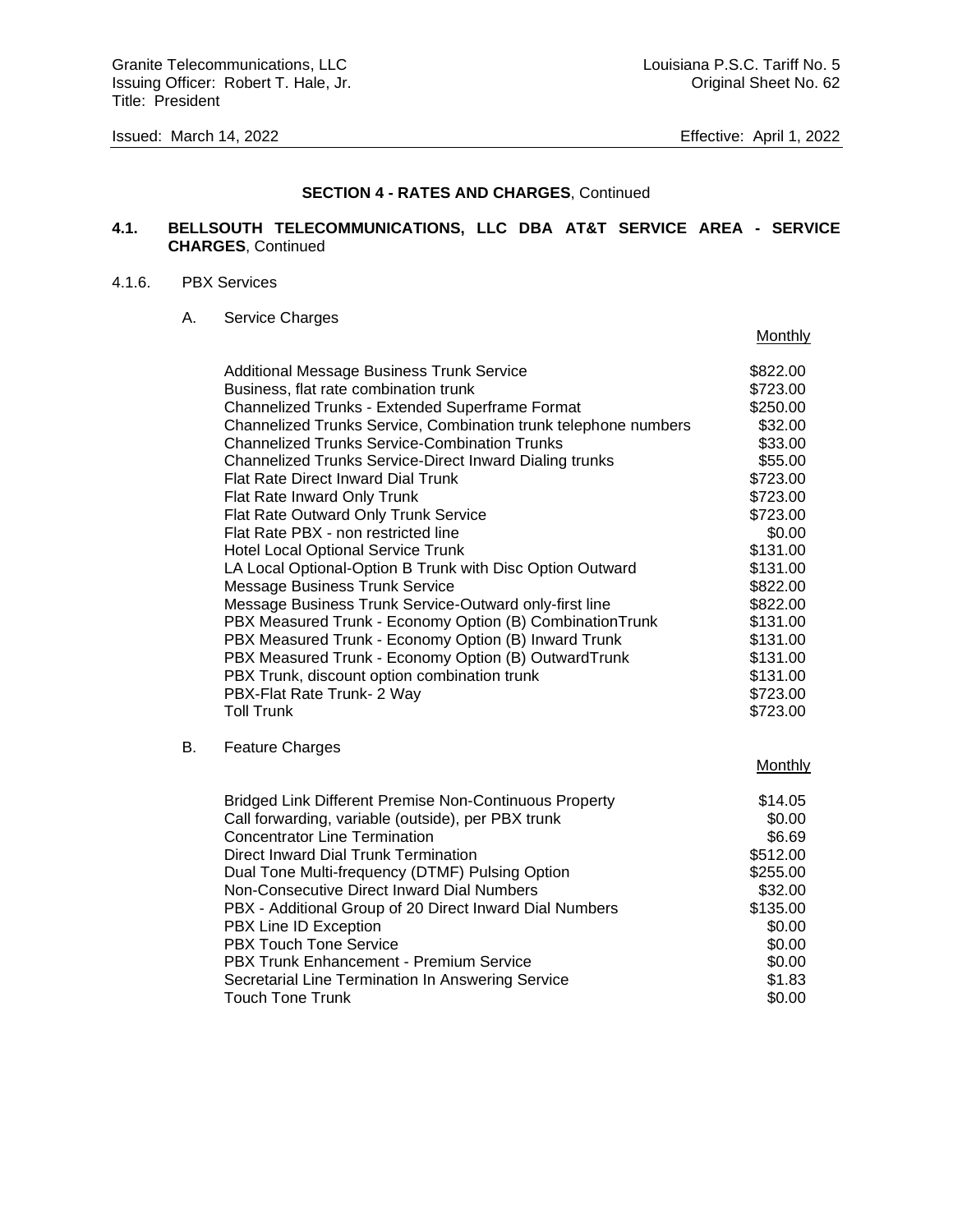#### **SECTION 4 - RATES AND CHARGES**, Continued

### **4.1. BELLSOUTH TELECOMMUNICATIONS, LLC DBA AT&T SERVICE AREA - SERVICE CHARGES**, Continued

#### 4.1.7. Business Data Services

Monthly A. Service Charges B Channel Flat Rate Circuit Switched Voice and Data \$450.00 Circuit Switched Data - EWSD \$0.00 Interoffice Channel - Non-ISDN \$30.00 Signaling Arrangements, Type C (900 or more ohms) \$118.00 Type B signaling arrangement per channel, 200-899 ohms \$261.00 B. Feature Charges **Monthly** Central Office Feature Activation - Analog Voice Service \$ 6.50 Extension Line Channel - Type 2157 Extension Station - Different Building w/o+  $$0.00$ Foreign Exchange usage charges, per channel, over 50 miles \$0.00 IntraLATA Private Line Voice Type 2231 \$2,083.00 Private Ln 2W Channel Facility  $$0.00$ Voice Connecting Arrangement \$6.48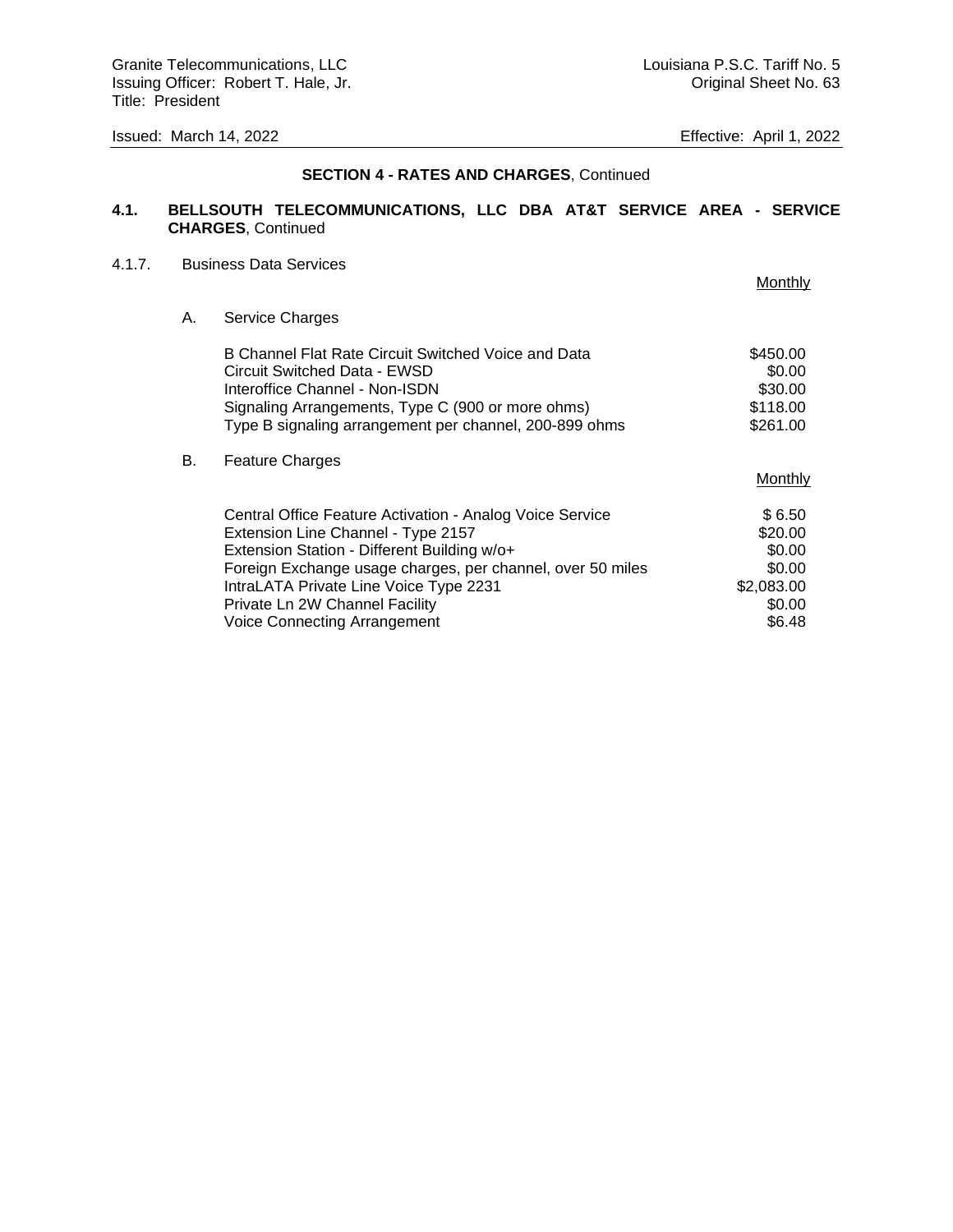Granite Telecommunications, LLC Communications, LLC Louisiana P.S.C. Tariff No. 5 Issuing Officer: Robert T. Hale, Jr. Cases and American Control of Criginal Sheet No. 64 Title: President

#### **SECTION 4 - RATES AND CHARGES**, Continued

### **4.1. BELLSOUTH TELECOMMUNICATIONS, LLC DBA AT&T SERVICE AREA - SERVICE CHARGES**, Continued

4.1.8. Local Usage Charges

 $4.1.9.$ 

A. Measured

|            |                                                                                    | Per Minute Charge                              |
|------------|------------------------------------------------------------------------------------|------------------------------------------------|
|            | 0 miles<br>1 to 10 miles<br>11 to 16 miles<br>17 to 22 miles<br>More than 22 miles | \$0.02<br>\$0.04<br>\$0.06<br>\$0.10<br>\$0.14 |
| В.         | Message Rate                                                                       |                                                |
|            | Per call                                                                           | \$0.10                                         |
|            | <b>IntraLATA Toll Rates</b>                                                        | Charge                                         |
| Per Minute |                                                                                    | \$5.62                                         |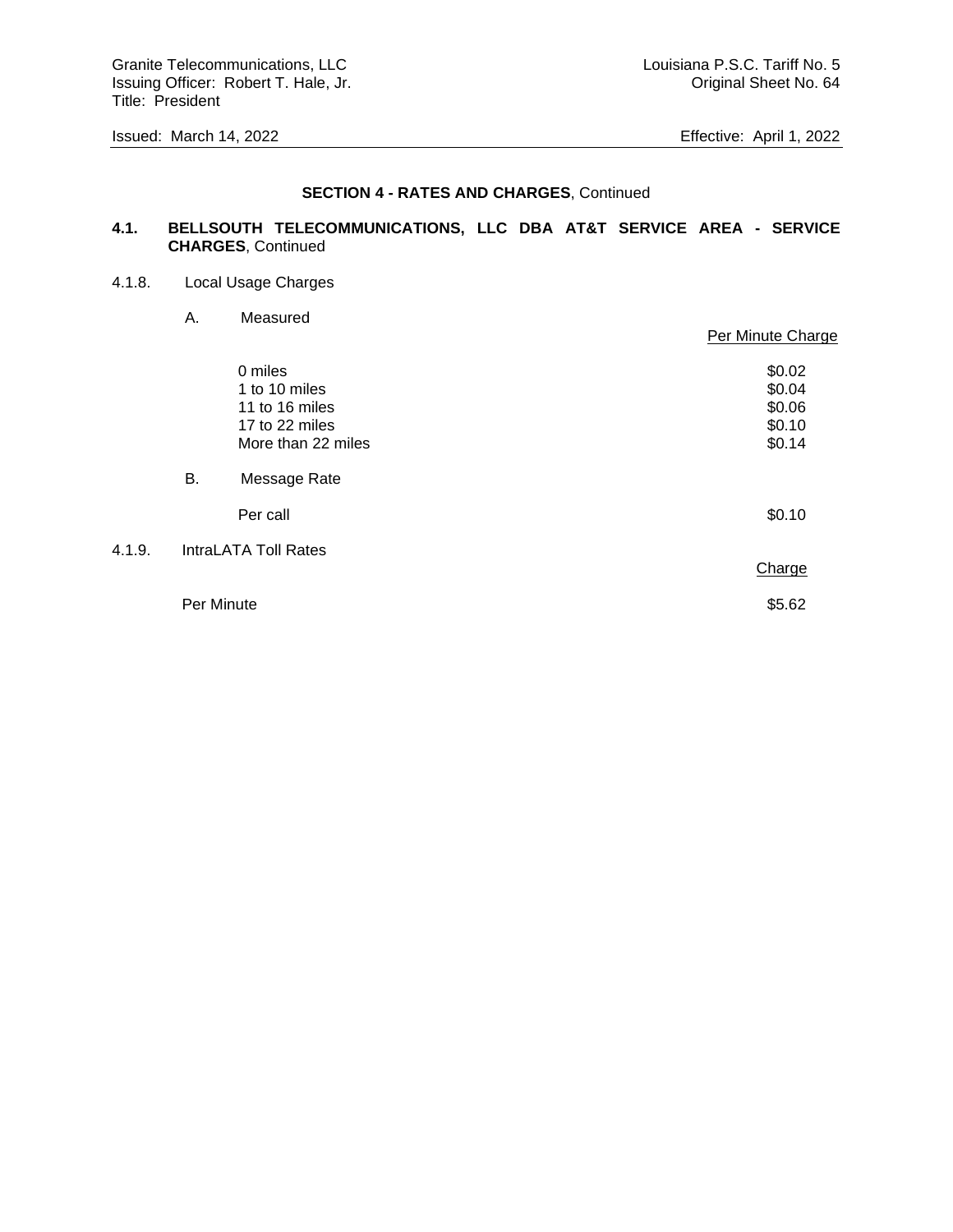Granite Telecommunications, LLC Communications, LLC Louisiana P.S.C. Tariff No. 5 Issuing Officer: Robert T. Hale, Jr. Cases and American control of the United Sheet No. 65 Title: President

#### **SECTION 4 - RATES AND CHARGES**, Continued

#### **4.2. CENTURYTEL<sup>1</sup> SERVICE AREA - SERVICE CHARGES**

- 4.2.1. Business Local Exchange Service
	- A. Non-Recurring Charges

|    | New Installation                                           |                |
|----|------------------------------------------------------------|----------------|
|    | 1 to 3 Local Lines                                         | \$90.00        |
|    | 4-10 Local Lines                                           | \$250.00       |
|    | More than 10 Lines                                         | \$325.00       |
|    | <b>Record Change Charge</b>                                | \$17.00        |
|    | <b>Restoral of Service</b>                                 | \$32.00        |
|    | Service Order Charge                                       | \$22.00        |
|    | PIC & LPIC Change                                          | \$10.00        |
|    | PIC or LPIC Change                                         | \$5.00         |
| В. | <b>Recurring Charges</b>                                   |                |
|    |                                                            | <b>Monthly</b> |
|    | One Party Business Rural                                   |                |
|    | One Party Access Line - Business                           |                |
|    | Multi Line One Party Business                              |                |
|    | Rate Groups 1727A, 427A, 439A                              | \$31.00        |
|    | Rate Group 436A                                            | \$33.00        |
|    | Rate Groups 431A, 436B                                     | \$36.00        |
|    | Rate Groups 423A, 424A, 431B, 431C, 434A, 434B, 434C, 434D |                |
|    | 434E, 436C, 436D, 436E, 440A, 442A, 442B                   | \$37.00        |
|    | One Party Key Trunk Access Line                            |                |
|    | Rate Groups 1727A, 427A, 439A                              | \$31.00        |
|    | Rate Group 434C                                            | \$33.00        |
|    | Rate Group 436B                                            | \$36.00        |
|    | Rate Group 431A, 431B, 434A, 436C, 436D, 436E, 440A, 442B  | \$37.00        |
|    | Rate Group 431C                                            | \$43.00        |
|    | Rate Groups 424A, 434B, 434D, 442A                         | \$47.50        |
|    | Rate Groups 423A, 434E                                     | \$53.00        |
|    | Key Basic Access Line                                      |                |
|    | Rate Groups 1727A, 427A, 439A                              | \$31.00        |
|    | Rate Group 434C                                            | \$33.00        |
|    | Rate Group 436B                                            | \$36.00        |
|    | Rate Group 431A, 431B, 434A, 436C, 436D, 436E, 440A, 442B  | \$37.00        |
|    | Rate Group 431C                                            | \$43.00        |
|    | Rate Groups 424A, 434B, 434D, 442A                         | \$47.50        |
|    | Rate Groups 423A, 434E                                     | \$53.00        |

<sup>1</sup> Includes service territories of CenturyLink of Louisiana, LLC, CenturyTel of Louisiana, LLC, and CenturyTel Northwest Louisiana, Inc. dba CenturyLink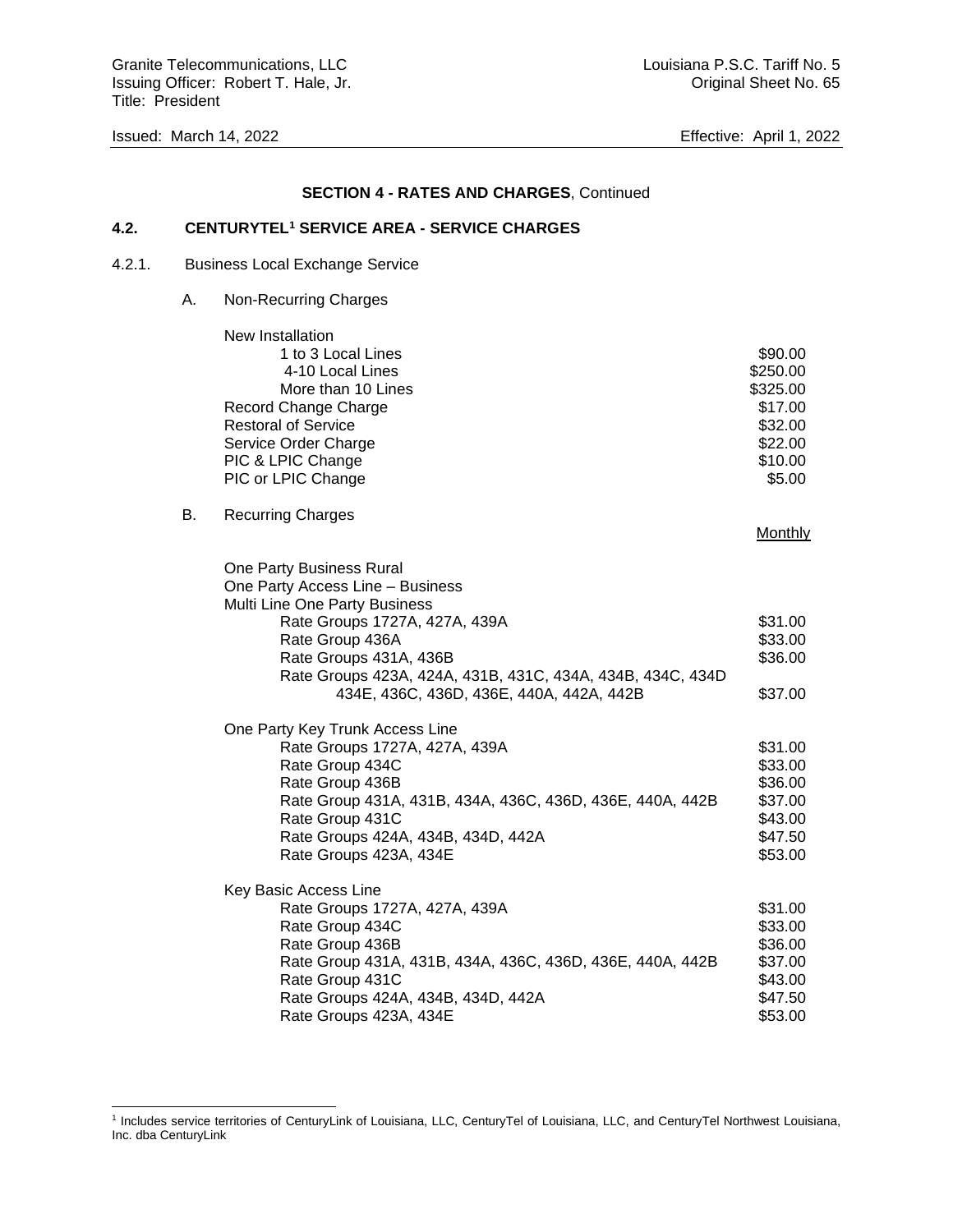# **SECTION 4 - RATES AND CHARGES**, Continued

# **4.2. CENTURYTEL SERVICE AREA - SERVICE CHARGES**, Continued

4.2.1. Business Local Exchange Service, Continued

### C. Mileage Charges

|    |                                                                                                                                  | Monthly                    |
|----|----------------------------------------------------------------------------------------------------------------------------------|----------------------------|
|    | Off Premises Mileage, per quarter mile<br>Off Premises Mileage, additional quarter mile<br>On Premises Mileage, per quarter mile | \$2.00<br>\$1.00<br>\$2.00 |
| D. | Remote Call Forwarding                                                                                                           | Monthly                    |
|    | Remote Call Forwarding                                                                                                           | \$38.40                    |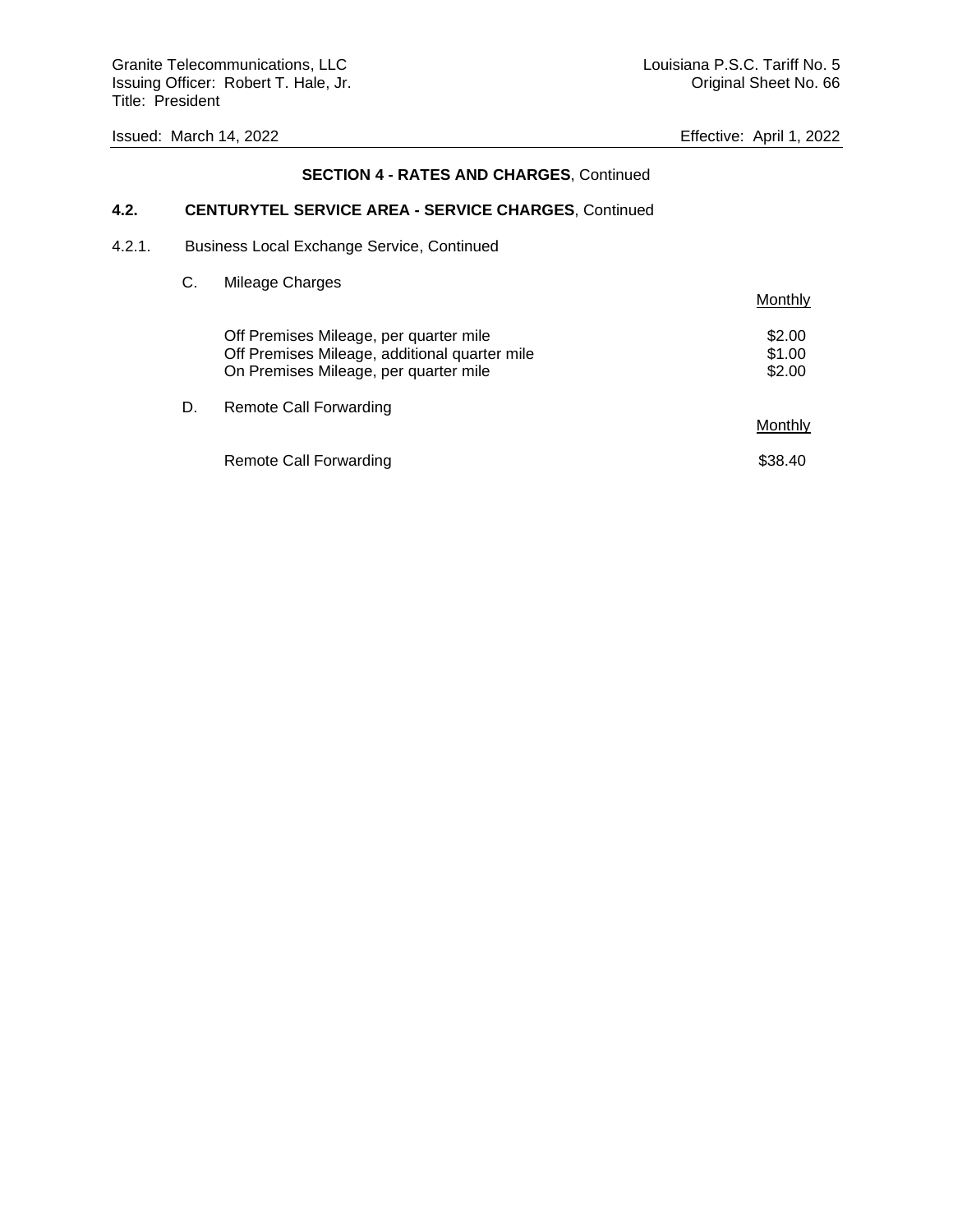# **SECTION 4 - RATES AND CHARGES**, Continued

### **4.2. CENTURYTEL SERVICE AREA - SERVICE CHARGES**, Continued

### 4.2.2. Optional Features

|                                                   | Monthly |
|---------------------------------------------------|---------|
|                                                   |         |
| 900/976 Blocking                                  | \$0.00  |
| Call Block                                        | \$5.95  |
| <b>Call Forward Busy</b>                          | \$3.00  |
| Call Forward No Answer                            | \$3.00  |
| Call Forwarding                                   | \$6.19  |
| Call Return Block                                 | \$0.00  |
| Call Return Business *69                          | \$7.14  |
| Call Waiting                                      | \$6.00  |
| Caller ID Name and Number                         | \$12.00 |
| Caller ID Number Only                             | \$12.00 |
| Call Forward Directory Assistance/Busy Overflow B | \$3.00  |
| <b>Cutoff Switch</b>                              | \$0.00  |
| Hunt Service                                      | \$8.00  |
| International Call Block                          | \$5.00  |
| Key Line Hunt                                     | \$8.00  |
| Personal Ring (Signal Ring Plus)                  | \$7.14  |
| <b>Repeat Dial Block</b>                          | \$0.00  |
| <b>Repeat Dial Business</b>                       | \$5.50  |
| <b>Restrict Third Number and Collect</b>          | \$1.50  |
| Speed Dial 8                                      | \$5.40  |
| Three Way Call Block                              | \$0.00  |
| Three Way Calling                                 | \$7.14  |
| <b>Toll Restriction</b>                           | \$1.50  |
| Toll Restriction with 800 Access Allowed          | \$5.00  |
| <b>Touch Tone Service</b>                         | \$2.44  |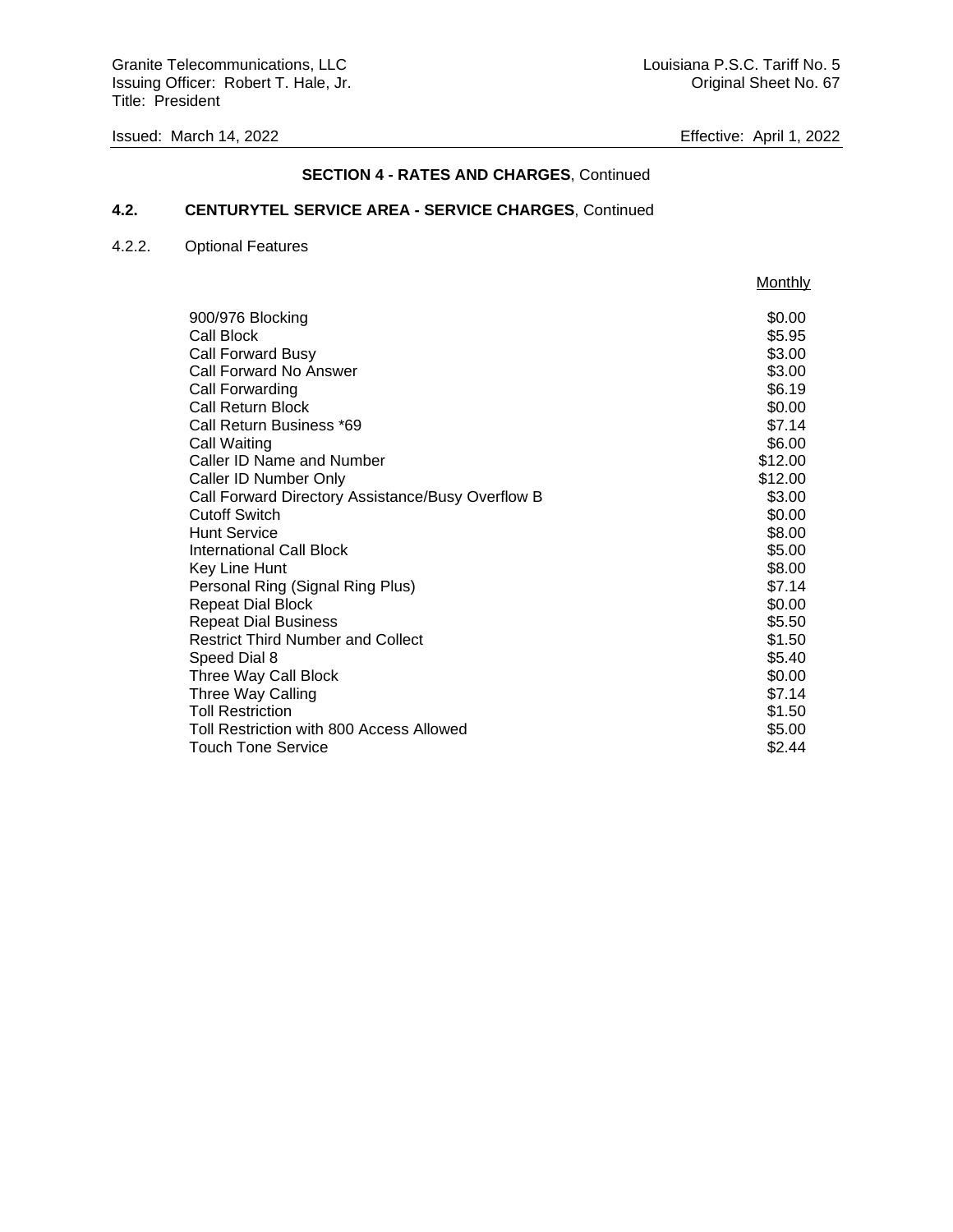Granite Telecommunications, LLC Communications, LLC Louisiana P.S.C. Tariff No. 5 Issuing Officer: Robert T. Hale, Jr. Cases and American Communication of Criginal Sheet No. 68 Title: President

### **SECTION 4 - RATES AND CHARGES**, Continued

### **4.2. CENTURYTEL SERVICE AREA - SERVICE CHARGES**, Continued

### 4.2.3. Directory Services

A. Directory Listings

|    | <b>Additional Listing</b>              | \$6.00 |
|----|----------------------------------------|--------|
|    | <b>Annual Foreign Listing Business</b> | \$5.75 |
|    | Directory Non-Listed Business          | \$8.00 |
|    | Non-Published Number                   | \$8.00 |
|    | Non-Published Non-Listed Number        | \$8.00 |
| В. | <b>Directory Assistance</b>            |        |

# Local \$6.99 Regional \$6.99

| <b>INGUIUTIAL</b>                    | ⊍ບ.ວວ  |
|--------------------------------------|--------|
| Call Completion, excluding usage     | \$1.50 |
| Operator Assistance, excluding usage | \$6.99 |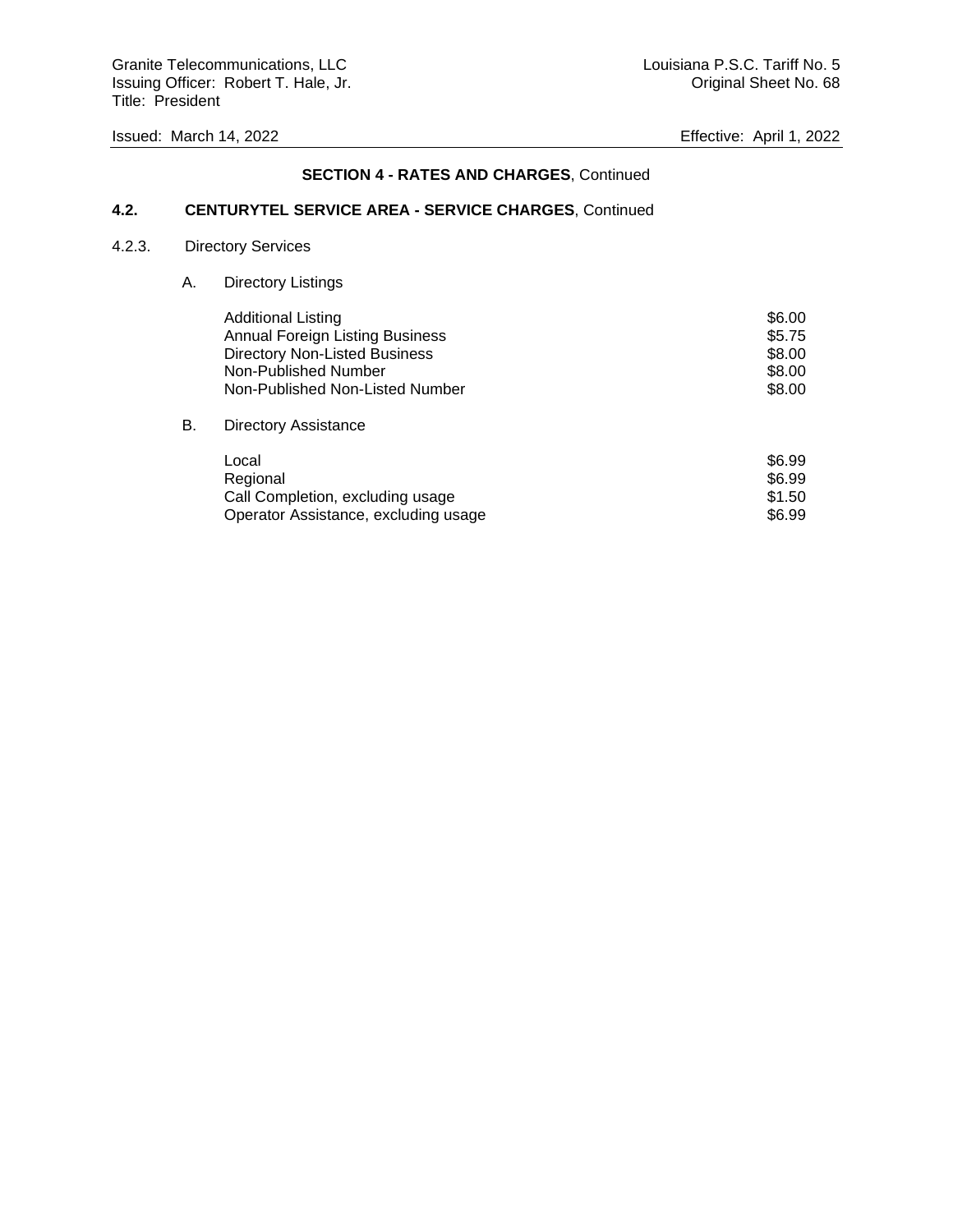Granite Telecommunications, LLC Communications, LLC Louisiana P.S.C. Tariff No. 5 Issuing Officer: Robert T. Hale, Jr. Cases and American Control of Criginal Sheet No. 69 Title: President

Issued: March 14, 2022 Effective: April 1, 2022

### **SECTION 4 - RATES AND CHARGES**, Continued

### **4.2. CENTURYTEL SERVICE AREA - SERVICE CHARGES**, Continued

4.2.4. Centrex Service

[Reserved for Future Use]

4.2.5. ISDN Services

[Reserved for Future Use]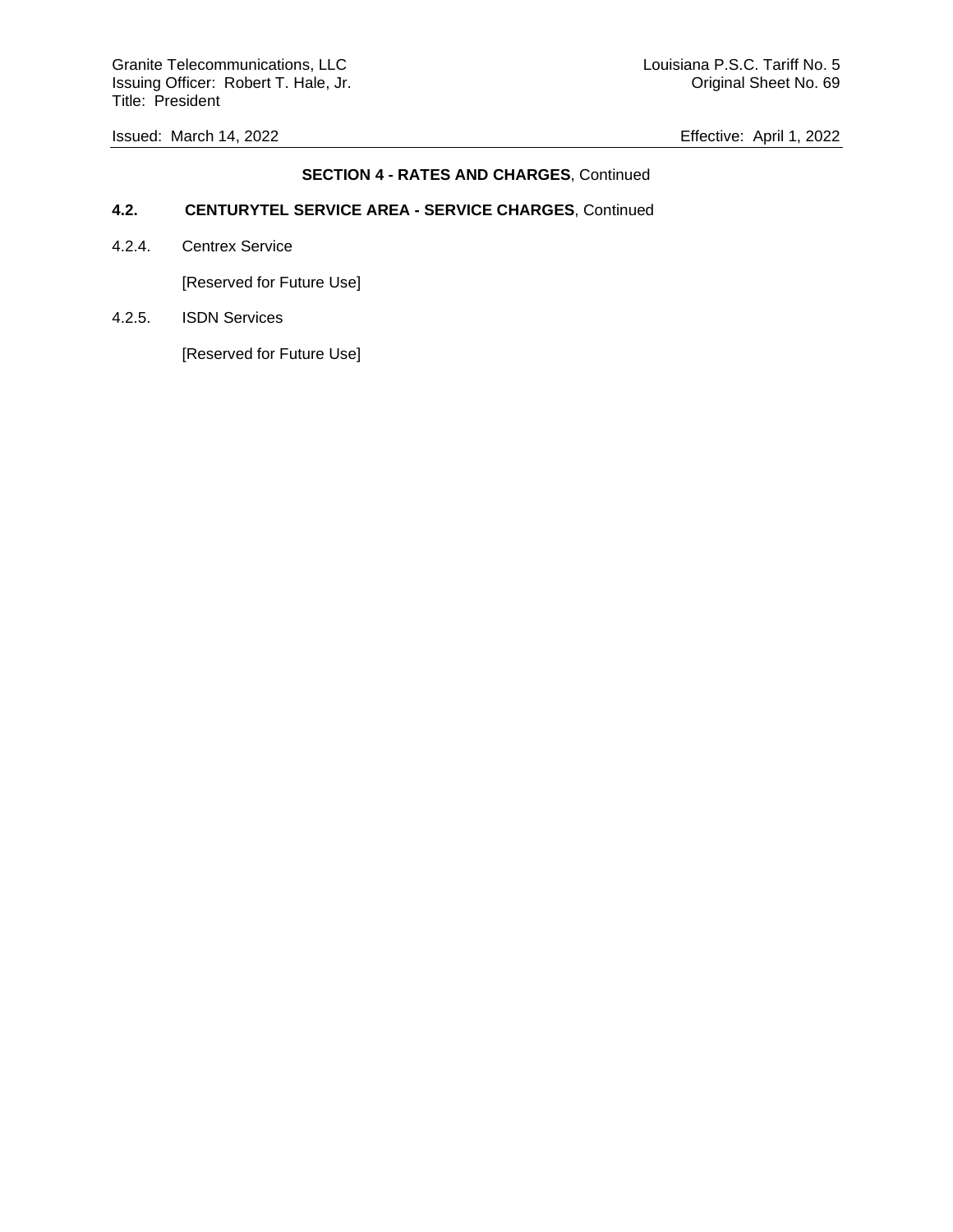Granite Telecommunications, LLC Communications, LLC Louisiana P.S.C. Tariff No. 5 Issuing Officer: Robert T. Hale, Jr. Cases and American control of the United Sheet No. 70 Title: President

**Monthly** 

# **SECTION 4 - RATES AND CHARGES**, continued

# **4.2. CENTURYTEL SERVICE AREA - SERVICE CHARGES**, Continued

### 4.2.6. PBX Services

A. Service Charges

|    | <b>PBX Trunk</b>                            |         |
|----|---------------------------------------------|---------|
|    | Rate Group 421A                             | \$40.00 |
|    | Rate Group 436D                             | \$40.15 |
|    | Rate Group 436E                             | \$40.30 |
|    | Rate Groups 427A, 431C(1), 434A,            | \$43.00 |
|    | Rate Group 434B(2), 436A, 442               | \$47.50 |
|    | Rate Group 434D                             | \$47.75 |
|    | Rate Groups 431B, 431C(2), 434E, 436B, 436C | \$52.00 |
|    | Rate Groups 423A(2), 440A, 442B             | \$55.00 |
|    | Rate Group 434B(1)                          | \$61.00 |
|    | Rate Groups 424A, 434C, 434D(1)             | \$63.00 |
|    | Rate Group 423A(1)                          | \$69.20 |
| В. | <b>Feature Charges</b>                      |         |
|    |                                             | Monthly |
|    |                                             |         |

Block of 20 Numbers \$3.00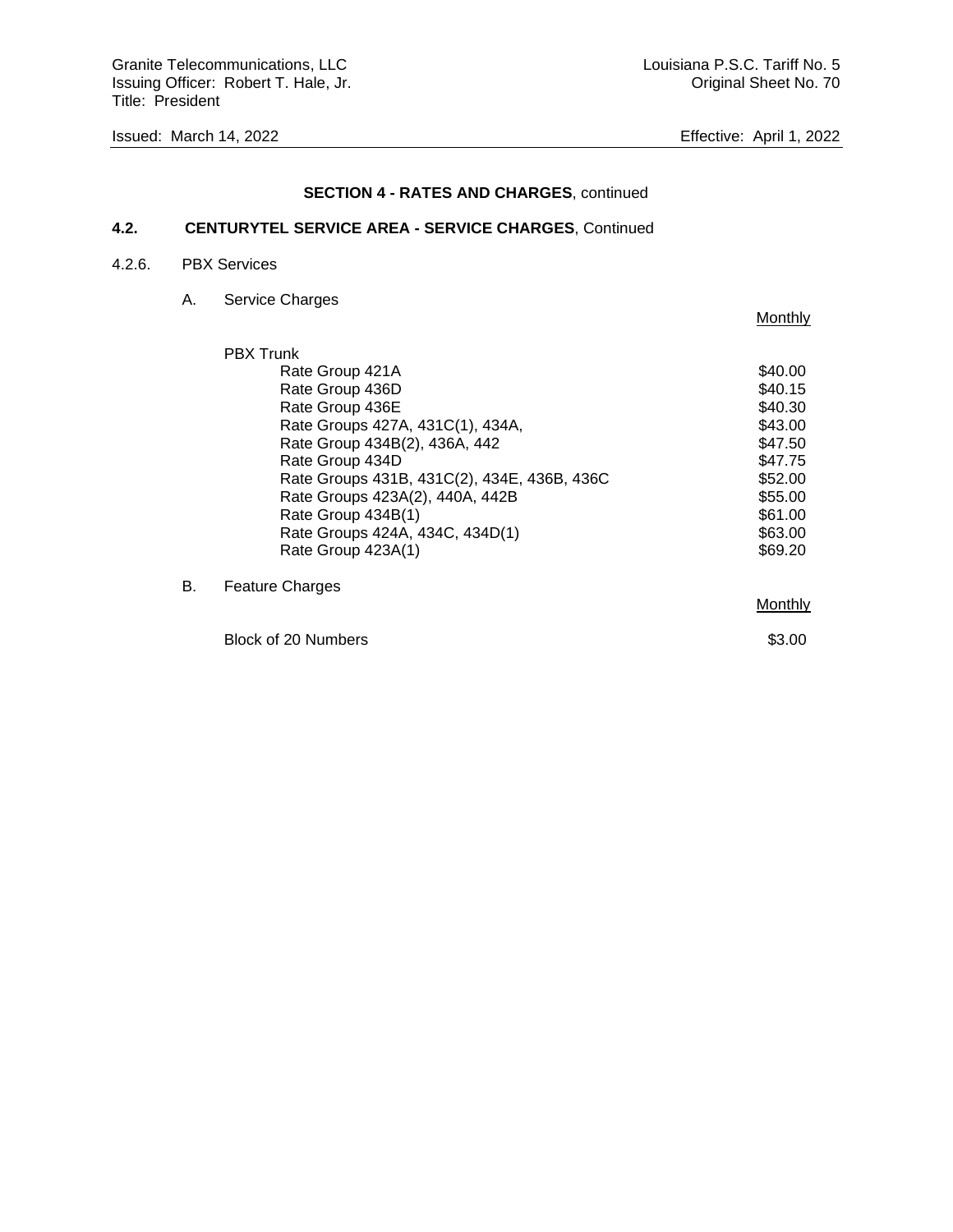Granite Telecommunications, LLC Communications, LLC Louisiana P.S.C. Tariff No. 5 Issuing Officer: Robert T. Hale, Jr. Cases and American control of the United Sheet No. 71 Title: President

Issued: March 14, 2022 Effective: April 1, 2022

# **SECTION 4 - RATES AND CHARGES**, continued

# **4.2. CENTURYTEL SERVICE AREA - SERVICE CHARGES**, Continued

4.2.7. Business Data Services

[Reserved for Future Use]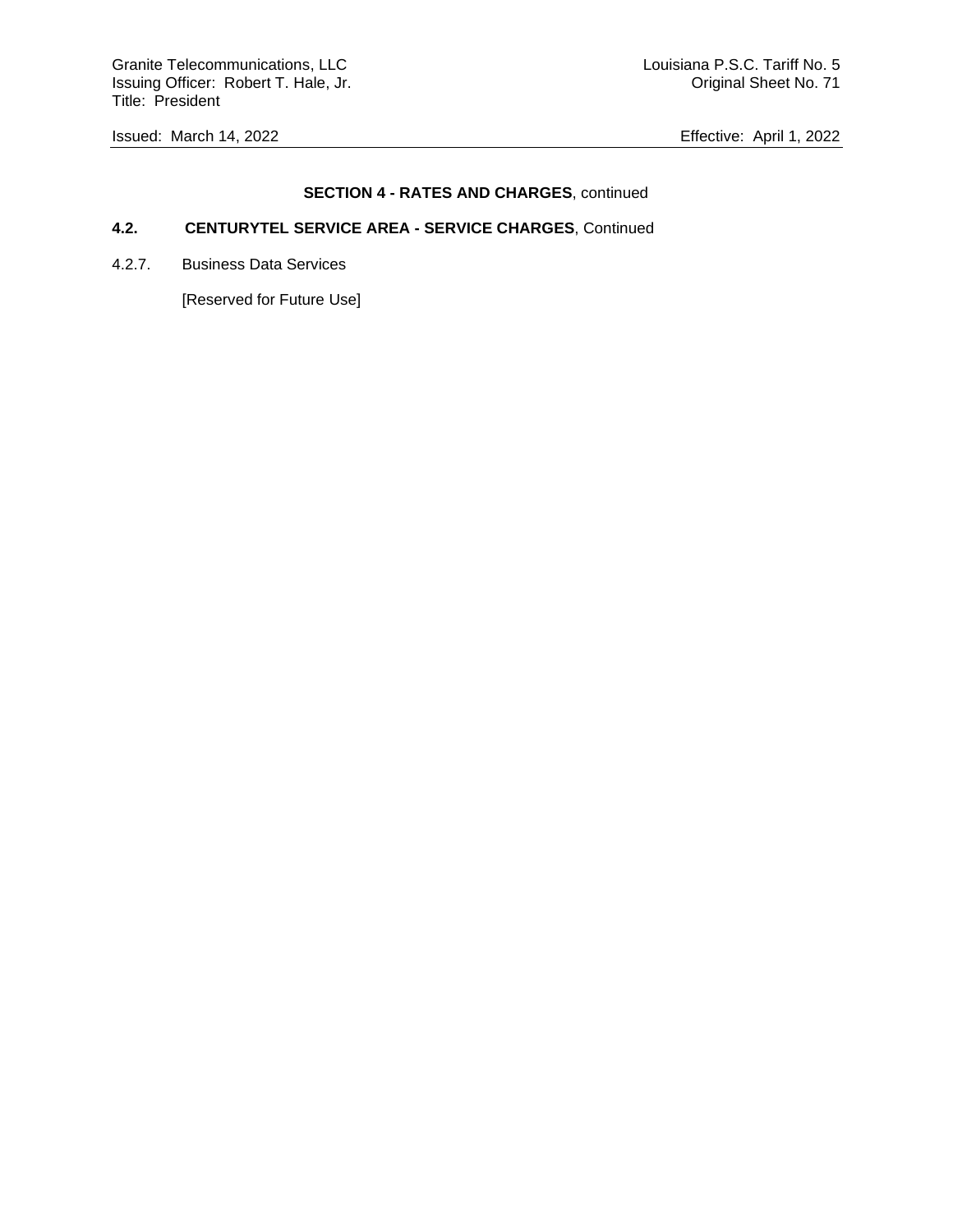## **SECTION 4 - RATES AND CHARGES**, continued

# **4.2. CENTURYTEL SERVICE AREA - SERVICE CHARGES**, Continued

| 4.2.8. | Local Usage Charges         |        |
|--------|-----------------------------|--------|
|        |                             | Charge |
|        | Local Usage (Flat           | \$0.00 |
| 4.2.9. | <b>IntraLATA Toll Rates</b> |        |
|        |                             | Charge |
|        | Per Minute                  | \$5.62 |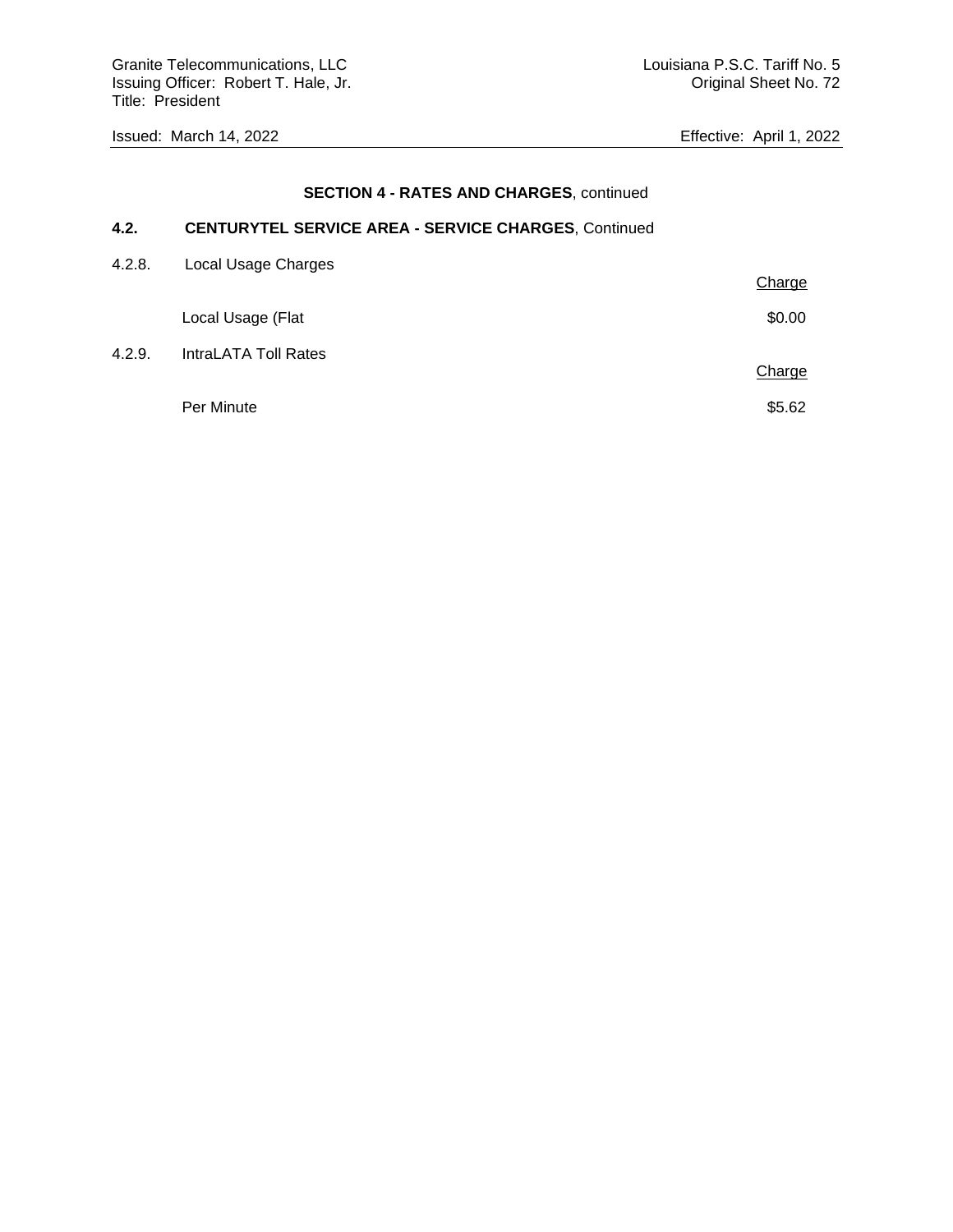## **SECTION 5 – SERVICE AREA EXCHANGES/RATE GROUPS**

## **5.1. BELLSOUTH TELECOMMUNICATIONS, LLC DBA AT&T LOCAL CALLING AREAS BY RATE GROUP**

| <b>RATE GROUP</b> | <b>EXCHANGES</b>                                                                                                                                                                                                                                                                                                                                                                                                                                                                                                                                                                                                                                                                                                                                                                                                                                                                                 |
|-------------------|--------------------------------------------------------------------------------------------------------------------------------------------------------------------------------------------------------------------------------------------------------------------------------------------------------------------------------------------------------------------------------------------------------------------------------------------------------------------------------------------------------------------------------------------------------------------------------------------------------------------------------------------------------------------------------------------------------------------------------------------------------------------------------------------------------------------------------------------------------------------------------------------------|
|                   | <b>MORGANCITY</b>                                                                                                                                                                                                                                                                                                                                                                                                                                                                                                                                                                                                                                                                                                                                                                                                                                                                                |
| 1                 | ALEXANDRIA, BATON ROUGE, BAYOU VIST, BROUSSARD,<br>COVINGTON, DELACROIX, FRANKLIN, HAHNVILLE, HAMMOND<br>HARAHAN, HOUMA, KENNER, LAFAYETTE, LAKE CHARL,<br>LAPLACE, LK CHARLS, LKCATHERIN, LULING, LUTCHER,<br>MANDEVILLE, MONROE, MORGANCITY, NEW IBERIA, NEW<br>ORLEA, NEWORLEANS, NORCO, OPELOUSAS, PATTERSON,<br>PLAQUEMINE, POINTE A L, RUSTON, SHREVEPORT, SLIDELL,<br>ST BERNARD, SULPHUR, THIBODAUX, VENICE, YSCLOSKEY                                                                                                                                                                                                                                                                                                                                                                                                                                                                   |
| 2                 | ABBEVILLE, ALBANY, AMITE, BALDWIN, BASTROP, BENTON,<br>BLANCHARD, BOGALUSA, BUNKIE, CARENCRO, CENTERVL.<br>CHACKBAY, CONVENT, COVINGTON, CROWLEY, DE RIDDER,<br>DENHAM SPG, DONALDSNVL, DOYLINE, DULAC, DUSON,<br>EDGARD, ERATH, EUNICE, FERRIDAY, FOLSOM, GIBSON,<br>GRAMBLING, GREENWOOD, HAUGHTON, INDEPNDNCE,<br>JACKSON, JEANERETTE, JENNINGS, JESUITBEND,<br>KEITHVILLE, KROTZ SPG, KROTZ SPRI, LABADIEVL,<br>LACOMBE, LAFITTE, LAKEARTHUR, LECOMPTE, LEESVILLE,<br>LIVINGSTON, LKPROVIDNC, LOCKPORT, LOREAUVL,<br>MADISONVL, MANSFIELD, MANY, MARKSVILLE, MINDEN,<br>MONTEGUT, MORGANZA, NAPOLEONVL, NATCHITCHS,<br>NATCHITOCH, NEW ROADS, OAKDALE, OIL CITY, PARADIS,<br>PEARLRIVER, PIERREPART, PONCHATOUL, RACELAND,<br>RAYNE, RAYVILLE, SPRINGFLD, ST GABRIEL, STERLINGTN,<br>STFRNCISVL, STMARTINVL, TALLULAH, VACHERIE, VIDALIA,<br>VINTON, WH CASTLE, WINNSBORO, YOUNGSVL, ZACHARY |
| 3                 | ANGIE, ARCADIA, BERNICE, BOYCE, BUSH, CALHOUN,<br>CASTOR, CLINTON, COLFAX, COLUMBIA, CONVERSE,<br>COUSHATTA, CROWVILLE, DELHI, DOWNSVILLE, DRY<br>PRONG, DUBACH, EPPS, FARMERVL, FLORIEN, FRANKLINTN,<br>FTNECESSTY, GEORGETOWN, GIBSLAND, GRAND CANE,<br>GUEYDAN, HARRISONBG, HAYNESVL, HOMER, HORNBECK,<br>JONESVILLE, KEATCHIE, KENTWOOD,<br>JONESBORO,<br>LAWTELL, LEONVILLE, LISBON, LOGANSPORT, MELVILLE,<br>MER ROUGE, MERRYVILLE, MONTEREY, MONTGOMERY, MT<br>HERMON, NEWELLTON, OAK GROVE, PINE, POLLOCK, PORT<br>BARRE, ROBELINE, ROUGON, SAINT JOSE, SALINE, SICILY<br>IS, ST LANDRY, SWEET LAKE, TUNICA, WASHINGTON,<br>WATERPROOF, WEEKS IS, WILSON, WINNFIELD, ZWOLLE                                                                                                                                                                                                              |
| 6                 | <b>DELTA</b>                                                                                                                                                                                                                                                                                                                                                                                                                                                                                                                                                                                                                                                                                                                                                                                                                                                                                     |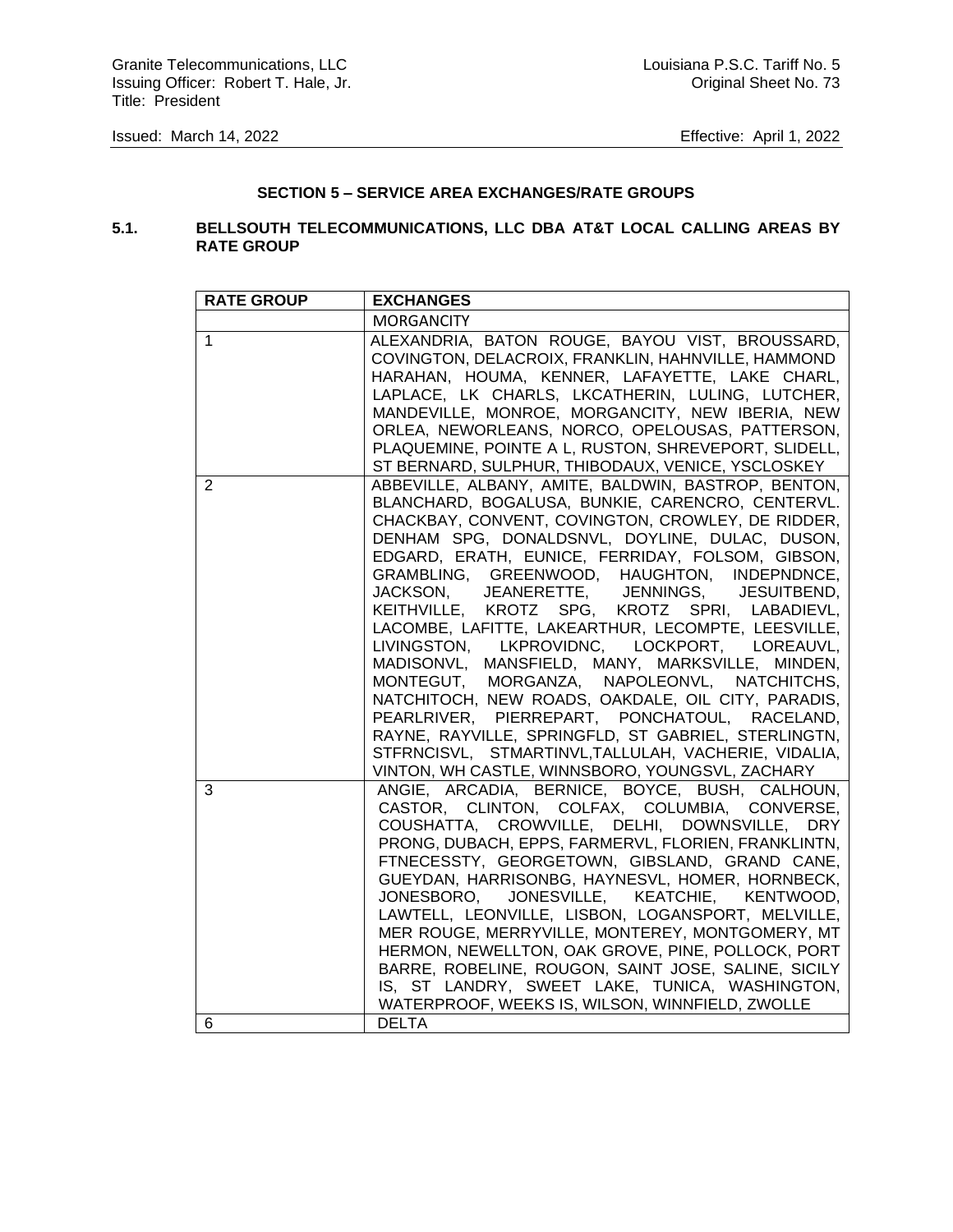## **SECTION 5 – SERVICE AREA EXCHANGES/RATE GROUPS**, Continued

## **5.2. CENTURYTEL SERVICE AREA CALLING AREAS BY RATE GROUP**

| <b>RATE GROUP</b> | <b>USAGE</b><br><b>GROUP</b> | <b>EXCHANGE</b>                                                                                                                         |
|-------------------|------------------------------|-----------------------------------------------------------------------------------------------------------------------------------------|
| 1727A             | <b>NULL</b>                  | DODGE CITY, JUNCTION C                                                                                                                  |
| 423A              | $\mathbf{1}$                 | JENA, OLLA                                                                                                                              |
| 423A              | $\overline{2}$               | BIG CANE, BORDELONVL, CALCASIEU, COTTONPORT,<br>GLENMORA,<br>MANGHAM,<br>MANSURA,<br>MOREAUVL,<br>PLAUCHEVL, SIMMESPORT, TULLOS, WISNER |
| 424A              | <b>NULL</b>                  | ARNAUDVL, BREAUX BDG, CECELIA, HENDERSON,<br><b>PARKS</b>                                                                               |
| 427A              | <b>NULL</b>                  | CHATHAM, HEBRON                                                                                                                         |
| 431A              | <b>NULL</b>                  | BELCHER, GILLIAM, HOSSTON, IDA                                                                                                          |
| 431B              | <b>NULL</b>                  | VIVIAN, VIVIAN                                                                                                                          |
| 431C              | $\mathbf 1$                  | CULLEN, SHONGALOO, SPRINGHILL                                                                                                           |
| 431C              | $\overline{2}$               | <b>SAREPTA</b>                                                                                                                          |
| 434A              | <b>NULL</b>                  | <b>BASILE,, ELTON, IOTA</b>                                                                                                             |
| 434B              | $\mathbf 1$                  | <b>KINDER</b>                                                                                                                           |
| 434B              | 2                            | CANKTON, FENTON, HAYES, LACASSINE, ROANOKE,<br>SUNSET, THORNWELL, WELSH                                                                 |
| 434C              | <b>NULL</b>                  | DE QUINCY                                                                                                                               |
| 434D              | 1                            | CHURCH PT, MAMOU, VL PLATTE                                                                                                             |
| 434D              | $\mathcal{P}$                | <b>CHATAIGNIR, PINEPRAIRI</b>                                                                                                           |
| 434E              | <b>NULL</b>                  | <b>IOWA</b>                                                                                                                             |
| 436A              | <b>NULL</b>                  | <b>ATHENS</b>                                                                                                                           |
| 436B              | <b>NULL</b>                  | <b>COTTON VLY</b>                                                                                                                       |
| 436C              | <b>NULL</b>                  | CHOUDRANT, MARION, OAK RIDGE, SPENCER                                                                                                   |
| 436D              | <b>NULL</b>                  | <b>PLAIN DEAL</b>                                                                                                                       |
| 436E              | <b>NULL</b>                  | <b>RODESSA</b>                                                                                                                          |
| 439A              | <b>NULL</b>                  | <b>RINGGOLD</b>                                                                                                                         |
| 440A              | <b>NULL</b>                  | <b>GREENSBURG, MONTPELIER</b>                                                                                                           |
| 442A              | <b>NULL</b>                  | <b>OBERLIN, REEVES</b>                                                                                                                  |
| 442B              | <b>NULL</b>                  | RAGLEY, STARKS, TURKEY CRK                                                                                                              |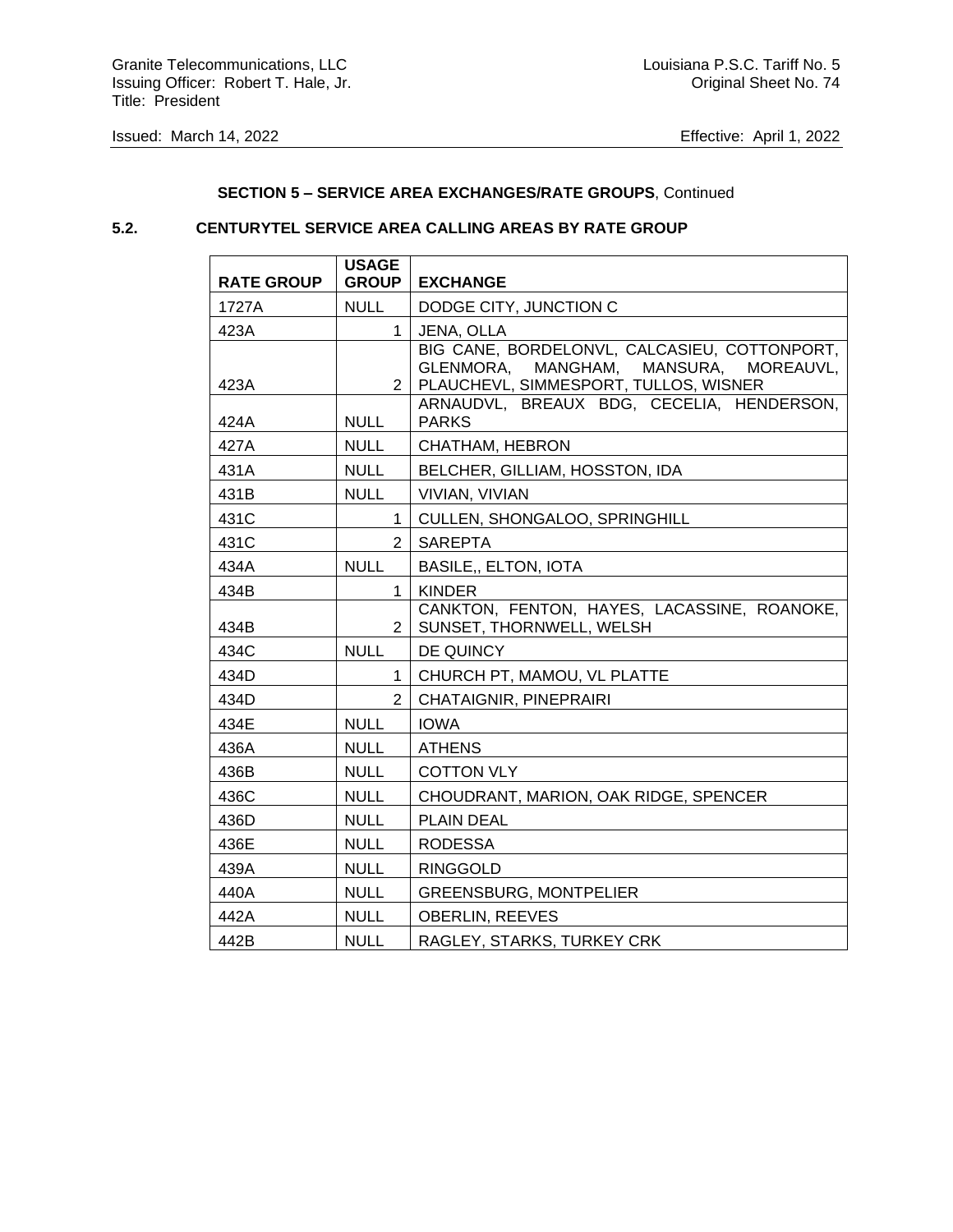# **SECTION 6 - INTEREXCHANGE SERVICE RATES AND CHARGES**

# **6.1 SERVICE CHARGES**

## 6.1.1 Switched Access Outbound Service

|            | <b>DAYTIME</b>     |                 | <b>EVENING</b>     |                 | <b>NIGHT</b>       |                 |
|------------|--------------------|-----------------|--------------------|-----------------|--------------------|-----------------|
|            | Initial<br>30 Sec. | Add'l<br>6 Sec. | Initial<br>30 Sec. | Add'l<br>6 Sec. | Initial<br>30 Sec. | Add'l<br>6 Sec. |
| Intrastate | \$0.0850           | \$0.0170        | \$0.0850           | \$0.0170        | \$0.0850           | \$0.0170        |

## 6.1.2. Switched Access Inbound Service

|            | <b>DAYTIME</b>     |                 | <b>EVENING</b>     |                 | <b>NIGHT</b>       |                 |
|------------|--------------------|-----------------|--------------------|-----------------|--------------------|-----------------|
|            | Initial<br>30 Sec. | Add'l<br>6 Sec. | Initial<br>30 Sec. | Add'l<br>6 Sec. | Initial<br>30 Sec. | Add'l<br>6 Sec. |
| Intrastate | \$0.0700           | \$0.0140        | \$0.0700           | \$0.0140        | \$0.0700           | \$0.0140        |

## 6.1.3. Dedicated Access Outbound Service

|            | <b>DAYTIME</b>     |                 | <b>EVENING</b>     |                 | <b>NIGHT</b>       |                 |
|------------|--------------------|-----------------|--------------------|-----------------|--------------------|-----------------|
|            | Initial<br>30 Sec. | Add'l<br>6 Sec. | Initial<br>30 Sec. | Add'l<br>6 Sec. | Initial<br>30 Sec. | Add'l<br>6 Sec. |
| Intrastate | \$0.0500           | \$0.0100        | \$0.0500           | \$0.0100        | \$0.0500           | \$0.0100        |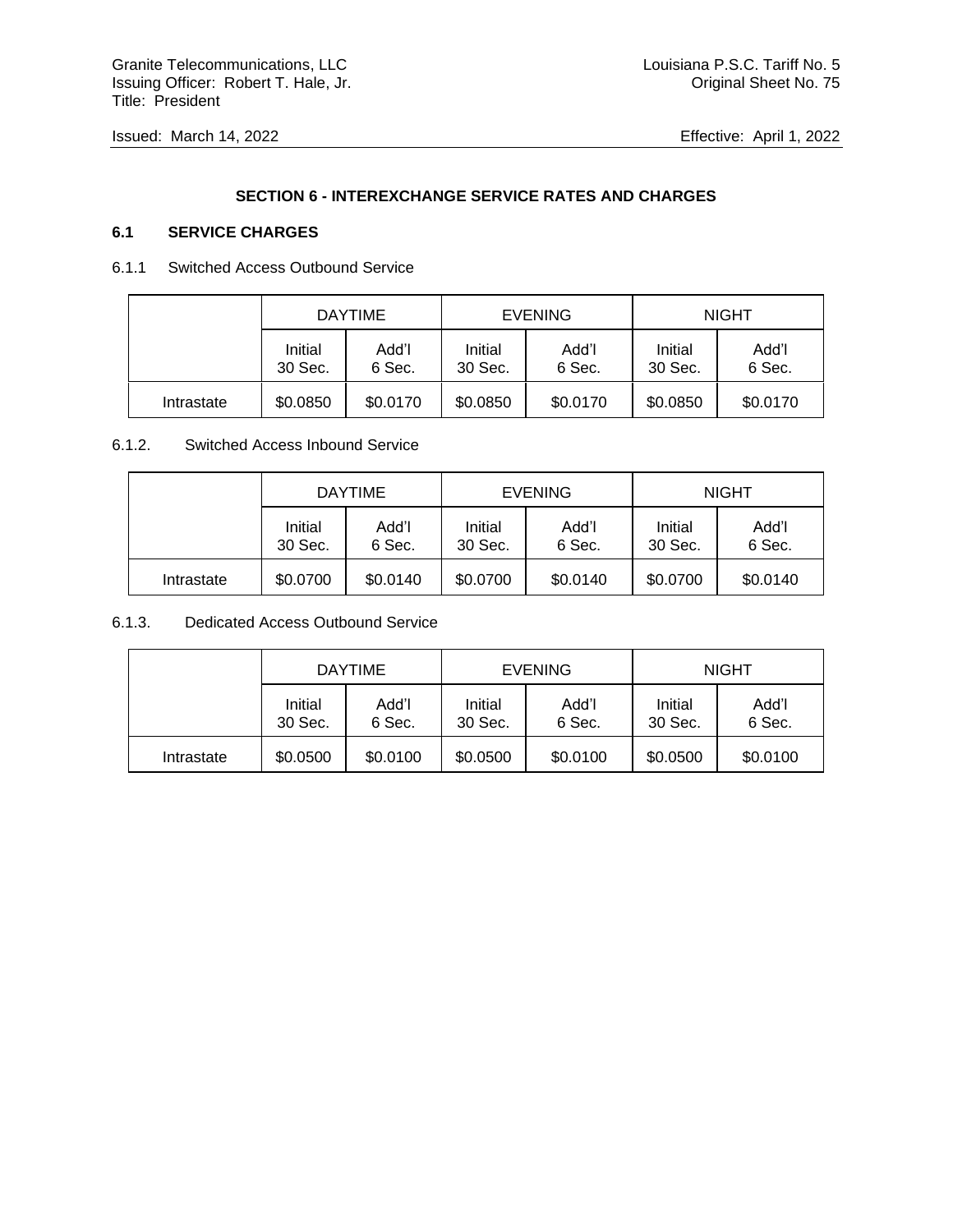#### **SECTION 6 - INTEREXCHANGE SERVICE RATES AND CHARGES**, Continued

#### 6.1 **SERVICE CHARGES**, Continued

#### 6.1.4. Dedicated Access Inbound Service

|            | <b>DAYTIME</b>     |                 | <b>EVENING</b>     |                 | <b>NIGHT</b>       |                 |
|------------|--------------------|-----------------|--------------------|-----------------|--------------------|-----------------|
|            | Initial<br>30 Sec. | Add'l<br>6 Sec. | Initial<br>30 Sec. | Add'l<br>6 Sec. | Initial<br>30 Sec. | Add'l<br>6 Sec. |
| Intrastate | \$0.0550           | \$0.0110        | \$0.0550           | \$0.0110        | \$0.0550           | \$0.0110        |

#### 6.1.5. Directory Assistance

#### Rate per access  $$1.95$

Payphones, exchange lines of the State of Louisiana and its political subdivision, and registered business lines of handicapped users are exempt from Directory Assistance charges.

#### 6.1.6. Operator Assisted Calling Services

Company provides operator assisted calling as an ancillary service exclusively to its subscribers. Operator assisted calling services are provided to subscribers by the underlying carrier, at the underlying carrier's rates, terms and conditions, pursuant to underlying carrier intrastate tariffs on file with the Commission.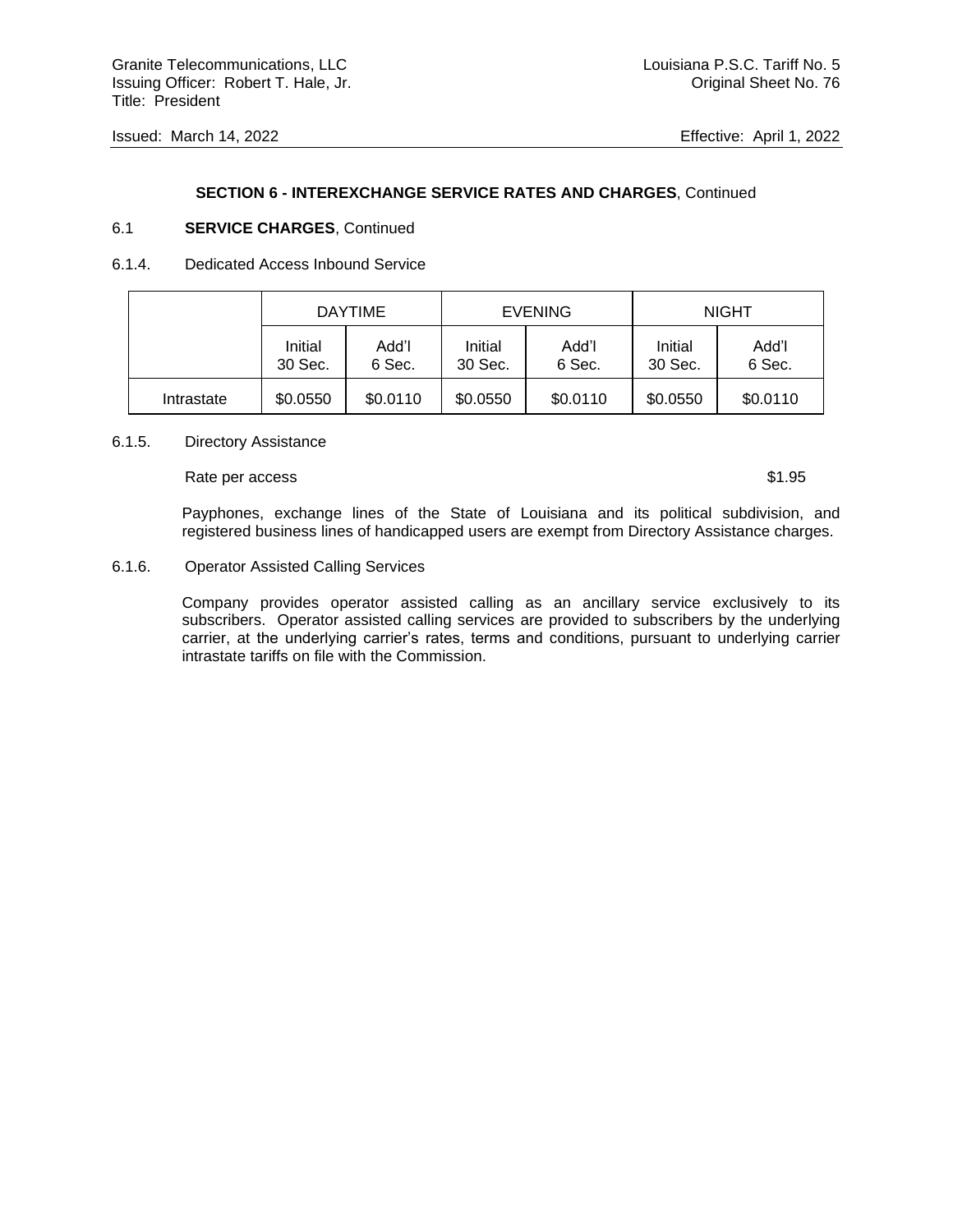# **SECTION 7 - FEDERAL GOVERNMENT SERVICE AGREEMENTS**

## **7.1. GENERAL**

The Company may enter into contracts for the use of all authorized Federal agencies; authorized federal contractors; agency-sponsored universities and laboratories; and when authorized by law or regulation, state, local and tribal governments, and other organizations. All organizations listed in General Service Administration (GSA) Order ADM 4800.2E (as updated) are eligible.

#### **7.2. ENTERPRISE INFRASTRUCTURE SERVICES (EIS)**

In addition to services covered elsewhere in this Tariff, the Company may offer services pursuant to the EIS contractual agreement.

- A. Terms and Conditions
	- 1. EIS Services are only available pursuant to the EIS contractual agreement.
	- 2. The Company reserves the right to limit the locations where services will be offered.
- B. Rates and Charges
	- 1. The nonrecurring charge below applies for the installing, connecting or moving of EIS Services.
	- 2. If the Company continues to provide service after the expiration of the customer's term without a further agreement, the customer's monthly recurring term rate shall continue to apply until the customer enters into a new service agreement or the service is disconnected.
	- 3. The following maximum rates and charges apply.

|           |                                                          | <b>NONRECURRING</b><br><b>CHARGE</b> | <b>MONTHLY RATE</b> |
|-----------|----------------------------------------------------------|--------------------------------------|---------------------|
| $\bullet$ | <b>Commercial Analog</b><br><b>Business Lines (POTS)</b> | <b>ICB</b>                           | <b>ICB</b>          |
|           | Analog PBX Trunks                                        | <b>ICB</b>                           | <b>ICB</b>          |
|           | <b>Digital PBX Trunks</b>                                | <b>ICB</b>                           | <b>ICB</b>          |
|           | <b>ISDN Basic rate</b><br>Interface (BRI)                | <b>ICB</b>                           | <b>ICB</b>          |
|           | <b>ISDN Primary rate</b><br>Interface (PRI)              | ICB                                  | <b>ICB</b>          |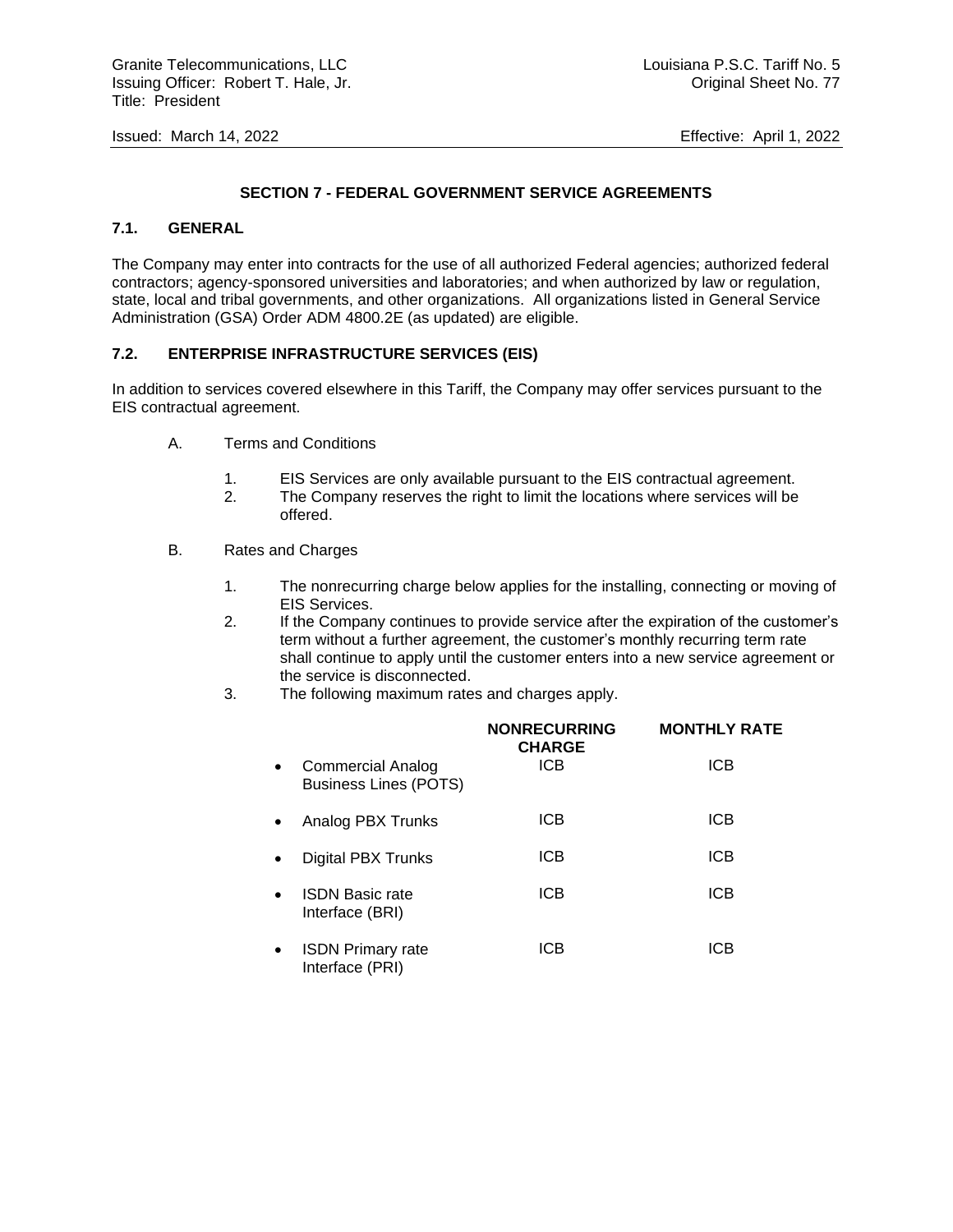## **SECTION 8 - EMERGENCY/CRISIS/DISASTER/RESTORATION AND PROVISIONING – TELECOMMUNICATIONS SERVICE PRIORITY**

## **8.1. GENERAL**

The Telecommunications Service Priority (TSP) Program is a federal program used to identify and prioritize telecommunications services that support national security or emergency preparedness (NS/EP) missions.

NS/EP services are defined as those telecommunications services which are used to maintain a state of readiness or respond to and manage any event or crisis which causes or could cause injury or harm to the population, damage or loss to property, or degrades or threatens the NS/EP posture of the United States.

TSP restoration and/or provisioning shall be provided in accordance with Part 64, Appendix A of the Federal Communications Commission's Rules and Regulations (47 C.F.R.), and the "Service Vendor Handbook For The Telecommunications Service Priority (TSP) Program" and the "Service User Manual for the Telecommunications Service Priority (TSP) System" (NCS Manual 3-1-1) (Service User Manual) issued and updated as necessary by the Office of Priority Telecommunications (OPT) of the National Communications System. Any changes to or reissuance of these regulations or manuals supersede Tariff language contained herein.

#### **8.2. TSP PROGRAM COMPONENTS**

The TSP program has two components, restoration and provisioning.

- 1. A restoration priority is applied to new or existing telecommunications services to ensure restoration before any other services during a service outage. TSP restoration priorities must be requested and assigned before a service outage occurs.
- 2. A provisioning priority is obtained to facilitate priority installation of new telecommunications services during a service outage. Provisioning on a priority basis becomes necessary when an end-user has an urgent requirement for a new NS/EP service that must be installed immediately or by a specific due date that can be met only by a shorter than standard or expedited Company provisioning time frame. As a matter of general practice, existing TSP services will be restored before provisioning new TSP services.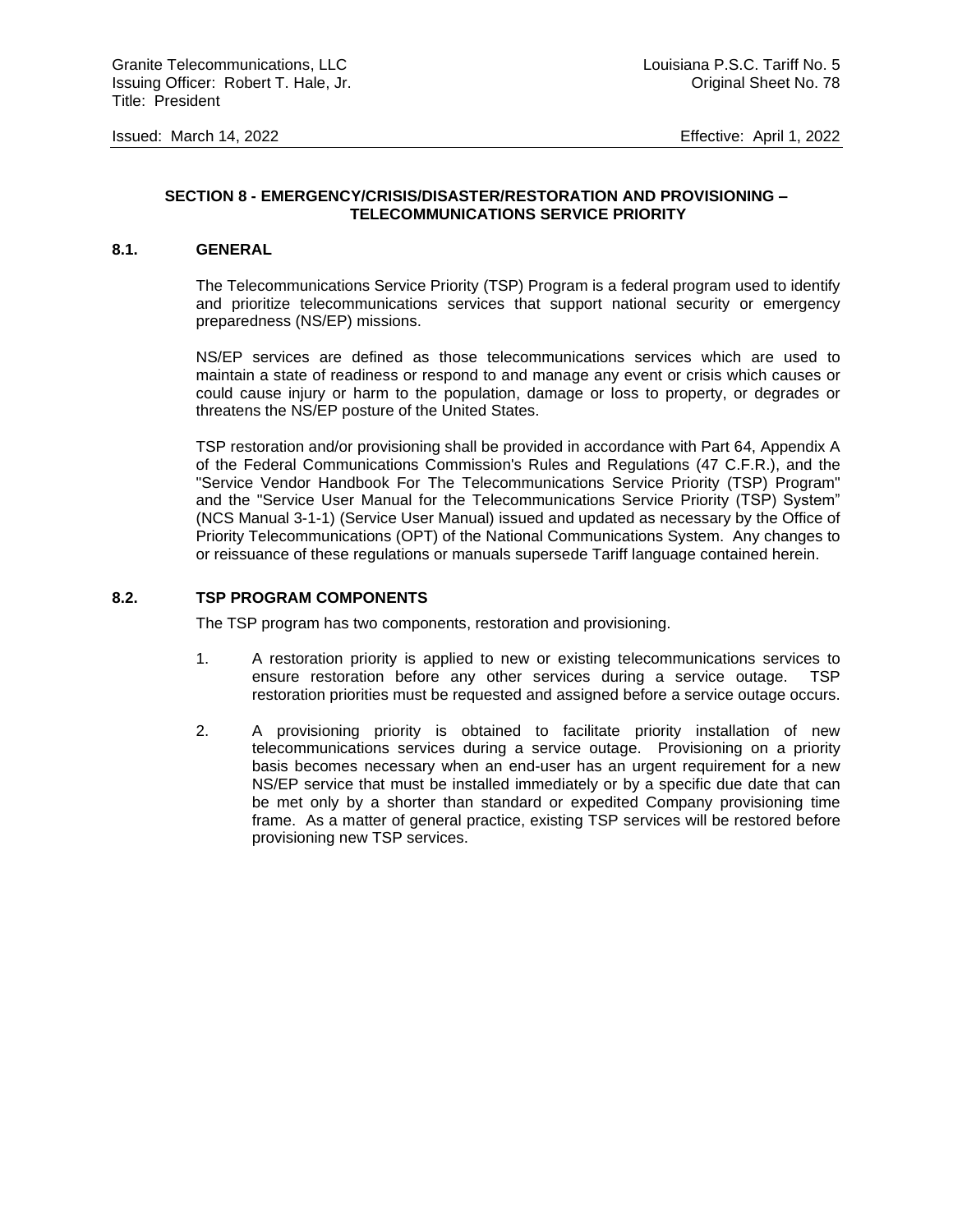## **SECTION 8 - EMERGENCY/CRISIS/DISASTER/RESTORATION AND PROVISIONING – TELECOMMUNICATIONS SERVICE PRIORITY**, Continued

#### **8.3. TSP REQUEST PROCESS – RESTORATION**

To request a TSP restoration priority assignment, a

prospective TSP user must:

- 1. determine that the user's telecommunications service supports an NS/EP function under one of the following TSP categories.
	- a. National Security Leadership
		- 1. National Security Posture and U.S. Population Attack Warning
		- 2. Public Health, Safety, and Maintenance of Law and Order
		- 3. Public Welfare and Maintenance of National Economic Posture.
- 2. identify the priority level to be requested for the telecommunications service. The priority level is determined by the end-user's TSP category and service profile. The service profile defines the user's level of support to the portion of the telecommunications service that the user owns and operates, such as Customer Premises Equipment or wiring. The five levels of priority and seven element groups that define the service profile are contained in the Service User Manual.
- 3. Complete the TSP Request for Service Users form (SF 315) available on the National Communications System (NCS) website (http://tsp.ncs.gov/).
- 4. For non-federal users, have their TSP requests approved by a federal agency sponsor. Non-federal users should contact the OPT, at the NCS website (http://tsp.ncs.gov/), for information on identifying a sponsor for TSP requests.
- 5. Submit the SF 315 to the OPT.
- 6. Upon receipt of the TSP Authorization Code from the OPT, notify the Company, and include the TSP Authorization Code in any service order to the Company requesting restoration of NS/EP services.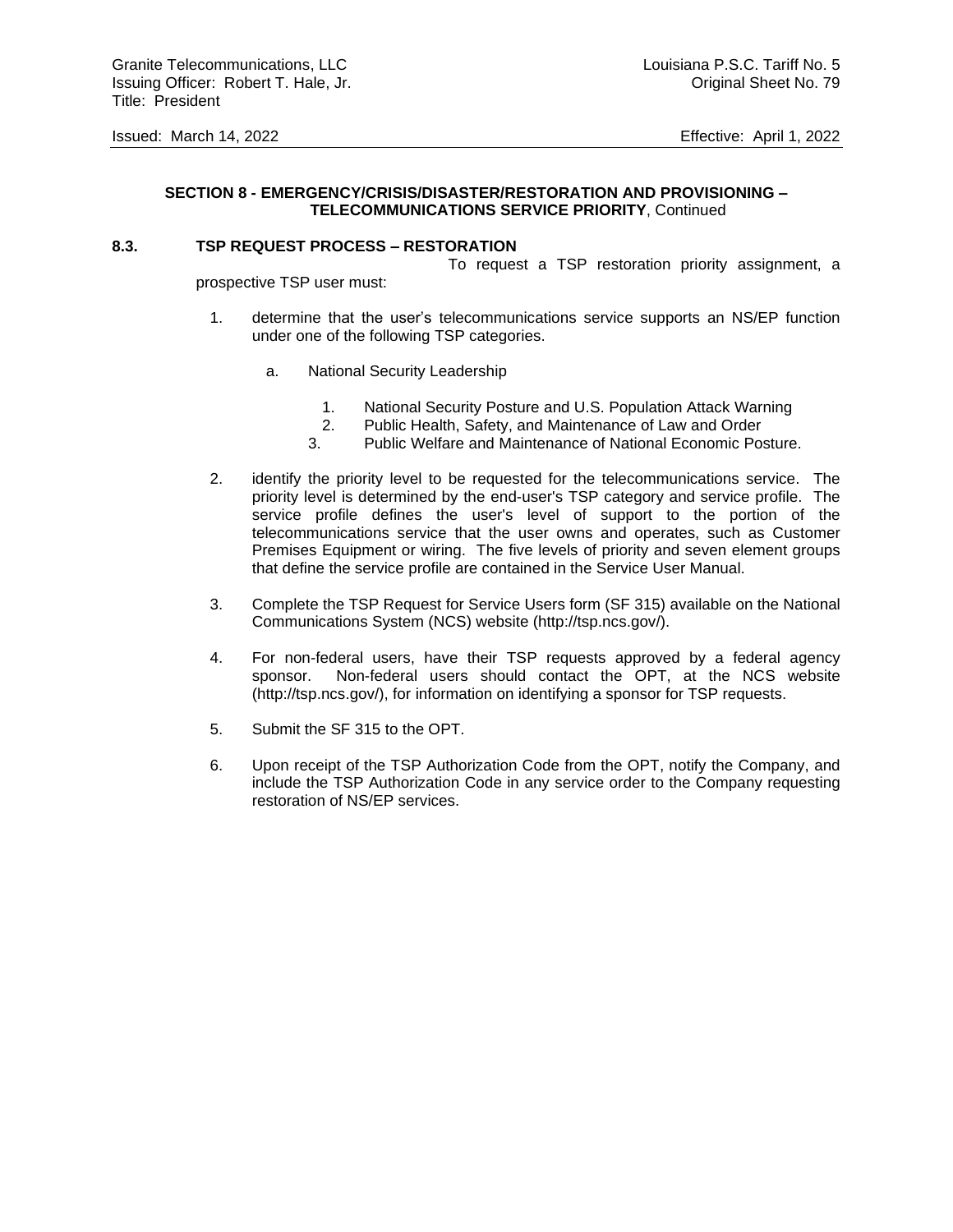## **SECTION 8 - EMERGENCY/CRISIS/DISASTER/RESTORATION AND PROVISIONING – TELECOMMUNICATIONS SERVICE PRIORITY**, Continued

#### **8.4. TSP REQUEST PROCESS – PROVISIONING**

To request a TSP provisioning priority assignment, a prospective TSP user must follow the same steps listed above for restoration priority assignment except for the following differences. The user should:

- 1. certify that its telecommunications service is an Emergency service. Emergency services are those that support one of the NS/EP functions listed above and are so critical that they must be provisioned at the earliest possible time, without regard to cost to the user.
- 2. verify that the Company cannot meet the service due date without a TSP assignment.
- 3. obtain approval from the end-user's invocation official to request a provisioning priority. Invocation officials are designated individuals with the authority to request TSP provisioning for a telecommunications service, and include the head or director of a federal agency, commander of a unified/specified military command, chief of a military service, commander of a major military command, or state governor.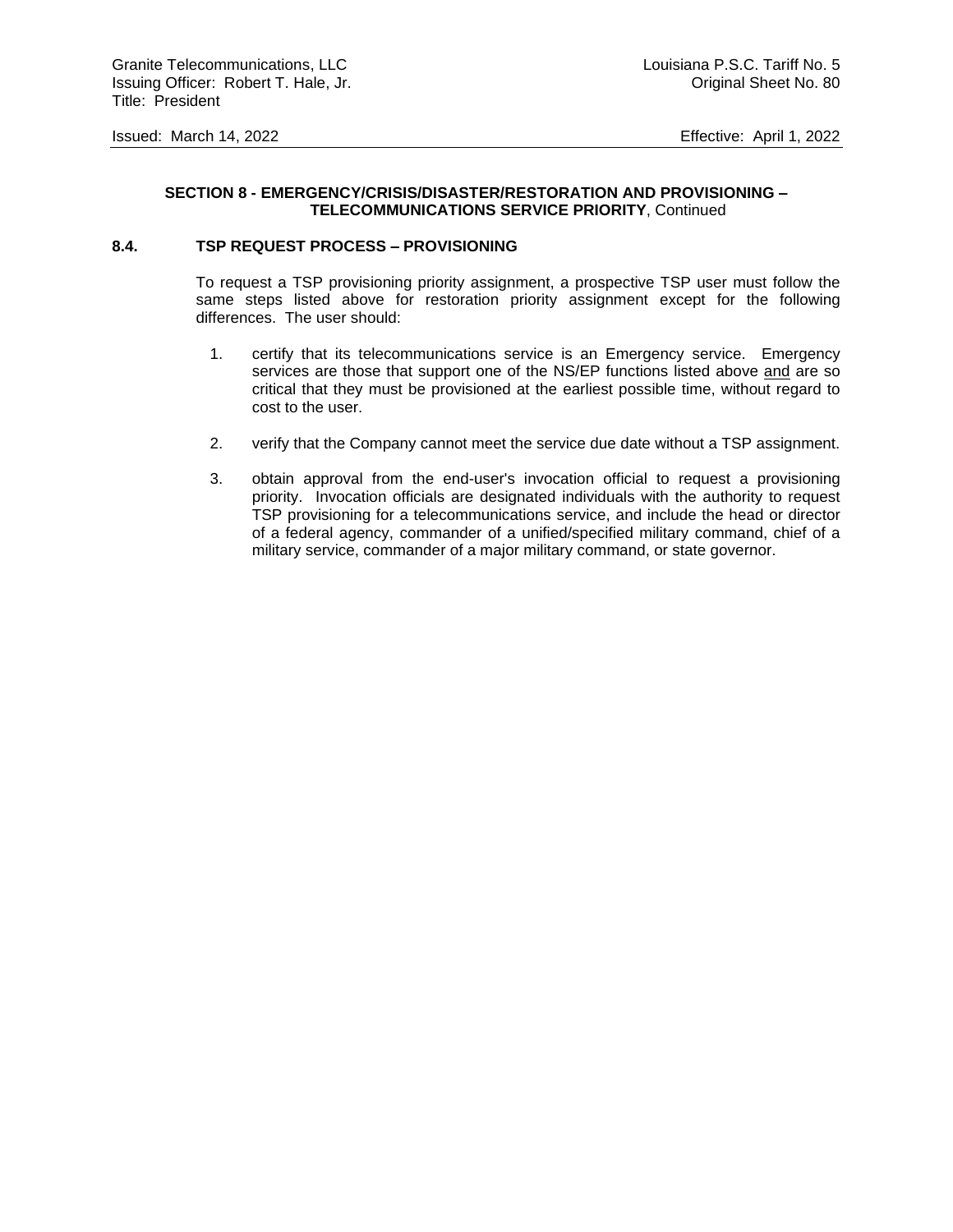# **SECTION 8 - EMERGENCY/CRISIS/DISASTER/RESTORATION AND PROVISIONING – TELECOMMUNICATIONS SERVICE PRIORITY**, Continued

#### **8.5. RESPONSIBILITIES OF THE END USER**

End-users or entities acting on their behalf must perform the following:

- 1. Identify telecommunications services requiring priority.
- 2. Request, justify, and revalidate all priority level assignments. Revalidation must be completed every 2 years, and must be done before expiration of the end-user's TSP Authorization Code(s).
- 3. Accept TSP services by the service due dates.
- 4. Have Customer Premises Equipment (CPE) and Customer Premises Wiring (CPW) available by the requested service due date and ensure (through contractual means or otherwise) priority treatment for CPE and CPW necessary for end-to-end service continuity.
- 5. Pay the Company any authorized costs associated with priority services.
- 6. Report to the Company any failed or unusable services with priority levels.
- 7. Designate a 24-hour point of contact for each TSP request and apprise the OPT.
- 8. Cooperate with the OPT during reconciliation (comparison of NS/EP service information and resolution of any identified discrepancies) and revalidation.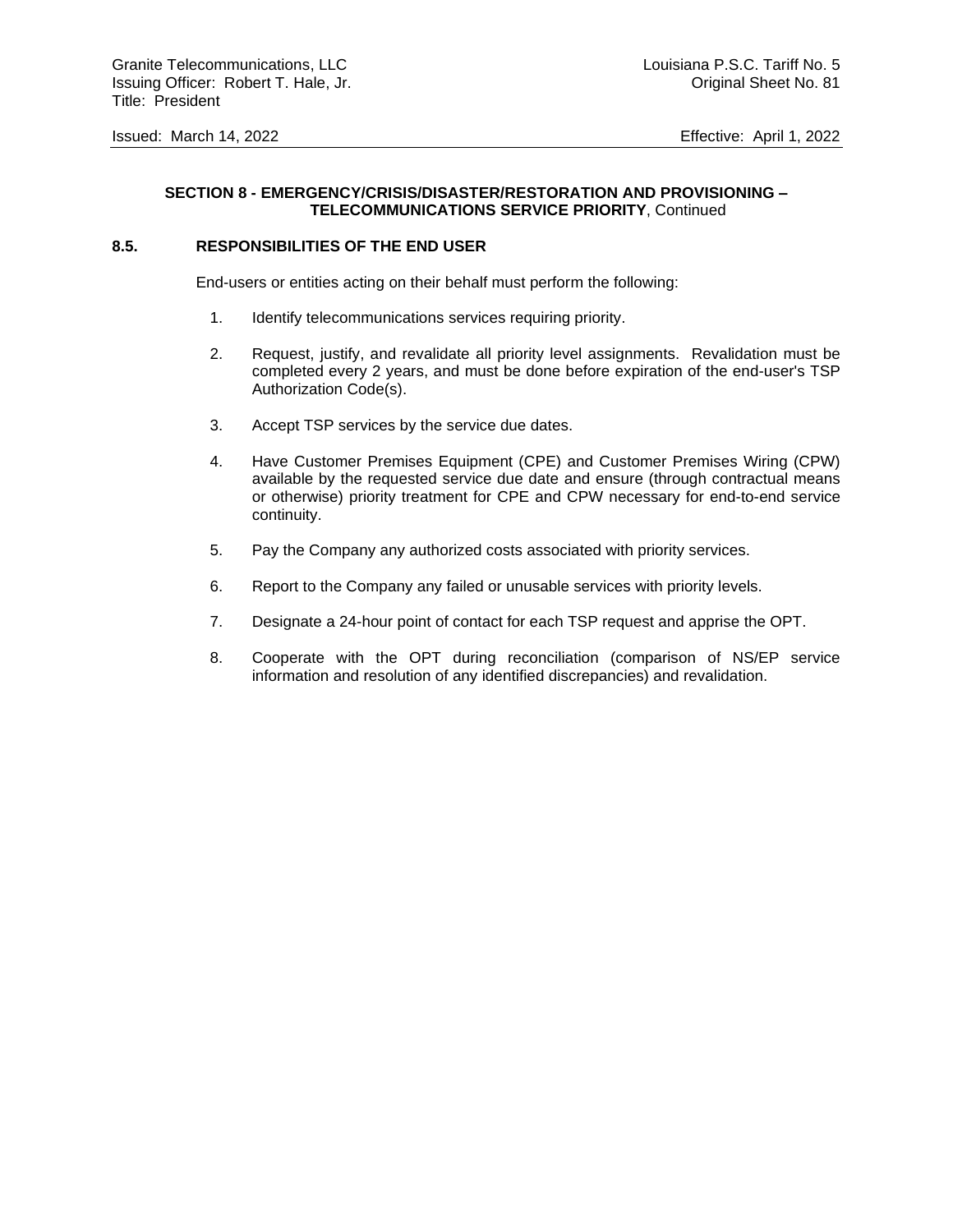## **SECTION 8 - EMERGENCY/CRISIS/DISASTER/RESTORATION AND PROVISIONING – TELECOMMUNICATIONS SERVICE PRIORITY**, Continued

#### **8.6. RESPONSIBILITIES OF THE COMPANY**

The Company will perform the following:

- 1. Provide TSP service only after receipt of a TSP authorization code.
- 2. Revoke TSP services at the direction of the end-user or OPT.
- 3. Ensure that TSP Program priorities supersede any other telecommunications priority that may be provided (other than control services and order wires).
- 4. Designate a 24-hour point of contact to receive reports of TSP service outages from TSP service users.
- 5. Designate a 24-hour point of contact to coordinate TSP processes with the OPT.
- 6. Confirm completion of TSP service order activity to the OPT.
- 7. Participate in reconciliation of TSP information at the request of the OPT.
- 8. Ensure that all subcontractors complete reconciliation of TSP information with the service vendor.
- 9. Ensure that other carriers supplying underlying facilities are provided information necessary to implement priority treatment of facilities that support NS/EP services.
- 10. Assist in ensuring that priority level assignments of NS/EP services are accurately identified "end-to-end" by providing to subcontractors and interconnecting carriers the restoration priority level assigned to a service.
- 11. Disclose content of the NS/EP TSP database only as may be required by law.
- 12. Comply with regulations and procedures supplemental to and consistent with guidelines issued by the OPT.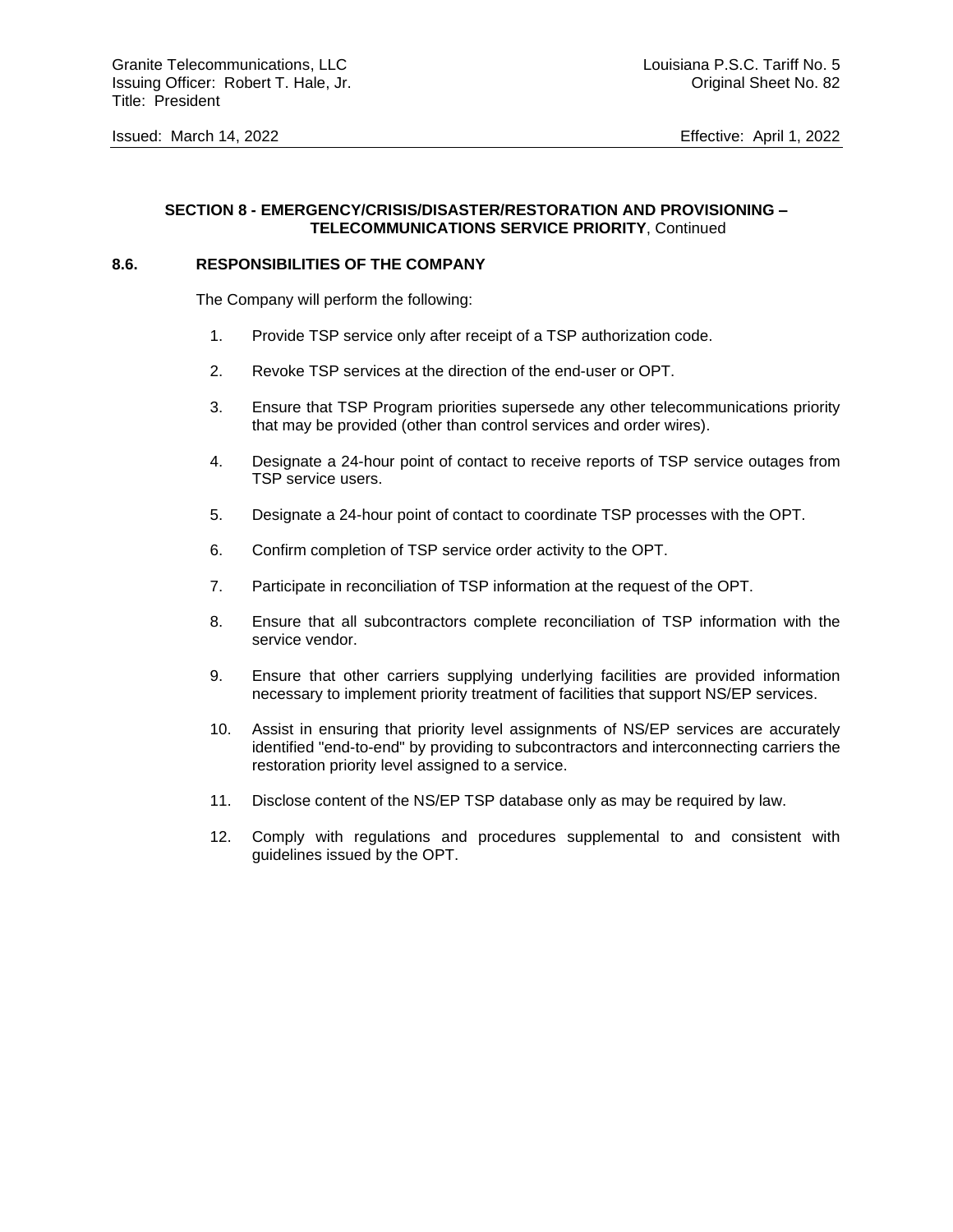#### **SECTION 8 - EMERGENCY/CRISIS/DISASTER/RESTORATION AND PROVISIONING – TELECOMMUNICATIONS SERVICE PRIORITY**, Continued

## **8.7. PREEMPTION**

When spare facilities are not available, it may be necessary for the Company to preempt the facilities required to provision or restore a TSP service. When preemption is necessary, non-TSP services may be preempted based on the Company's best judgment. If no suitable spare or non-TSP services are available, the Company may preempt an existing TSP service to restore a TSP service with a higher restoration priority assignment. When preemption is necessary, prior consent of the service user whose service will be preempted is not required; however, the Company will make every reasonable effort to notify the preempted Customer of the action to be taken.

This *Tariff is subject to change by the Company from time to time. See Granite Telecommunications, LLC's web site for current version.* This *Tariff* reflects the version in effect as of February 1, 2022.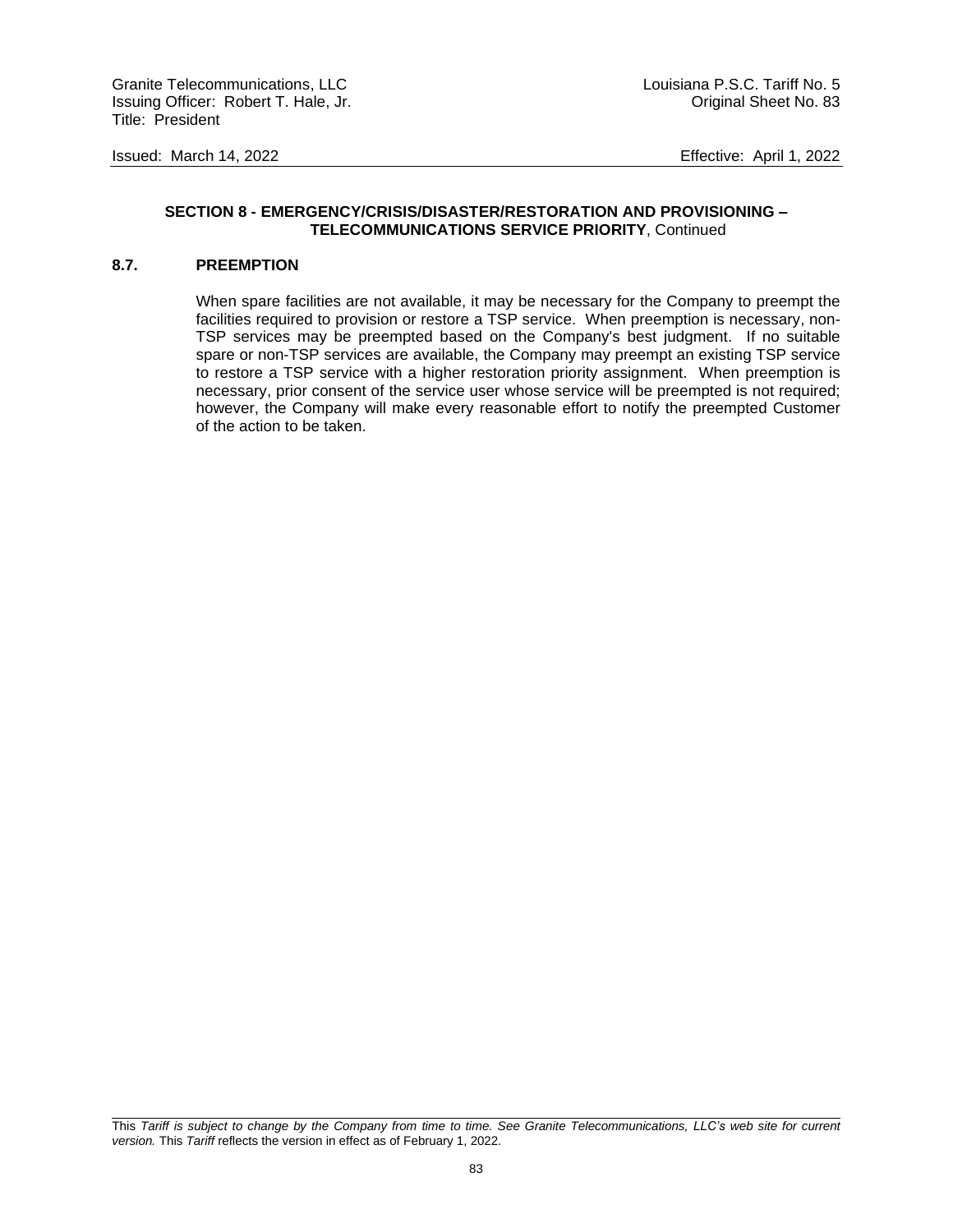## **SECTION 9 – CRITICAL FACILITIES ADMINISTRATION SERVICE**

#### **9.1. PROGRAM OVERVIEW**

Facilities-based carriers are responsible to provide data on the physical path of qualified circuits to customers who request such information. Such carriers are required to maintain facilities associated with qualified circuits in such a manner as to ensure that notification of a change in the physical routing of a qualifying circuit is communicated quickly to the affected customer, and the physical path data promptly updated. Such carriers will maintain the data and establish appropriate methods of identification and authentication to secure the data and restrict access by each customer to information relative to that customer's qualifying circuits.

Customers are required to demonstrate for each qualifying circuit that the circuit has been registered under the federal Telecommunications Service Priority program in order to participate.

#### **9.2. CUSTOMER RESPONSIBILITIES**

Customers participating under the Critical Facilities Administration program will be required to:

- 9.2.1. Identify critical facilities by enrolling circuits in the federal Telecommunications Service Priority program and demonstrating the sponsorship of a federal agency supporting the designation of those circuits as qualifying under the federal Telecommunications Service Priority program. Such circuits will be referred to as "qualifying circuits."
- 9.2.2. Subscribe to the Critical Facilities Administration service offered by their carrier, and identify which qualifying circuits it wishes to enroll in the service. Such circuits will be referred to as "subscribed circuits."